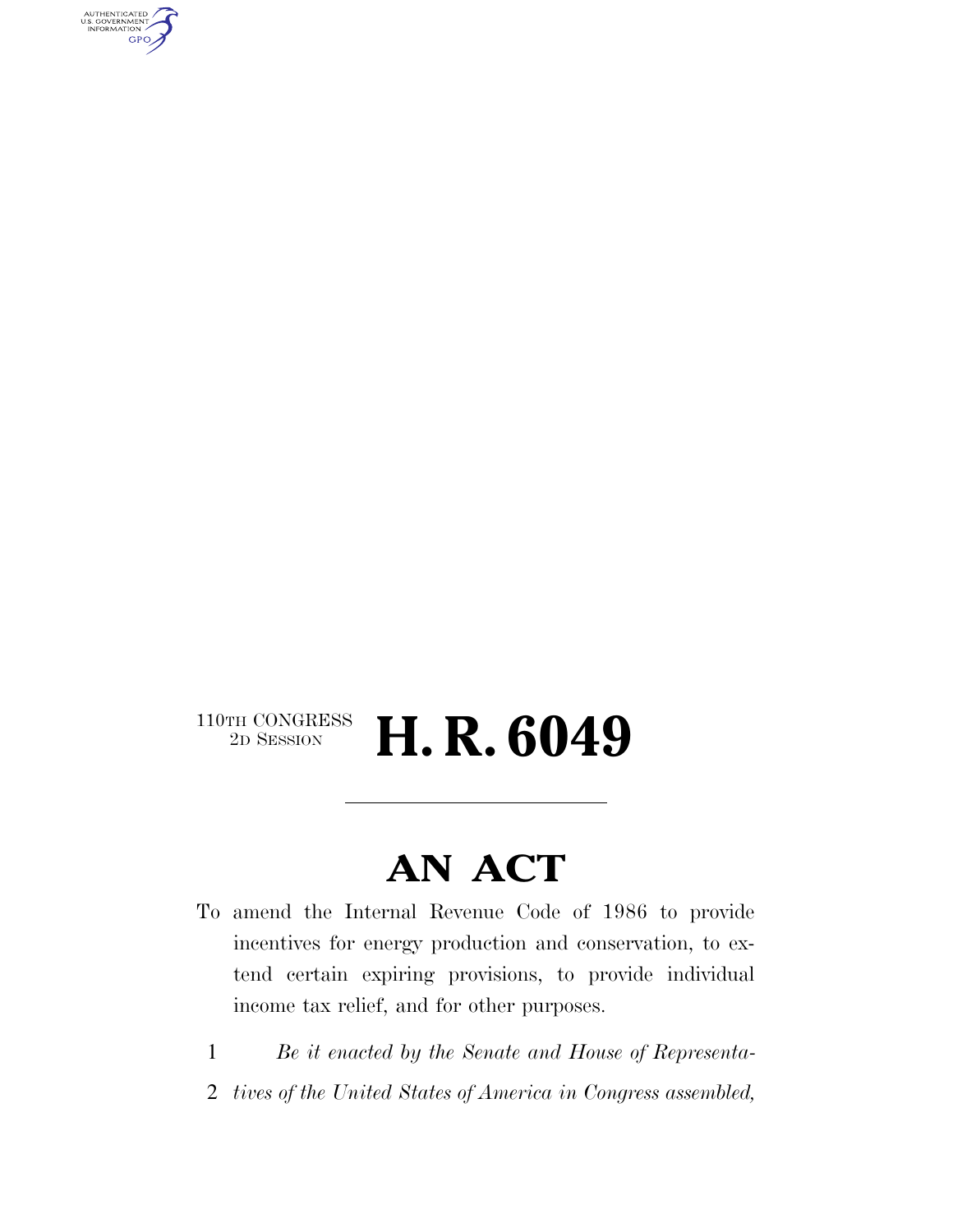# 1 **SECTION 1. SHORT TITLE, ETC.**

2 (a) SHORT TITLE.—This Act may be cited as the 3 ''Renewable Energy and Job Creation Act of 2008''.

 (b) REFERENCE.—Except as otherwise expressly pro- vided, whenever in this Act an amendment or repeal is expressed in terms of an amendment to, or repeal of, a section or other provision, the reference shall be consid- ered to be made to a section or other provision of the In-ternal Revenue Code of 1986.

10 (c) TABLE OF CONTENTS.—The table of contents for

11 this Act is as follows:

Sec. 1. Short title, etc.

# TITLE I—ENERGY TAX INCENTIVES

Subtitle A—Energy Production Incentives

#### PART I—RENEWABLE ENERGY INCENTIVES

- Sec. 101. Renewable energy credit.
- Sec. 102. Production credit for electricity produced from marine renewables.
- Sec. 103. Energy credit.
- Sec. 104. Credit for residential energy efficient property.
- Sec. 105. Special rule to implement FERC and State electric restructuring policy.
- Sec. 106. New clean renewable energy bonds.

#### PART II—CARBON MITIGATION PROVISIONS

- Sec. 111. Expansion and modification of advanced coal project investment credit.
- Sec. 112. Expansion and modification of coal gasification investment credit.
- Sec. 113. Temporary increase in coal excise tax.
- Sec. 114. Special rules for refund of the coal excise tax to certain coal producers and exporters.
- Sec. 115. Carbon audit of the tax code.

Subtitle B—Transportation and Domestic Fuel Security Provisions

- Sec. 121. Inclusion of cellulosic biofuel in bonus depreciation for biomass ethanol plant property.
- Sec. 122. Credits for biodiesel and renewable diesel.
- Sec. 123. Clarification that credits for fuel are designed to provide an incentive for United States production.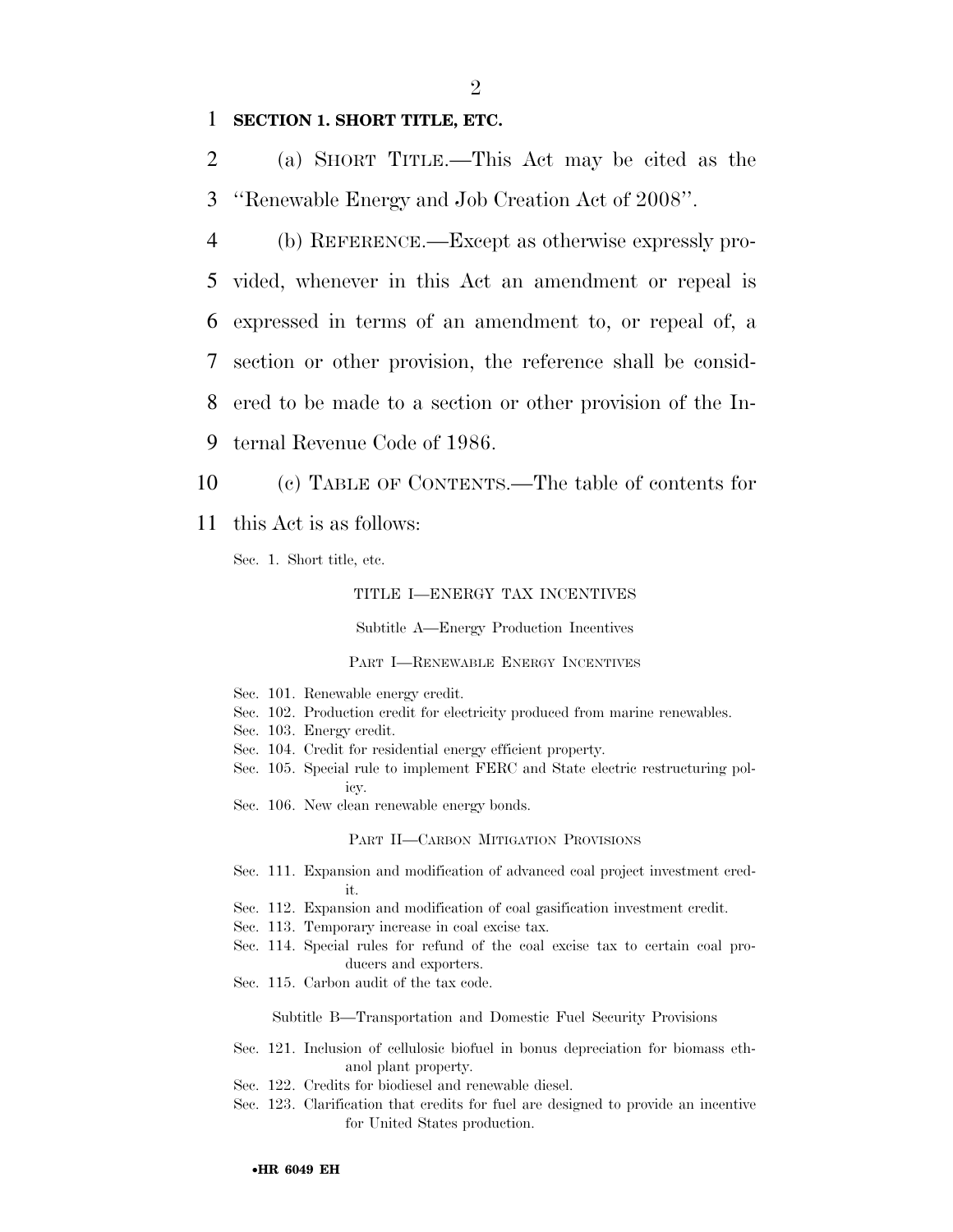- Sec. 124. Credit for new qualified plug-in electric drive motor vehicles.
- Sec. 125. Exclusion from heavy truck tax for idling reduction units and advanced insulation.
- Sec. 126. Restructuring of New York Liberty Zone tax credits.
- Sec. 127. Transportation fringe benefit to bicycle commuters.
- Sec. 128. Alternative fuel vehicle refueling property credit.

#### Subtitle C—Energy Conservation and Efficiency Provisions

- Sec. 141. Qualified energy conservation bonds.
- Sec. 142. Credit for nonbusiness energy property.
- Sec. 143. Energy efficient commercial buildings deduction.
- Sec. 144. Modifications of energy efficient appliance credit for appliances produced after 2007.
- Sec. 145. Accelerated recovery period for depreciation of smart meters and smart grid systems.
- Sec. 146. Qualified green building and sustainable design projects.

# TITLE II—ONE-YEAR EXTENSION OF TEMPORARY PROVISIONS

#### Subtitle A—Extensions Primarily Affecting Individuals

- Sec. 201. Deduction for State and local sales taxes.
- Sec. 202. Deduction of qualified tuition and related expenses.
- Sec. 203. Treatment of certain dividends of regulated investment companies.
- Sec. 204. Tax-free distributions from individual retirement plans for charitable purposes.
- Sec. 205. Deduction for certain expenses of elementary and secondary school teachers.
- Sec. 206. Election to include combat pay as earned income for purposes of earned income tax credit.
- Sec. 207. Modification of mortgage revenue bonds for veterans.
- Sec. 208. Distributions from retirement plans to individuals called to active duty.
- Sec. 209. Stock in RIC for purposes of determining estates of nonresidents not citizens.
- Sec. 210. Qualified investment entities.
- Sec. 211. Exclusion of amounts received under qualified group legal services plans.

#### Subtitle B—Extensions Primarily Affecting Businesses

- Sec. 221. Research credit.
- Sec. 222. Indian employment credit.
- Sec. 223. New markets tax credit.
- Sec. 224. Railroad track maintenance.
- Sec. 225. Fifteen-year straight-line cost recovery for qualified leasehold improvements and qualified restaurant property.
- Sec. 226. Seven-year cost recovery period for motorsports racing track facility.
- Sec. 227. Accelerated depreciation for business property on Indian reservation.
- Sec. 228. Expensing of environmental remediation costs.
- Sec. 229. Deduction allowable with respect to income attributable to domestic production activities in Puerto Rico.
- Sec. 230. Modification of tax treatment of certain payments to controlling exempt organizations.
- Sec. 231. Qualified zone academy bonds.
- Sec. 232. Tax incentives for investment in the District of Columbia.

#### •**HR 6049 EH**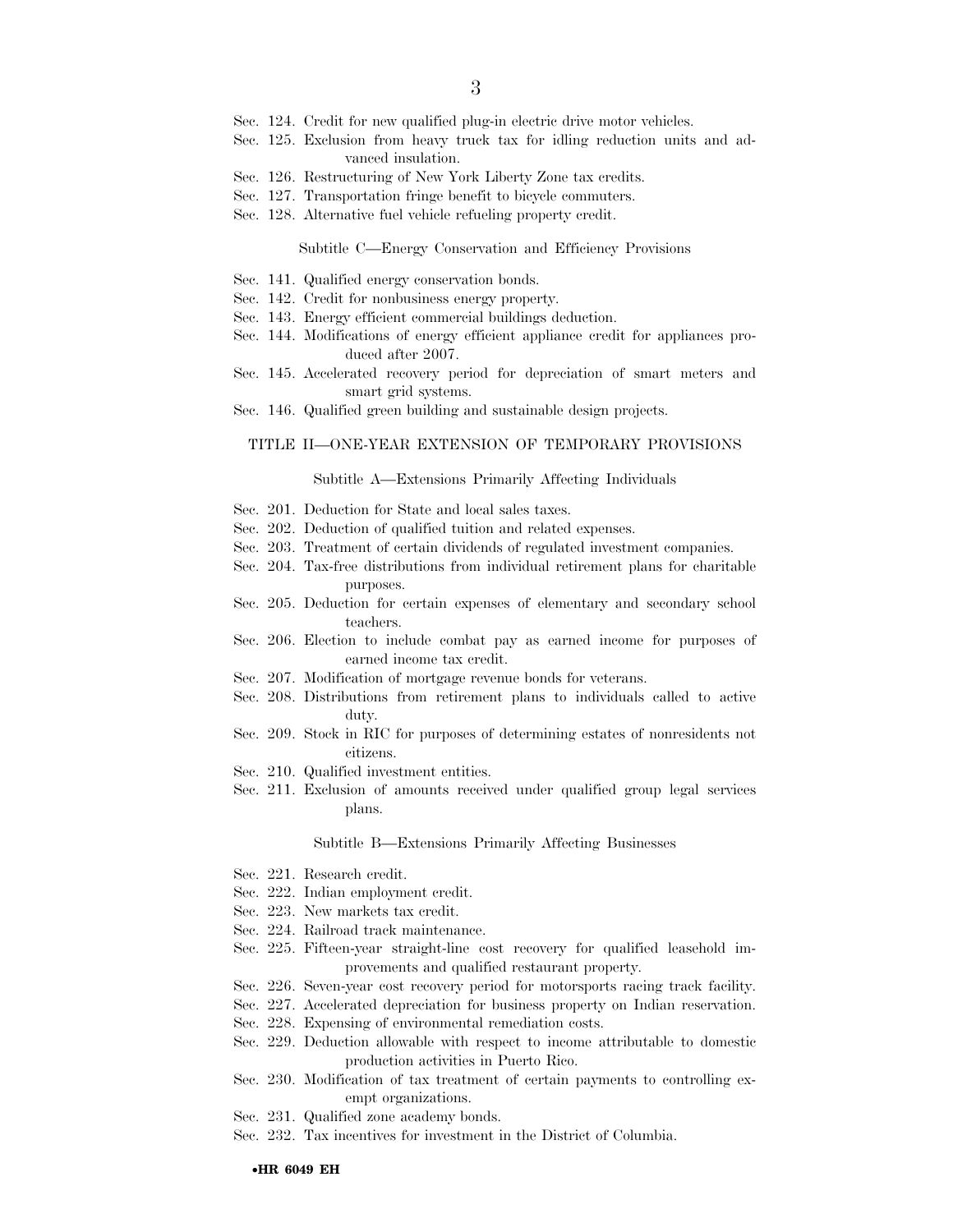- Sec. 233. Economic development credit for American Samoa.
- Sec. 234. Enhanced charitable deduction for contributions of food inventory.
- Sec. 235. Enhanced charitable deduction for contributions of book inventory to public schools.
- Sec. 236. Enhanced deduction for qualified computer contributions.
- Sec. 237. Basis adjustment to stock of S corporations making charitable contributions of property.
- Sec. 238. Work opportunity tax credit for Hurricane Katrina employees.
- Sec. 239. Subpart F exception for active financing income.
- Sec. 240. Look-thru rule for related controlled foreign corporations.
- Sec. 241. Expensing for certain qualified film and television productions.

#### Subtitle C—Other Extensions

- Sec. 251. Authority to disclose information related to terrorist activities made permanent.
- Sec. 252. Authority for undercover operations made permanent.
- Sec. 253. Authority to disclose return information for certain veterans programs made permanent.
- Sec. 254. Increase in limit on cover over of rum excise tax to Puerto Rico and the Virgin Islands.
- Sec. 255. Parity in the application of certain limits to mental health benefits.

#### TITLE III—ADDITIONAL TAX RELIEF

### Subtitle A—Individual Tax Relief

- Sec. 301. Additional standard deduction for real property taxes for nonitemizers.
- Sec. 302. Refundable child credit.
- Sec. 303. Increase of AMT refundable credit amount for individuals with longterm unused credits for prior year minimum tax liability, etc.

#### Subtitle B—Business Related Provisions

- Sec. 311. Uniform treatment of attorney-advanced expenses and court costs in contingency fee cases.
- Sec. 312. Provisions related to film and television productions.

Subtitle C—Modification of Penalty on Understatement of Taxpayer's Liability by Tax Return Preparer

Sec. 321. Modification of penalty on understatement of taxpayer's liability by tax return preparer.

Subtitle D—Extension and Expansion of Certain GO Zone Incentives

Sec. 331. Certain GO Zone incentives.

#### TITLE IV—REVENUE PROVISIONS

- Sec. 401. Nonqualified deferred compensation from certain tax indifferent parties.
- Sec. 402. Delay in application of worldwide allocation of interest.
- Sec. 403. Time for payment of corporate estimated taxes.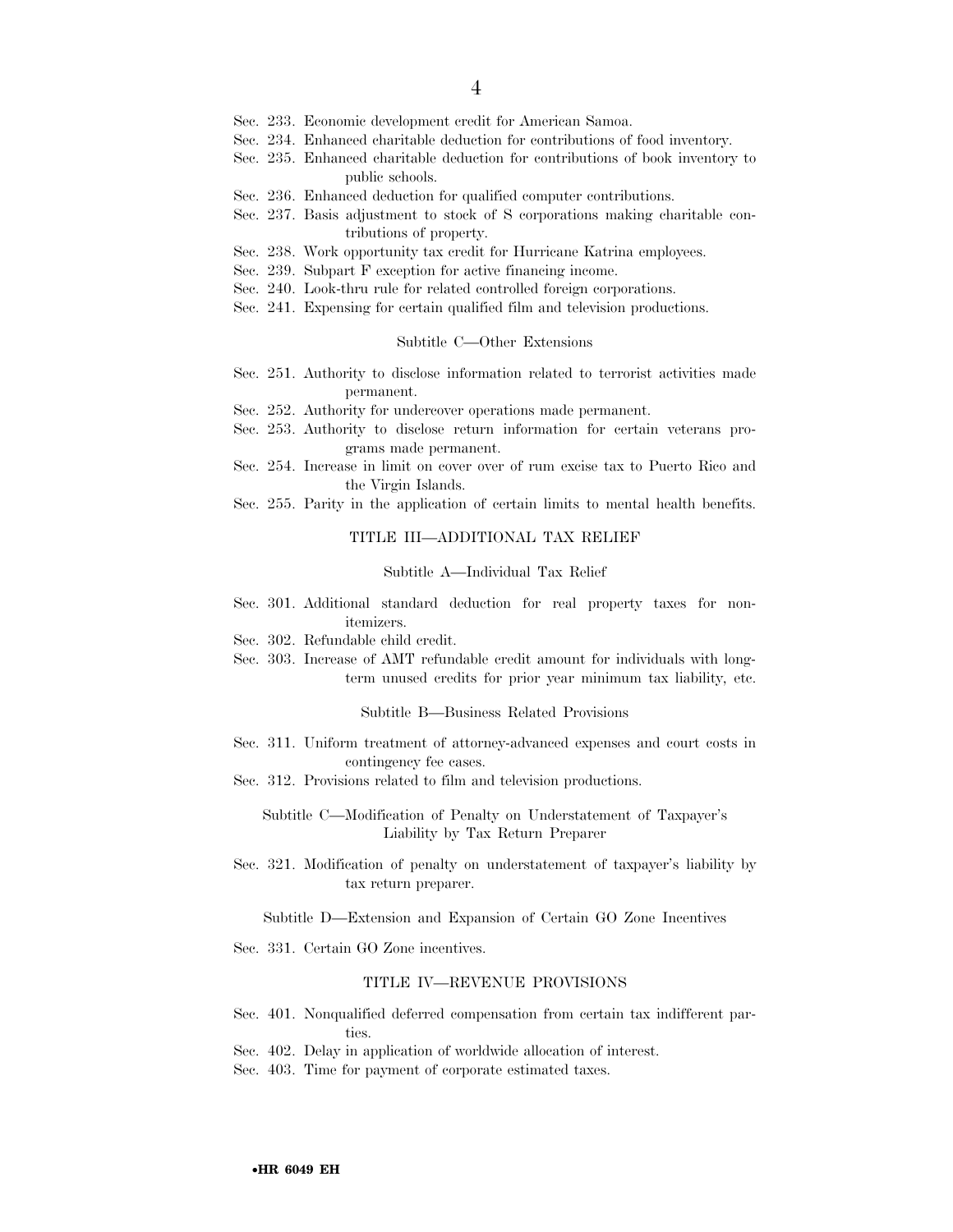| 1              | <b>TITLE I-ENERGY TAX</b>                           |
|----------------|-----------------------------------------------------|
| $\overline{2}$ | <b>INCENTIVES</b>                                   |
| 3              | <b>Subtitle A-Energy Production</b>                 |
| $\overline{4}$ | <b>Incentives</b>                                   |
| 5              | <b>PART I-RENEWABLE ENERGY INCENTIVES</b>           |
| 6              | SEC. 101. RENEWABLE ENERGY CREDIT.                  |
| 7              | (a) EXTENSION OF CREDIT.—                           |
| 8              | (1) 1-YEAR EXTENSION FOR WIND FACILI-               |
| 9              | TIES.—Paragraph $(1)$ of section $45(d)$ is amended |
| 10             | by striking "January 1, 2009" and inserting "Janu-  |
| 11             | ary 1, $2010$ ".                                    |
| 12             | (2) 3-YEAR EXTENSION FOR CERTAIN OTHER              |
| 13             | FACILITIES.—Each of the following provisions of     |
| 14             | section $45(d)$ is amended by striking "January 1,  |
| 15             | $2009$ " and inserting "January 1, $2012$ ":        |
| 16             | (A) Clauses (i) and (ii) of paragraph               |
| 17             | (2)(A).                                             |
| 18             | $(B)$ Clauses $(i)(I)$ and $(ii)$ of paragraph      |
| 19             | (3)(A).                                             |
| 20             | $(C)$ Paragraph $(4)$ .                             |
| 21             | (D) Paragraph $(5)$ .                               |
| 22             | $(E)$ Paragraph $(6)$ .                             |
| 23             | $(F)$ Paragraph $(7)$ .                             |
| 24             | (G) Subparagraphs (A) and (B) of para-              |
| 25             | $graph(9)$ .                                        |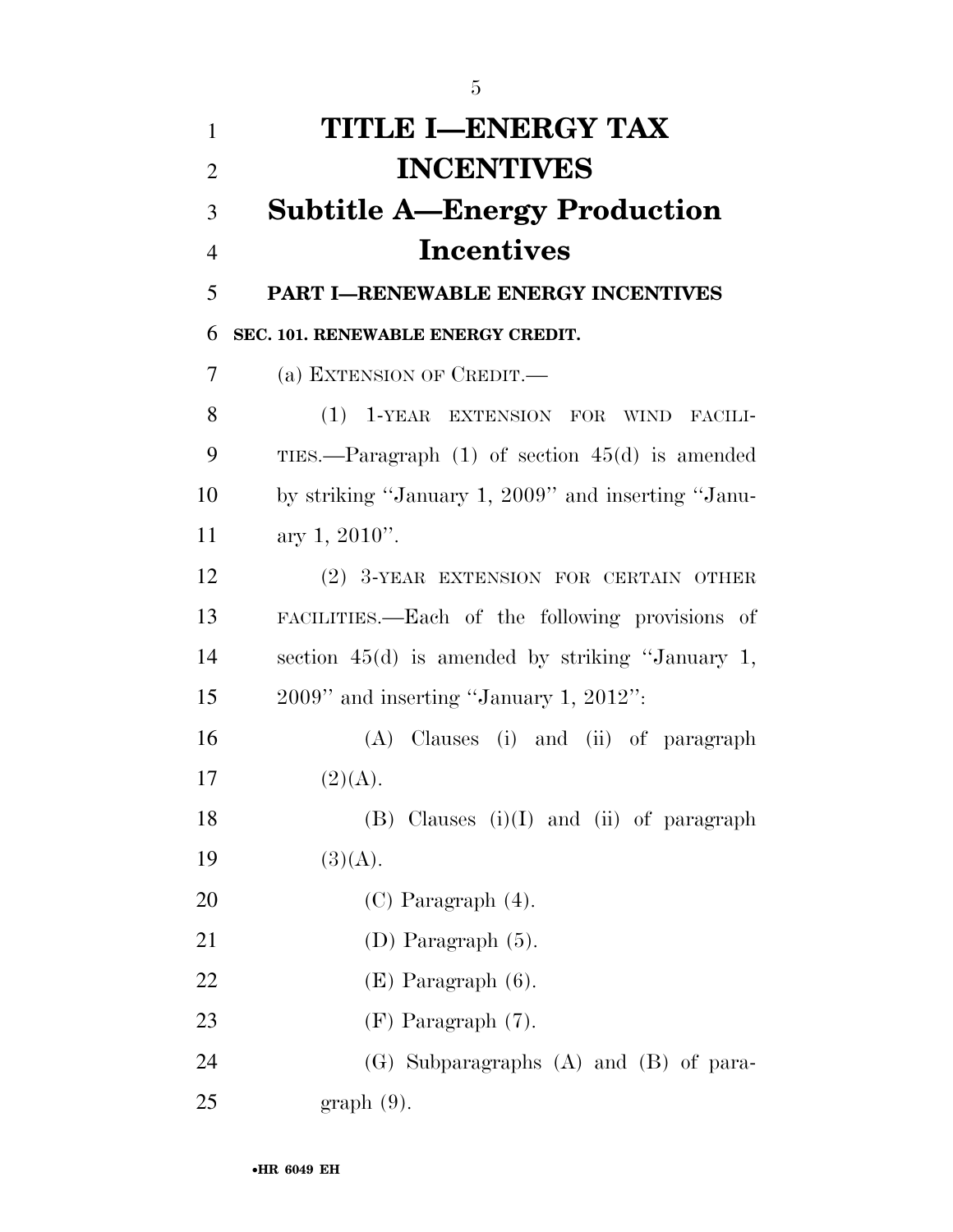| 1              | (b) MODIFICATION OF CREDIT PHASEOUT.—              |
|----------------|----------------------------------------------------|
| $\overline{2}$ | (1) REPEAL OF PHASEOUT.—Subsection (b) of          |
| 3              | section 45 is amended—                             |
| $\overline{4}$ | $(A)$ by striking paragraph $(1)$ , and            |
| 5              | (B) by striking "the 8 cent amount in              |
| 6              | paragraph $(1)$ ," in paragraph $(2)$ thereof.     |
| 7              | (2) LIMITATION BASED ON INVESTMENT IN FA-          |
| 8              | CILITY.—Subsection (b) of section 45 is amended by |
| 9              | inserting before paragraph (2) the following new   |
| 10             | paragraph:                                         |
| 11             | "(1) LIMITATION BASED ON INVESTMENT IN             |
| 12             | FACILITY.-                                         |
| 13             | "(A) IN GENERAL.—In the case of any                |
| 14             | qualified facility originally placed in service    |
| 15             | after December 31, 2009, the amount of the         |
| 16             | credit determined under subsection (a) for any     |
| 17             | taxable year with respect to electricity produced  |
| 18             | at such facility shall not exceed the product      |
| 19             | $of$ —                                             |
| 20             | "(i) the applicable percentage with re-            |
| 21             | spect to such facility, multiplied by              |
| 22             | "(ii) the eligible basis of such facility.         |
| 23             | "(B) CARRYFORWARD OF UNUSED LIMITA-                |
| 24             | TION AND EXCESS CREDIT.-                           |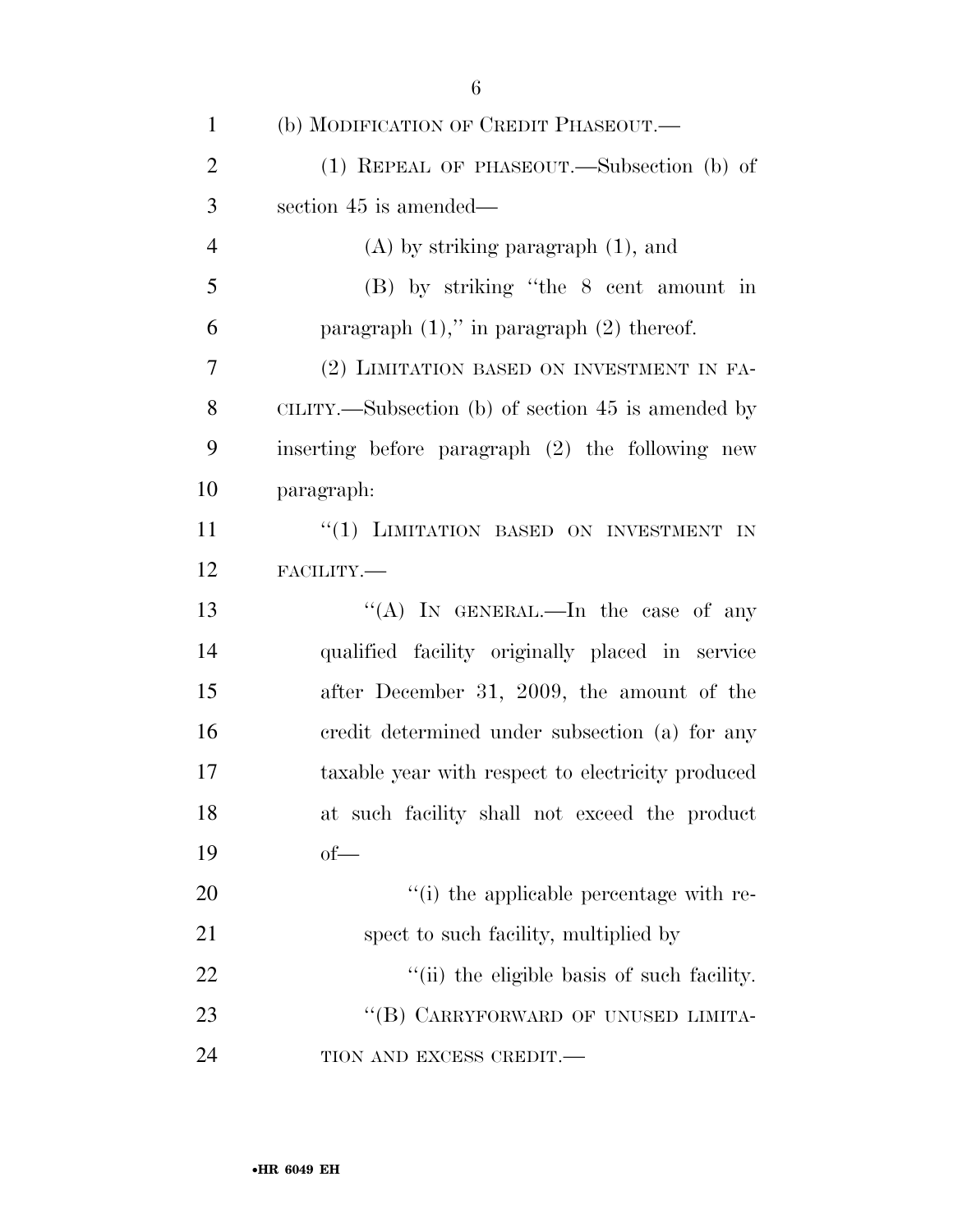| $\mathbf{1}$   | "(i) UNUSED LIMITATION.—If the                 |
|----------------|------------------------------------------------|
| $\overline{2}$ | limitation imposed under subparagraph $(A)$    |
| 3              | with respect to any facility for any taxable   |
| $\overline{4}$ | year exceeds the prelimitation credit for      |
| 5              | such facility for such taxable year, the lim-  |
| 6              | itation imposed under subparagraph (A)         |
| $\overline{7}$ | with respect to such facility for the suc-     |
| 8              | ceeding taxable year shall be increased by     |
| 9              | the amount of such excess.                     |
| 10             | EXCESS CREDIT.—If<br>``(ii)<br>the             |
| 11             | prelimitation credit with respect to any fa-   |
| 12             | cility for any taxable year exceeds the limi-  |
| 13             | tation imposed under subparagraph (A)          |
| 14             | with respect to such facility for such tax-    |
| 15             | able year, the credit determined under sub-    |
| 16             | section (a) with respect to such facility for  |
| 17             | the succeeding taxable year (determined        |
| 18             | before the application of subparagraph (A)     |
| 19             | for such succeeding taxable year) shall be     |
| 20             | increased by the amount of such excess.        |
| 21             | With respect to any facility, no amount        |
| 22             | may be carried forward under this clause       |
| 23             | to any taxable year beginning after the 10-    |
| 24             | period<br>described in<br>subsection<br>year   |
| 25             | $(a)(2)(A)(ii)$ with respect to such facility. |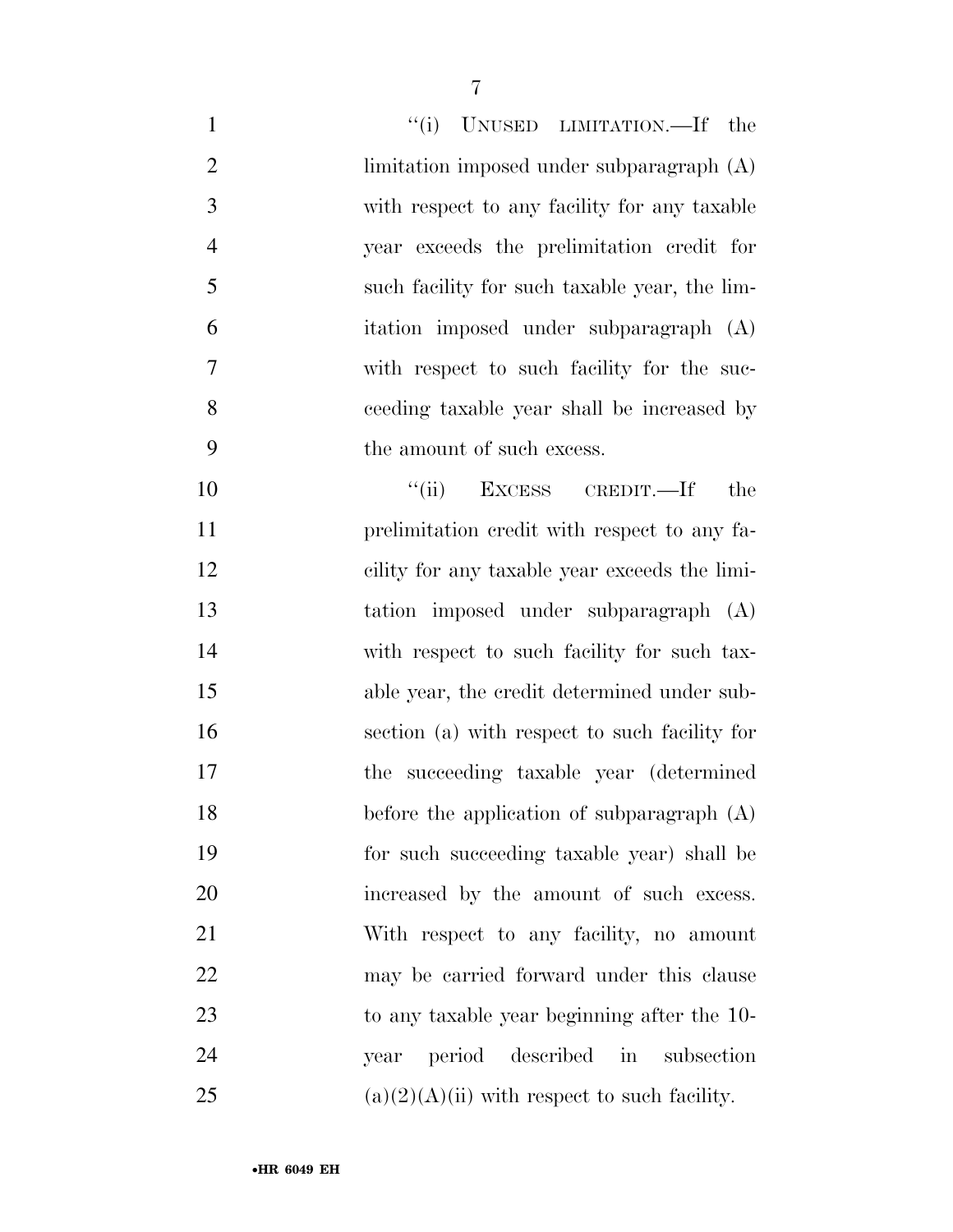| $\mathbf{1}$   | "(iii) PRELIMITATION CREDIT.—The               |
|----------------|------------------------------------------------|
| $\overline{2}$ | term 'prelimitation credit' with respect to    |
| 3              | any facility for a taxable year means the      |
| $\overline{4}$ | eredit determined under subsection<br>(a)      |
| 5              | with respect to such facility for such tax-    |
| 6              | able year, determined without regard to        |
| 7              | subparagraph $(A)$ and after taking into ac-   |
| 8              | count any increase for such taxable year       |
| 9              | under clause (ii).                             |
| 10             | $\lq\lq$ (C) APPLICABLE PERCENTAGE.—For        |
| 11             | purposes of this paragraph—                    |
| 12             | "(i) IN GENERAL.—The term 'applica-            |
| 13             | ble percentage' means, with respect to any     |
| 14             | facility, the appropriate percentage pre-      |
| 15             | scribed by the Secretary for the month in      |
| 16             | which such facility is originally placed in    |
| 17             | service.                                       |
| 18             | ``(ii)<br>METHOD OF PRESCRIBING AP-            |
| 19             | PLICABLE PERCENTAGES.—The applicable           |
| 20             | percentages prescribed by the Secretary for    |
| 21             | any month under clause (i) shall be per-       |
| 22             | centages which yield over a 10-year period     |
| 23             | amounts of limitation under subparagraph       |
| 24             | $(A)$ which have a present value equal to 35   |
| 25             | percent of the eligible basis of the facility. |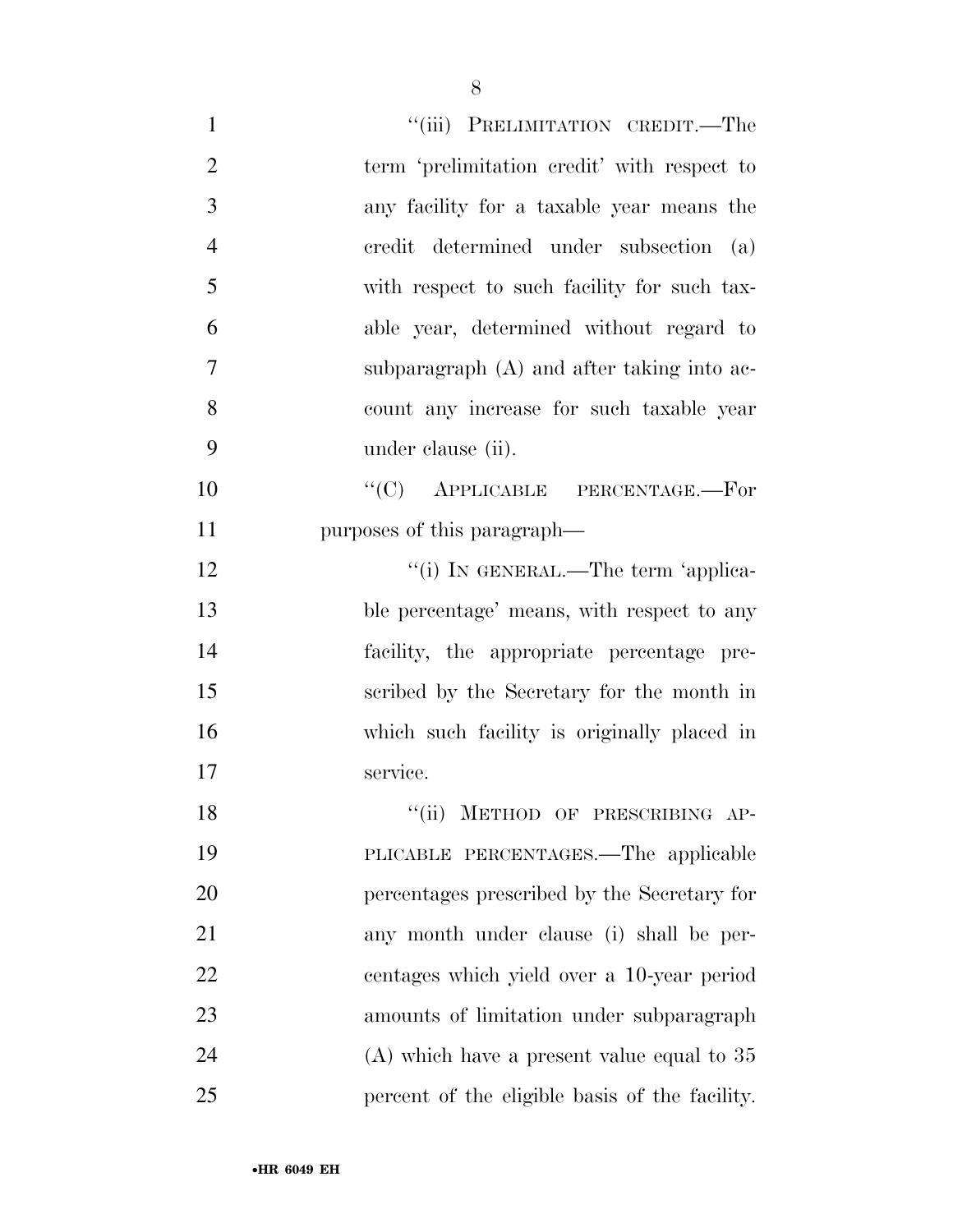| $\mathbf{1}$   | "(iii) METHOD OF DISCOUNTING.-               |
|----------------|----------------------------------------------|
| $\overline{c}$ | The present value under clause (ii) shall be |
| 3              | determined—                                  |
| $\overline{4}$ | $\lq\lq$ (I) as of the last day of the 1st   |
| 5              | year of the 10-year period referred to       |
| 6              | in clause (ii),                              |
| $\tau$         | "(II) by using a discount rate               |
| 8              | equal to the greater of 110 percent of       |
| 9              | the Federal long-term rate as in effect      |
| 10             | under section $1274(d)$ for the month        |
| 11             | preceding the month for which the ap-        |
| 12             | plicable percentage is being pre-            |
| 13             | scribed, or 4.5 percent, and                 |
| 14             | "(III) by taking into account the            |
| 15             | limitation under subparagraph (A) for        |
| 16             | any year on the last day of such year.       |
| 17             | "(D) ELIGIBLE BASIS.—For purposes of         |
| 18             | this paragraph—                              |
| 19             | "(i) IN GENERAL.—The term 'eligible          |
| 20             | basis' means, with respect to any facility,  |
| 21             | the sum of-                                  |
| 22             | $\lq\lq$ the basis of such facility de-      |
| 23             | termined as of the time that such fa-        |
| 24             | cility is originally placed in service,      |
| 25             | and                                          |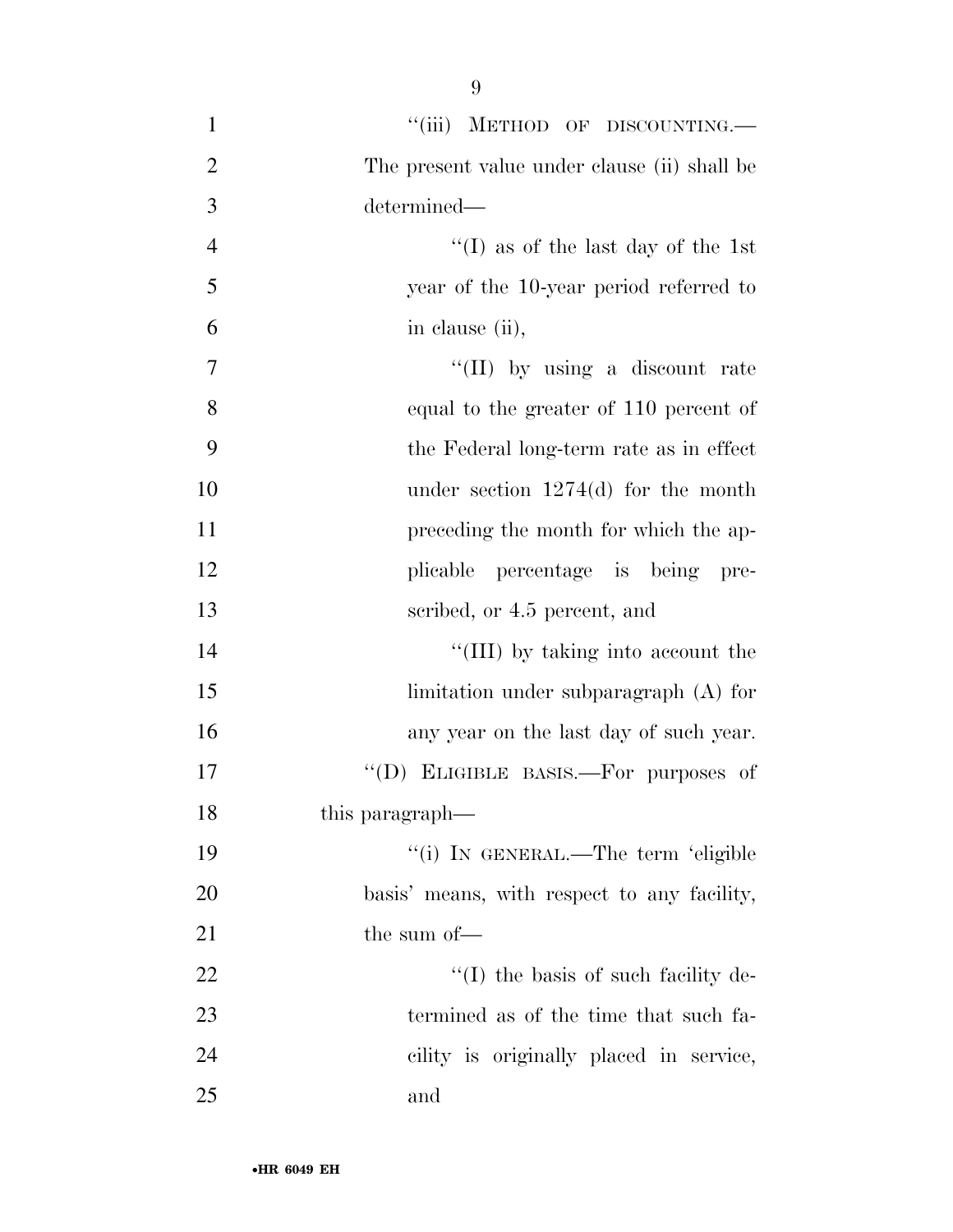| $\mathbf{1}$   | $\lq\lq$ (II) the portion of the basis of     |
|----------------|-----------------------------------------------|
| $\overline{2}$ | any shared qualified property which is        |
| 3              | properly allocable to such facility           |
| $\overline{4}$ | under clause (ii).                            |
| 5              | "(ii) RULES FOR ALLOCATION.—For               |
| 6              | purposes of subclause (II) of clause (i), the |
| 7              | basis of shared qualified property shall be   |
| 8              | allocated among all qualified facilities      |
| 9              | which are projected to be placed in service   |
| 10             | and which require utilization of such prop-   |
| 11             | erty in proportion to projected generation    |
| 12             | from such facilities.                         |
| 13             | "(iii) SHARED QUALIFIED PROP-                 |
| 14             | ERTY.—For purposes of this paragraph,         |
| 15             | the term 'shared qualified property' means,   |
| 16             | with respect to any facility, any property    |
| 17             | described in section $168(e)(3)(B)(vi)$ —     |
| 18             | "(I) which a qualified facility will          |
| 19             | require for utilization of such facility,     |
| 20             | and                                           |
| 21             | $\lq\lq$ (II) which is not a qualified fa-    |
| 22             | cility.                                       |
| 23             | "(iv) SPECIAL RULE RELATING TO                |
| 24             | GEOTHERMAL FACILITIES.—In the case of         |
| 25             | any qualified facility using geothermal en-   |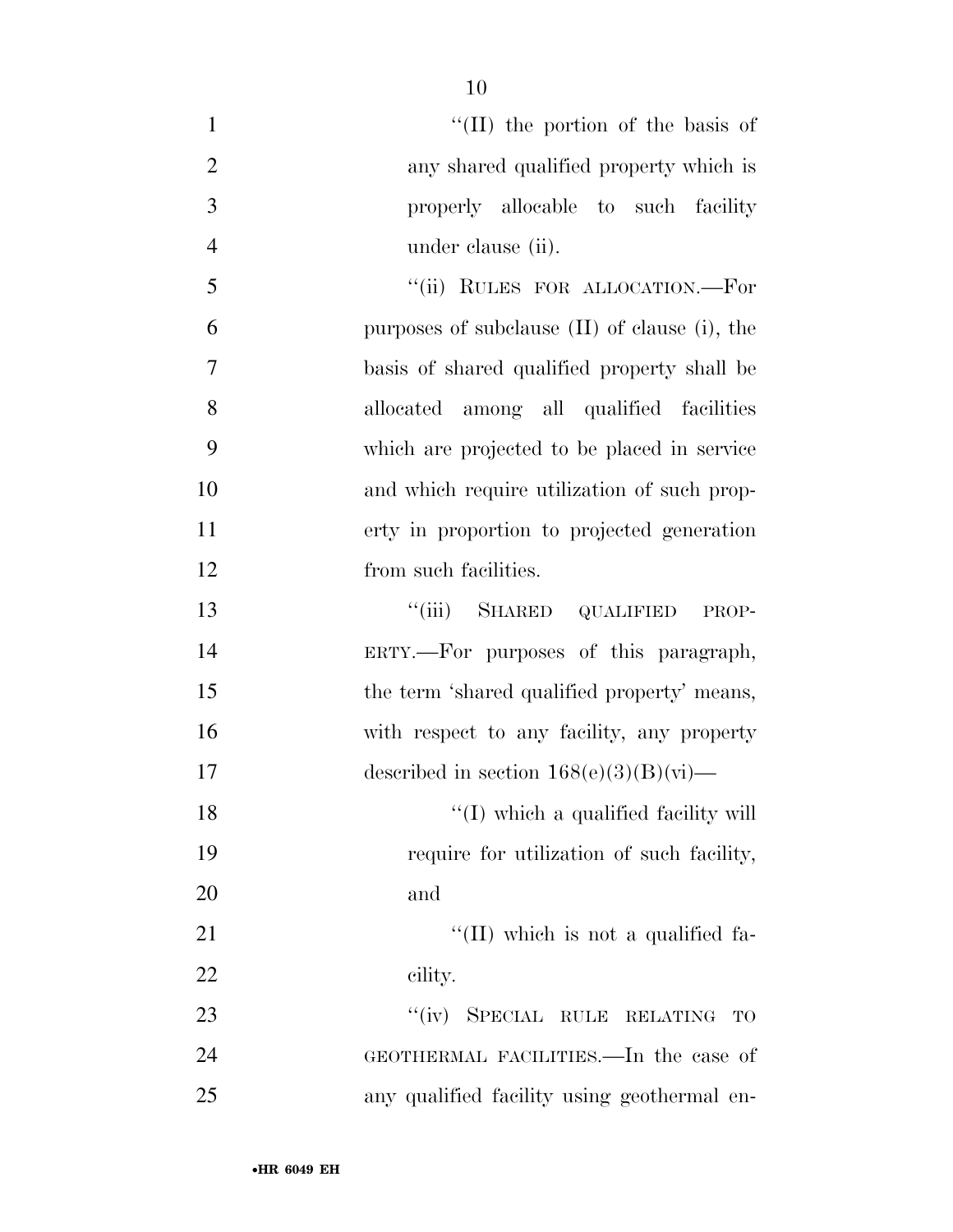| $\mathbf{1}$   | ergy to produce electricity, the basis of           |
|----------------|-----------------------------------------------------|
| $\overline{2}$ | such facility for purposes of this paragraph        |
| 3              | shall be determined as though intangible            |
| $\overline{4}$ | drilling and development costs described in         |
| 5              | section $263(c)$ were capitalized rather than       |
| 6              | expensed.                                           |
| 7              | "(E) SPECIAL RULE FOR FIRST AND LAST                |
| 8              | YEAR OF CREDIT PERIOD.—In the case of any           |
| 9              | taxable year any portion of which is not within     |
| 10             | the 10-year period described in subsection          |
| 11             | $(a)(2)(A)(ii)$ with respect to any facility, the   |
| 12             | amount of the limitation under subparagraph         |
| 13             | (A) with respect to such facility shall be re-      |
| 14             | duced by an amount which bears the same ratio       |
| 15             | to the amount of such limitation (determined)       |
| 16             | without regard to this subparagraph) as such        |
| 17             | portion of the taxable year which is not within     |
| 18             | such period bears to the entire taxable year.       |
| 19             | "(F) ELECTION TO TREAT ALL FACILITIES               |
| 20             | PLACED IN SERVICE IN A YEAR AS 1 FACIL-             |
| 21             | ITY.—At the election of the taxpayer, all quali-    |
| 22             | fied facilities which are part of the same project  |
| 23             | and which are placed in service during the same     |
| 24             | calendar year shall be treated for purposes of      |
| 25             | this section as 1 facility which is placed in serv- |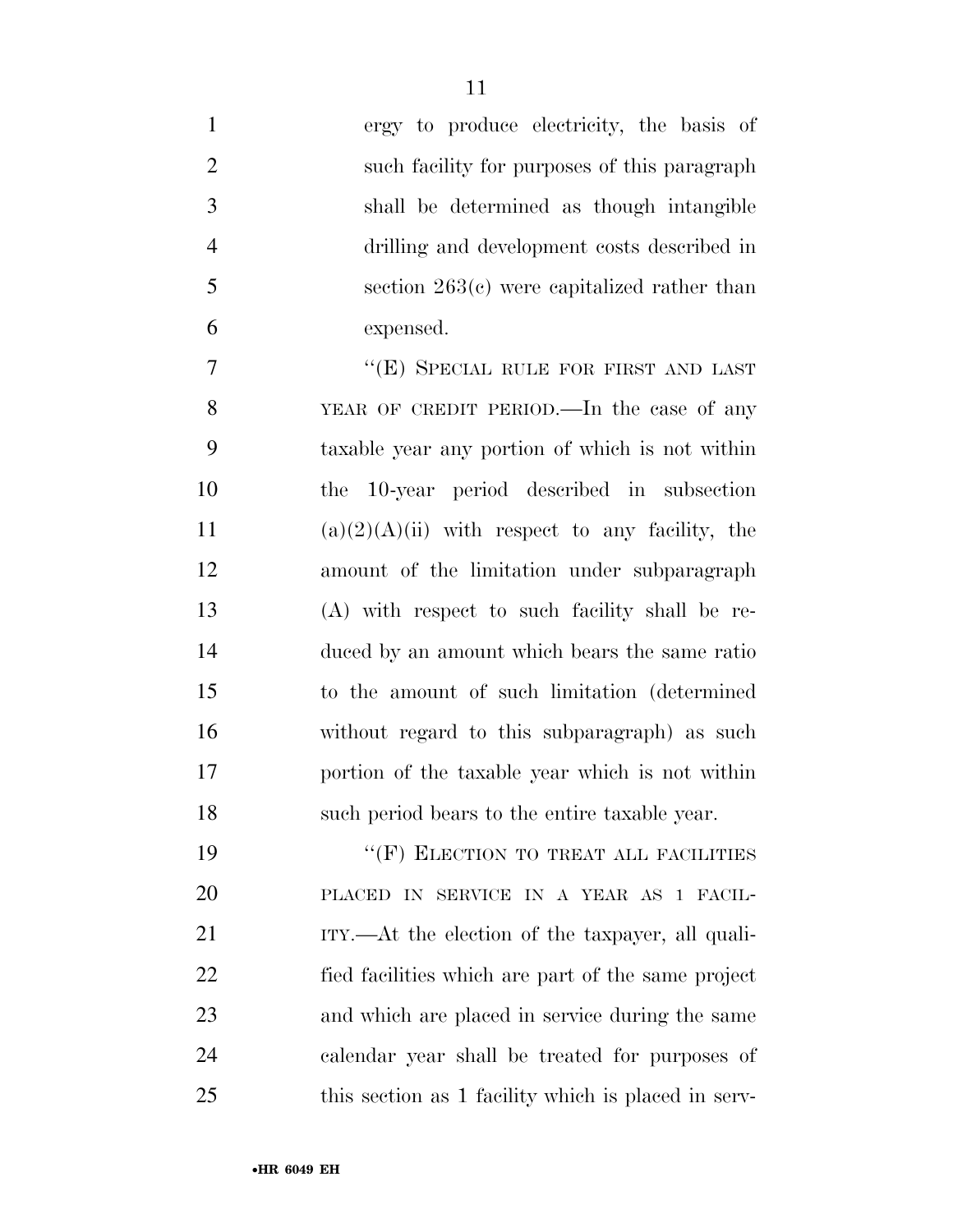| $\mathbf{1}$   | ice at the mid-point of such year or the first        |
|----------------|-------------------------------------------------------|
| $\overline{2}$ | day of the following calendar year.".                 |
| 3              | (c) TRASH FACILITY CLARIFICATION.—Paragraph           |
| $\overline{4}$ | $(7)$ of section 45(d) is amended—                    |
| 5              | (1) by striking "facility which burns" and in-        |
| 6              | serting "facility (other than a facility described in |
| 7              | paragraph $(6)$ ) which uses", and                    |
| 8              | $(2)$ by striking "COMBUSTION".                       |
| 9              | (d) EXPANSION OF BIOMASS FACILITIES.—                 |
| 10             | (1) OPEN-LOOP BIOMASS FACILITIES.-Para-               |
| 11             | graph $(3)$ of section $45(d)$ is amended by redesig- |
| 12             | nating subparagraph (B) as subparagraph (C) and       |
| 13             | by inserting after subparagraph (A) the following     |
| 14             | new subparagraph:                                     |
| 15             | "(B) EXPANSION OF FACILITY.—Such                      |
| 16             | term shall include a new unit placed in service       |
| 17             | after the date of the enactment of this subpara-      |
| 18             | graph in connection with a facility described in      |
| 19             | subparagraph (A), but only to the extent of the       |
| 20             | increased amount of electricity produced at the       |
| 21             | facility by reason of such new unit.".                |
| 22             | (2) CLOSED-LOOP BIOMASS FACILITIES.-Para-             |
| 23             | graph $(2)$ of section $45(d)$ is amended by redesig- |
| 24             | nating subparagraph (B) as subparagraph (C) and       |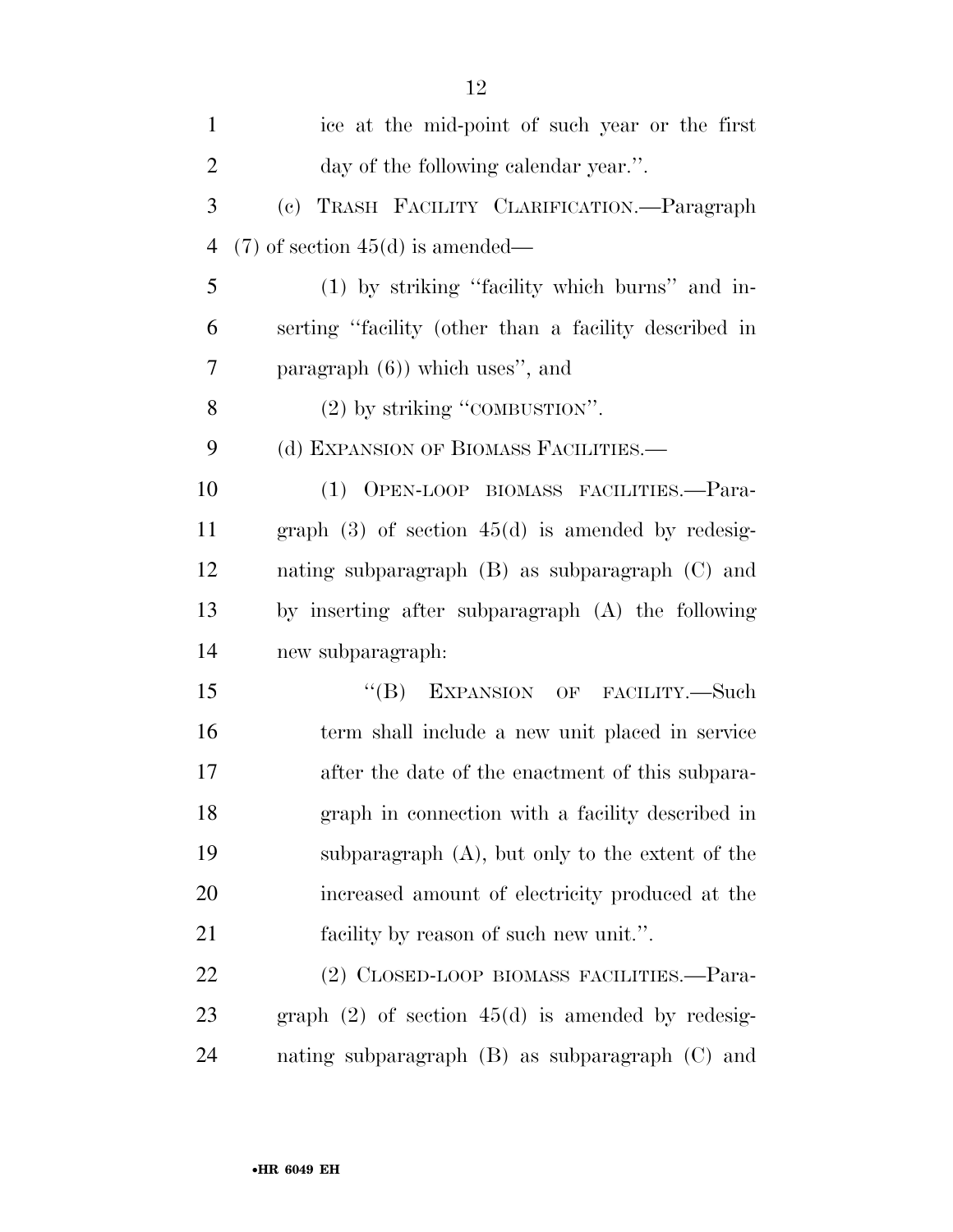inserting after subparagraph (A) the following new subparagraph:

3 "(B) EXPANSION OF FACILITY.—Such term shall include a new unit placed in service after the date of the enactment of this subpara- graph in connection with a facility described in subparagraph (A)(i), but only to the extent of the increased amount of electricity produced at the facility by reason of such new unit.''.

 (e) SALES OF NET ELECTRICITY TO REGULATED PUBLIC UTILITIES TREATED AS SALES TO UNRELATED PERSONS.—Paragraph (4) of section 45(e) is amended by adding at the end the following new sentence: ''The net amount of electricity sold by any taxpayer to a regulated 15 public utility (as defined in section  $7701(a)(33)$ ) shall be treated as sold to an unrelated person.''.

 (f) MODIFICATION OF RULES FOR HYDROPOWER 18 PRODUCTION.—Subparagraph  $(C)$  of section  $45(e)(8)$  is amended to read as follows:

20 "'(C) NONHYDROELECTRIC DAM.—For pur- poses of subparagraph (A), a facility is de-scribed in this subparagraph if—

23  $\frac{1}{2}$  the hydroelectric project installed on the nonhydroelectric dam is licensed by the Federal Energy Regulatory Commis-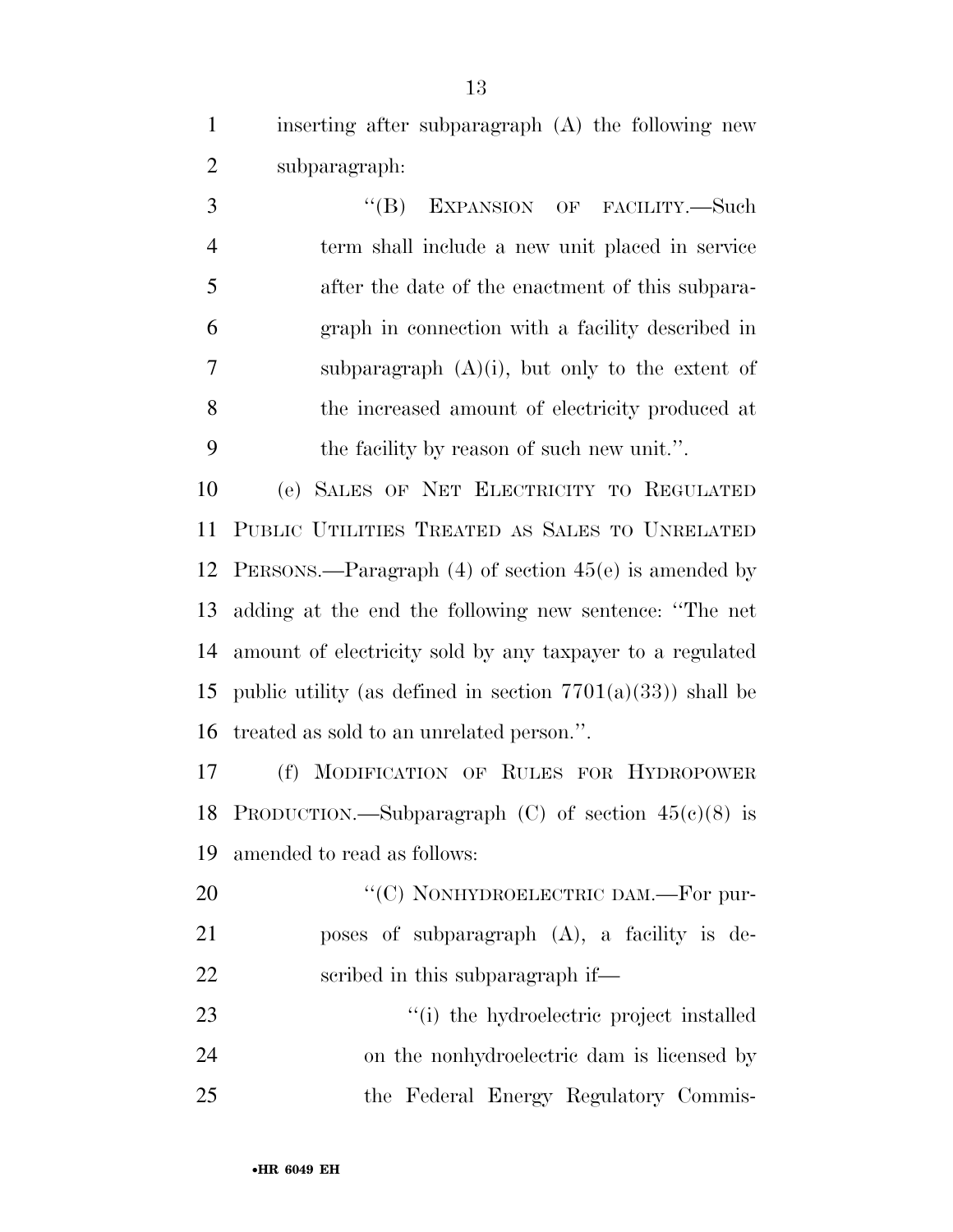| $\mathbf{1}$   | sion and meets all other applicable environ-     |
|----------------|--------------------------------------------------|
| $\overline{2}$ | mental, licensing, and regulatory require-       |
| 3              | ments,                                           |
| $\overline{4}$ | "(ii) the nonhydroelectric dam was               |
| 5              | placed in service before the date of the en-     |
| 6              | actment of this paragraph and operated           |
| $\overline{7}$ | for flood control, navigation, or water sup-     |
| 8              | ply purposes and did not produce hydro-          |
| 9              | electric power on the date of the enactment      |
| 10             | of this paragraph, and                           |
| 11             | "(iii) the hydroelectric project is oper-        |
| 12             | ated so that the water surface elevation at      |
| 13             | any given location and time that would           |
| 14             | have occurred in the absence of the hydro-       |
| 15             | electric project is maintained, subject to       |
| 16             | any license requirements imposed under           |
| 17             | applicable law that change the water sur-        |
| 18             | face elevation for the purpose of improving      |
| 19             | environmental quality of the affected wa-        |
| 20             | terway.                                          |
| 21             | The Secretary, in consultation with the Federal  |
| 22             | Energy Regulatory Commission, shall certify if   |
| 23             | a hydroelectric project licensed at a nonhydro-  |
| 24             | electric dam meets the criteria in clause (iii). |

Nothing in this section shall affect the stand-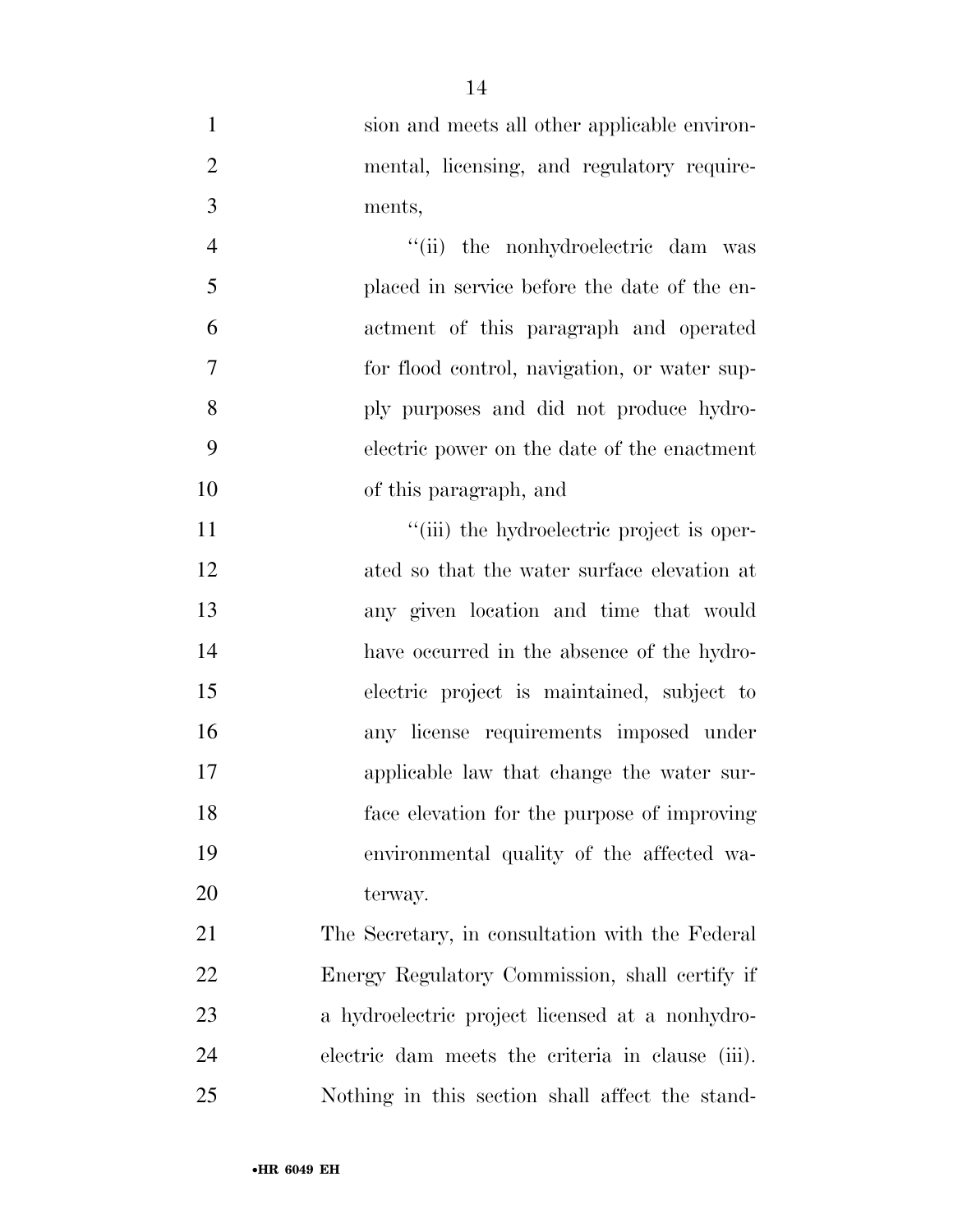| $\mathbf{1}$   | ards under which the Federal Energy Regu-              |
|----------------|--------------------------------------------------------|
| $\overline{2}$ | latory Commission issues licenses for and regu-        |
| 3              | lates hydropower projects under part I of the          |
| $\overline{4}$ | Federal Power Act.".                                   |
| 5              | $(g)$ EFFECTIVE DATE.—                                 |
| 6              | (1) IN GENERAL.—Except as otherwise pro-               |
| 7              | vided in this subsection, the amendments made by       |
| 8              | this section shall apply to property originally placed |
| 9              | in service after December 31, 2008.                    |
| 10             | (2) REPEAL OF CREDIT PHASEOUT.—The                     |
| 11             | amendments made by subsection $(b)(1)$ shall apply     |
| 12             | to taxable years ending after December 31, 2008.       |
| 13             | (3) LIMITATION BASED ON INVESTMENT IN FA-              |
| 14             | CILITY.—The amendment made by subsection $(b)(2)$      |
| 15             | shall apply to property originally placed in service   |
| 16             | after December 31, 2009.                               |
| 17             | (4) TRASH FACILITY CLARIFICATION; SALES TO             |
| 18             | PUBLIC UTILITIES.—The<br><b>RELATED</b><br>REGULATED   |
| 19             | amendments made by subsections (c) and (e) shall       |
| 20             | apply to electricity produced and sold after the date  |
| 21             | of the enactment of this Act.                          |
| <u>22</u>      | (5) EXPANSION OF BIOMASS FACILITIES.—The               |
| 23             | amendments made by subsection (d) shall apply to       |
| 24             | property placed in service after the date of the en-   |
| 25             | actment of this Act.                                   |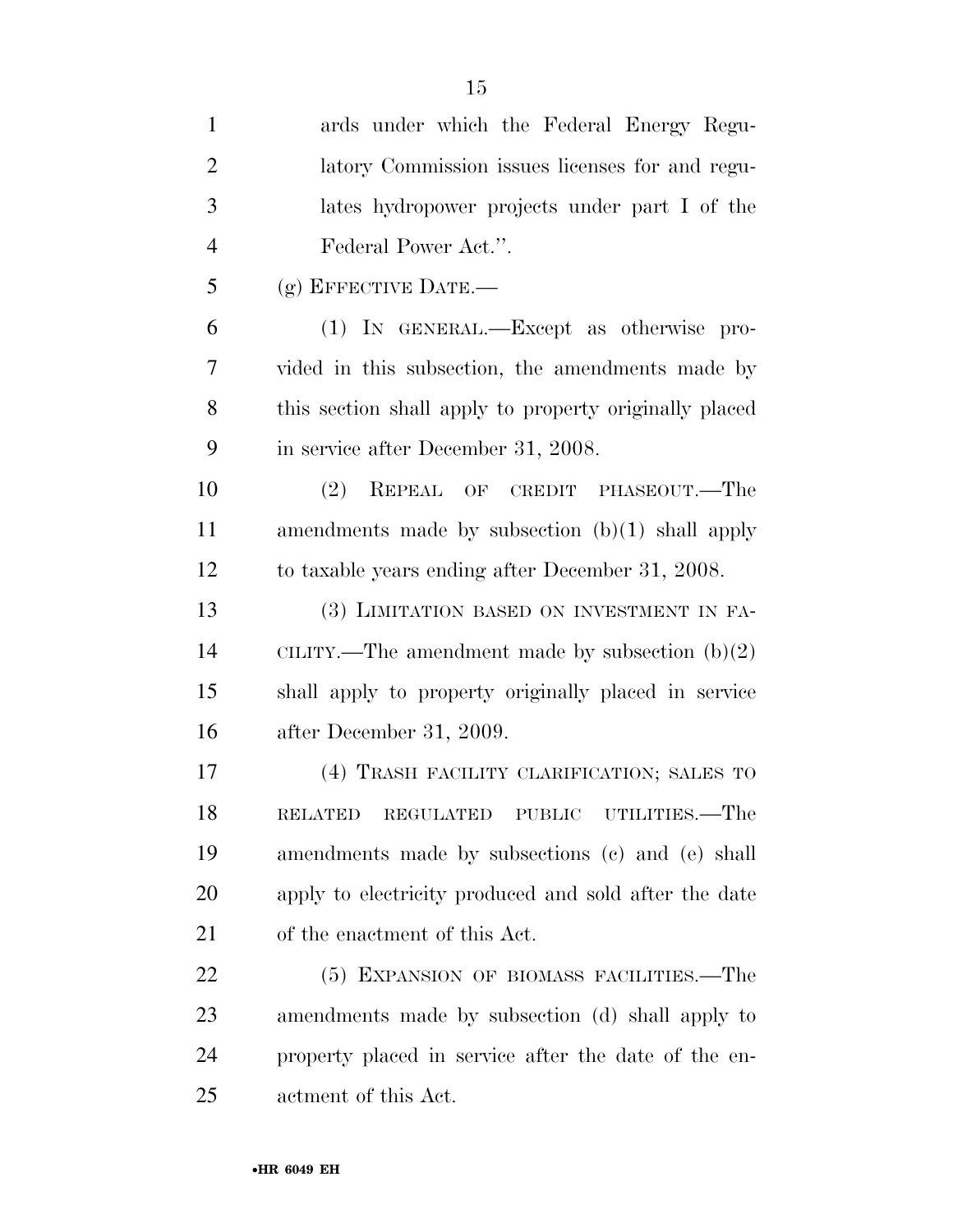| $\mathbf{1}$   | SEC. 102. PRODUCTION CREDIT FOR ELECTRICITY PRO-          |
|----------------|-----------------------------------------------------------|
| $\overline{2}$ | DUCED FROM MARINE RENEWABLES.                             |
| 3              | (a) IN GENERAL.—Paragraph $(1)$ of section $45(c)$ is     |
| 4              | amended by striking "and" at the end of subparagraph      |
| 5              | $(G)$ , by striking the period at the end of subparagraph |
| 6              | (H) and inserting ", and", and by adding at the end the   |
| 7              | following new subparagraph:                               |
| 8              | "(I) marine and hydrokinetic renewable en-                |
| 9              | $ergy."$ .                                                |
| 10             | (b) MARINE RENEWABLES.—Subsection (c) of sec-             |
| 11             | tion 45 is amended by adding at the end the following     |
| 12             | new paragraph:                                            |
| 13             | "(10) MARINE AND HYDROKINETIC RENEW-                      |
| 14             | ABLE ENERGY.                                              |
| 15             | "(A) IN GENERAL.—The term 'marine and                     |
| 16             | hydrokinetic renewable energy' means energy               |
| 17             | derived from-                                             |
| 18             | $f'(i)$ waves, tides, and currents in                     |
| 19             | oceans, estuaries, and tidal areas,                       |
| 20             | "(ii) free flowing water in rivers,                       |
| 21             | lakes, and streams,                                       |
| 22             | "(iii) free flowing water in an irriga-                   |
| 23             | tion system, canal, or other man-made                     |
| 24             | channel, including projects that utilize non-             |
| 25             | mechanical structures to accelerate<br>the                |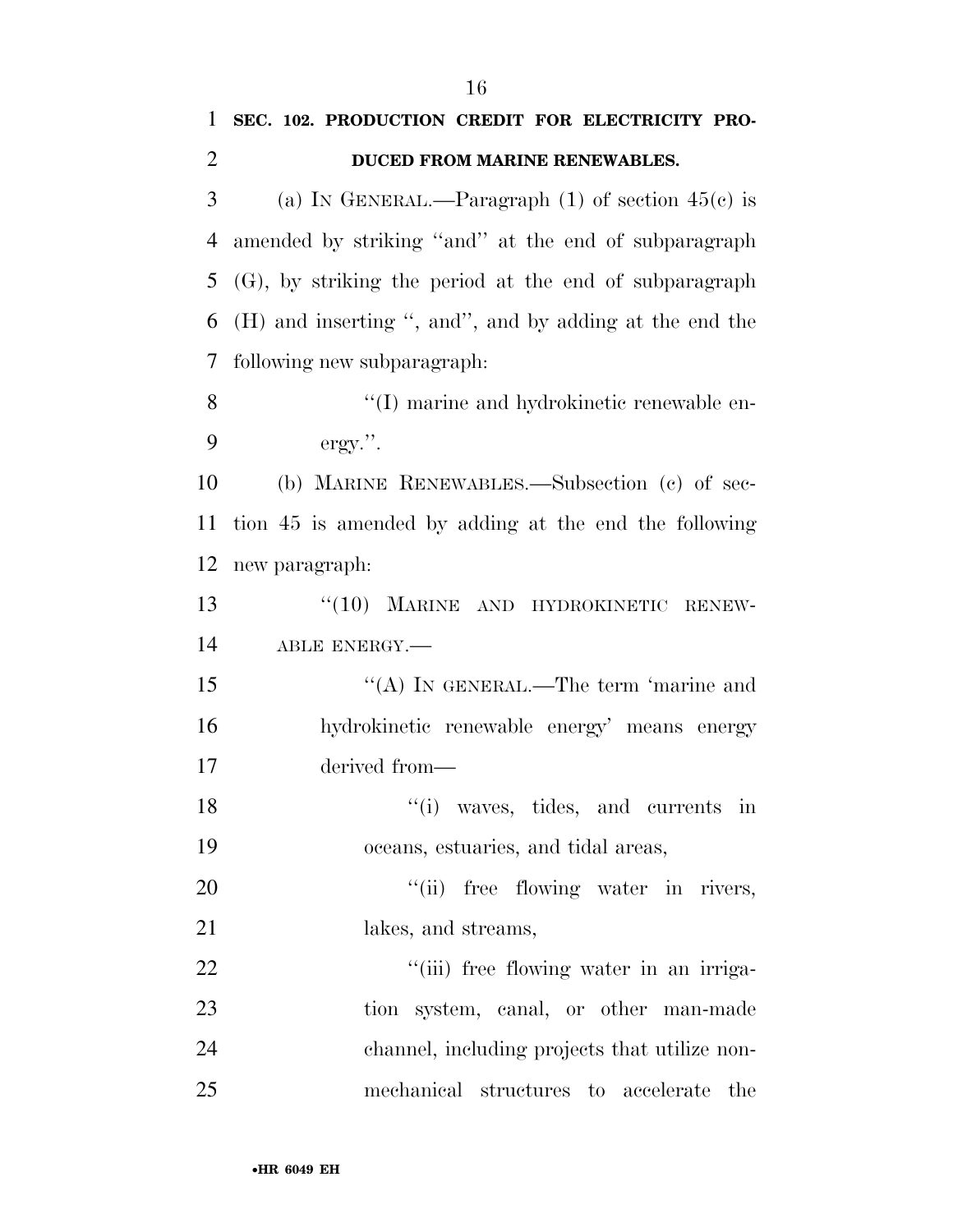| $\mathbf{1}$   | flow of water for electric power production              |
|----------------|----------------------------------------------------------|
| $\overline{2}$ | purposes, or                                             |
| 3              | "(iv) differentials in ocean tempera-                    |
| $\overline{4}$ | ture (ocean thermal energy conversion).                  |
| 5              | "(B) EXCEPTIONS.—Such term shall not                     |
| 6              | include any energy which is derived from any             |
| 7              | source which utilizes a dam, diversionary struc-         |
| 8              | ture (except as provided in subparagraph                 |
| 9              | $(A)(iii)$ , or impoundment for electric power           |
| 10             | production purposes.".                                   |
| 11             | (c) DEFINITION OF FACILITY.-Subsection (d) of            |
| 12             | section 45 is amended by adding at the end the following |
| 13             | new paragraph:                                           |
| 14             | "(11) MARINE AND HYDROKINETIC RENEW-                     |
| 15             | ABLE ENERGY FACILITIES.—In the case of a facility        |
| 16             | producing electricity from marine and hydrokinetic       |
| 17             | renewable energy, the term 'qualified facility' means    |
| 18             | any facility owned by the taxpayer—                      |
| 19             | "(A) which has a nameplate capacity rat-                 |
| 20             | ing of at least 150 kilowatts, and                       |
| 21             | "(B) which is originally placed in service               |
| 22             | on or after the date of the enactment of this            |
| 23             | paragraph and before January 1, 2012.".                  |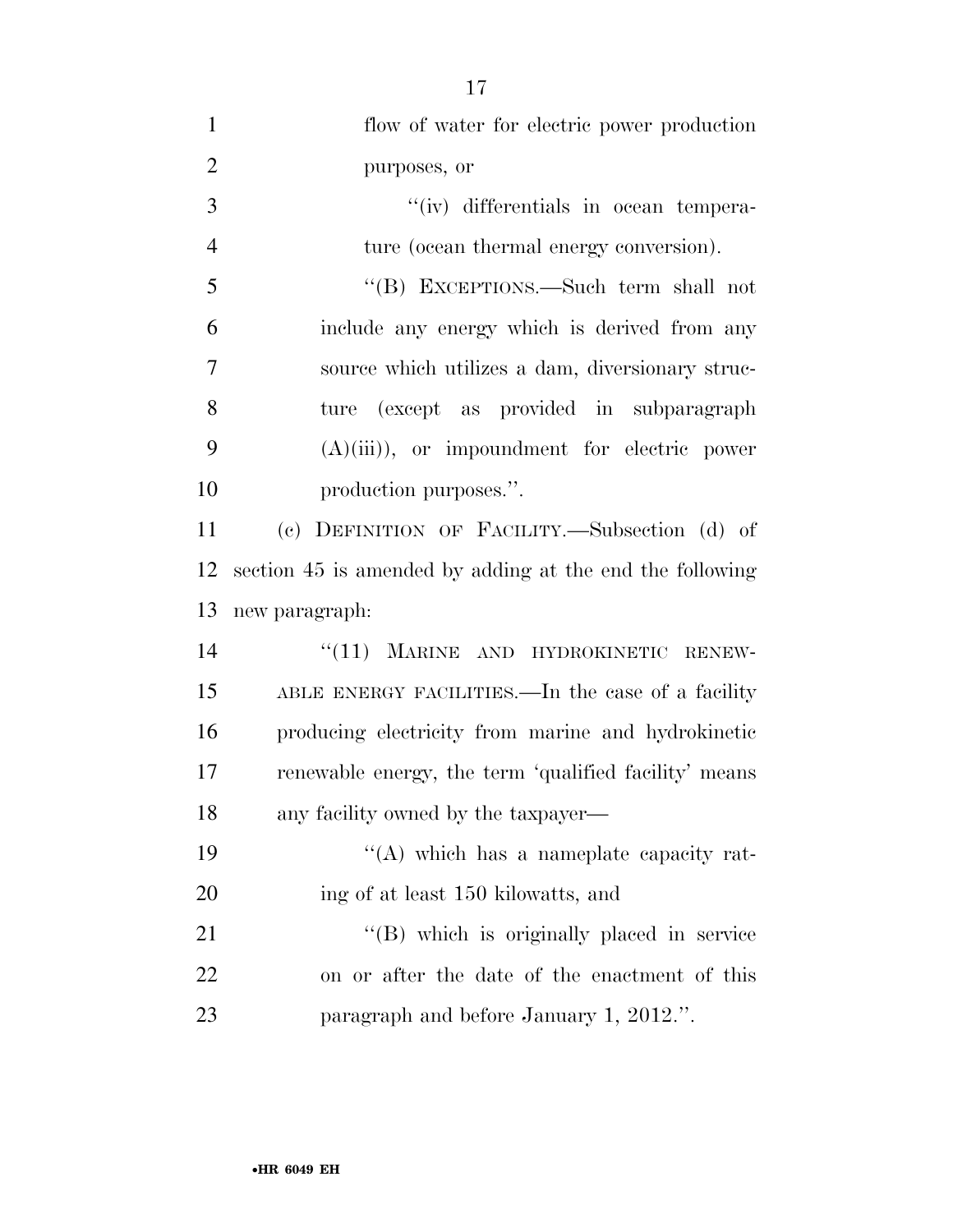(d) CREDIT RATE.—Subparagraph (A) of section 2  $45(b)(4)$  is amended by striking "or  $(9)$ " and inserting  $3^{(6)}$ (9), or  $(11)$ ".

 (e) COORDINATION WITH SMALL IRRIGATION POWER.—Paragraph (5) of section 45(d), as amended by section 101, is amended by striking ''January 1, 2012'' and inserting ''the date of the enactment of paragraph  $8(11)$ ".

 (f) EFFECTIVE DATE.—The amendments made by this section shall apply to electricity produced and sold after the date of the enactment of this Act, in taxable years ending after such date.

# **SEC. 103. ENERGY CREDIT.**

(a) EXTENSION OF CREDIT.—

 (1) SOLAR ENERGY PROPERTY.—Paragraphs 16 (2)(A)(i)(II) and (3)(A)(ii) of section 48(a) are each amended by striking ''January 1, 2009'' and insert-ing ''January 1, 2015''.

 (2) FUEL CELL PROPERTY.—Subparagraph (E) 20 of section  $48(e)(1)$  is amended by striking "Decem- ber 31, 2008'' and inserting ''December 31, 2014''. (3) MICROTURBINE PROPERTY.—Subparagraph 23 (E) of section  $48(c)(2)$  is amended by striking "De- cember 31, 2008'' and inserting ''December 31, 2014''.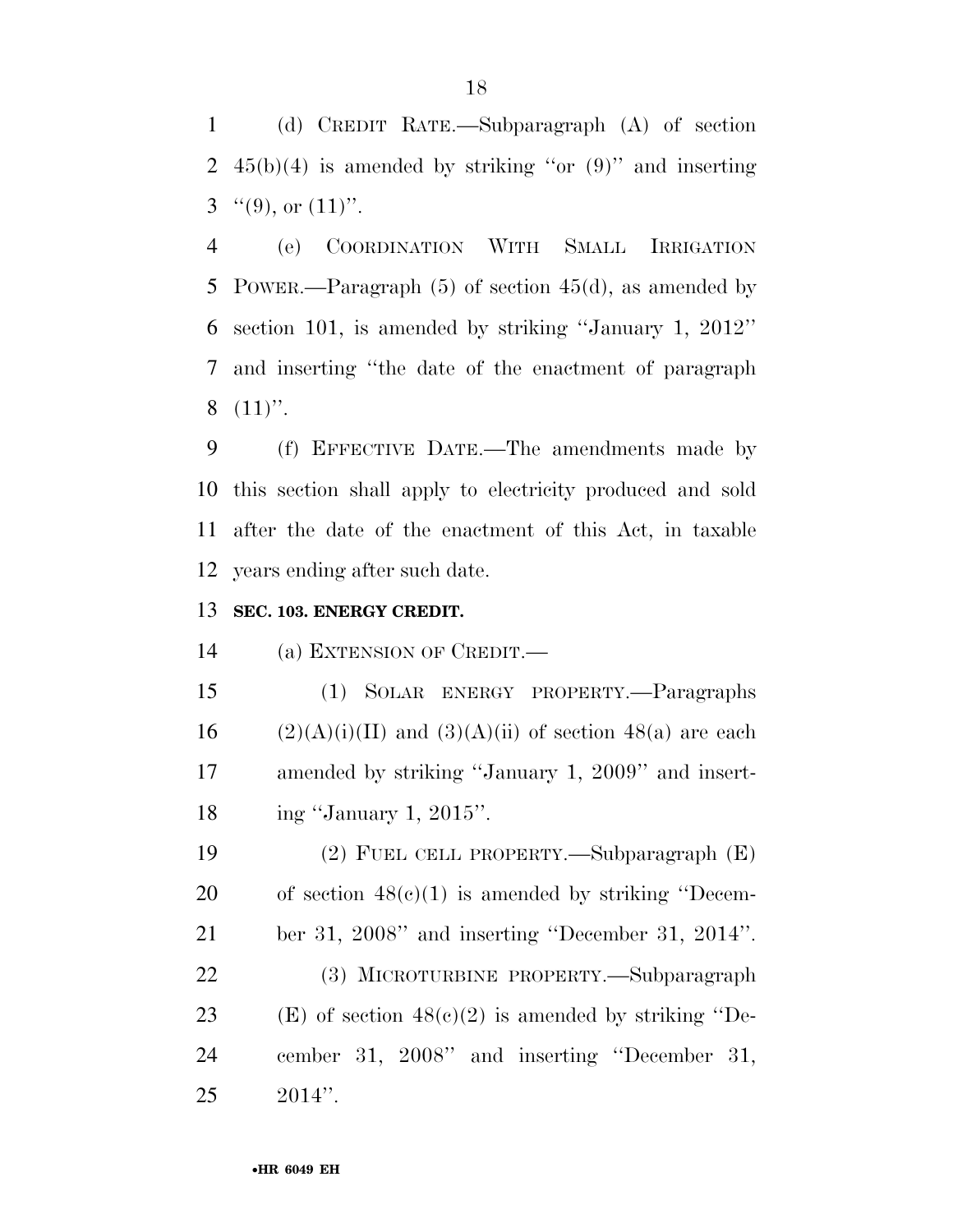| $\mathbf{1}$   | (b) ALLOWANCE OF ENERGY CREDIT AGAINST AL-                    |
|----------------|---------------------------------------------------------------|
| 2              | TERNATIVE MINIMUM TAX.—Subparagraph (B) of section            |
| 3              | $38(c)(4)$ is amended by striking "and" at the end of clause  |
| $\overline{4}$ | (iii), by redesignating clause (iv) as clause (v), and by in- |
| 5              | serting after clause (iii) the following new clause:          |
| 6              | "(iv) the credit determined under sec-                        |
| 7              | tion 46 to the extent that such credit is at-                 |
| 8              | tributable to the energy credit determined                    |
| 9              | under section 48, and".                                       |
| 10             | (c) ENERGY CREDIT FOR COMBINED HEAT AND                       |
| 11             | POWER SYSTEM PROPERTY.—                                       |
| 12             | (1) IN GENERAL.—Section $48(a)(3)(A)$ (defin-                 |
| 13             | ing energy property) is amended by striking "or" at           |
| 14             | the end of clause (iii), by inserting "or" at the end         |
| 15             | of clause (iv), and by adding at the end the following        |
| 16             | new clause:                                                   |
| 17             | "(v) combined heat and power system                           |
| 18             | property,".                                                   |
| 19             | (2) COMBINED HEAT AND POWER SYSTEM                            |
| 20             | PROPERTY.—Section 48 is amended by adding at                  |
| 21             | the end the following new subsection:                         |
| 22             | "(d) COMBINED HEAT AND POWER SYSTEM PROP-                     |
| 23             | ERTY.—For purposes of subsection $(a)(3)(A)(v)$ —             |
| 24             | "(1) COMBINED HEAT AND POWER SYSTEM                           |
| 25             | PROPERTY.—The term 'combined heat and power                   |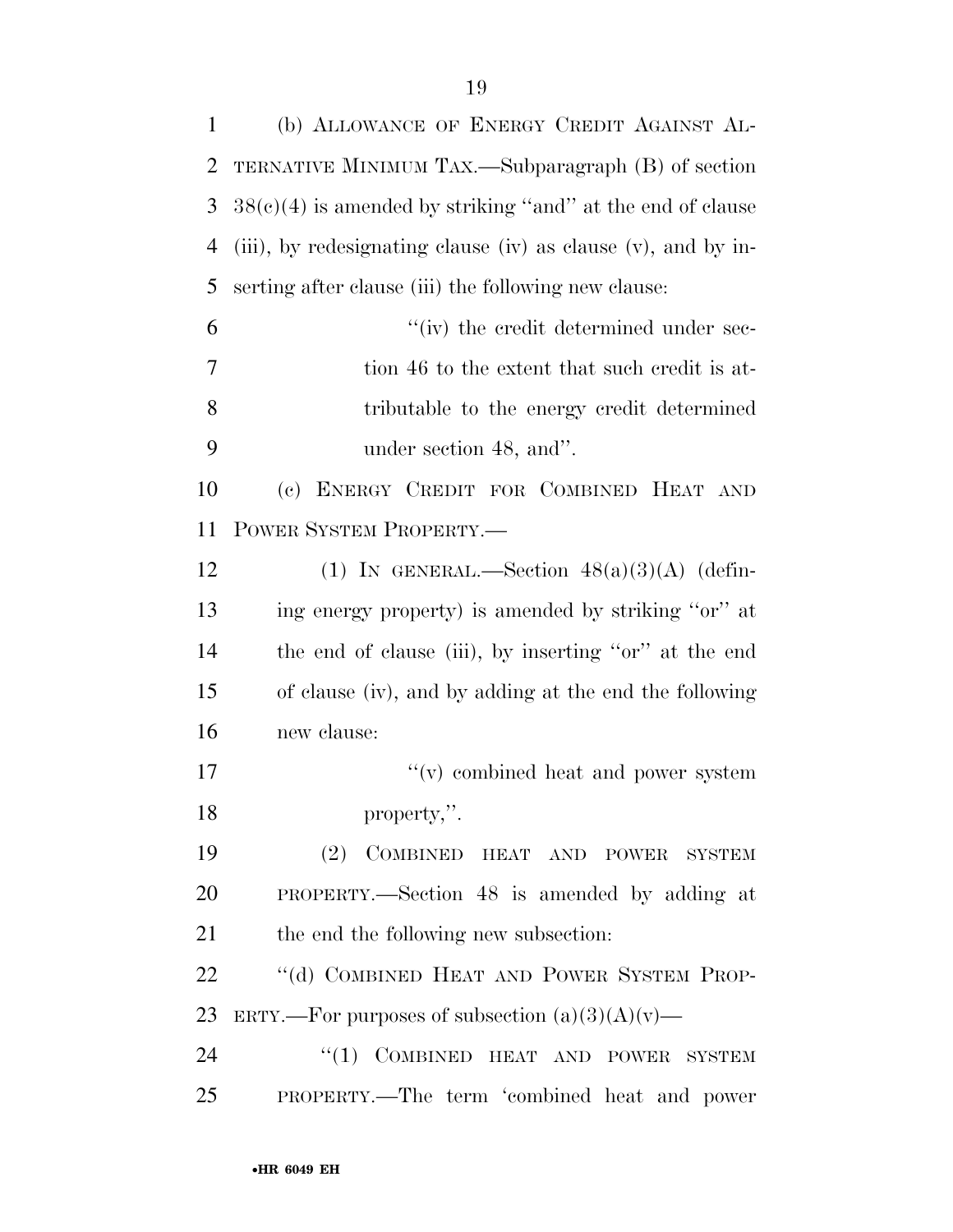system property' means property comprising a sys-2  $\text{tem}\text{---}$ 

 $\langle (A) \rangle$  which uses the same energy source for the simultaneous or sequential generation of electrical power, mechanical shaft power, or both, in combination with the generation of steam or other forms of useful thermal energy (including heating and cooling applications),  $"({\rm B})$  which produces—  $"$ (i) at least 20 percent of its total useful energy in the form of thermal en- ergy which is not used to produce electrical or mechanical power (or combination thereof), and 15 ''(ii) at least 20 percent of its total useful energy in the form of electrical or mechanical power (or combination thereof), 18 "'(C) the energy efficiency percentage of which exceeds 60 percent, and  $\langle (D) \rangle$  which is placed in service before Jan- uary 1, 2015.  $\frac{((2) \text{ LIMITATION}}{}$ 23 "(A) IN GENERAL.—In the case of com- bined heat and power system property with an electrical capacity in excess of the applicable ca-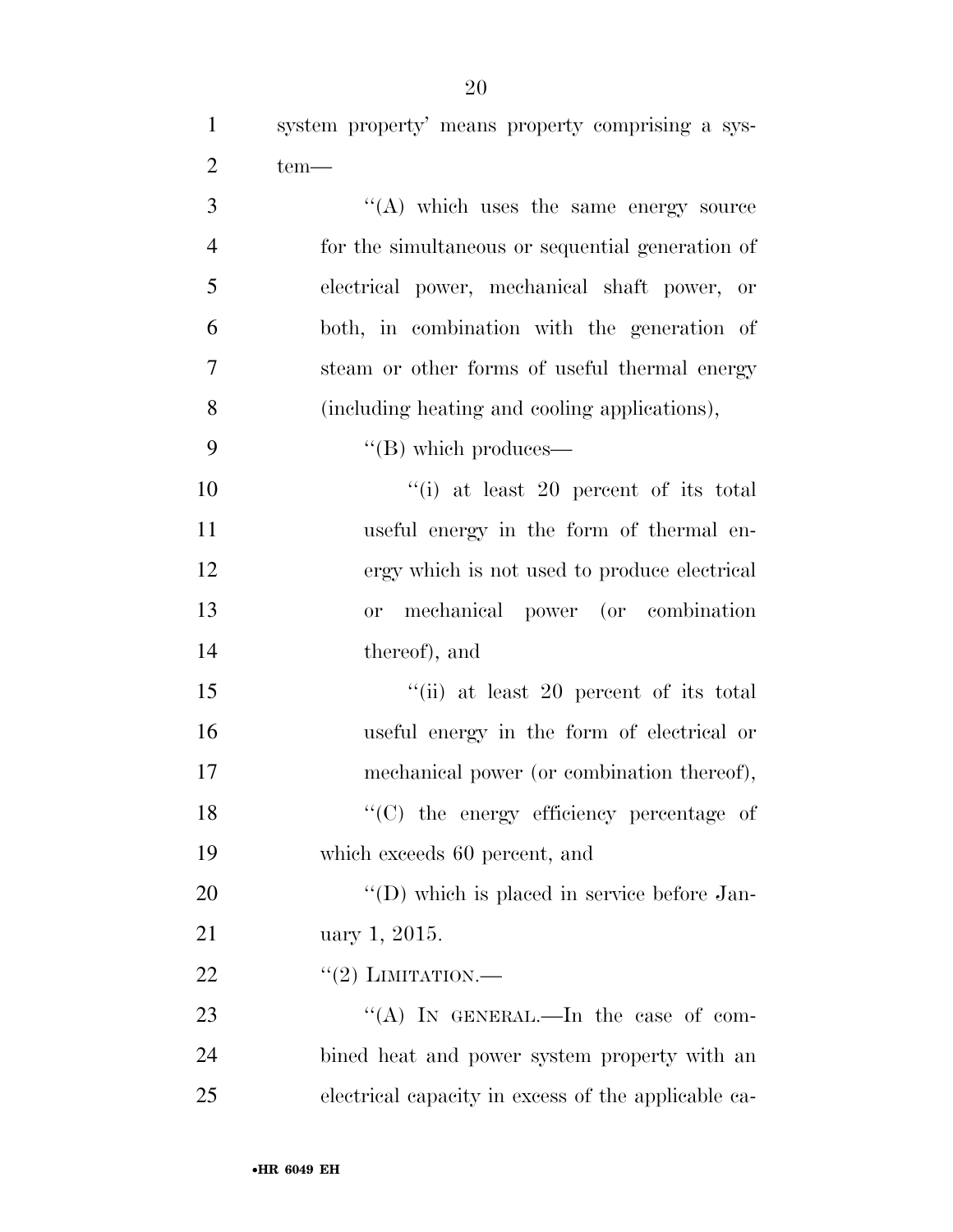| $\mathbf{1}$   | pacity placed in service during the taxable year,  |
|----------------|----------------------------------------------------|
| $\overline{2}$ | the credit under subsection $(a)(1)$ (determined   |
| 3              | without regard to this paragraph) for such year    |
| $\overline{4}$ | shall be equal to the amount which bears the       |
| 5              | same ratio to such credit as the applicable ca-    |
| 6              | pacity bears to the capacity of such property.     |
| 7              | "(B) APPLICABLE CAPACITY.—For pur-                 |
| 8              | poses of subparagraph $(A)$ , the term 'applicable |
| 9              | capacity' means 15 megawatts or a mechanical       |
| 10             | energy capacity of more than 20,000 horse-         |
| 11             | power or an equivalent combination of electrical   |
| 12             | and mechanical energy capacities.                  |
| 13             | "(C) MAXIMUM CAPACITY.—The<br>term                 |
| 14             | 'combined heat and power system property'          |
| 15             | shall not include any property comprising a sys-   |
| 16             | tem if such system has a capacity in excess of     |
| 17             | 50 megawatts or a mechanical energy capacity       |
| 18             | in excess of 67,000 horsepower or an equivalent    |
| 19             | combination of electrical and mechanical energy    |
| 20             | capacities.                                        |
| 21             | $``(3)$ SPECIAL RULES.—                            |
| 22             | ``(A)<br>ENERGY EFFICIENCY<br>PERCENT-             |
| 23             | AGE.—For purposes of this subsection, the en-      |
| 24             | ergy efficiency percentage of a system is the      |
| 25             | fraction-                                          |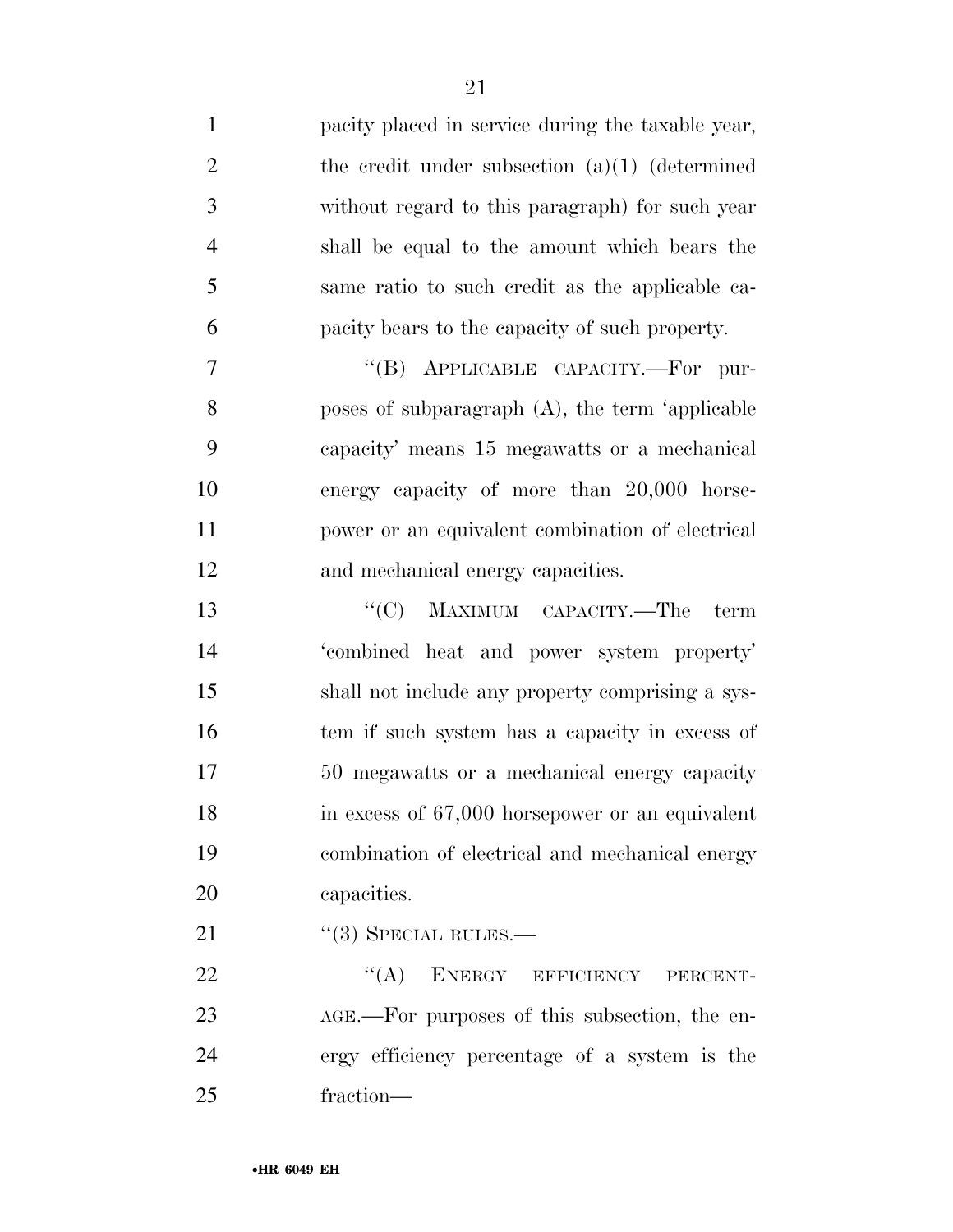| $\mathbf{1}$   | "(i) the numerator of which is the                        |
|----------------|-----------------------------------------------------------|
| $\overline{2}$ | total useful electrical, thermal, and me-                 |
| 3              | chanical power produced by the system at                  |
| $\overline{4}$ | normal operating rates, and expected to be                |
| 5              | consumed in its normal application, and                   |
| 6              | "(ii) the denominator of which is the                     |
| 7              | lower heating value of the fuel sources for               |
| 8              | the system.                                               |
| 9              | "(B) DETERMINATIONS MADE ON<br><b>BTU</b>                 |
| 10             | BASIS.—The energy efficiency percentage and               |
| 11             | the percentages under paragraph $(1)(B)$ shall            |
| 12             | be determined on a Btu basis.                             |
| 13             | "(C) INPUT AND OUTPUT PROPERTY NOT                        |
| 14             | INCLUDED.—The term 'combined heat<br>and                  |
| 15             | power system property' does not include prop-             |
| 16             | erty used to transport the energy source to the           |
| 17             | facility or to distribute energy produced by the          |
| 18             | facility.                                                 |
| 19             | "(4) SYSTEMS USING BIOMASS.—If a system is                |
| 20             | designed to use biomass (within the meaning of            |
| 21             | paragraphs $(2)$ and $(3)$ of section $45(c)$ without re- |
| 22             | gard to the last sentence of paragraph $(3)(A)$ for at    |
| 23             | least 90 percent of the energy source—                    |
| 24             | "(A) paragraph $(1)(C)$ shall not apply, but              |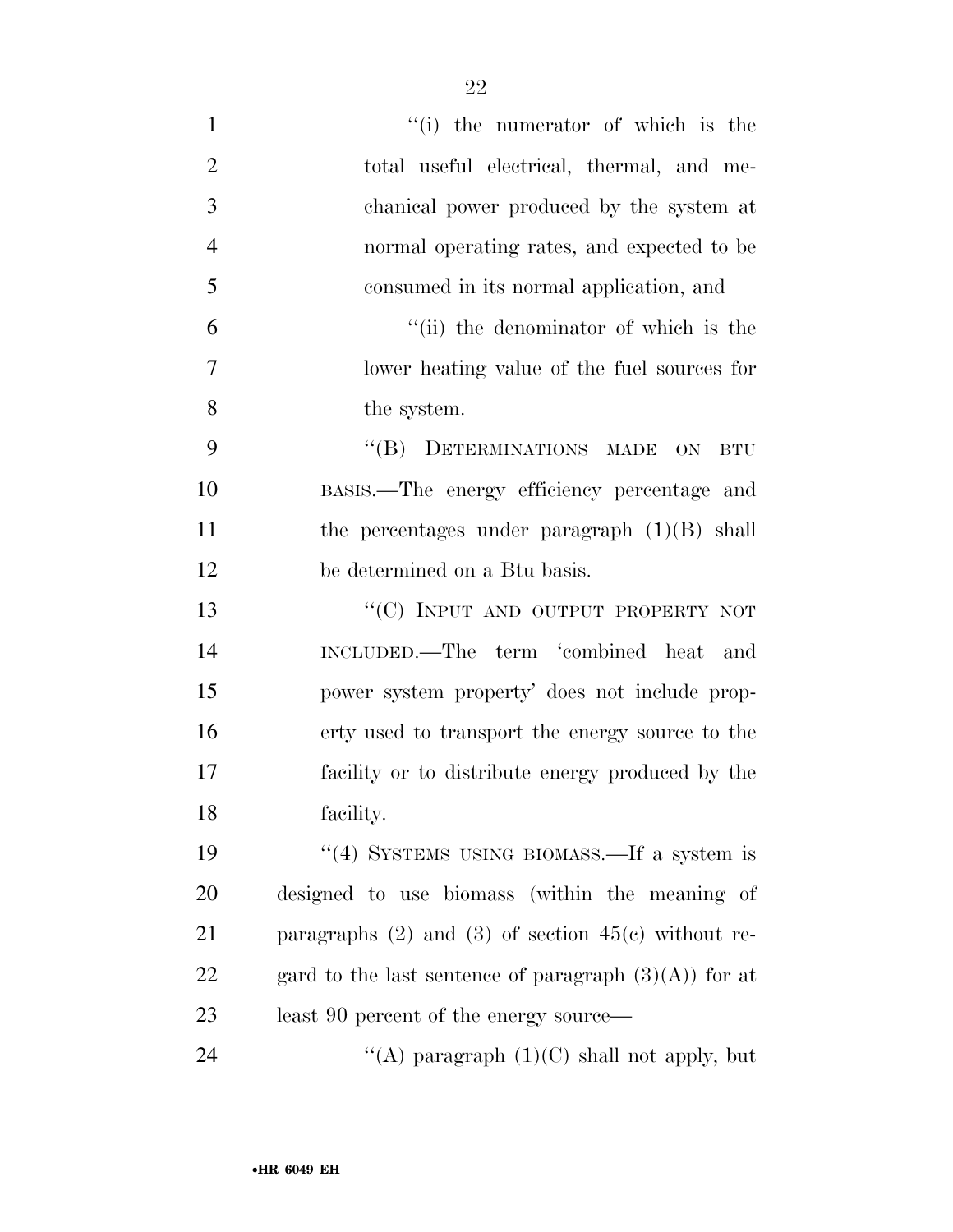| $\mathbf{1}$   | $\lq\lq$ the amount of credit determined                     |
|----------------|--------------------------------------------------------------|
| $\overline{2}$ | under subsection (a) with respect to such sys-               |
| 3              | tem shall not exceed the amount which bears                  |
| $\overline{4}$ | the same ratio to such amount of credit (deter-              |
| 5              | mined without regard to this paragraph) as the               |
| 6              | energy efficiency percentage of such system                  |
| $\tau$         | bears to 60 percent.".                                       |
| 8              | (d) INCREASE OF CREDIT LIMITATION FOR FUEL                   |
| 9              | CELL PROPERTY.—Subparagraph $(B)$ of section $48(e)(1)$      |
| 10             | is amended by striking " $$500"$ and inserting " $$1,500"$ . |
| 11             | (e) PUBLIC UTILITY PROPERTY TAKEN INTO AC-                   |
| 12             | COUNT.                                                       |
| 13             | $(1)$ IN GENERAL.—Paragraph $(3)$ of section                 |
| 14             | $48(a)$ is amended by striking the second sentence           |
| 15             | thereof.                                                     |
| 16             | (2) CONFORMING AMENDMENTS.-                                  |
| 17             | (A) Paragraph $(1)$ of section $48(e)$ is                    |
| 18             | amended by striking subparagraph (D) and re-                 |
| 19             | designating subparagraph (E) as subparagraph                 |
| 20             | (D).                                                         |
| 21             | (B) Paragraph $(2)$ of section $48(e)$ is                    |
| 22             | amended by striking subparagraph (D) and re-                 |
| 23             | designating subparagraph (E) as subparagraph                 |
| 24             | (D).                                                         |
| 25             | (f) EFFECTIVE DATE.-                                         |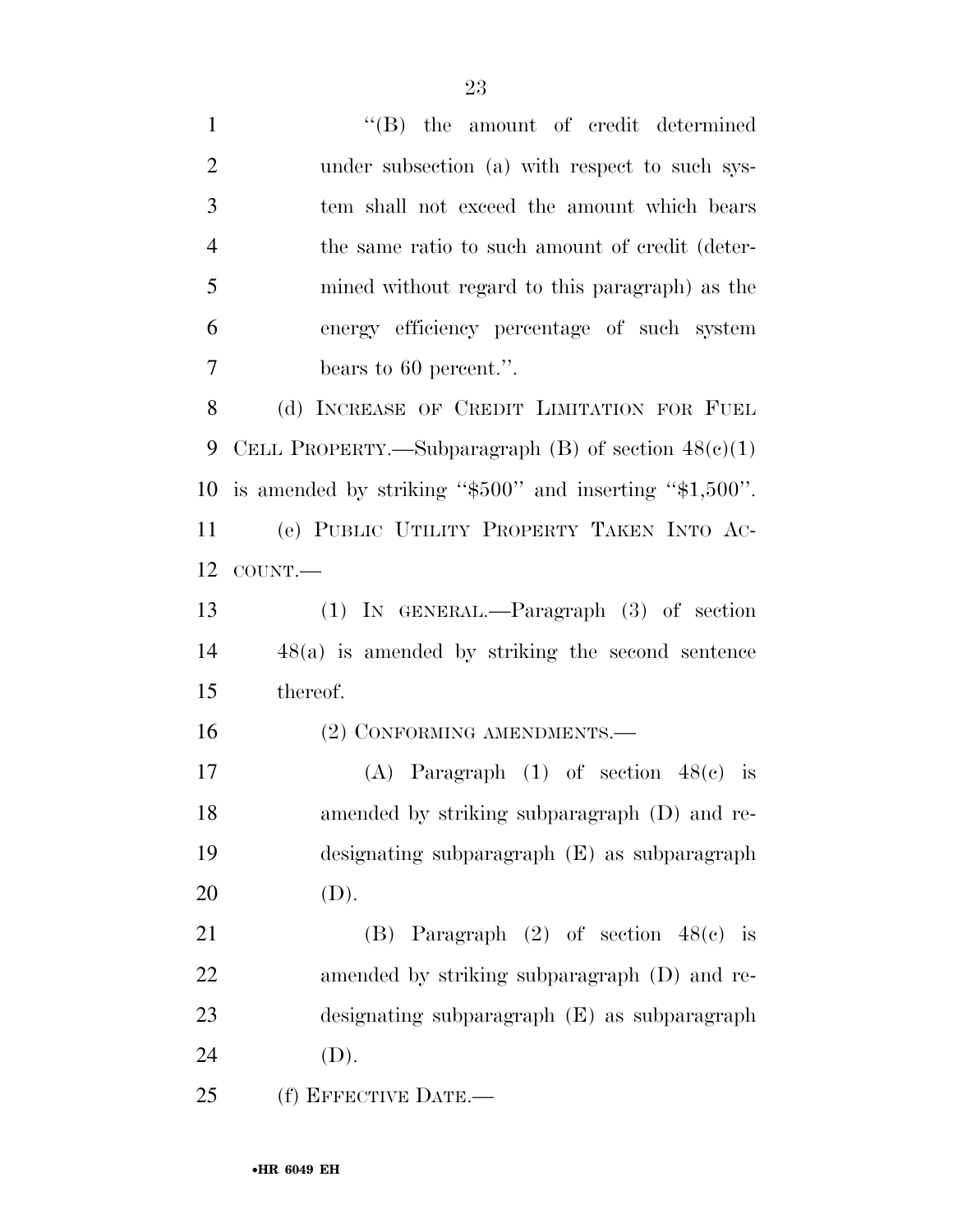(1) IN GENERAL.—Except as otherwise pro- vided in this subsection, the amendments made by this section shall take effect on the date of the en-actment of this Act.

 (2) ALLOWANCE AGAINST ALTERNATIVE MIN- IMUM TAX.—The amendments made by subsection (b) shall apply to credits determined under section 46 of the Internal Revenue Code of 1986 in taxable years beginning after the date of the enactment of this Act and to carrybacks of such credits.

 (3) COMBINED HEAT AND POWER AND FUEL CELL PROPERTY.—The amendments made by sub- sections (c) and (d) shall apply to periods after the date of the enactment of this Act, in taxable years ending after such date, under rules similar to the rules of section 48(m) of the Internal Revenue Code of 1986 (as in effect on the day before the date of the enactment of the Revenue Reconciliation Act of 1990).

 (4) PUBLIC UTILITY PROPERTY.—The amend- ments made by subsection (e) shall apply to periods after February 13, 2008, in taxable years ending after such date, under rules similar to the rules of section 48(m) of the Internal Revenue Code of 1986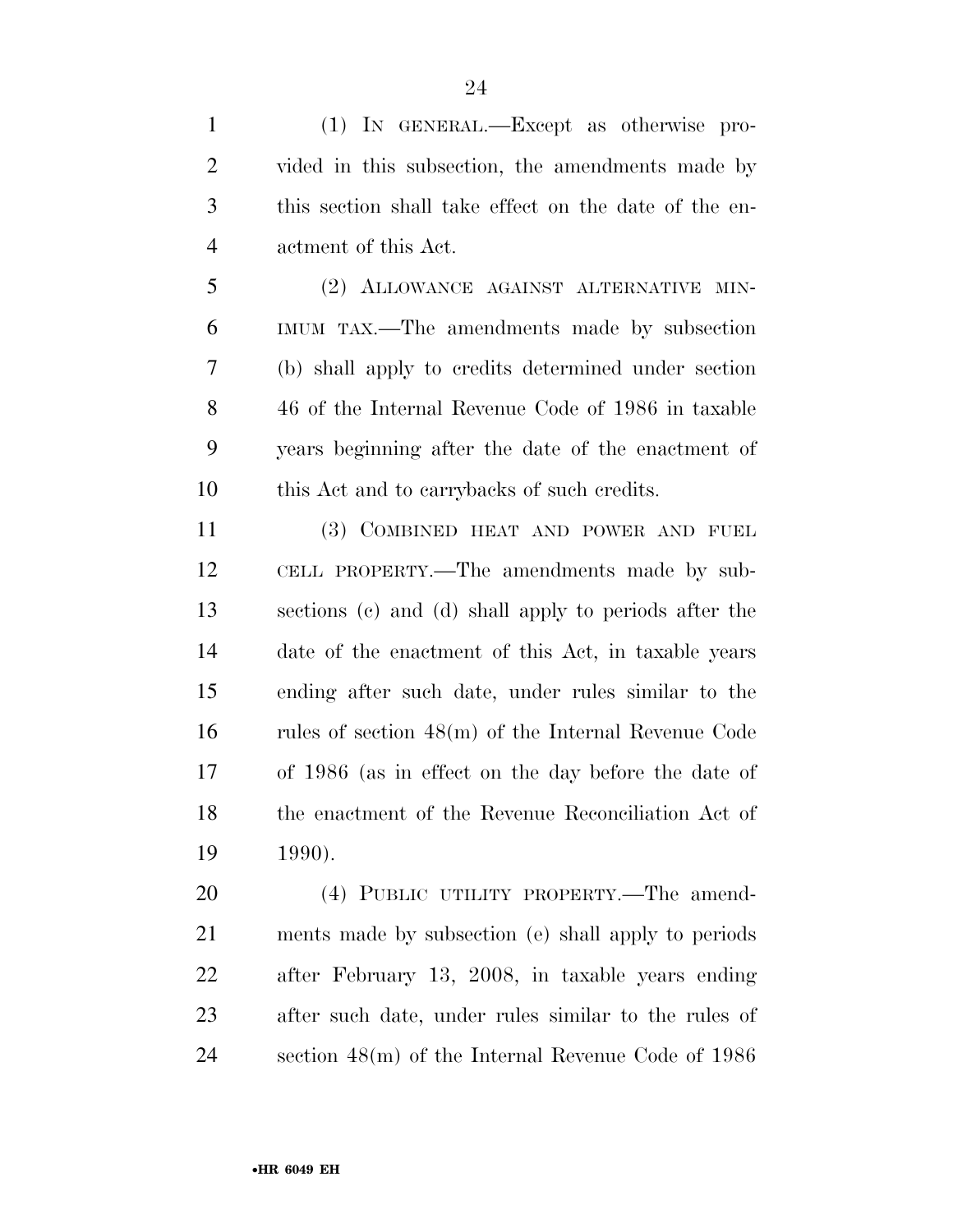| $\mathbf{1}$   | (as in effect on the day before the date of the enact- |
|----------------|--------------------------------------------------------|
| $\overline{2}$ | ment of the Revenue Reconciliation Act of 1990).       |
| 3              | SEC. 104. CREDIT FOR RESIDENTIAL ENERGY EFFICIENT      |
| $\overline{4}$ | PROPERTY.                                              |
| 5              | (a) EXTENSION.—Section $25D(g)$ is amended by          |
| 6              | striking "December 31, 2008" and inserting "December   |
| $\overline{7}$ | $31, 2014$ ".                                          |
| 8              | (b) MAXIMUM CREDIT FOR SOLAR ELECTRIC PROP-            |
| 9              | ERTY.-                                                 |
| 10             | (1) IN GENERAL.—Section $25D(b)(1)(A)$ is              |
| 11             | amended by striking "\$2,000" and inserting            |
| 12             | " $$4,000$ ".                                          |
| 13             | (2) CONFORMING AMENDMENT.—Section                      |
| 14             | $25D(e)(4)(A)(i)$ is amended by striking "\$6,667"     |
| 15             | and inserting " $$13,333"$ .                           |
| 16             | (c) CREDIT FOR RESIDENTIAL WIND PROPERTY.-             |
| 17             | (1) IN GENERAL.—Section $25D(a)$ is amended            |
| 18             | by striking "and" at the end of paragraph (2), by      |
| 19             | striking the period at the end of paragraph (3) and    |
| 20             | inserting ", and", and by adding at the end the fol-   |
| 21             | lowing new paragraph.                                  |
| 22             | $(4)$ 30 percent of the qualified small wind en-       |
| 23             | ergy property expenditures made by the taxpayer        |
| 24             | during such year.".                                    |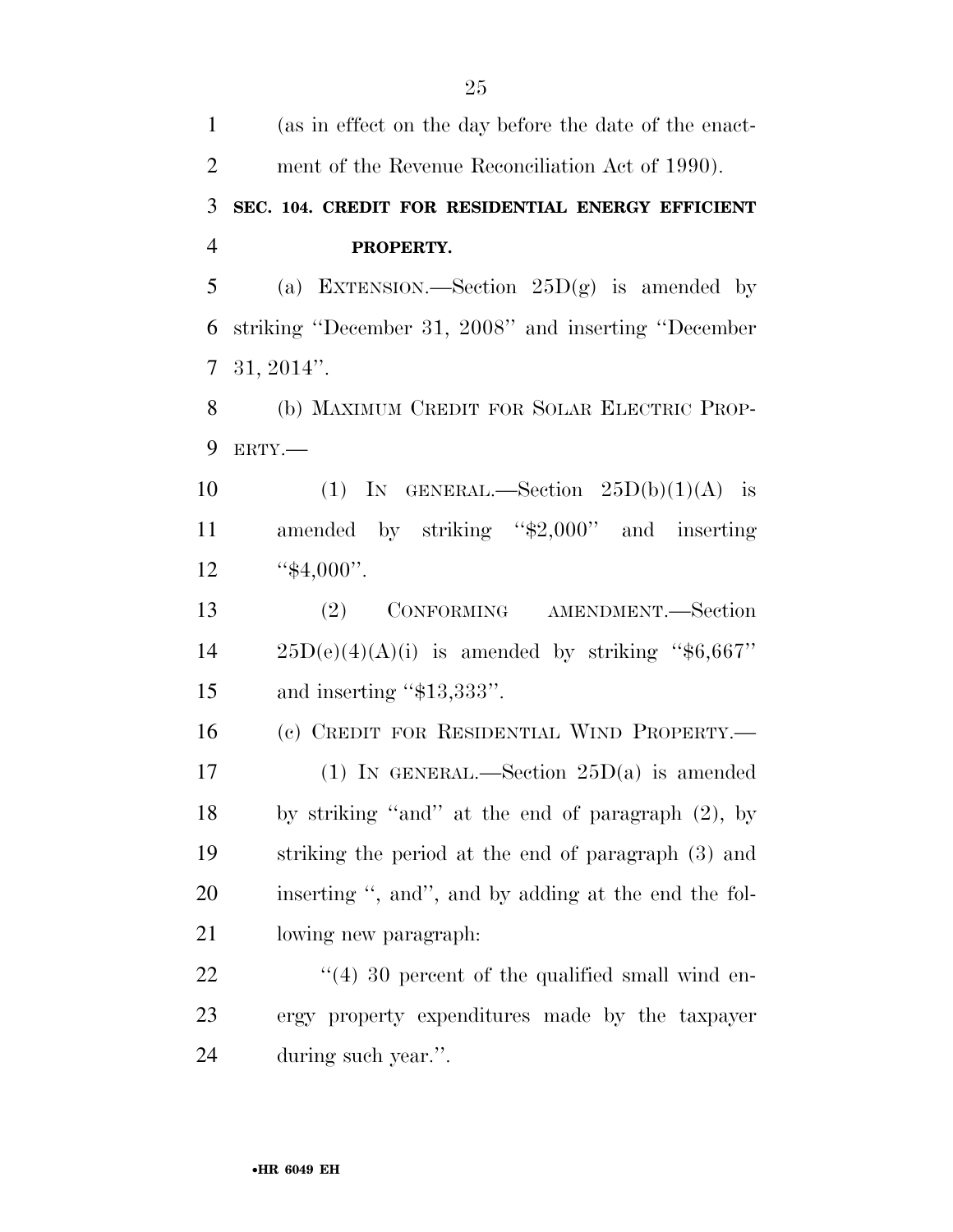| $\mathbf{1}$   | (2) LIMITATION.—Section $25D(b)(1)$ is amend-           |
|----------------|---------------------------------------------------------|
| $\overline{2}$ | ed by striking "and" at the end of subparagraph         |
| 3              | (B), by striking the period at the end of subpara-      |
| $\overline{4}$ | graph $(C)$ and inserting ", and", and by adding at     |
| 5              | the end the following new subparagraph:                 |
| 6              | "(D) $$500$ with respect to each half kilo-             |
| 7              | watt of capacity (not to exceed $$4,000$ ) of wind      |
| 8              | turbines for which qualified small wind energy          |
| 9              | property expenditures are made.".                       |
| 10             | (3) QUALIFIED SMALL WIND ENERGY PROP-                   |
| 11             | ERTY EXPENDITURES.-                                     |
| 12             | (A) IN GENERAL.—Section $25D(d)$ is                     |
| 13             | amended by adding at the end the following              |
| 14             | new paragraph:                                          |
| 15             | "(4) QUALIFIED SMALL WIND ENERGY PROP-                  |
| 16             | ERTY EXPENDITURE.—The term 'qualified small             |
| 17             | wind energy property expenditure' means an expend-      |
| 18             | iture for property which uses a wind turbine to gen-    |
| 19             | erate electricity for use in connection with a dwelling |
| 20             | unit located in the United States and used as a resi-   |
| 21             | dence by the taxpayer.".                                |
| 22             | N <sub>0</sub><br>(B)<br>DOUBLE BENEFIT. Section        |
| 23             | $45(d)(1)$ is amended by adding at the end the          |
| 24             | following new sentence: "Such term shall not            |
| 25             | include any facility with respect to which any          |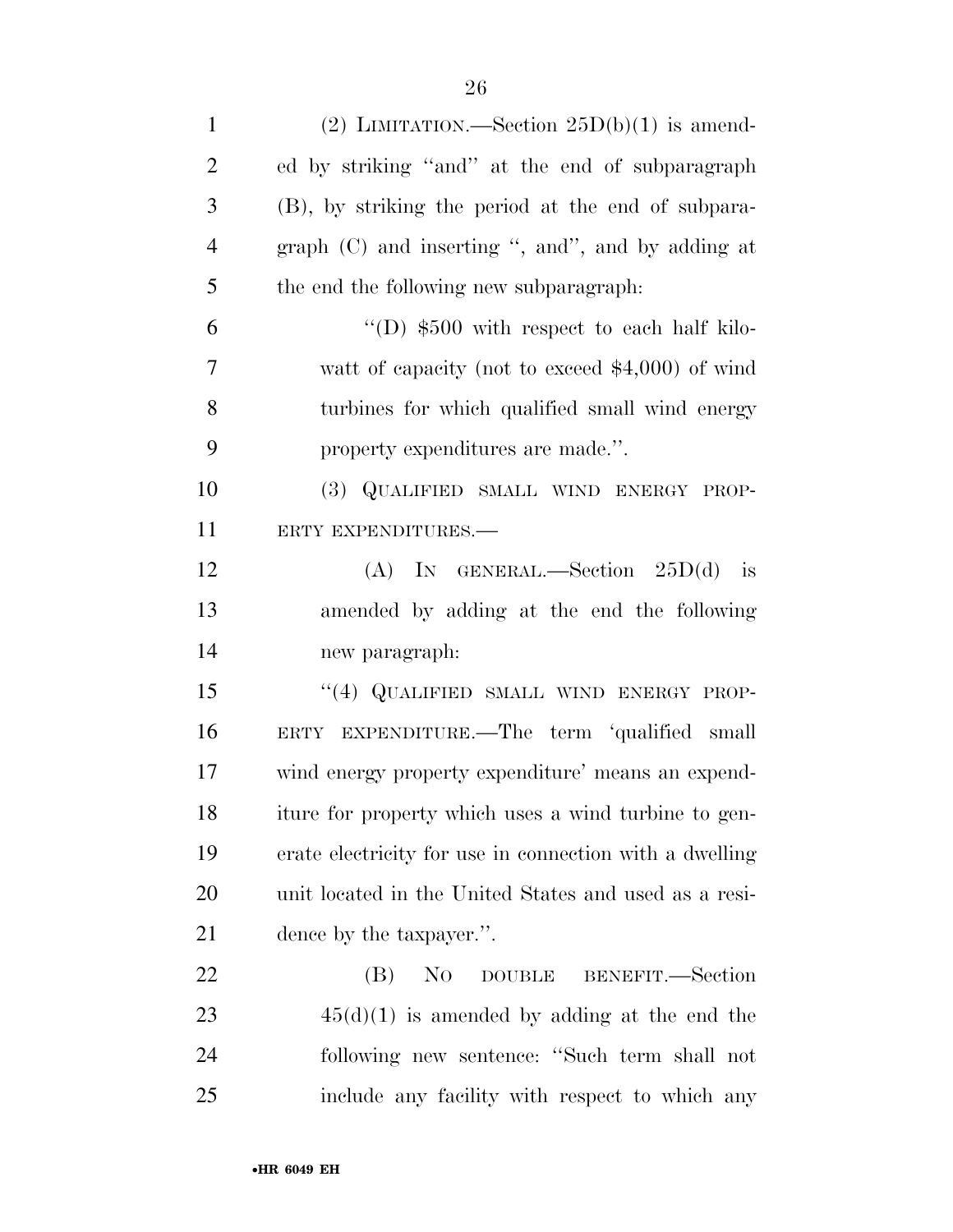| $\mathbf{1}$   | qualified small wind energy property expendi-             |
|----------------|-----------------------------------------------------------|
| $\overline{2}$ | ture (as defined in subsection $(d)(4)$ of section        |
| 3              | 25D) is taken into account in determining the             |
| $\overline{4}$ | eredit under such section.".                              |
| 5              | MAXIMUM EXPENDITURES IN CASE<br>(4)<br>OF                 |
| 6              | $OCCUPANCY. - Section 25D(e)(4)(A)$<br>is<br><b>JOINT</b> |
| 7              | amended by striking "and" at the end of clause (ii),      |
| 8              | by striking the period at the end of clause (iii) and     |
| 9              | inserting ", and", and by adding at the end the fol-      |
| 10             | lowing new clause:                                        |
| 11             | "(iv) $$1,667$ in the case of each half                   |
| 12             | kilowatt of capacity (not to exceed                       |
| 13             | $$13,333$ of wind turbines for which quali-               |
| 14             | fied small wind energy property expendi-                  |
| 15             | tures are made.".                                         |
| 16             | (d) CREDIT FOR GEOTHERMAL HEAT PUMP SYS-                  |
| 17             | TEMS.-                                                    |
| 18             | (1) IN GENERAL.—Section $25D(a)$ , as amended             |
| 19             | by subsection (c), is amended by striking "and" at        |
| <b>20</b>      | the end of paragraph $(3)$ , by striking the period at    |
| 21             | the end of paragraph (4) and inserting ", and", and       |
| <u>22</u>      | by adding at the end the following new paragraph:         |
| 23             | $\degree$ (5) 30 percent of the qualified geothermal      |
| 24             | heat pump property expenditures made by the tax-          |
| 25             | payer during such year.".                                 |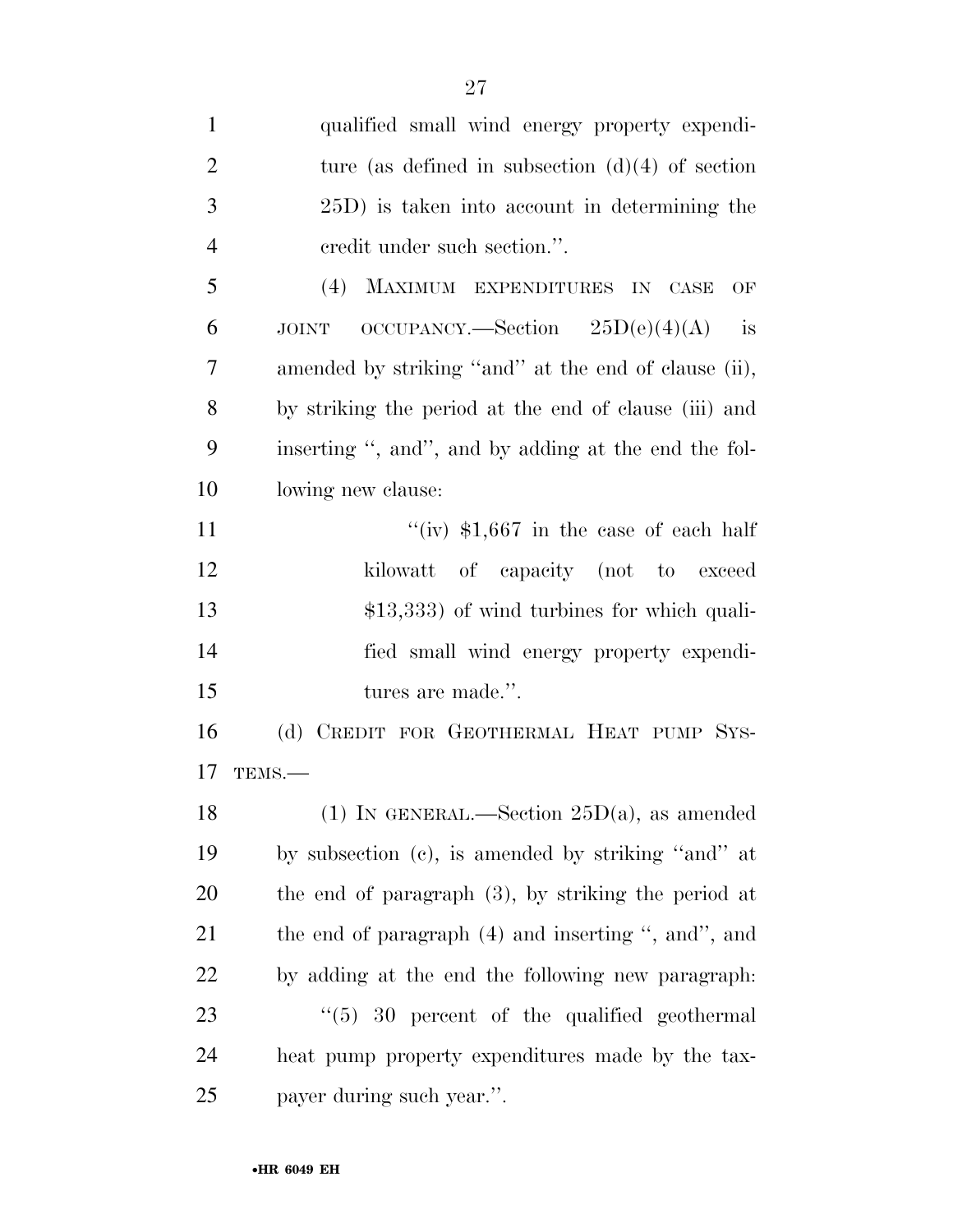| $\mathbf{1}$   | LIMITATION.—Section $25D(b)(1)$ , as<br>(2)                   |
|----------------|---------------------------------------------------------------|
| $\overline{2}$ | amended by subsection (c), is amended by striking             |
| 3              | "and" at the end of subparagraph (C), by striking             |
| $\overline{4}$ | the period at the end of subparagraph (D) and in-             |
| 5              | serting ", and", and by adding at the end the fol-            |
| 6              | lowing new subparagraph:                                      |
| 7              | "(E) $$2,000$ with respect to any qualified                   |
| 8              | geothermal heat pump property expenditures.".                 |
| 9              | (3) QUALIFIED GEOTHERMAL<br><b>HEAT</b><br><b>PUMP</b>        |
| 10             | PROPERTY EXPENDITURE. Section $25D(d)$ , as                   |
| 11             | amended by subsection (c), is amended by adding at            |
| 12             | the end the following new paragraph.                          |
| 13             | "(5) QUALIFIED GEOTHERMAL HEAT PUMP                           |
| 14             | PROPERTY EXPENDITURE.-                                        |
| 15             | "(A) IN GENERAL.—The term 'qualified                          |
| 16             | geothermal heat pump property expenditure'                    |
| 17             | means an expenditure for qualified geothermal                 |
| 18             | heat pump property installed on or in connec-                 |
| 19             | tion with a dwelling unit located in the United               |
| 20             | States and used as a residence by the taxpayer.               |
| 21             | $\lq\lq (B)$<br>QUALIFIED<br><b>GEOTHERMAL</b><br><b>HEAT</b> |
| 22             | PUMP PROPERTY.—The term 'qualified geo-                       |
| 23             | thermal heat pump property' means any equip-                  |
| 24             | ment which—                                                   |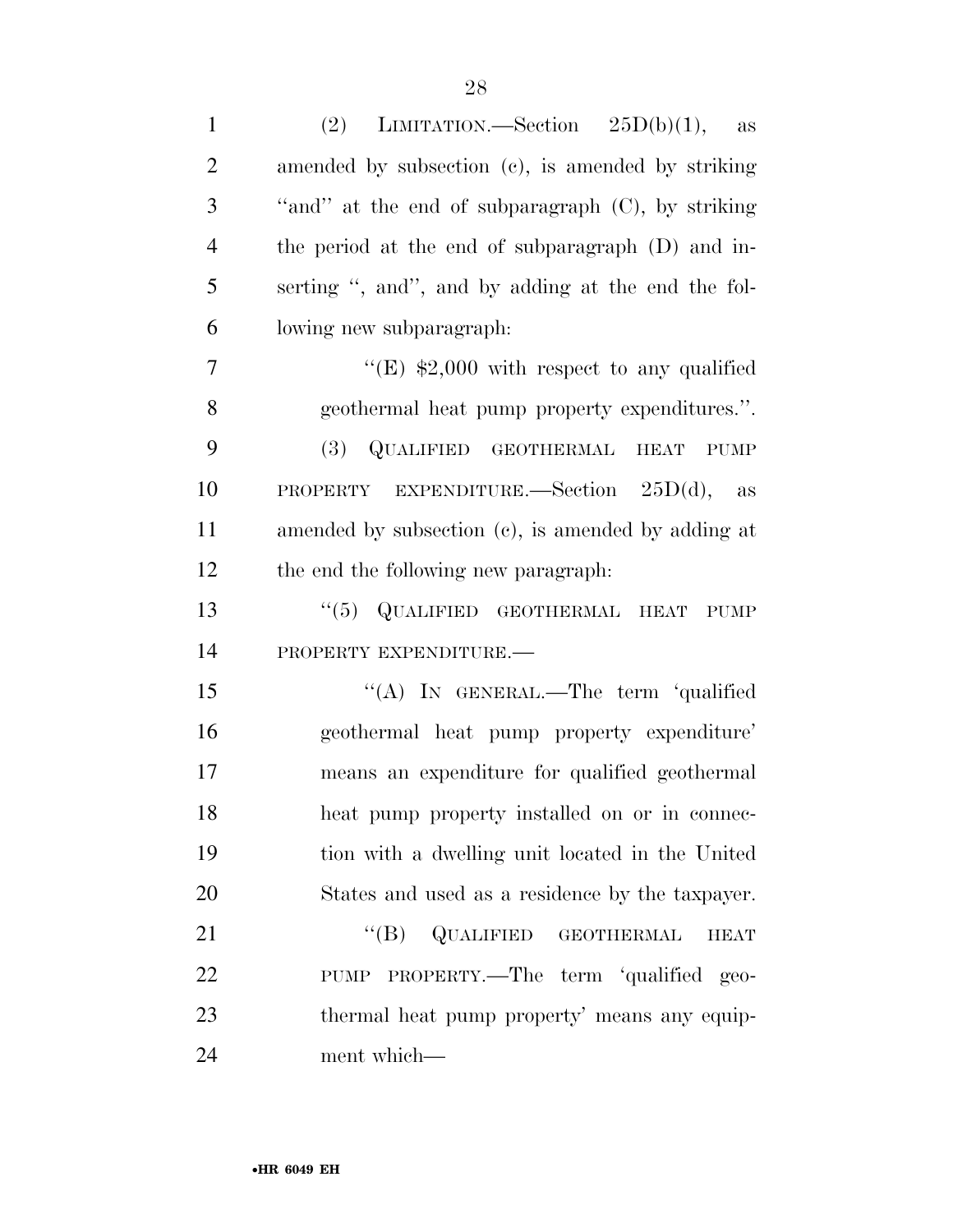$''(i)$  uses the ground or ground water as a thermal energy source to heat the dwelling unit referred to in subparagraph (A) or as a thermal energy sink to cool such dwelling unit, and ''(ii) meets the requirements of the Energy Star program which are in effect at the time that the expenditure for such equipment is made.''. (4) MAXIMUM EXPENDITURES IN CASE OF 11 JOINT OCCUPANCY.—Section  $25D(e)(4)(A)$ , as amended by subsection (c), is amended by striking ''and'' at the end of clause (iii), by striking the pe- riod at the end of clause (iv) and inserting '', and'', and by adding at the end the following new clause:  $\frac{1}{(v)}$  \$6,667 in the case of any quali- fied geothermal heat pump property ex-18 penditures.". (e) CREDIT ALLOWED AGAINST ALTERNATIVE MIN- IMUM TAX.— (1) IN GENERAL.—Subsection (c) of section 22 25D is amended to read as follows:

23 "(c) LIMITATION BASED ON AMOUNT OF TAX; CARRYFORWARD OF UNUSED CREDIT.—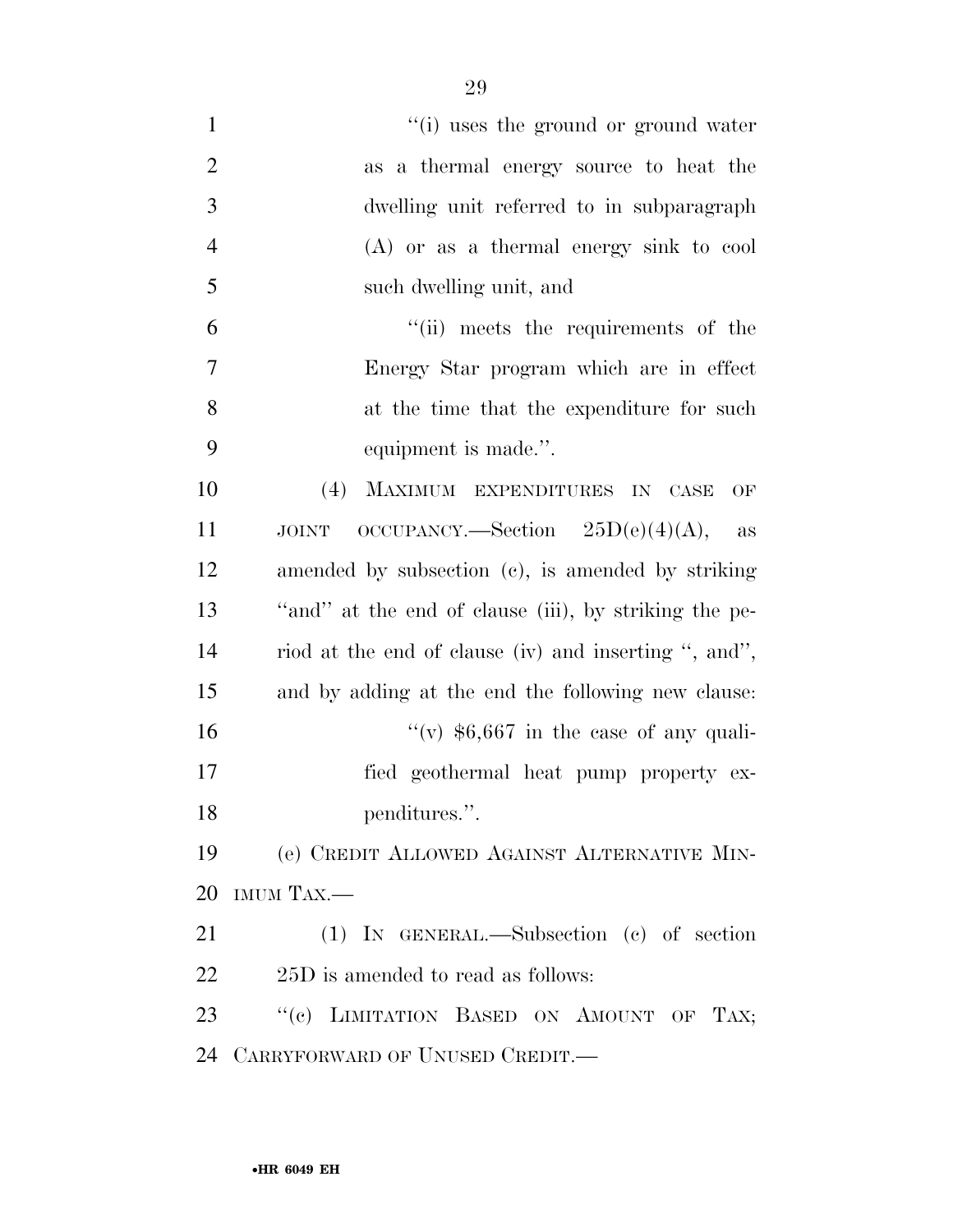| $\mathbf{1}$   | "(1) LIMITATION BASED ON AMOUNT OF                   |
|----------------|------------------------------------------------------|
| $\overline{2}$ | TAX.—In the case of a taxable year to which section  |
| 3              | $26(a)(2)$ does not apply, the credit allowed under  |
| $\overline{4}$ | subsection (a) for the taxable year shall not exceed |
| 5              | the excess of-                                       |
| 6              | "(A) the sum of the regular tax liability            |
| 7              | (as defined in section $26(b)$ ) plus the tax im-    |
| 8              | posed by section 55, over                            |
| 9              | $\lq\lq$ (B) the sum of the credits allowable        |
| 10             | under this subpart (other than this section) and     |
| 11             | section 27 for the taxable year.                     |
| 12             | "(2) CARRYFORWARD OF UNUSED CREDIT.—                 |
| 13             | "(A) RULE FOR YEARS IN WHICH ALL                     |
| 14             | PERSONAL CREDITS ALLOWED AGAINST REG-                |
| 15             | ULAR AND ALTERNATIVE MINIMUM TAX.—In                 |
| 16             | the case of a taxable year to which section          |
| 17             | $26(a)(2)$ applies, if the credit allowable under    |
| 18             | subsection (a) exceeds the limitation imposed by     |
| 19             | section $26(a)(2)$ for such taxable year reduced     |
| <b>20</b>      | by the sum of the credits allowable under this       |
| 21             | subpart (other than this section), such excess       |
| 22             | shall be carried to the succeeding taxable year      |
| 23             | and added to the credit allowable under sub-         |
| 24             | section (a) for such succeeding taxable year.        |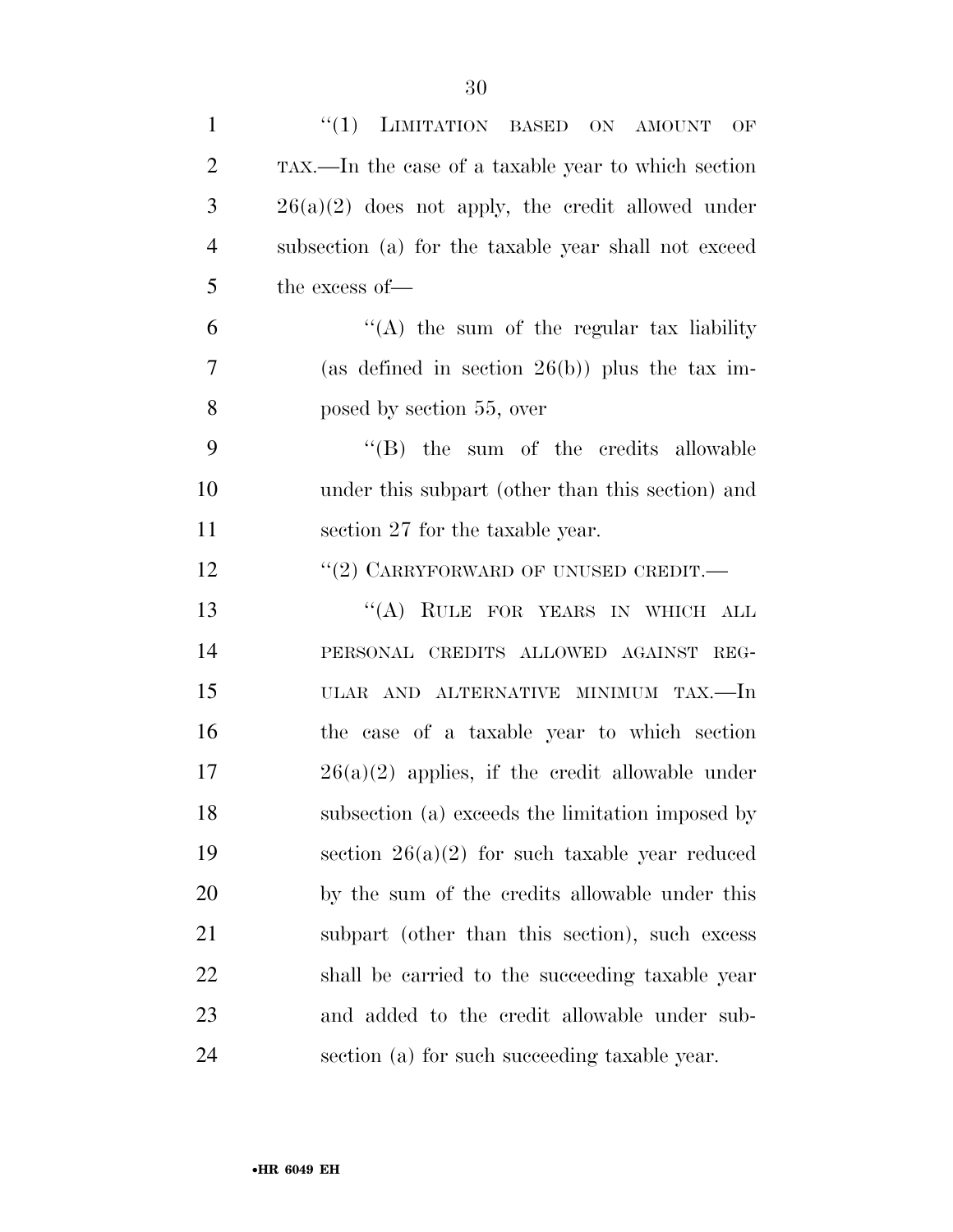| $\mathbf{1}$   | "(B) RULE FOR OTHER YEARS.—In the                   |
|----------------|-----------------------------------------------------|
| $\overline{2}$ | case of a taxable year to which section $26(a)(2)$  |
| 3              | does not apply, if the credit allowable under       |
| $\overline{4}$ | subsection (a) exceeds the limitation imposed by    |
| 5              | paragraph (1) for such taxable year, such ex-       |
| 6              | cess shall be carried to the succeeding taxable     |
| $\overline{7}$ | year and added to the credit allowable under        |
| 8              | subsection (a) for such succeeding taxable          |
| 9              | year.".                                             |
| 10             | (2) CONFORMING AMENDMENTS.-                         |
| 11             | (A) Section $23(b)(4)(B)$ is amended by in-         |
| 12             | serting "and section 25D" after "this section".     |
| 13             | (B) Section $24(b)(3)(B)$ is amended by             |
| 14             | striking "and 25B" and inserting ", 25B, and        |
| 15             | $25D$ ".                                            |
| 16             | (C) Section $25B(g)(2)$ is amended by strik-        |
| 17             | ing "section 23" and inserting "sections 23 and     |
| 18             | $25D$ ".                                            |
| 19             | (D) Section $26(a)(1)$ is amended by strik-         |
| 20             | ing "and 25B" and inserting "25B, and 25D".         |
| 21             | (f) EFFECTIVE DATE.-                                |
| 22             | (1) IN GENERAL.—The amendments made by              |
| 23             | this section shall apply to taxable years beginning |
| 24             | after December 31, 2007.                            |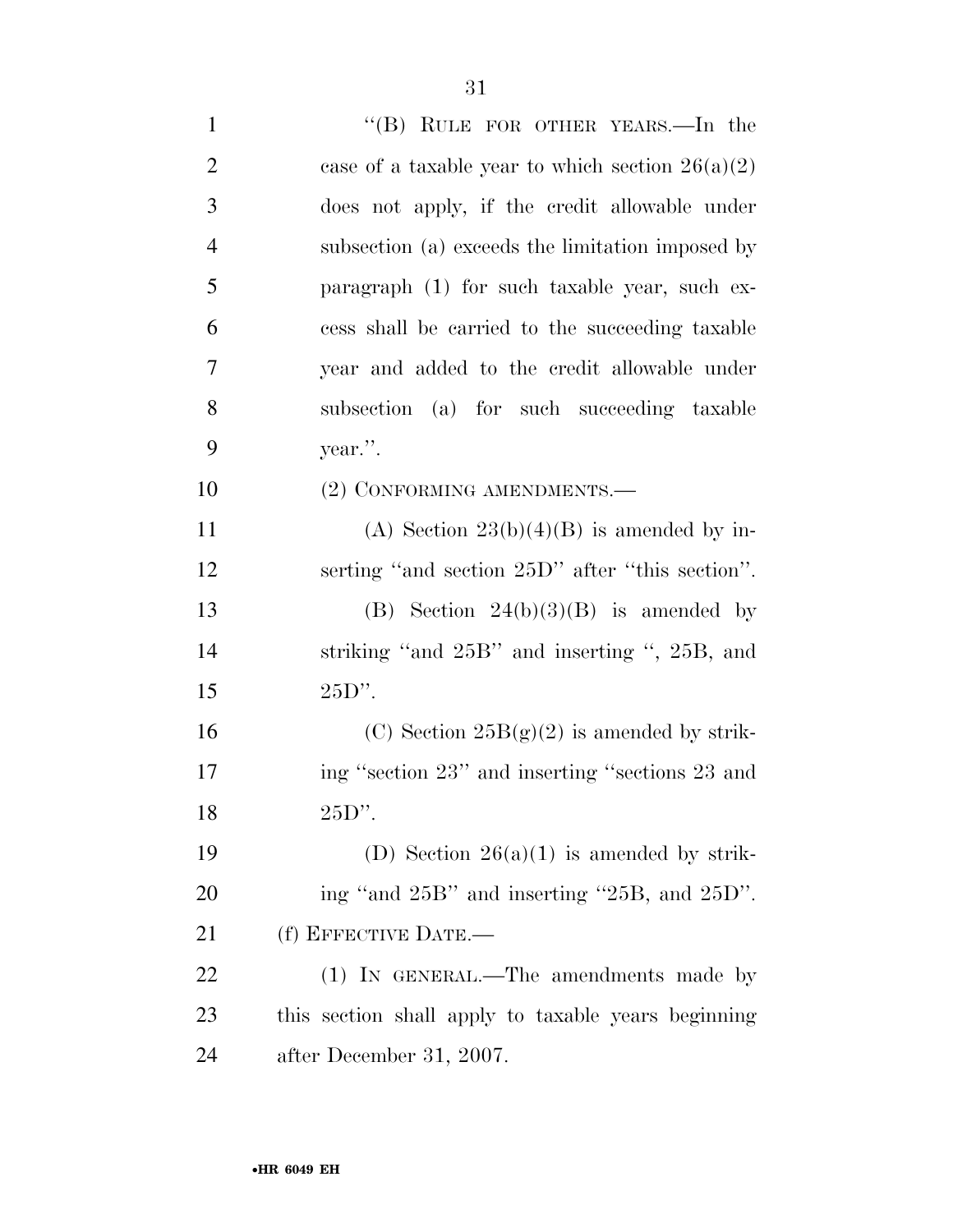| $\mathbf{1}$   | (2) APPLICATION OF EGTRRA SUNSET.—The                   |
|----------------|---------------------------------------------------------|
| $\overline{2}$ | amendments made by subparagraphs $(A)$ and $(B)$ of     |
| 3              | subsection (e)(2) shall be subject to title IX of the   |
| $\overline{4}$ | Economic Growth and Tax Relief Reconciliation Act       |
| 5              | of 2001 in the same manner as the provisions of         |
| 6              | such Act to which such amendments relate.               |
| 7              | SEC. 105. SPECIAL RULE TO IMPLEMENT FERC AND STATE      |
| 8              | ELECTRIC RESTRUCTURING POLICY.                          |
| 9              | (a) EXTENSION FOR QUALIFIED ELECTRIC UTILI-             |
| 10             | TIES.                                                   |
| 11             | $(1)$ IN GENERAL.—Paragraph $(3)$ of section            |
| 12             | 451(i) is amended by inserting "(before January 1,      |
| 13             | 2010, in the case of a qualified electric utility)"     |
| 14             | after "January 1, 2008".                                |
| 15             | (2) QUALIFIED ELECTRIC UTILITY.—Subsection              |
| 16             | (i) of section 451 is amended by redesignating para-    |
| 17             | graphs $(6)$ through $(10)$ as paragraphs $(7)$ through |
| 18             | (11), respectively, and by inserting after paragraph    |
| 19             | (5) the following new paragraph:                        |
| 20             | "(6) QUALIFIED ELECTRIC UTILITY.—For pur-               |
| 21             | poses of this subsection, the term 'qualified electric  |
| 22             | utility' means a person that, as of the date of the     |
| 23             | qualifying electric transmission transaction,<br>is     |
| 24             | vertically integrated, in that it is both—              |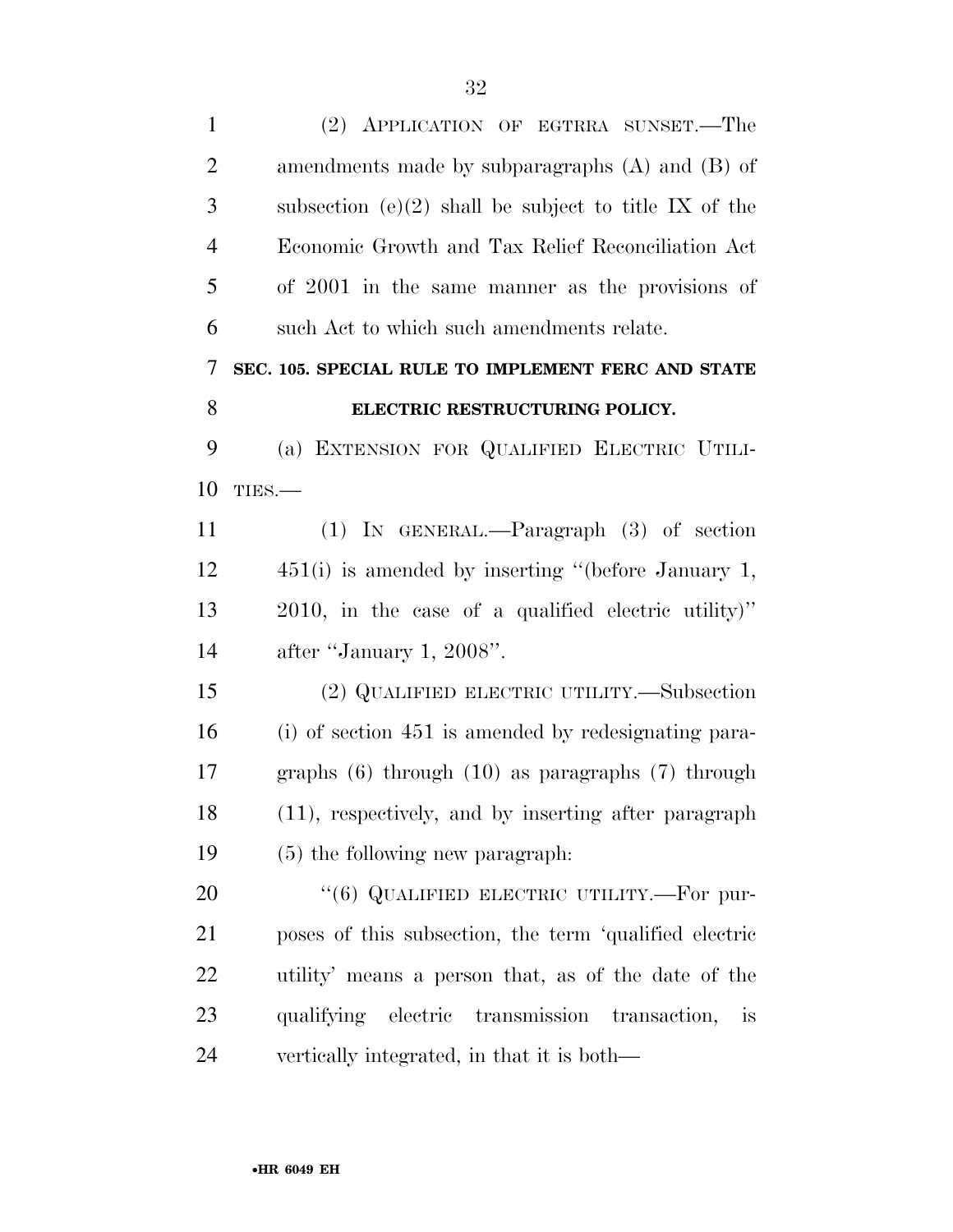| $\mathbf{1}$   | "(A) a transmitting utility (as defined in                   |
|----------------|--------------------------------------------------------------|
| $\overline{2}$ | section $3(23)$ of the Federal Power Act $(16)$              |
| 3              | U.S.C. $796(23)$ ) with respect to the trans-                |
| $\overline{4}$ | mission facilities to which the election under               |
| 5              | this subsection applies, and                                 |
| 6              | "(B) an electric utility (as defined in sec-                 |
| $\tau$         | tion $3(22)$ of the Federal Power Act (16 U.S.C.             |
| 8              | $796(22))$ .".                                               |
| 9              | (b) EXTENSION OF PERIOD FOR TRANSFER OF                      |
| 10             | OPERATIONAL CONTROL AUTHORIZED BY FERC.                      |
| 11             | Clause (ii) of section $451(i)(4)(B)$ is amended by striking |
|                | 12 "December 31, 2007" and inserting "the date which is      |
| 13             | 4 years after the close of the taxable year in which the     |
| 14             | transaction occurs".                                         |
| 15             | (c) PROPERTY LOCATED OUTSIDE THE UNITED                      |
| 16             | STATES NOT TREATED AS EXEMPT UTILITY PROP-                   |
|                | 17 ERTY.—Paragraph (5) of section 451(i) is amended by       |
| 18             | adding at the end the following new subparagraph.            |
| 19             | "(C) EXCEPTION FOR PROPERTY LOCATED                          |
| 20             | OUTSIDE THE UNITED STATES.—The term 'ex-                     |
| 21             | empt utility property' shall not include any                 |
| 22             | property which is located outside the United                 |
| 23             | States.".                                                    |
| 24             | (d) EFFECTIVE DATES.—                                        |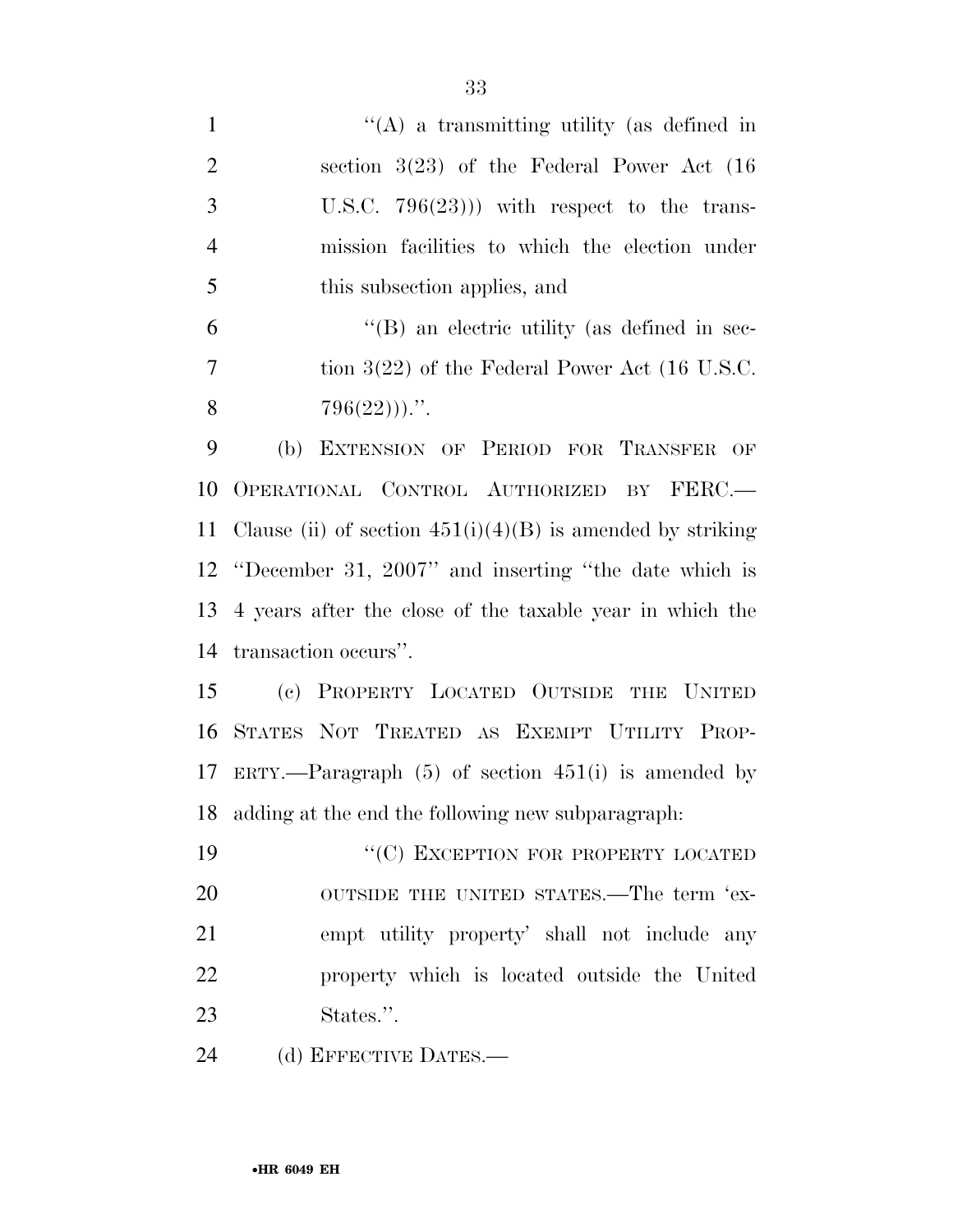| 1              | (1) EXTENSION.—The amendments made by                                                                       |
|----------------|-------------------------------------------------------------------------------------------------------------|
| 2              | subsection (a) shall apply to transactions after De-                                                        |
| 3              | cember 31, 2007.                                                                                            |
| $\overline{4}$ | (2) TRANSFERS OF OPERATIONAL CONTROL.—                                                                      |
| 5              | The amendment made by subsection (b) shall take                                                             |
| 6              | effect as if included in section 909 of the American                                                        |
| 7              | Jobs Creation Act of 2004.                                                                                  |
| 8              | (3) EXCEPTION FOR PROPERTY LOCATED OUT-                                                                     |
| 9              | SIDE THE UNITED STATES.—The amendment made                                                                  |
| 10             | by subsection (c) shall apply to transactions after                                                         |
| 11             | the date of the enactment of this Act.                                                                      |
| 12             | SEC. 106. NEW CLEAN RENEWABLE ENERGY BONDS.                                                                 |
| 13             | (a) IN GENERAL.—Part IV of subchapter A of chap-                                                            |
| 14             | ter 1 is amended by adding at the end the following new                                                     |
| 15             | subpart:                                                                                                    |
| 16             | "Subpart I-Qualified Tax Credit Bonds                                                                       |
|                | "Sec. 54A. Credit to holders of qualified tax credit bonds.<br>"Sec. 54B. New clean renewable energy bonds. |
| 17             | "SEC. 54A. CREDIT TO HOLDERS OF QUALIFIED TAX CRED-                                                         |
| 18             | IT BONDS.                                                                                                   |
| 19             | "(a) ALLOWANCE OF CREDIT. If a taxpayer holds                                                               |
| <b>20</b>      | a qualified tax credit bond on one or more credit allowance                                                 |
| 21             | dates of the bond during any taxable year, there shall be                                                   |
| 22             | allowed as a credit against the tax imposed by this chapter                                                 |

for the taxable year an amount equal to the sum of the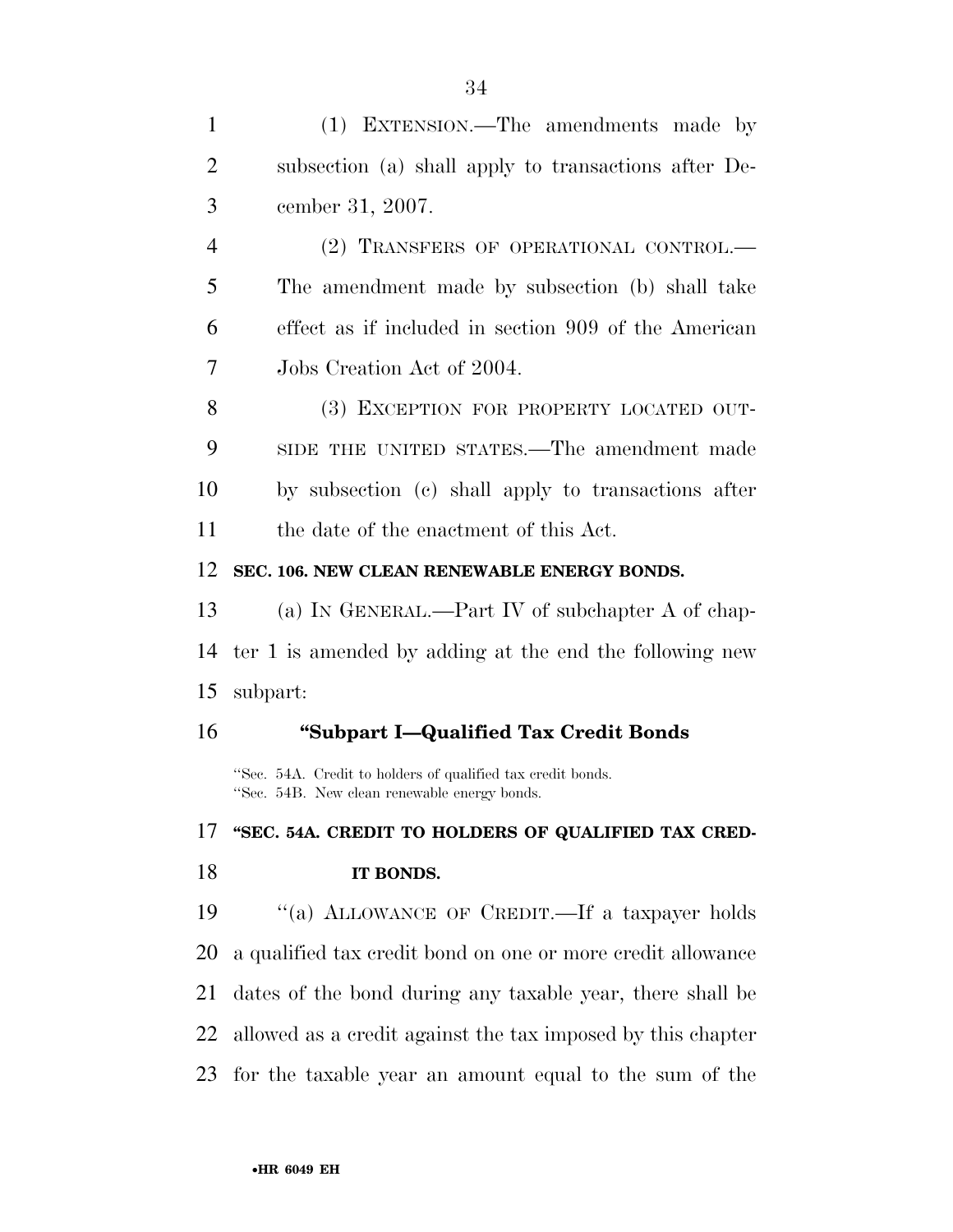credits determined under subsection (b) with respect to

such dates.

- 3 "(b) AMOUNT OF CREDIT.—
- 4 "(1) IN GENERAL.—The amount of the credit determined under this subsection with respect to any credit allowance date for a qualified tax credit bond is 25 percent of the annual credit determined with respect to such bond.
- 9 "(2) ANNUAL CREDIT.—The annual credit de- termined with respect to any qualified tax credit bond is the product of—

12 ''(A) the applicable credit rate, multiplied by

14  $\langle$  (B) the outstanding face amount of the bond.

16 "(3) APPLICABLE CREDIT RATE.—For purposes of paragraph (2), the applicable credit rate is the rate which the Secretary estimates will permit the issuance of qualified tax credit bonds with a speci- fied maturity or redemption date without discount and without interest cost to the qualified issuer. The applicable credit rate with respect to any qualified tax credit bond shall be determined as of the first day on which there is a binding, written contract for the sale or exchange of the bond.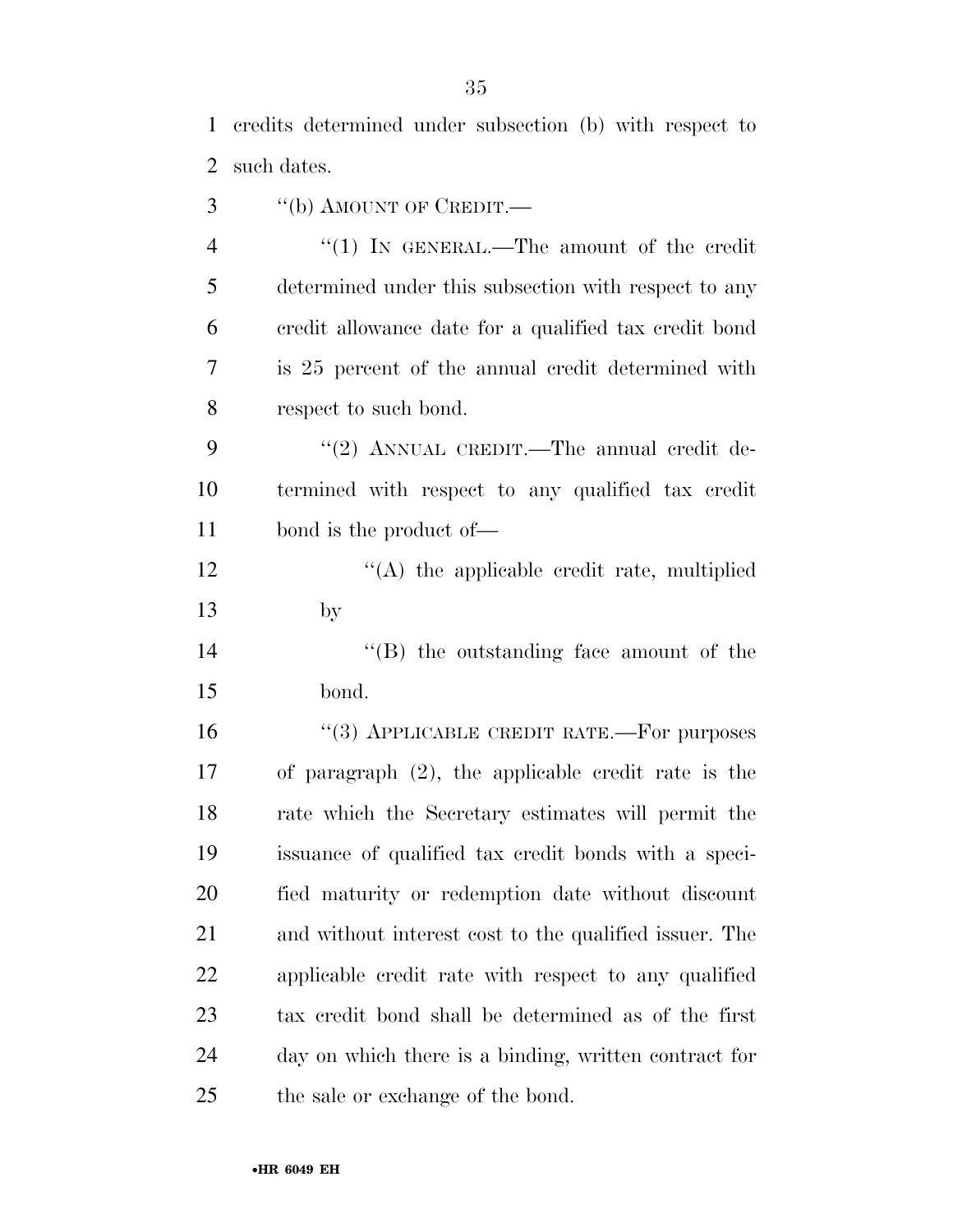1 "(4) SPECIAL RULE FOR ISSUANCE AND RE- DEMPTION.—In the case of a bond which is issued during the 3-month period ending on a credit allow- ance date, the amount of the credit determined under this subsection with respect to such credit al- lowance date shall be a ratable portion of the credit otherwise determined based on the portion of the 3- month period during which the bond is outstanding. A similar rule shall apply when the bond is redeemed or matures. 11 "(c) LIMITATION BASED ON AMOUNT OF TAX.— 12 "(1) IN GENERAL.—The credit allowed under subsection (a) for any taxable year shall not exceed the excess of— 15 "(A) the sum of the regular tax liability 16 (as defined in section  $26(b)$ ) plus the tax im- posed by section 55, over 18 ''(B) the sum of the credits allowable under this part (other than subpart C and this subpart). 21 "(2) CARRYOVER OF UNUSED CREDIT.—If the credit allowable under subsection (a) exceeds the limitation imposed by paragraph (1) for such taxable year, such excess shall be carried to the succeeding taxable year and added to the credit allowable under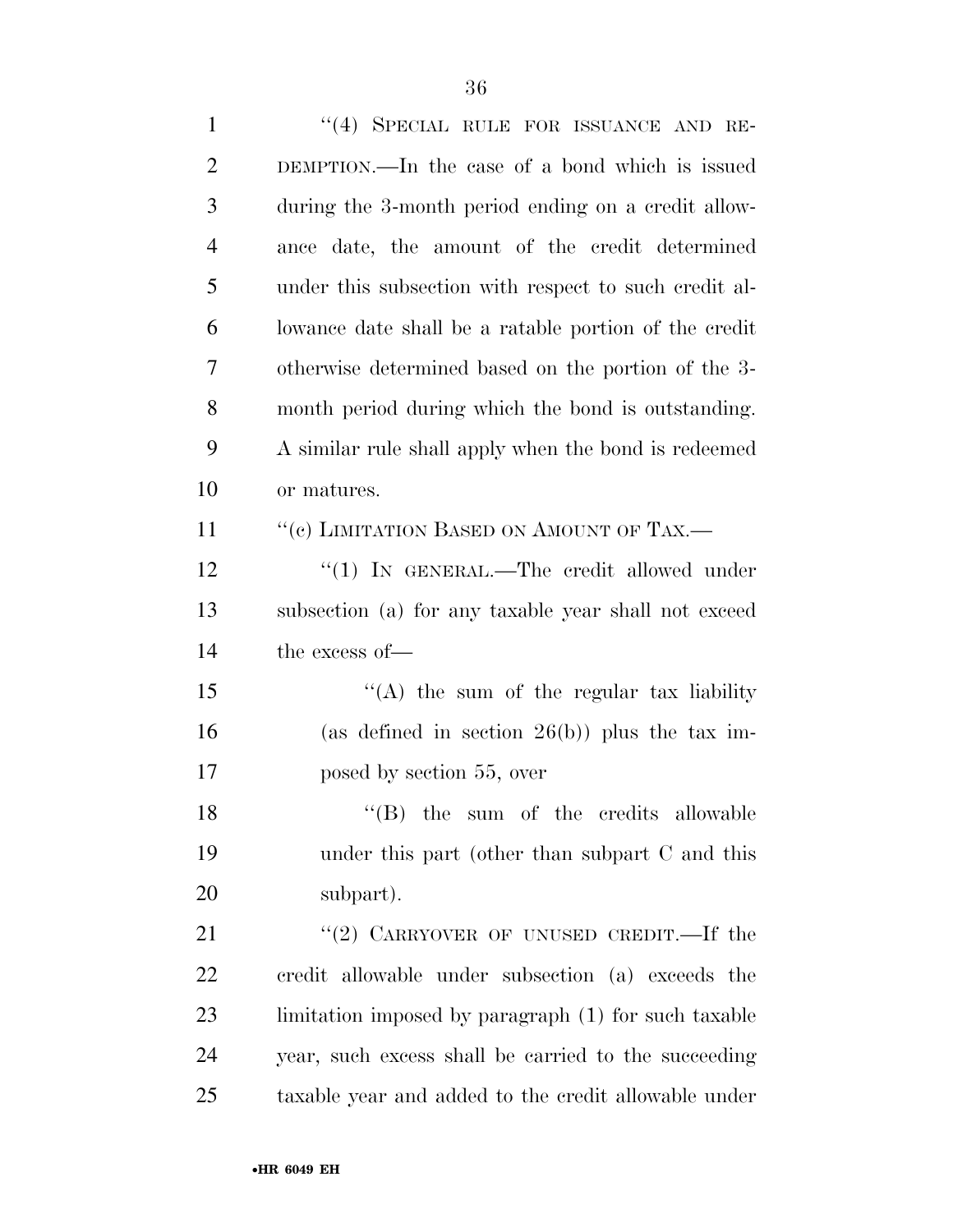| $\mathbf{1}$   | subsection (a) for such taxable year (determined be-         |
|----------------|--------------------------------------------------------------|
| $\overline{2}$ | fore the application of paragraph (1) for such suc-          |
| 3              | ceeding taxable year).                                       |
| $\overline{4}$ | "(d) QUALIFIED TAX CREDIT BOND.—For purposes                 |
| 5              | of this section—                                             |
| 6              | "(1) QUALIFIED TAX CREDIT BOND.—The term                     |
| 7              | 'qualified tax credit bond' means a new clean renew-         |
| 8              | able energy bond which is part of an issue that              |
| 9              | meets the requirements of paragraphs $(2)$ , $(3)$ , $(4)$ , |
| 10             | $(5)$ , and $(6)$ .                                          |
| 11             | "(2) SPECIAL RULES RELATING TO EXPENDI-                      |
| 12             | TURES.                                                       |
| 13             | "(A) IN GENERAL.—An issue shall be                           |
| 14             | treated as meeting the requirements of this                  |
| 15             | paragraph if, as of the date of issuance, the                |
| 16             | issuer reasonably expects—                                   |
| 17             | $\lq\lq$ (i) 100 percent or more of the avail-               |
| 18             | able project proceeds to be spent for 1 or                   |
| 19             | more qualified purposes within the 3-year                    |
| 20             | period beginning on such date of issuance,                   |
| 21             | and                                                          |
| 22             | "(ii) a binding commitment with a                            |
| 23             | third party to spend at least 10 percent of                  |
| 24             | such available project proceeds will be in-                  |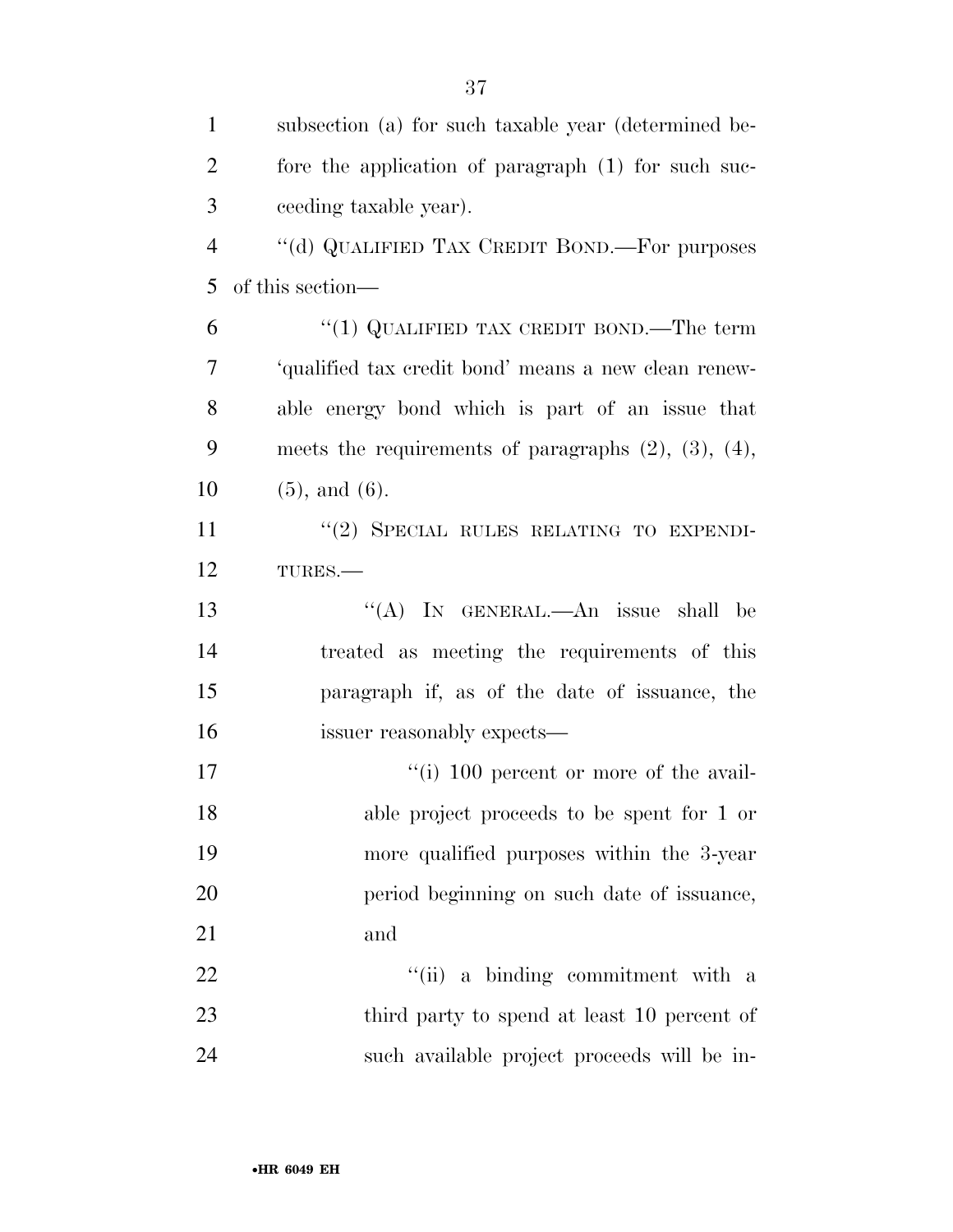| $\mathbf{1}$   | curred within the 6-month period begin-      |
|----------------|----------------------------------------------|
| $\overline{2}$ | ning on such date of issuance.               |
| 3              | FAILURE TO SPEND REQUIRED<br>$\lq\lq (B)$    |
| $\overline{4}$ | AMOUNT OF BOND PROCEEDS WITHIN<br>- 3        |
| 5              | YEARS.                                       |
| 6              | "(i) IN GENERAL.—To the extent that          |
| $\overline{7}$ | less than 100 percent of the available       |
| 8              | project proceeds of the issue are expended   |
| 9              | by the close of the expenditure period for   |
| 10             | 1 or more qualified purposes, the issuer     |
| 11             | shall redeem all of the nonqualified bonds   |
| 12             | within 90 days after the end of such pe-     |
| 13             | riod. For purposes of this paragraph, the    |
| 14             | amount of the nonqualified bonds required    |
| 15             | to be redeemed shall be determined in the    |
| 16             | same manner as under section 142.            |
| 17             | EXPENDITURE PERIOD.-For<br>``(ii)            |
| 18             | purposes of this subpart, the term 'expend-  |
| 19             | iture period' means, with respect to any     |
| 20             | issue, the 3-year period beginning on the    |
| 21             | date of issuance. Such term shall include    |
| <u>22</u>      | any extension of such period under clause    |
| 23             | (iii).                                       |
| 24             | "(iii) EXTENSION OF PERIOD.-Upon             |
| 25             | submission of a request prior to the expira- |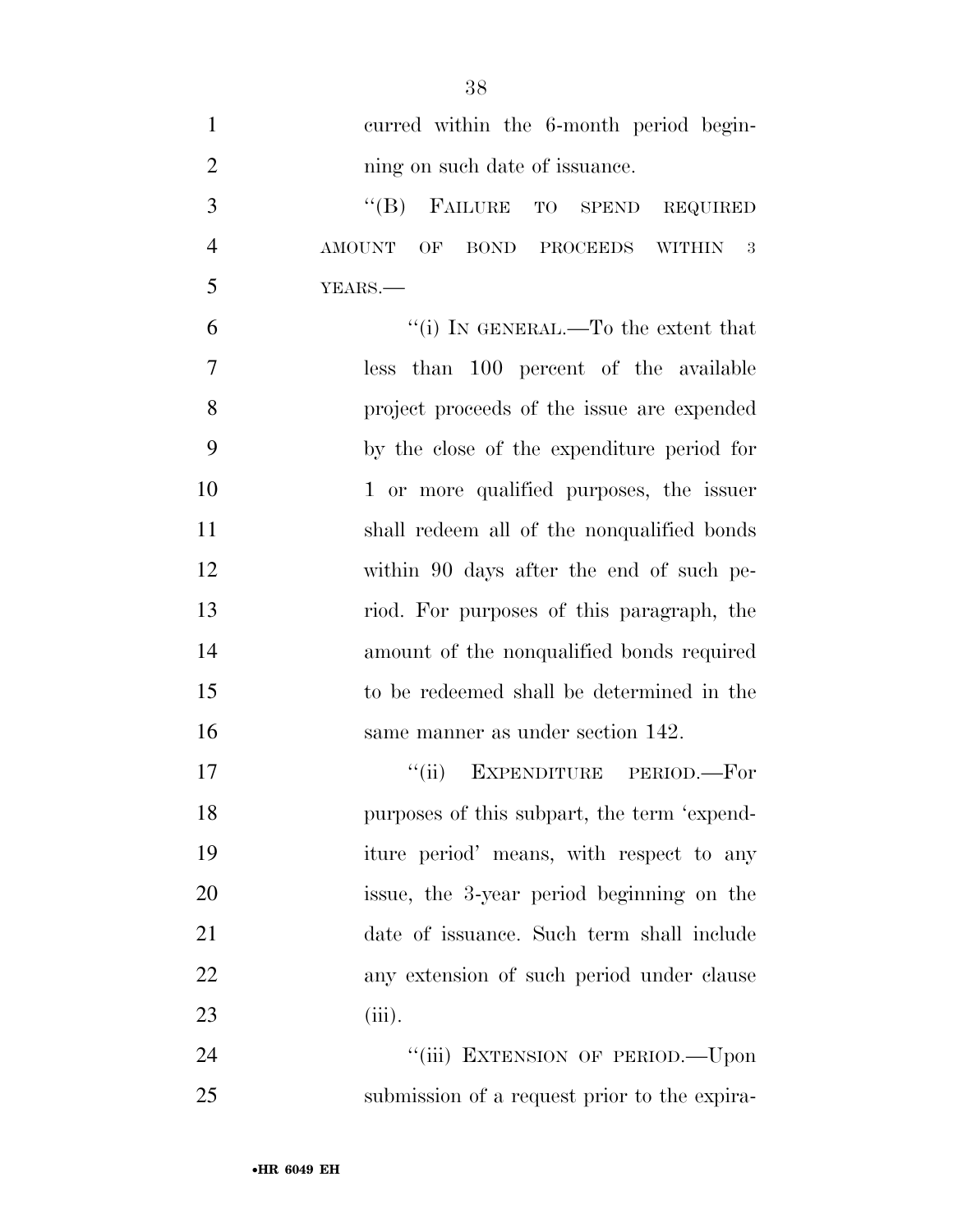| $\mathbf{1}$   | tion of the expenditure period (determined         |
|----------------|----------------------------------------------------|
| $\overline{2}$ | without regard to any extension under this         |
| 3              | clause), the Secretary may extend such pe-         |
| $\overline{4}$ | riod if the issuer establishes that the fail-      |
| 5              | ure to expend the proceeds within the              |
| 6              | original expenditure period is due to rea-         |
| 7              | sonable cause and the expenditures for             |
| 8              | qualified purposes will continue to proceed        |
| 9              | with due diligence.                                |
| 10             | "(C) QUALIFIED PURPOSE.—For purposes               |
| 11             | of this paragraph, the term 'qualified purpose'    |
| 12             | means a purpose specified in section $54B(a)(1)$ . |
| 13             | "(D) REIMBURSEMENT.—For purposes of                |
| 14             | this subtitle, available project proceeds of an    |
| 15             | issue shall be treated as spent for a qualified    |
| 16             | purpose if such proceeds are used to reimburse     |
| 17             | the issuer for amounts paid for a qualified pur-   |
| 18             | pose after the date that the Secretary makes an    |
| 19             | allocation of bond limitation with respect to      |
| 20             | such issue, but only if—                           |
| 21             | "(i) prior to the payment of the origi-            |
| 22             | nal expenditure, the issuer declared its in-       |
| 23             | tent to reimburse such expenditure with            |
| 24             | the proceeds of a qualified tax credit bond,       |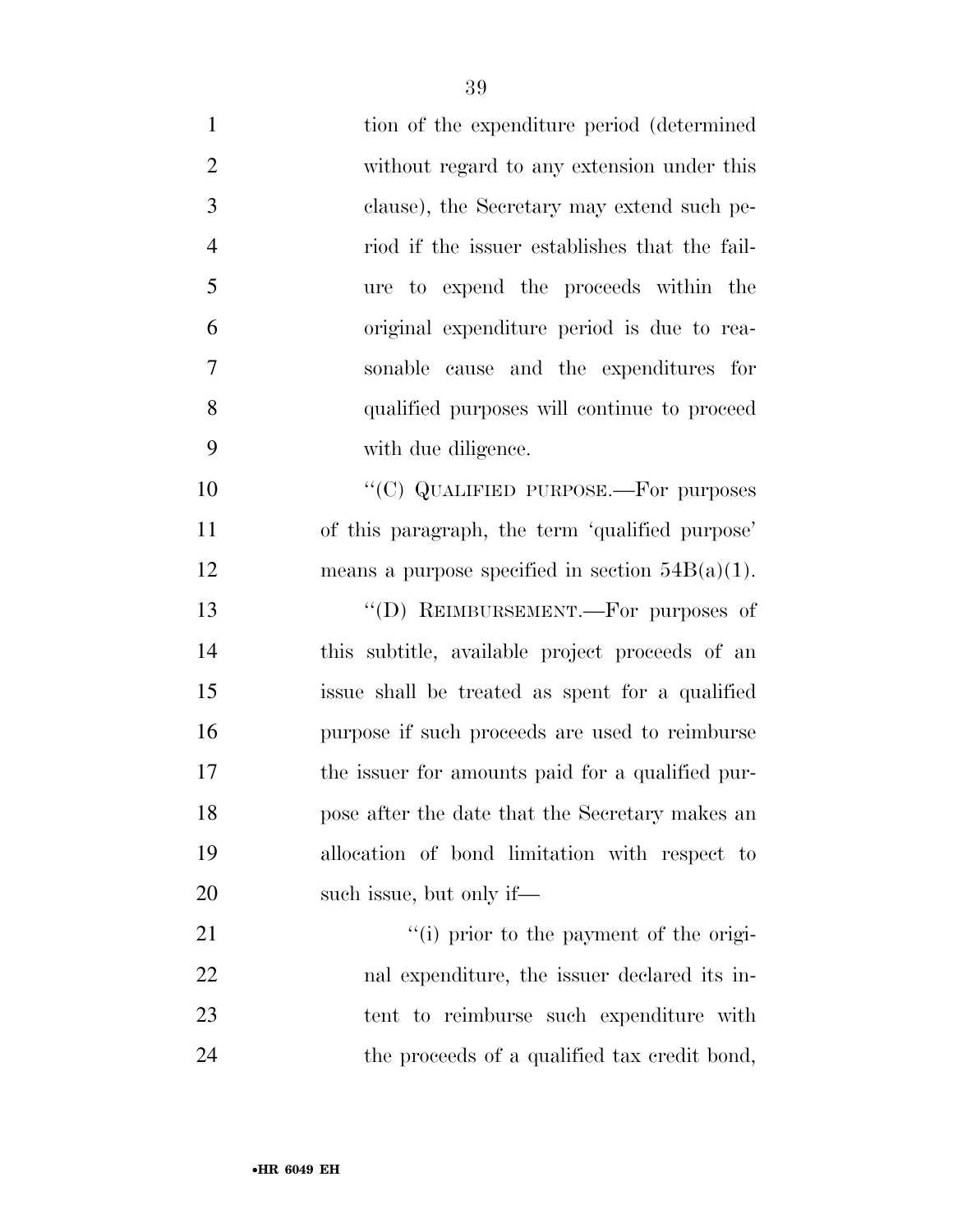| $\mathbf{1}$   | "(ii) not later than 60 days after pay-                  |
|----------------|----------------------------------------------------------|
| $\overline{2}$ | ment of the original expenditure, the issuer             |
| 3              | adopts an official intent to reimburse the               |
| $\overline{4}$ | original expenditure with such proceeds,                 |
| 5              | and                                                      |
| 6              | "(iii) the reimbursement is made not                     |
| 7              | later than 18 months after the date the                  |
| 8              | original expenditure is paid.                            |
| 9              | "(3) REPORTING.—An issue shall be treated as             |
| 10             | meeting the requirements of this paragraph if the        |
| 11             | issuer of qualified tax credit bonds submits reports     |
| 12             | similar to the reports required under section $149(e)$ . |
| 13             | SPECIAL RULES RELATING<br>(4)<br>TO<br>ARBI-             |
| 14             | TRAGE.                                                   |
| 15             | "(A) IN GENERAL.—An issue shall be                       |
| 16             | treated as meeting the requirements of this              |
| 17             | paragraph if the issuer satisfies the require-           |
| 18             | ments of section 148 with respect to the pro-            |
| 19             | ceeds of the issue.                                      |
| 20             | "(B) SPECIAL RULE FOR INVESTMENTS                        |
| 21             | DURING EXPENDITURE PERIOD.—An issue shall                |
| 22             | not be treated as failing to meet the require-           |
| 23             | ments of subparagraph $(A)$ by reason of any in-         |
| 24             | vestment of available project proceeds during            |
| 25             | the expenditure period.                                  |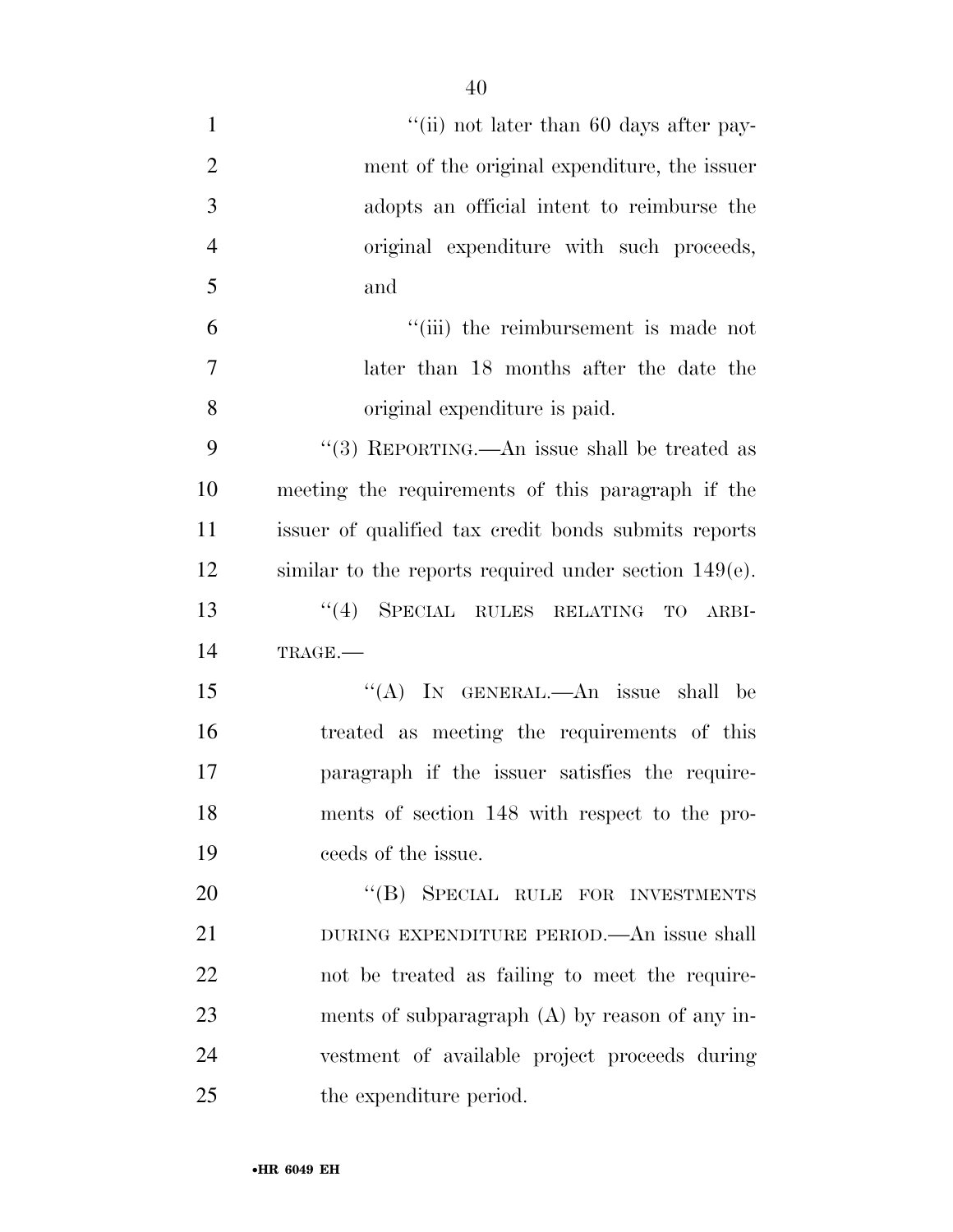| $\mathbf{1}$   | $``(C)$ SPECIAL RULE FOR RESERVE                 |
|----------------|--------------------------------------------------|
| $\overline{2}$ | FUNDS.—An issue shall not be treated as fail-    |
| 3              | ing to meet the requirements of subparagraph     |
| $\overline{4}$ | $(A)$ by reason of any fund which is expected to |
| 5              | be used to repay such issue if—                  |
| 6              | "(i) such fund is funded at a rate not           |
| 7              | more rapid than equal annual installments,       |
| 8              | "(ii) such fund is funded in a manner            |
| 9              | reasonably expected to result in an amount       |
| 10             | not greater than an amount necessary to          |
| 11             | repay the issue, and                             |
| 12             | "(iii) the yield on such fund is not             |
| 13             | greater than the discount rate determined        |
| 14             | under paragraph $(5)(B)$ with respect to the     |
| 15             | issue.                                           |
| 16             | $``(5)$ MATURITY LIMITATION.—                    |
| 17             | "(A) IN GENERAL.—An issue shall not be           |
| 18             | treated as meeting the requirements of this      |
| 19             | paragraph if the maturity of any bond which is   |
| 20             | part of such issue exceeds the maximum term      |
| 21             | determined by the Secretary under subpara-       |
| 22             | $graph(B)$ .                                     |
| 23             | "(B) MAXIMUM TERM.-During each cal-              |
| 24             | endar month, the Secretary shall determine the   |
| 25             | maximum term permitted under this paragraph      |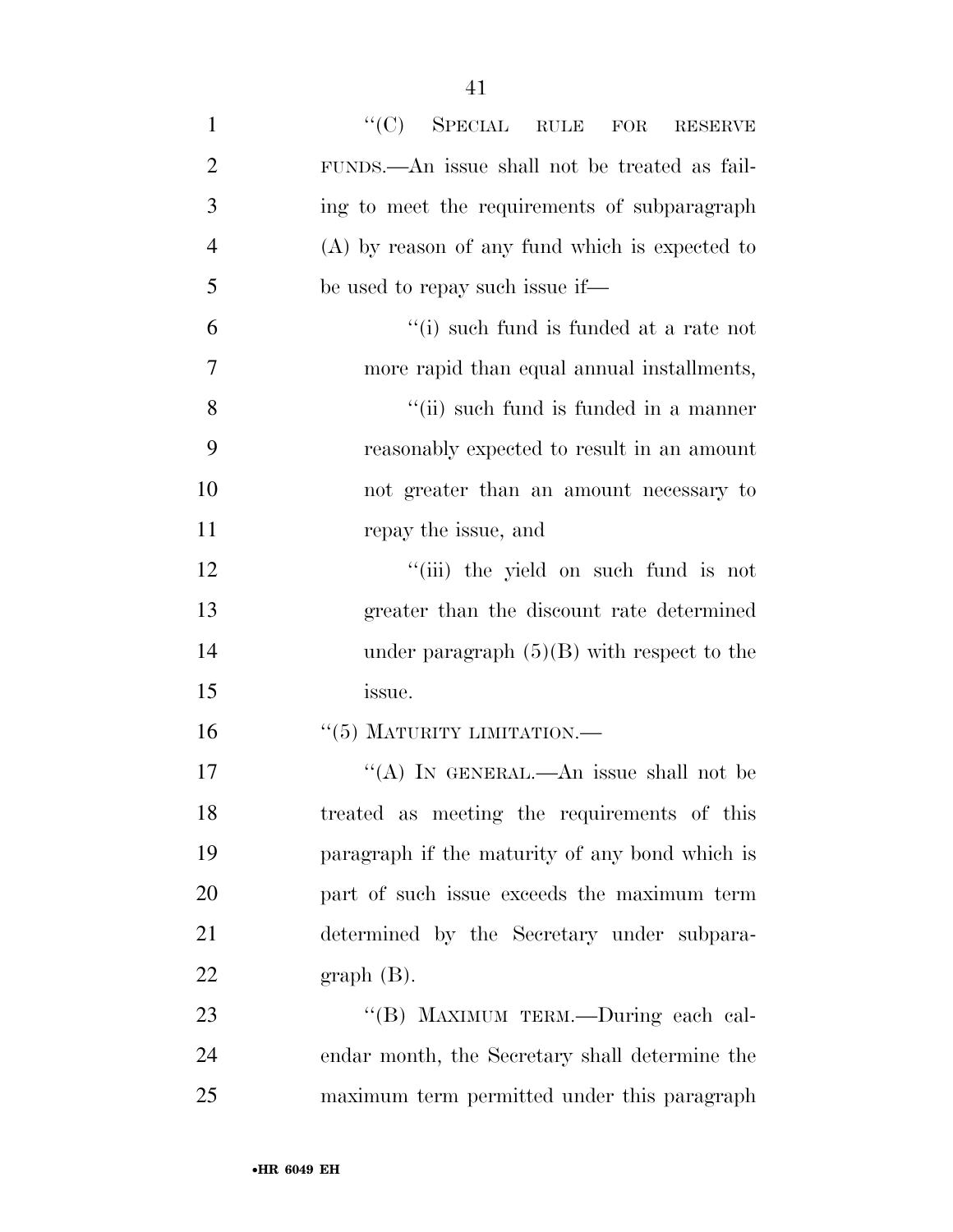| $\mathbf{1}$   | for bonds issued during the following calendar        |
|----------------|-------------------------------------------------------|
| $\overline{2}$ | month. Such maximum term shall be the term            |
| 3              | which the Secretary estimates will result in the      |
| $\overline{4}$ | present value of the obligation to repay the          |
| 5              | principal on the bond being equal to 50 percent       |
| 6              | of the face amount of such bond. Such present         |
| 7              | value shall be determined using as a discount         |
| 8              | rate the average annual interest rate of tax-ex-      |
| 9              | empt obligations having a term of 10 years or         |
| 10             | more which are issued during the month. If the        |
| 11             | term as so determined is not a multiple of a          |
| 12             | whole year, such term shall be rounded to the         |
| 13             | next highest whole year.                              |
| 14             | "(6) PROHIBITION ON FINANCIAL CONFLICTS               |
| 15             | OF INTEREST.—An issue shall be treated as meeting     |
| 16             | the requirements of this paragraph if the issuer cer- |
| 17             | tifies that—                                          |
| 18             | "(A) applicable State and local law re-               |
| 19             | quirements governing conflicts of interest are        |
| 20             | satisfied with respect to such issue, and             |
| 21             | "(B) if the Secretary prescribes additional           |
|                |                                                       |

 conflicts of interest rules governing the appro- priate Members of Congress, Federal, State, and local officials, and their spouses, such addi-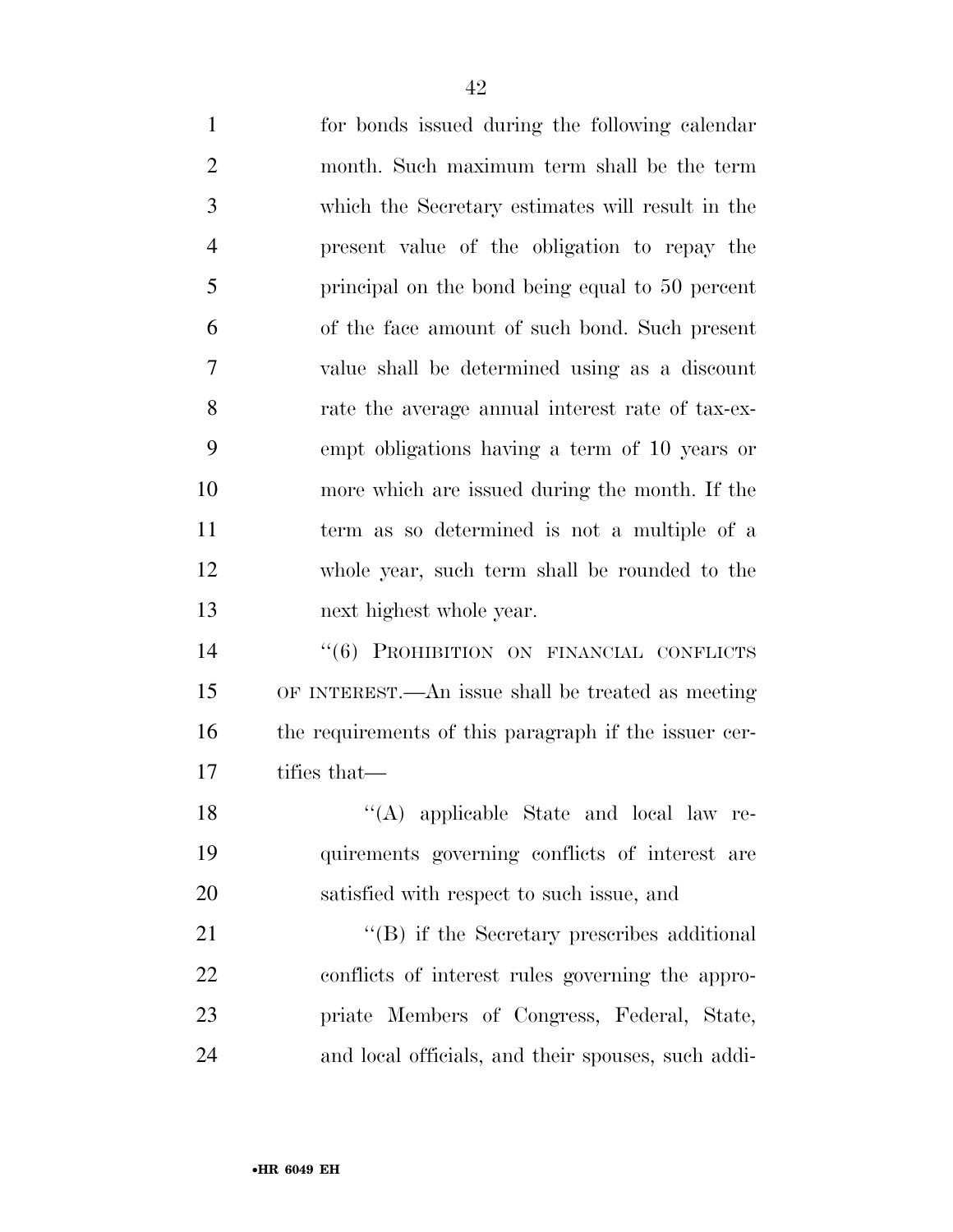| $\mathbf{1}$   | tional rules are satisfied with respect to such   |
|----------------|---------------------------------------------------|
| $\overline{2}$ | issue.                                            |
| 3              | "(e) OTHER DEFINITIONS.—For purposes of this      |
| $\overline{4}$ | subchapter—                                       |
| 5              | " $(1)$ CREDIT ALLOWANCE DATE.—The term           |
| 6              | 'credit allowance date' means—                    |
| 7              | "(A) March $15$ ,                                 |
| 8              | "(B) June 15,                                     |
| 9              | $\lq\lq$ <sup>c</sup> (C) September 15, and       |
| 10             | "(D) December 15.                                 |
| 11             | Such term includes the last day on which the bond |
| 12             | is outstanding.                                   |
| 13             | "(2) BOND.—The term 'bond' includes any ob-       |
| 14             | ligation.                                         |
| 15             | "(3) STATE.—The term 'State' includes the         |
| 16             | District of Columbia and any possession of the    |
| 17             | United States.                                    |
| 18             | "(4) AVAILABLE PROJECT PROCEEDS.—The              |
| 19             | term 'available project proceeds' means—          |
| 20             | $\lq\lq$ the excess of —                          |
| 21             | "(i) the proceeds from the sale of an             |
| 22             | issue, over                                       |
| 23             | "(ii) the issuance costs financed by              |
| 24             | the issue (to the extent that such costs do       |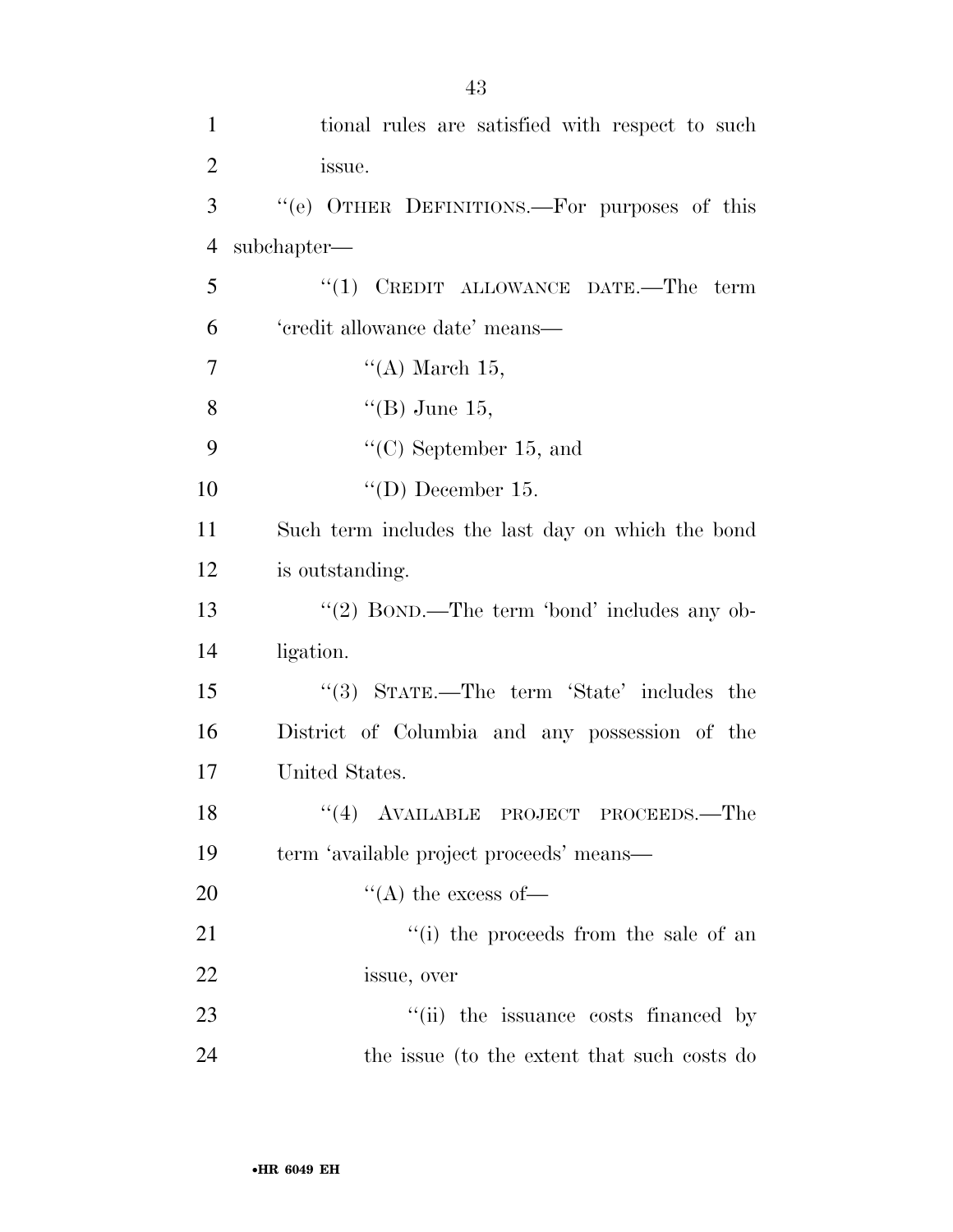|                | not exceed 2 percent of such proceeds),                        |
|----------------|----------------------------------------------------------------|
| 2              | and                                                            |
| 3              | $\lq\lq (B)$ the proceeds from any investment of               |
| $\overline{4}$ | the excess described in subparagraph $(A)$ .                   |
| 5              | "(f) CREDIT TREATED AS INTEREST.—For purposes                  |
|                | 6 of this subtitle, the credit determined under subsection (a) |

 shall be treated as interest which is includible in gross in-come.

9 "(g) S CORPORATIONS AND PARTNERSHIPS.—In the case of a tax credit bond held by an S corporation or part- nership, the allocation of the credit allowed by this section to the shareholders of such corporation or partners of such partnership shall be treated as a distribution.

 ''(h) BONDS HELD BY REGULATED INVESTMENT COMPANIES AND REAL ESTATE INVESTMENT TRUSTS.— If any qualified tax credit bond is held by a regulated in- vestment company or a real estate investment trust, the credit determined under subsection (a) shall be allowed to shareholders of such company or beneficiaries of such trust (and any gross income included under subsection (f) with respect to such credit shall be treated as distributed to such shareholders or beneficiaries) under procedures prescribed by the Secretary.

 ''(i) CREDITS MAY BE STRIPPED.—Under regula-tions prescribed by the Secretary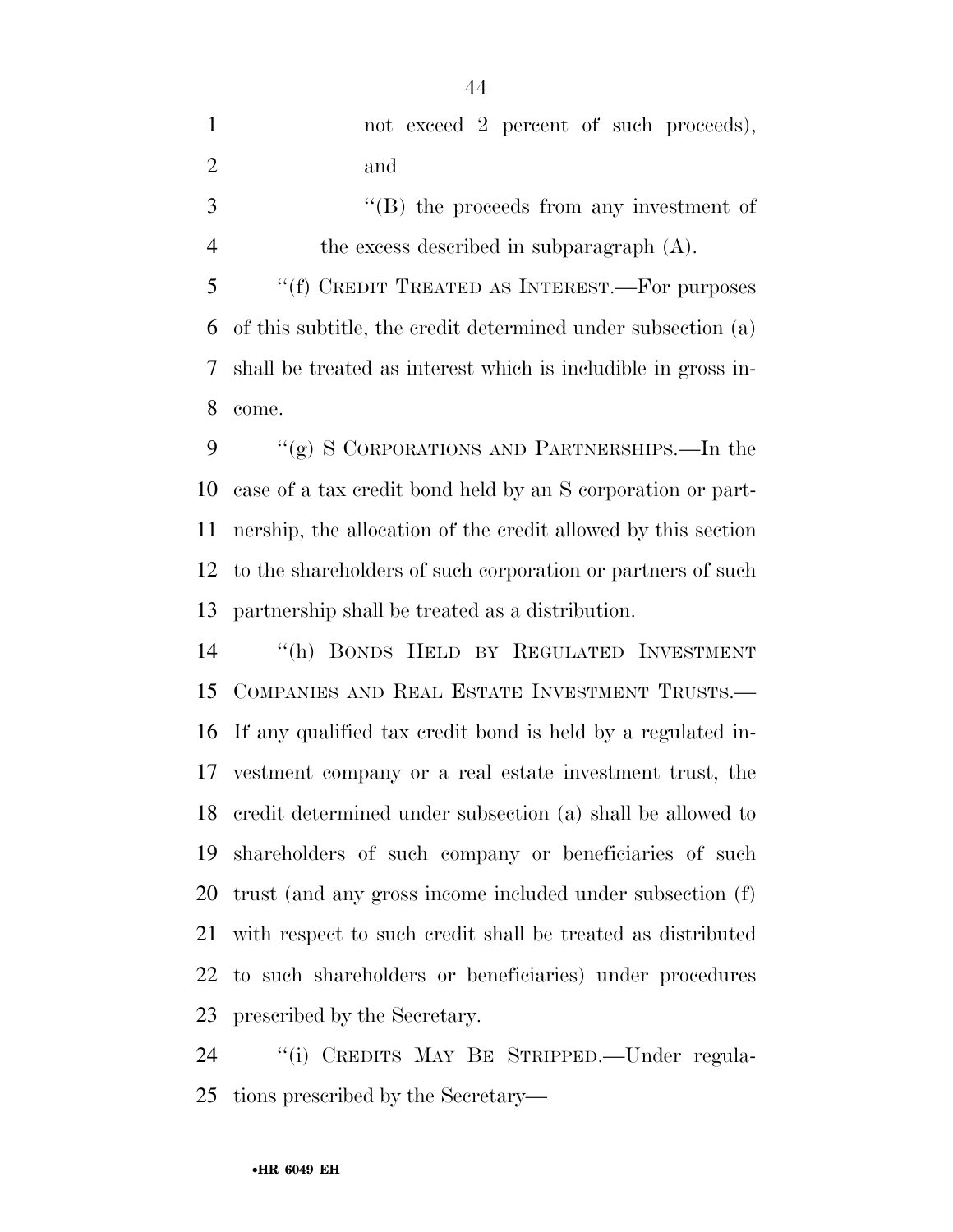1 "(1) IN GENERAL.—There may be a separation (including at issuance) of the ownership of a quali- fied tax credit bond and the entitlement to the credit under this section with respect to such bond. In case of any such separation, the credit under this section shall be allowed to the person who on the credit al- lowance date holds the instrument evidencing the en- titlement to the credit and not to the holder of the bond.

 ''(2) CERTAIN RULES TO APPLY.—In the case of a separation described in paragraph (1), the rules of section 1286 shall apply to the qualified tax credit bond as if it were a stripped bond and to the credit under this section as if it were a stripped coupon.

# **''SEC. 54B. NEW CLEAN RENEWABLE ENERGY BONDS.**

16 "(a) NEW CLEAN RENEWABLE ENERGY BOND.—For purposes of this subpart, the term 'new clean renewable energy bond' means any bond issued as part of an issue if—

 $\frac{1}{100}$  percent of the available project pro- ceeds of such issue are to be used for capital expend- itures incurred by public power providers or coopera- tive electric companies for one or more qualified re-newable energy facilities,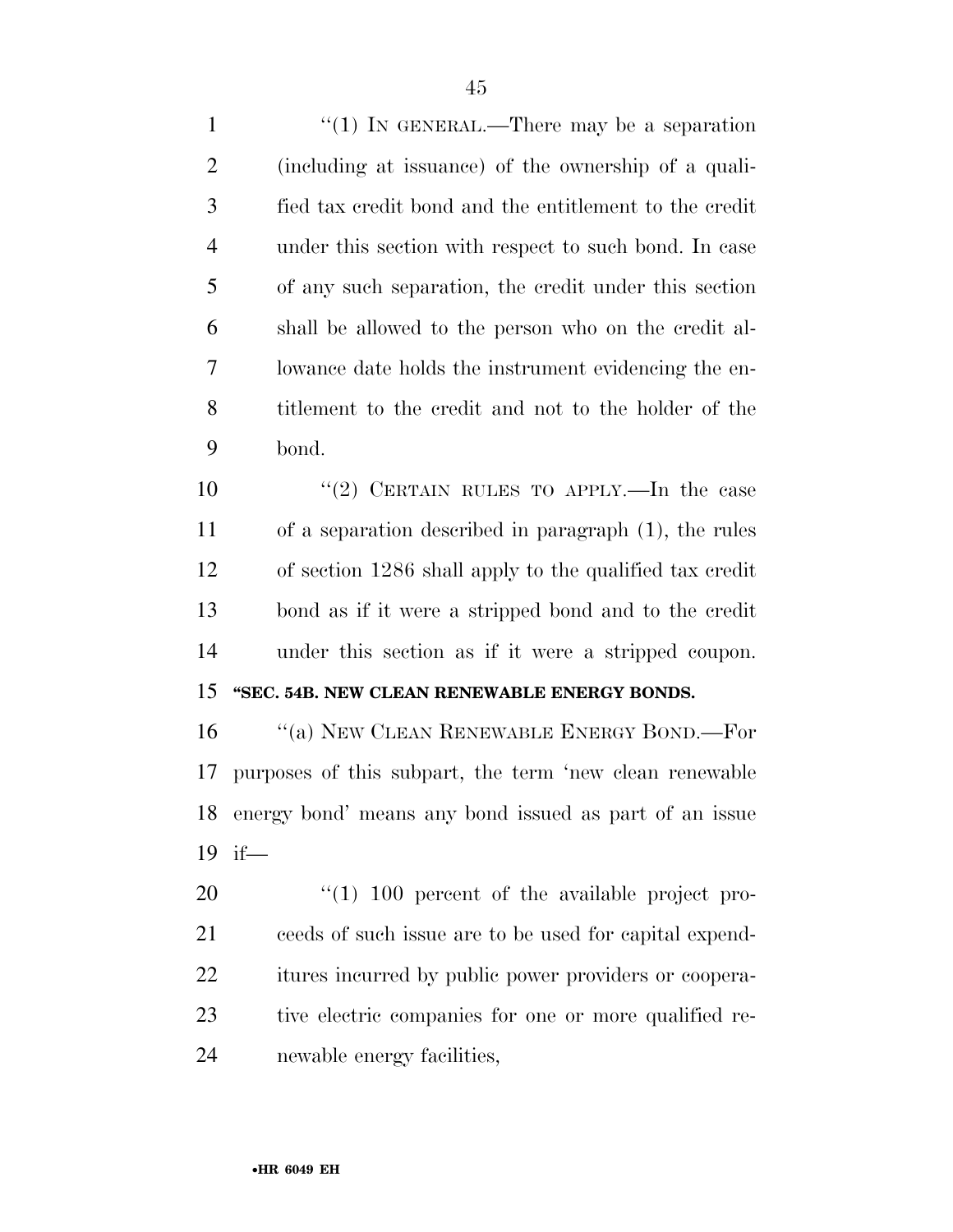1  $\frac{1}{2}$  the bond is issued by a qualified issuer, and

 ''(3) the issuer designates such bond for pur-poses of this section.

 ''(b) REDUCED CREDIT AMOUNT.—The annual credit determined under section 54A(b) with respect to any new clean renewable energy bond shall be 70 percent of the amount so determined without regard to this subsection. 9 "(e) LIMITATION ON AMOUNT OF BONDS DES-IGNATED.—

 ''(1) IN GENERAL.—The maximum aggregate face amount of bonds which may be designated under subsection (a) by any issuer shall not exceed the limitation amount allocated under this sub-section to such issuer.

16 "(2) NATIONAL LIMITATION ON AMOUNT OF BONDS DESIGNATED.—There is a national new clean renewable energy bond limitation of \$2,000,000,000 which shall be allocated by the Secretary as provided in paragraph (3), except that—

21  $\frac{1}{(A)}$  not more than  $33\frac{1}{3}$  percent thereof may be allocated to qualified projects of public power providers,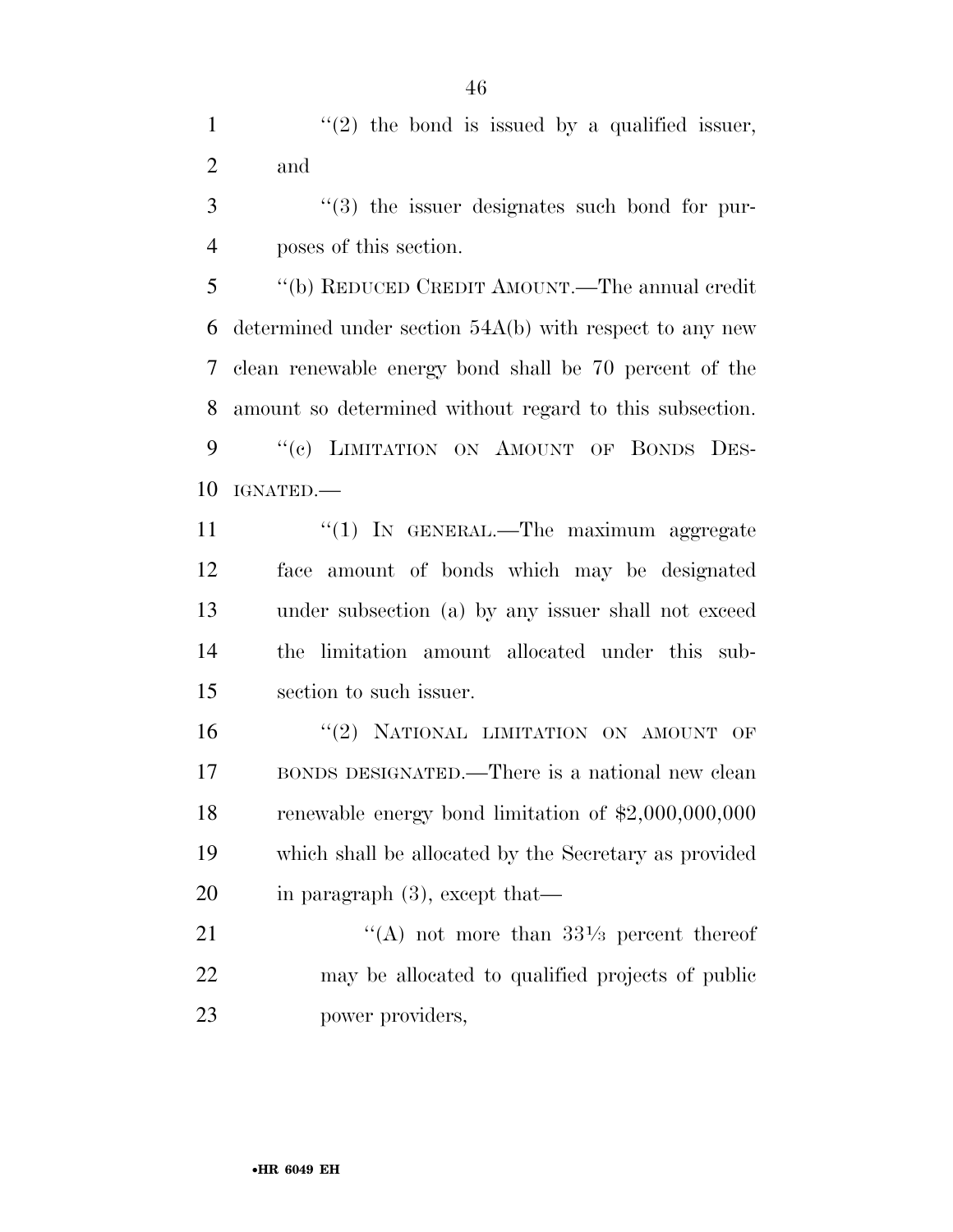| $\mathbf{1}$   | "(B) not more than $33\frac{1}{3}$ percent thereof |
|----------------|----------------------------------------------------|
| $\overline{2}$ | may be allocated to qualified projects of govern-  |
| 3              | mental bodies, and                                 |
| $\overline{4}$ | "(C) not more than $33\frac{1}{3}$ percent thereof |
| 5              | may be allocated to qualified projects of cooper-  |
| 6              | ative electric companies.                          |
| $\overline{7}$ | $``(3)$ METHOD OF ALLOCATION.—                     |
| 8              | "(A) ALLOCATION AMONG PUBLIC POWER                 |
| 9              | PROVIDERS.—After the Secretary determines          |
| 10             | the qualified projects of public power providers   |
| 11             | which are appropriate for receiving an alloca-     |
| 12             | tion of the national new clean renewable energy    |
| 13             | bond limitation, the Secretary shall, to the max-  |
| 14             | imum extent practicable, make allocations          |
| 15             | among such projects in such manner that the        |
| 16             | amount allocated to each such project bears the    |
| 17             | same ratio to the cost of such project as the      |
| 18             | limitation under paragraph $(2)(A)$ bears to the   |
| 19             | cost of all such projects.                         |
| 20             | "(B) ALLOCATION AMONG GOVERNMENTAL                 |
| 21             | BODIES AND COOPERATIVE ELECTRIC COMPA-             |
| 22             | NIES.—The Secretary shall make allocations of      |
| 23             | the amount of the national new clean renewable     |
| 24             | energy bond limitation described in paragraphs     |

25 (2)(B) and (2)(C) among qualified projects of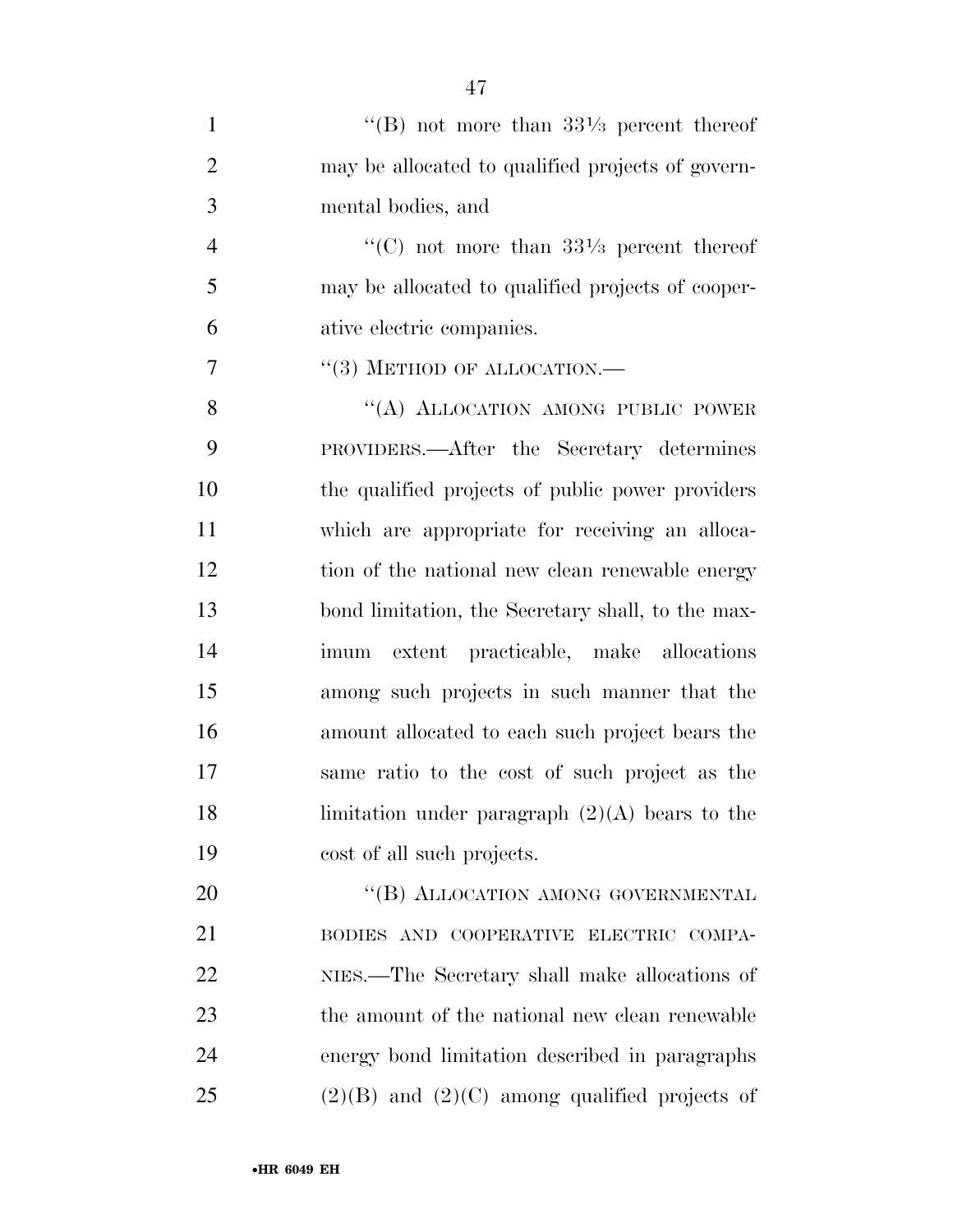| $\mathbf{1}$   | governmental bodies and cooperative electric          |
|----------------|-------------------------------------------------------|
| $\overline{2}$ | companies, respectively, in such manner as the        |
| 3              | Secretary determines appropriate.                     |
| $\overline{4}$ | "(d) DEFINITIONS.—For purposes of this section—       |
| 5              | "(1) QUALIFIED RENEWABLE ENERGY FACIL-                |
| 6              | ITY.—The term 'qualified renewable energy facility'   |
| 7              | means a qualified facility (as determined under sec-  |
| 8              | tion $45(d)$ without regard to paragraphs $(8)$ and   |
| 9              | (10) thereof and to any placed in service date)       |
| 10             | owned by a public power provider, a governmental      |
| 11             | body, or a cooperative electric company.              |
| 12             | "(2) PUBLIC POWER PROVIDER.—The term                  |
| 13             | 'public power provider' means a State utility with a  |
| 14             | service obligation, as such terms are defined in sec- |
| 15             | tion 217 of the Federal Power Act (as in effect on    |
| 16             | the date of the enactment of this paragraph).         |
| 17             | "(3) GOVERNMENTAL BODY.—The term 'gov-                |
| 18             | ernmental body' means any State or Indian tribal      |
| 19             | government, or any political subdivision thereof.     |
| 20             | "(4) COOPERATIVE ELECTRIC COMPANY.—The                |
| 21             | term 'cooperative electric company' means a mutual    |
| 22             | or cooperative electric company described in section  |
| 23             | $501(c)(12)$ or section $1381(a)(2)(C)$ .             |
| 24             | $``(5)$ CLEAN RENEWABLE ENERGY BOND LEND-             |
| 25             | ER.—The term 'clean renewable energy bond lender'     |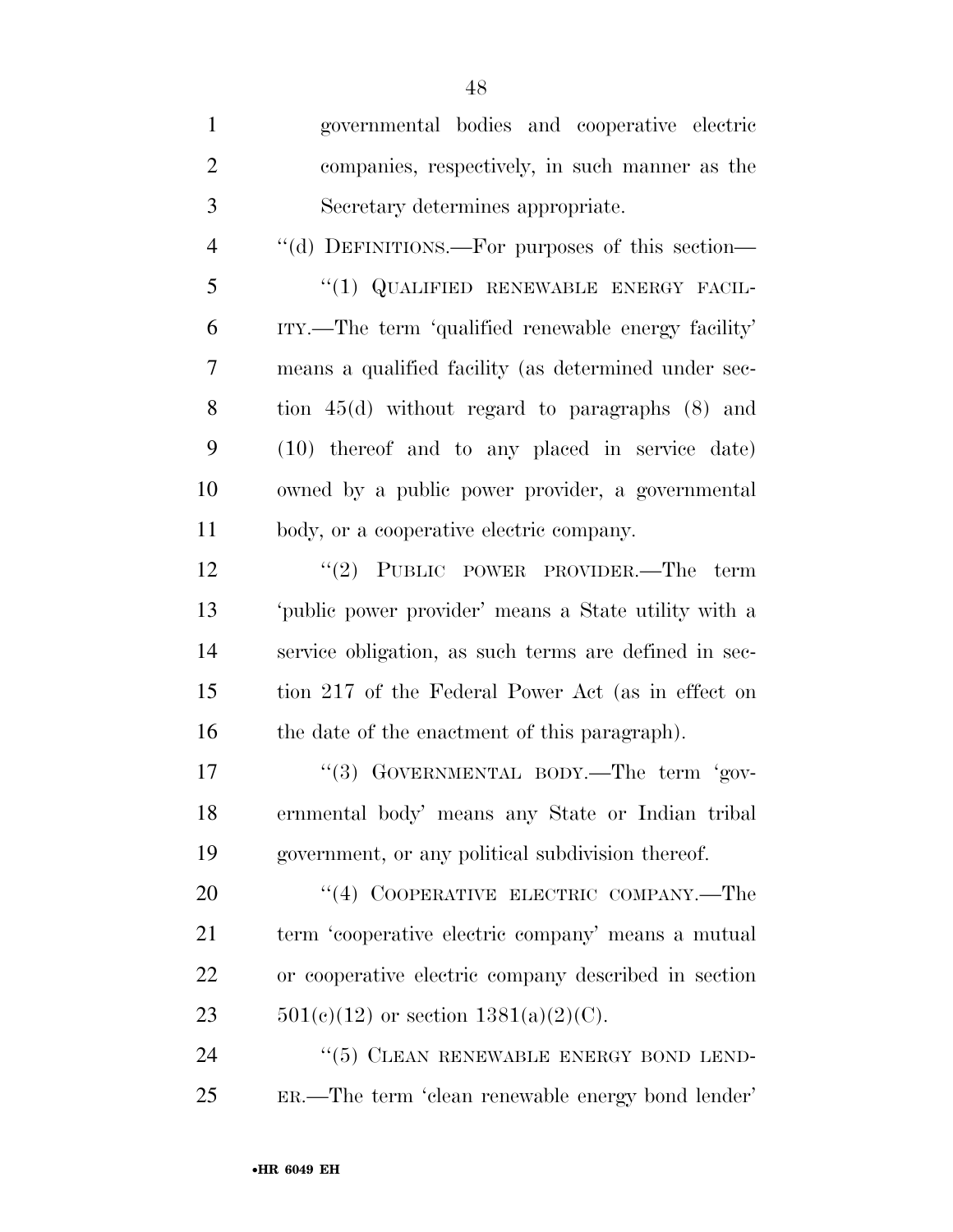means a lender which is a cooperative which is owned by, or has outstanding loans to, 100 or more cooperative electric companies and is in existence on February 1, 2002, and shall include any affiliated entity which is controlled by such lender. ''(6) QUALIFIED ISSUER.—The term 'qualified issuer' means a public power provider, a cooperative electric company, a governmental body, a clean re- newable energy bond lender, or a not-for-profit elec- tric utility which has received a loan or loan guar- antee under the Rural Electrification Act.''. (b) REPORTING.—Subsection (d) of section 6049 is amended by adding at the end the following new para- graph: 15 "(9) REPORTING OF CREDIT ON QUALIFIED TAX CREDIT BONDS.—  $((A)$  IN GENERAL.—For purposes of sub- section (a), the term 'interest' includes amounts includible in gross income under section 54A and such amounts shall be treated as paid on the credit allowance date (as defined in section  $54A(e)(1)$ . 23 "(B) REPORTING TO CORPORATIONS, ETC.—Except as otherwise provided in regula-

tions, in the case of any interest described in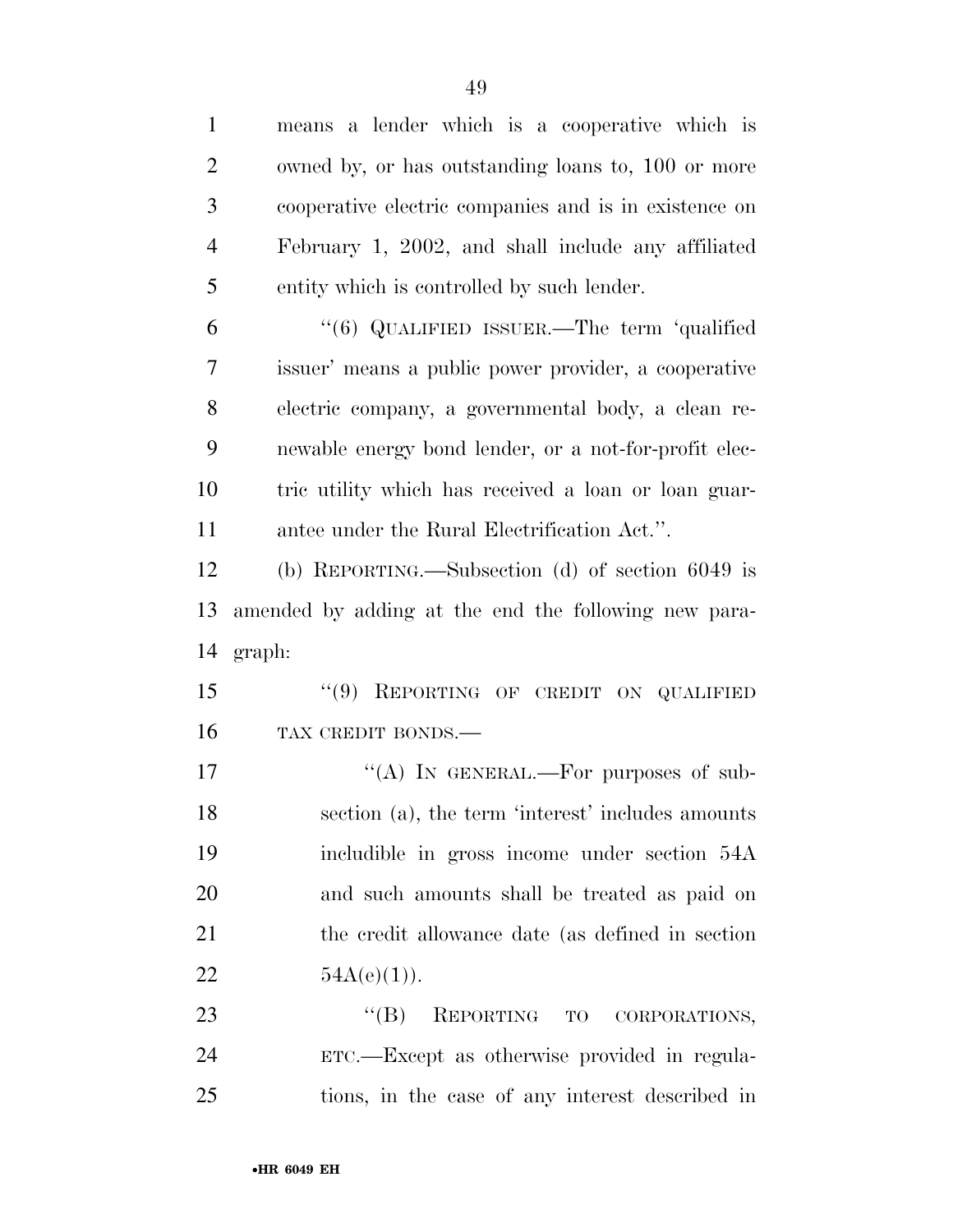| $\mathbf{1}$   | subparagraph (A) of this paragraph, subsection                  |
|----------------|-----------------------------------------------------------------|
| $\overline{2}$ | $(b)(4)$ of this section shall be applied without               |
| 3              | regard to subparagraphs $(A)$ , $(H)$ , $(I)$ , $(J)$ , $(K)$ , |
| 4              | and $(L)(i)$ .                                                  |
| 5              | "(C) REGULATORY AUTHORITY.—The Sec-                             |
| 6              | retary may prescribe such regulations as are                    |
| $\overline{7}$ | necessary or appropriate to carry out the pur-                  |
| 8              | poses of this paragraph, including regulations                  |
| 9              | which require more frequent or more detailed                    |
| 10             | reporting.".                                                    |
| 11             | (c) CONFORMING AMENDMENTS.-                                     |
| 12             | (1) Sections $54(c)(2)$ and $1400N(l)(3)(B)$ are                |
| 13             | each amended by striking "subpart C" and inserting              |
| 14             | "subparts C and I".                                             |
| 15             | (2) Section $1397E(c)(2)$ is amended by striking                |
| 16             | "subpart H" and inserting "subparts H and I".                   |
| 17             | $(3)$ Section 6401(b)(1) is amended by striking                 |
| 18             | "and $H$ " and inserting "H, and I".                            |
| 19             | $(4)$ The heading of subpart H of part IV of                    |
| 20             | subchapter A of chapter 1 is amended by striking                |
| 21             | "Certain Bonds" and inserting "Clean Re-                        |
| 22             | newable Energy Bonds".                                          |
| 23             | $(5)$ The table of subparts for part IV of sub-                 |
| 24             | chapter $A$ of chapter 1 is amended by striking the             |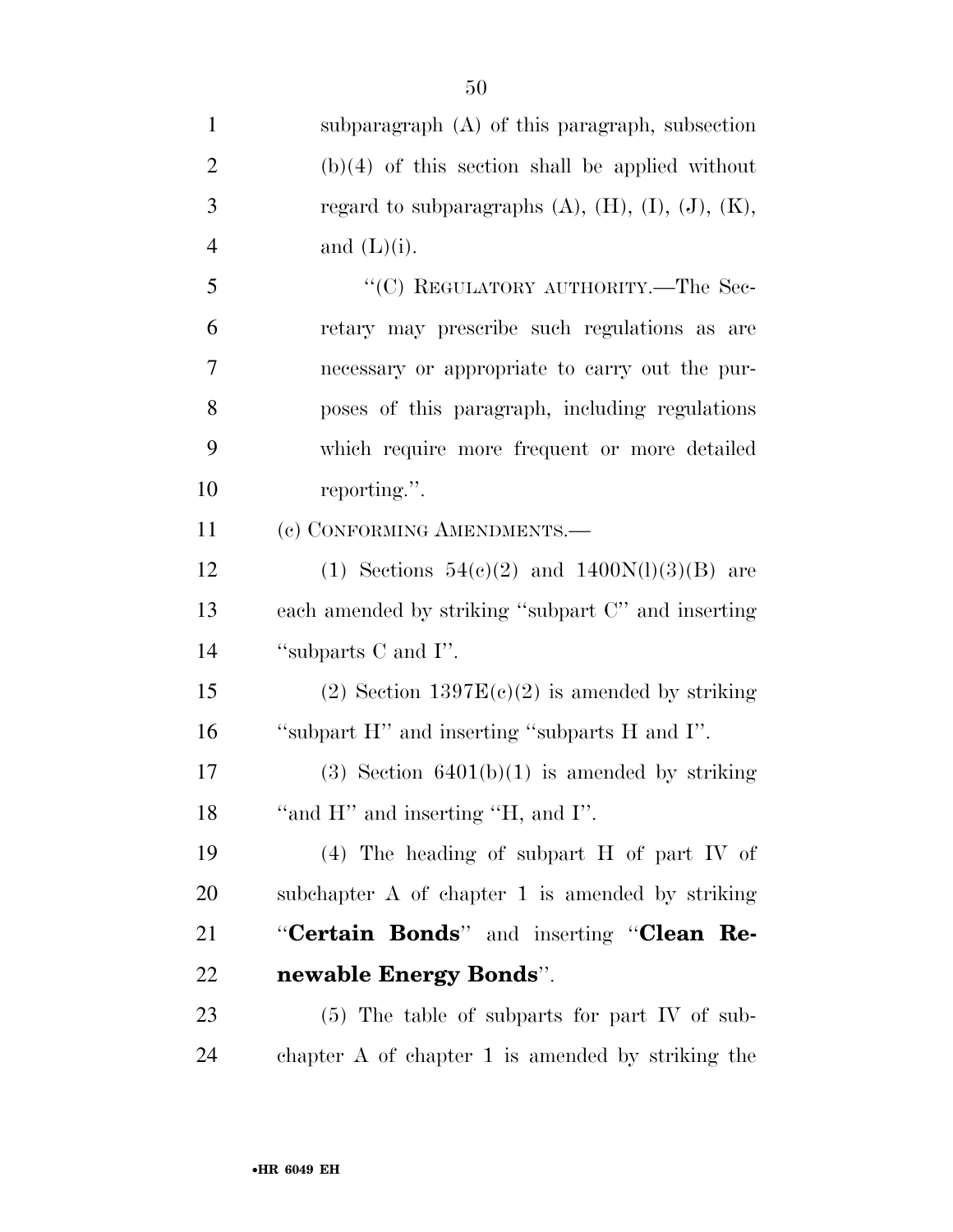item relating to subpart H and inserting the fol-lowing new items:

''SUBPART H. NONREFUNDABLE CREDIT TO HOLDERS OF CLEAN RENEWABLE ENERGY BONDS.

''SUBPART I. QUALIFIED TAX CREDIT BONDS.''.

 (d) APPLICATION OF CERTAIN LABOR STANDARDS ON PROJECTS FINANCED UNDER TAX CREDIT BONDS.— Subchapter IV of chapter 31 of title 40, United States Code, shall apply to projects financed with the proceeds of any tax credit bond (as defined in section 54A of the Internal Revenue Code of 1986).

 (e) EFFECTIVE DATES.—The amendments made by this section shall apply to obligations issued after the date of the enactment of this Act.

# **PART II—CARBON MITIGATION PROVISIONS**

### **SEC. 111. EXPANSION AND MODIFICATION OF ADVANCED**

**COAL PROJECT INVESTMENT CREDIT.** 

 (a) MODIFICATION OF CREDIT AMOUNT.—Section 48A(a) is amended by striking ''and'' at the end of para- graph (1), by striking the period at the end of paragraph (2) and inserting '', and'', and by adding at the end the following new paragraph:

20  $(3)$  30 percent of the qualified investment for such taxable year in the case of projects described 22 in clause (iii) of subsection  $(d)(3)(B)$ .".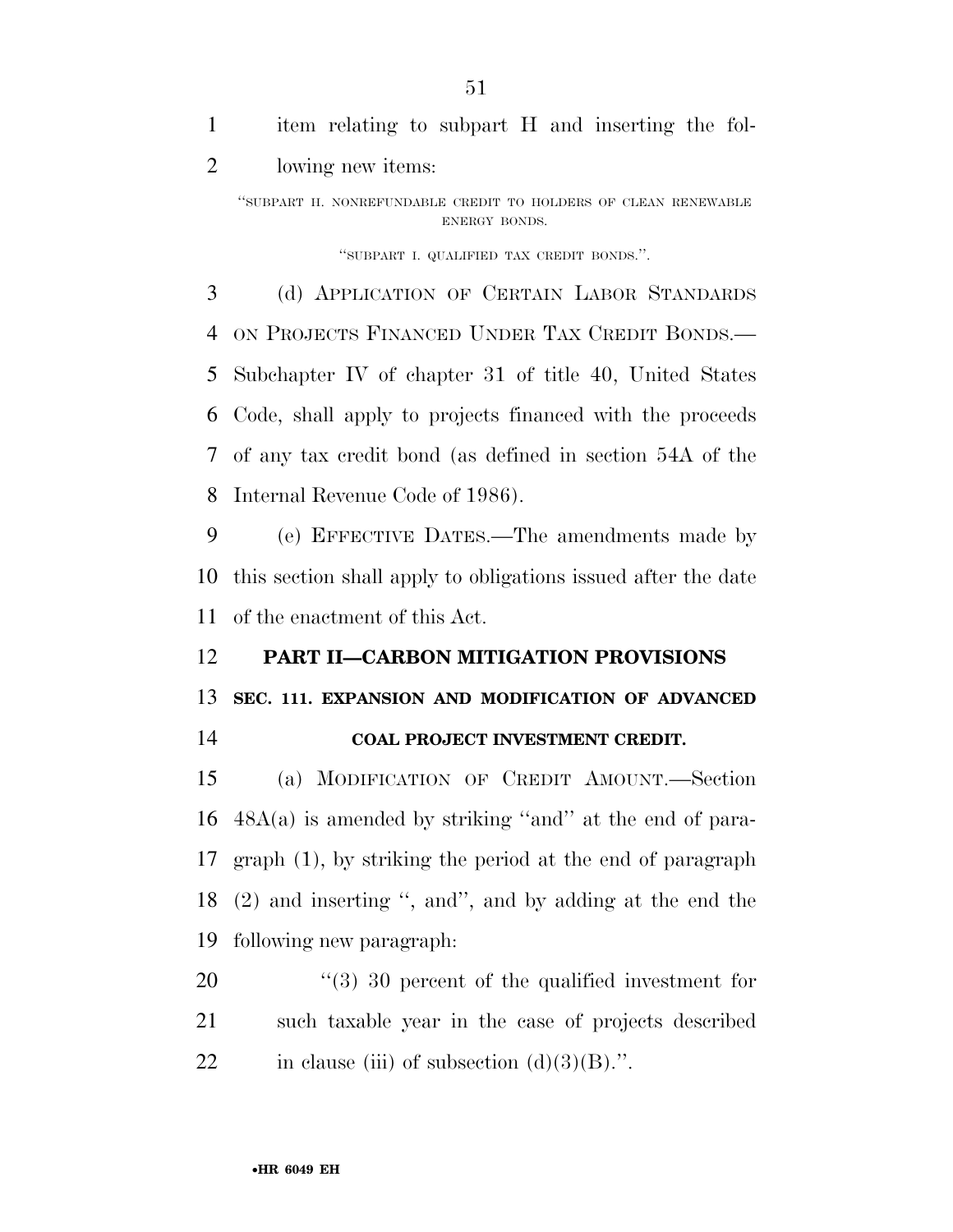| $\mathbf{1}$   | (b) EXPANSION OF AGGREGATE CREDITS.—Section             |
|----------------|---------------------------------------------------------|
| 2              | $48A(d)(3)(A)$ is amended by striking "\$1,300,000,000" |
| 3              | and inserting " $$2,550,000,000$ ".                     |
| $\overline{4}$ | (c) AUTHORIZATION OF ADDITIONAL PROJECTS.—              |
| 5              | $(1)$ IN GENERAL.—Subparagraph $(B)$ of section         |
| 6              | $48A(d)(3)$ is amended to read as follows:              |
| 7              | "(B) PARTICULAR PROJECTS.—Of the dol-                   |
| 8              | lar amount in subparagraph $(A)$ , the Secretary        |
| 9              | is authorized to certify—                               |
| 10             | $\lq($ i) \$800,000,000 for integrated gas-             |
| 11             | ification combined cycle projects the appli-            |
| 12             | cation for which is submitted during the                |
| 13             | period described in paragraph $(2)(A)(i)$ ,             |
| 14             | "(ii) $$500,000,000$ for projects which                 |
| 15             | use other advanced coal-based generation                |
| 16             | technologies the application for which is               |
| 17             | submitted during the period described in                |
| 18             | paragraph $(2)(A)(i)$ , and                             |
| 19             | "(iii) $$1,250,000,000$ for advanced                    |
| 20             | coal-based generation technology projects               |
| 21             | the application for which is submitted dur-             |
| 22             | ing the period described in paragraph                   |
| 23             | $(2)(A)(ii)$ .".                                        |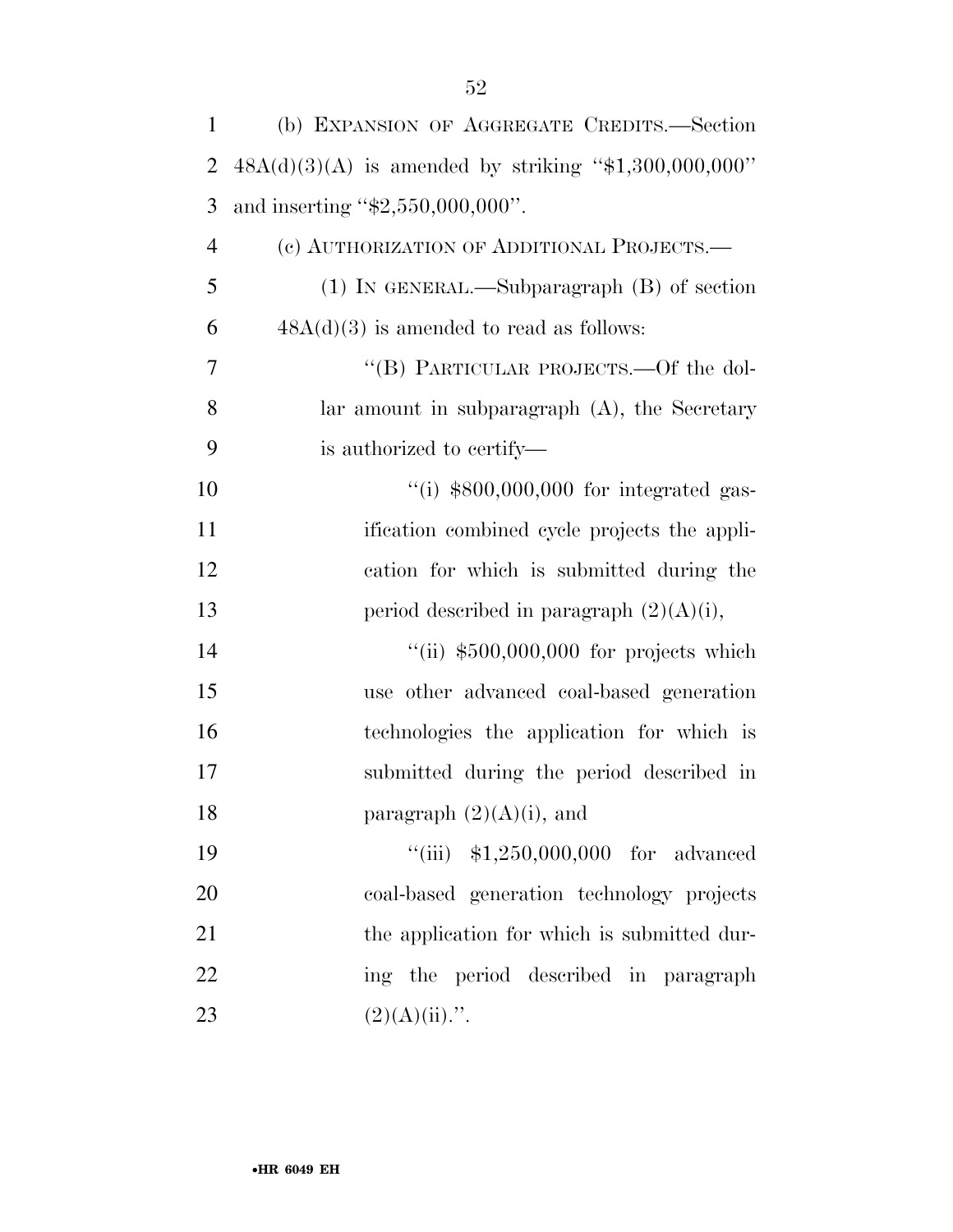| $\mathbf{1}$   | (2) APPLICATION PERIOD FOR ADDITIONAL             |
|----------------|---------------------------------------------------|
| $\overline{2}$ | PROJECTS.—Subparagraph (A) of section $48A(d)(2)$ |
| 3              | is amended to read as follows:                    |
| $\overline{4}$ | "(A) APPLICATION PERIOD.-Each appli-              |
| 5              | cant for certification under this paragraph shall |
| 6              | submit an application meeting the requirements    |
| 7              | of subparagraph (B). An applicant may only        |
| 8              | submit an application-                            |
| 9              | "(i) for an allocation from the dollar            |
| 10             | amount specified in clause (i) or (ii) of         |
| 11             | paragraph $(3)(B)$ during the 3-year period       |
| 12             | beginning on the date the Secretary estab-        |
| 13             | lishes the program under paragraph $(1)$ ,        |
| 14             | and                                               |
| 15             | "(ii) for an allocation from the dollar           |
| 16             | amount specified in paragraph $(3)(B)(iii)$       |
| 17             | during the 3-year period beginning at the         |
| 18             | earlier of the termination of the period de-      |
| 19             | scribed in clause (i) or the date prescribed      |
| 20             | by the Secretary.".                               |
| 21             | (3) CAPTURE AND SEQUESTRATION OF CARBON           |
| 22             | DIOXIDE EMISSIONS REQUIREMENT.-                   |
| 23             | (A) IN GENERAL.—Section $48A(e)(1)$ is            |
| 24             | amended by striking "and" at the end of sub-      |
| 25             | paragraph (E), by striking the period at the      |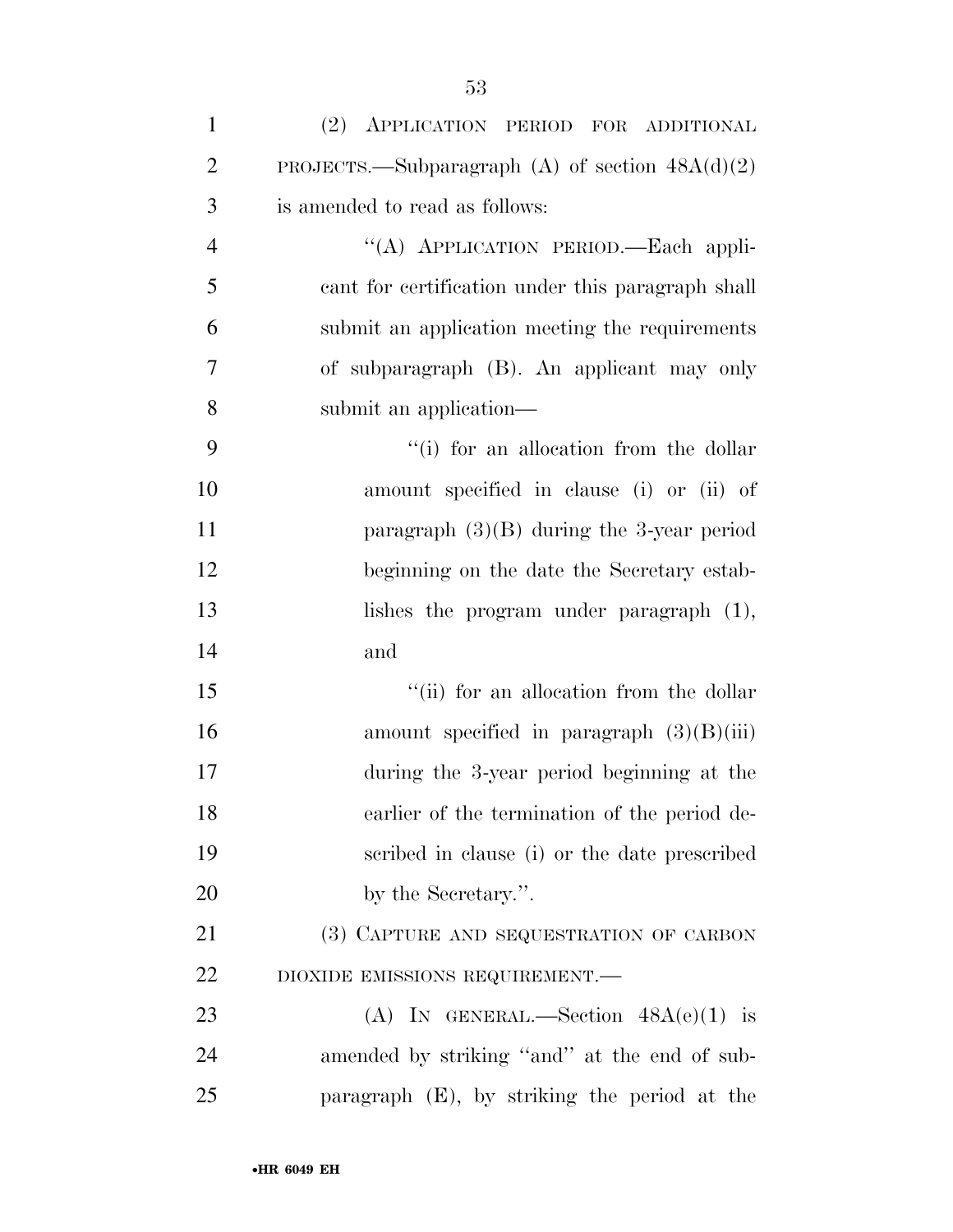| $\mathbf{1}$   | end of subparagraph $(F)$ and inserting "; and",                                                                   |
|----------------|--------------------------------------------------------------------------------------------------------------------|
| $\overline{2}$ | and by adding at the end the following new sub-                                                                    |
| 3              | paragraph:                                                                                                         |
| $\overline{4}$ | $\lq\lq(G)$ in the case of any project the applica-                                                                |
| 5              | tion for which is submitted during the period                                                                      |
| 6              | described in subsection $(d)(2)(A)(ii)$ , the project                                                              |
| $\tau$         | includes equipment which separates and seques-                                                                     |
| 8              | ters at least 65 percent (70 percent in the case                                                                   |
| 9              | of an application for reallocated credits under                                                                    |
| 10             | subsection $(d)(4)$ of such project's total carbon                                                                 |
| 11             | dioxide emissions.".                                                                                               |
| 12             | (B) HIGHEST PRIORITY FOR PROJECTS                                                                                  |
| 13             | SEQUESTER CARBON DIOXIDE<br>WHICH<br>EMIS-                                                                         |
| 14             | $SIONS$ . Section $48A(e)(3)$ is amended by strik-                                                                 |
| 15             | ing "and" at the end of subparagraph (A)(iii),                                                                     |
| $\sim$         | $\mathbf{a}$ and $\mathbf{a}$ and $\mathbf{a}$ and $\mathbf{a}$ and $\mathbf{a}$ and $\mathbf{a}$ and $\mathbf{a}$ |

16 by striking the period at the end of subpara-17 graph (B)(iii) and inserting ", and ", and by 18 adding at the end the following new subpara-19 graph:

20  $"({\rm C})$  give highest priority to projects with 21 the greatest separation and sequestration per-22 centage of total carbon dioxide emissions.''.

23 (C) RECAPTURE OF CREDIT FOR FAILURE 24 TO SEQUESTER.—Section 48A is amended by 25 adding at the end the following new subsection: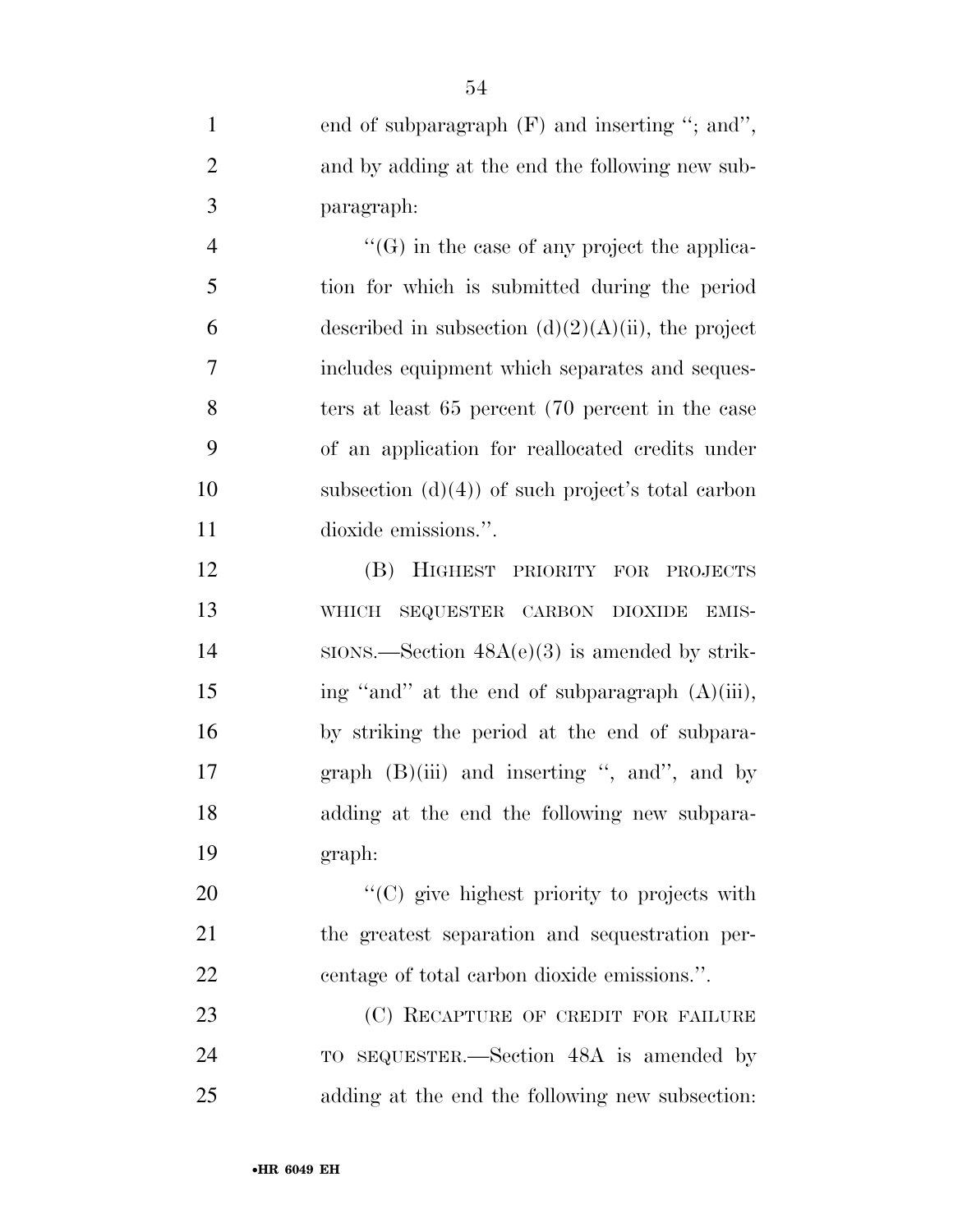| $\mathbf{1}$ | "(h) RECAPTURE OF CREDIT FOR FAILURE TO SE-                 |
|--------------|-------------------------------------------------------------|
| 2            | QUESTER.—The Secretary shall provide for recapturing        |
| 3            | the benefit of any credit allowable under subsection (a)    |
| 4            | with respect to any project which fails to attain or main-  |
| 5            | tain the separation and sequestration requirements of sub-  |
| 6            | section (e) $(1)(G)$ .".                                    |
| 7            | (4) ADDITIONAL<br>PRIORITY<br><b>FOR</b><br><b>RESEARCH</b> |
| 8            | PARTNERSHIPS.—Section $48A(e)(3)(B)$ , as amended           |
| 9            | by paragraph $(3)(B)$ , is amended—                         |
| 10           | $(A)$ by striking "and" at the end of clause                |
| 11           | (ii),                                                       |
| 12           | (B) by redesignating clause (iii) as clause                 |
| 13           | $(iv)$ , and                                                |
| 14           | (C) by inserting after clause (ii) the fol-                 |
| 15           | lowing new clause:                                          |
| 16           | "(iii) applicant participants who have                      |
| 17           | a research partnership with an eligible edu-                |
| 18           | cational institution (as defined in section                 |
| 19           | $529(e)(5)$ , and".                                         |
| 20           | (5) CLERICAL AMENDMENT.—Section $48A(e)(3)$                 |
| 21           | is amended by striking "INTEGRATED GASIFICATION             |
| 22           | COMBINED CYCLE" in the heading and inserting                |
| 23           | "CERTAIN".                                                  |
| 24           | (d) COMPETITIVE CERTIFICATION AWARDS MODI-                  |
| 25           | FICATION AUTHORITY.—Section 48A, as amended by sub-         |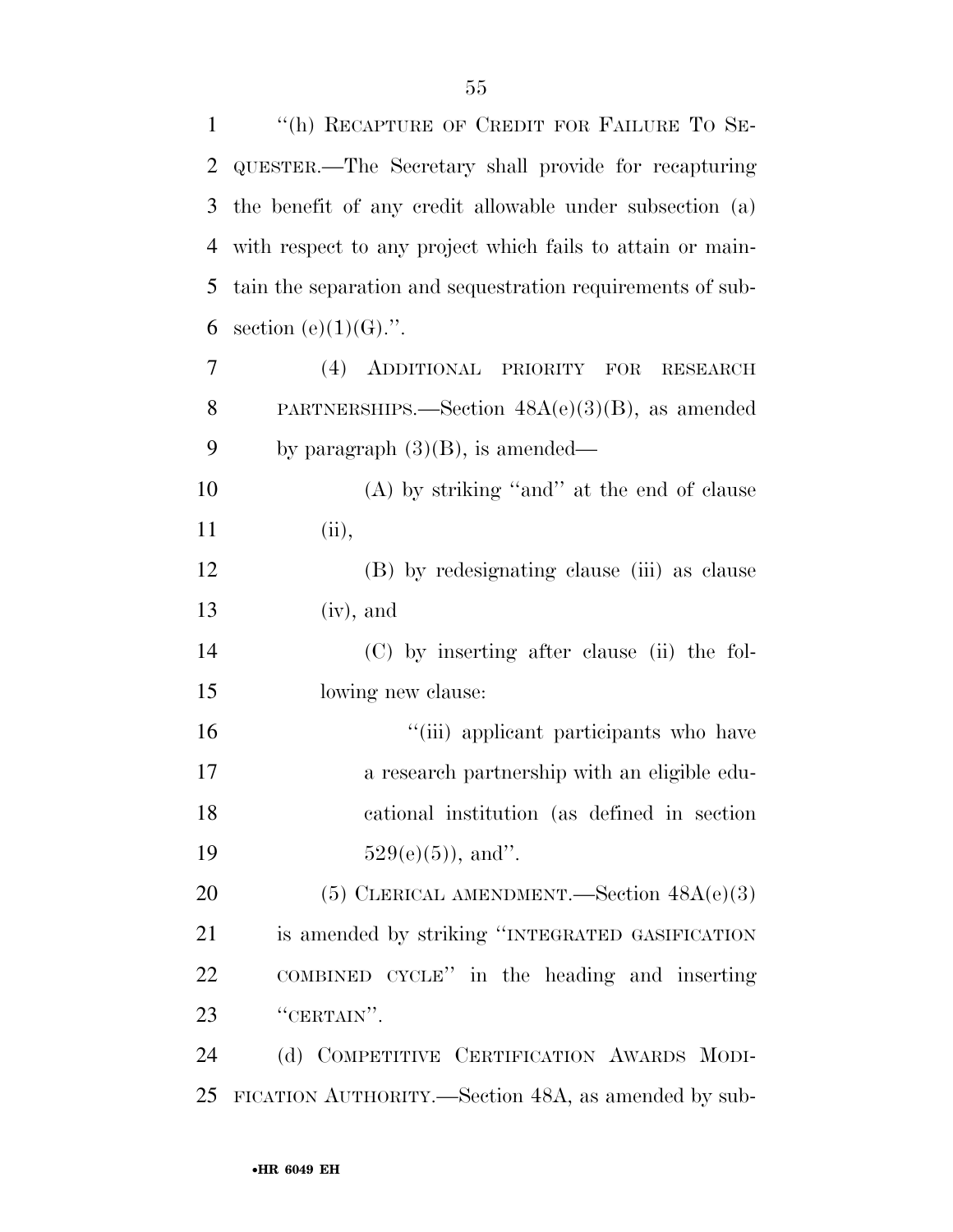section (c)(3), is amended by adding at the end the fol-lowing new subsection:

 ''(i) COMPETITIVE CERTIFICATION AWARDS MODI- FICATION AUTHORITY.—In implementing this section or section 48B, the Secretary is directed to modify the terms of any competitive certification award and any associated closing agreement where such modification—

 ''(1) is consistent with the objectives of such section,

 $(2)$  is requested by the recipient of the com-petitive certification award, and

12 ''(3) involves moving the project site to improve the potential to capture and sequester carbon dioxide emissions, reduce costs of transporting feedstock, and serve a broader customer base,

 unless the Secretary determines that the dollar amount of tax credits available to the taxpayer under such section would increase as a result of the modification or such modification would result in such project not being origi- nally certified. In considering any such modification, the Secretary shall consult with other relevant Federal agen-cies, including the Department of Energy.''.

 (e) DISCLOSURE OF ALLOCATIONS.—Section 48A(d) is amended by adding at the end the following new para-graph: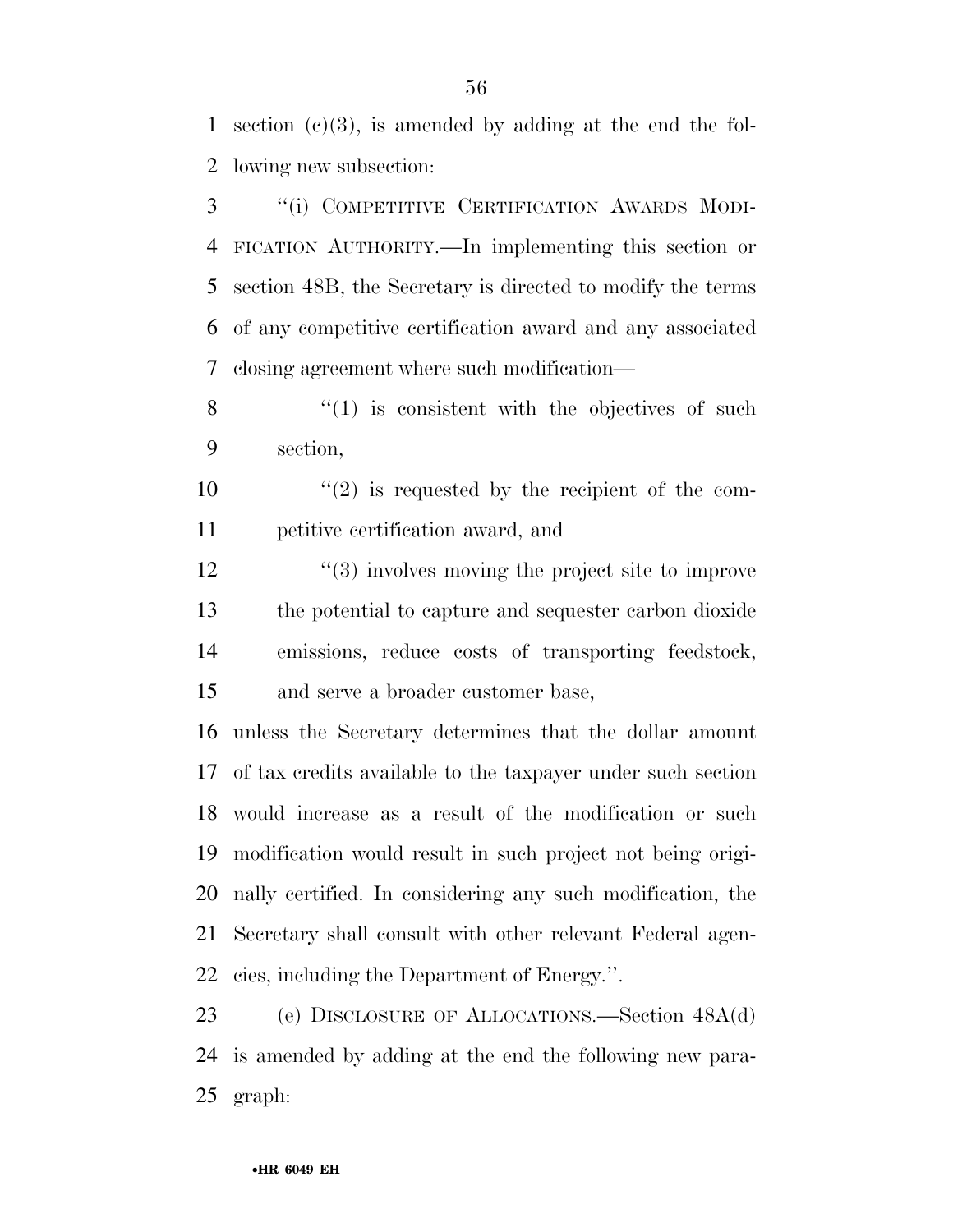1 "(5) DISCLOSURE OF ALLOCATIONS.—The Sec- retary shall, upon making a certification under this subsection or section 48B(d), publicly disclose the identity of the applicant and the amount of the cred-it certified with respect to such applicant.''.

(f) EFFECTIVE DATES.—

 (1) IN GENERAL.—Except as otherwise pro- vided in this subsection, the amendments made by this section shall apply to credits the application for which is submitted during the period described in section 48A(d)(2)(A)(ii) of the Internal Revenue Code of 1986 and which are allocated or reallocated after the date of the enactment of this Act.

 (2) COMPETITIVE CERTIFICATION AWARDS MODIFICATION AUTHORITY.—The amendment made by subsection (d) shall take effect on the date of the enactment of this Act and is applicable to all com- petitive certification awards entered into under sec- tion 48A or 48B of the Internal Revenue Code of 1986, whether such awards were issued before, on, or after such date of enactment.

22 (3) DISCLOSURE OF ALLOCATIONS.—The amendment made by subsection (e) shall apply to certifications made after the date of the enactment of this Act.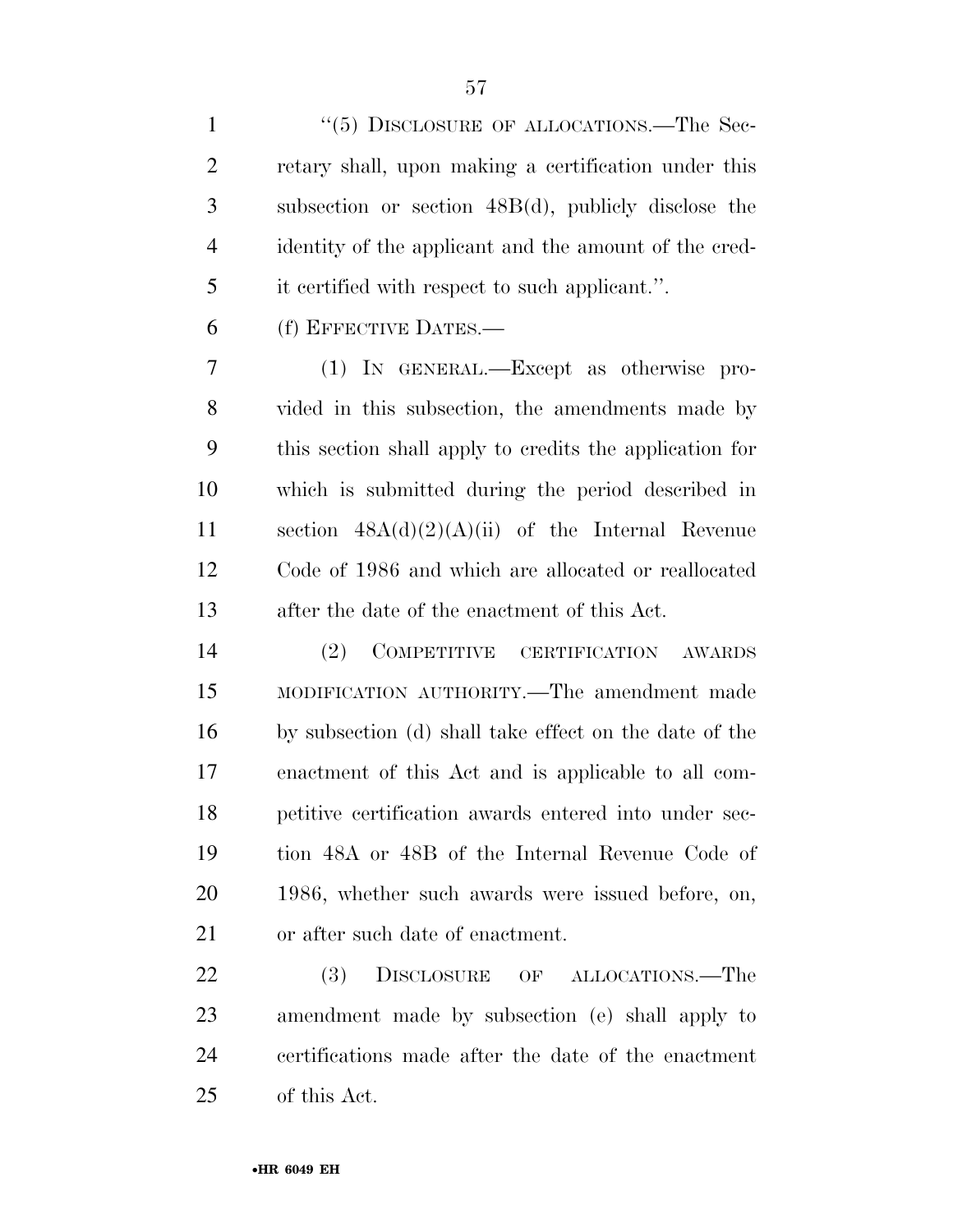(4) CLERICAL AMENDMENT.—The amendment 2 made by subsection (c)(5) shall take effect as if in- cluded in the amendment made by section 1307(b) of the Energy Tax Incentives Act of 2005.

# **SEC. 112. EXPANSION AND MODIFICATION OF COAL GASIFI-CATION INVESTMENT CREDIT.**

 (a) MODIFICATION OF CREDIT AMOUNT.—Section 48B(a) is amended by inserting ''(30 percent in the case 9 of credits allocated under subsection  $(d)(1)(B)$ " after "20" percent''.

 (b) EXPANSION OF AGGREGATE CREDITS.—Section 48B(d)(1) is amended by striking ''shall not exceed \$350,000,000'' and all that follows and inserting ''shall not exceed—

15  $\frac{1}{(A)}$  \$350,000,000, plus

 ''(B) \$250,000,000 for qualifying gasifi- cation projects that include equipment which separates and sequesters at least 75 percent of such project's total carbon dioxide emissions.''. (c) RECAPTURE OF CREDIT FOR FAILURE TO SE- QUESTER.—Section 48B is amended by adding at the end the following new subsection:

23 "(f) RECAPTURE OF CREDIT FOR FAILURE TO SE- QUESTER.—The Secretary shall provide for recapturing the benefit of any credit allowable under subsection (a)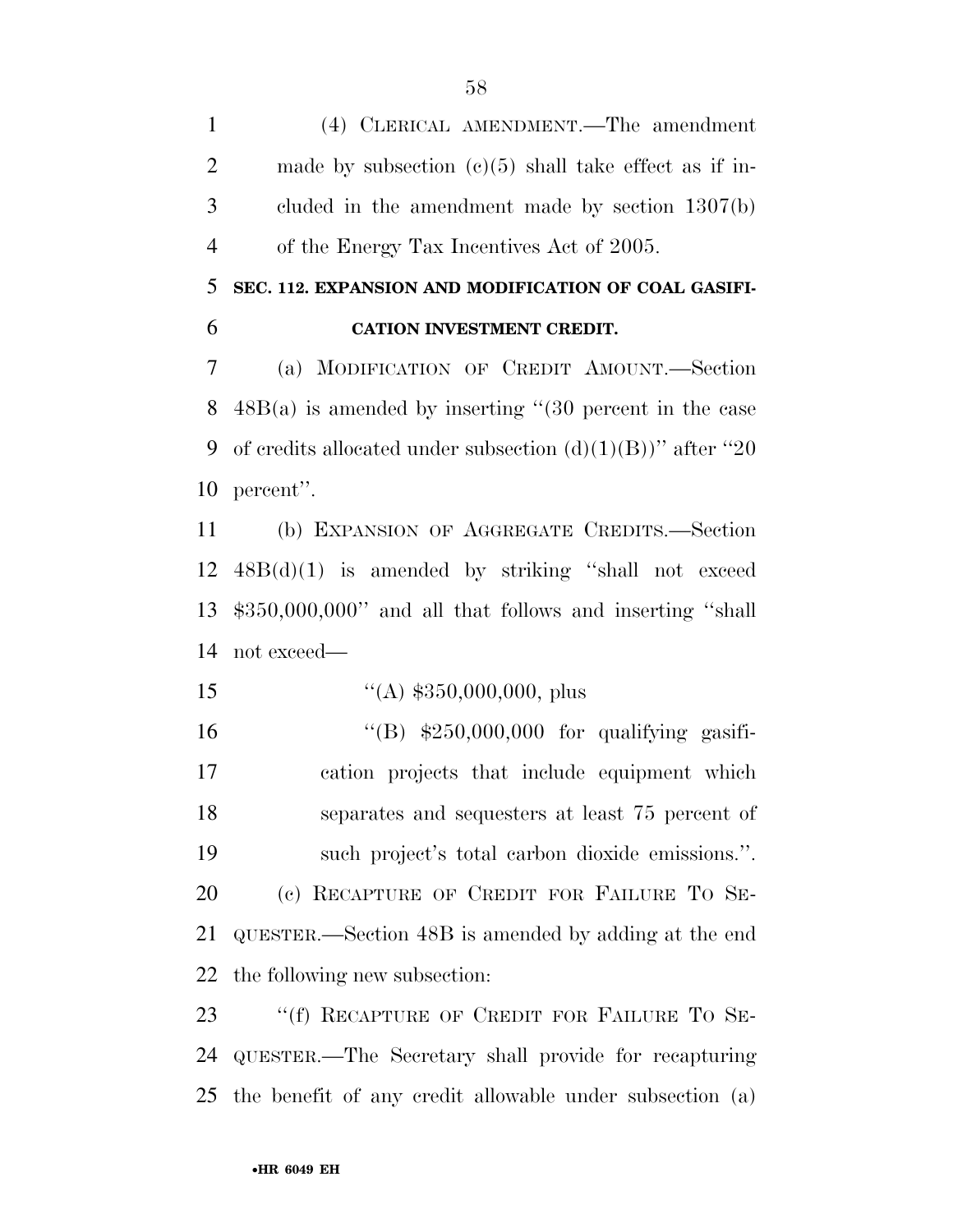with respect to any project which fails to attain or main- tain the separation and sequestration requirements for 3 such project under subsection  $(d)(1)$ .".

 (d) SELECTION PRIORITIES.—Section 48B(d) is amended by adding at the end the following new para-graph:

 ''(4) SELECTION PRIORITIES.—In determining which qualifying gasification projects to certify under this section, the Secretary shall—

10  $\langle (A)$  give highest priority to projects with the greatest separation and sequestration per-centage of total carbon dioxide emissions, and

 ''(B) give high priority to applicant partici- pants who have a research partnership with an eligible educational institution (as defined in 16 section  $529(e)(5)$ .".

 (e) EFFECTIVE DATE.—The amendments made by this section shall apply to credits described in section 48B(d)(1)(B) of the Internal Revenue Code of 1986 which are allocated or reallocated after the date of the enactment of this Act.

## **SEC. 113. TEMPORARY INCREASE IN COAL EXCISE TAX.**

Paragraph (2) of section 4121(e) is amended—

 (1) by striking ''January 1, 2014'' in subpara-graph (A) and inserting ''December 31, 2018'', and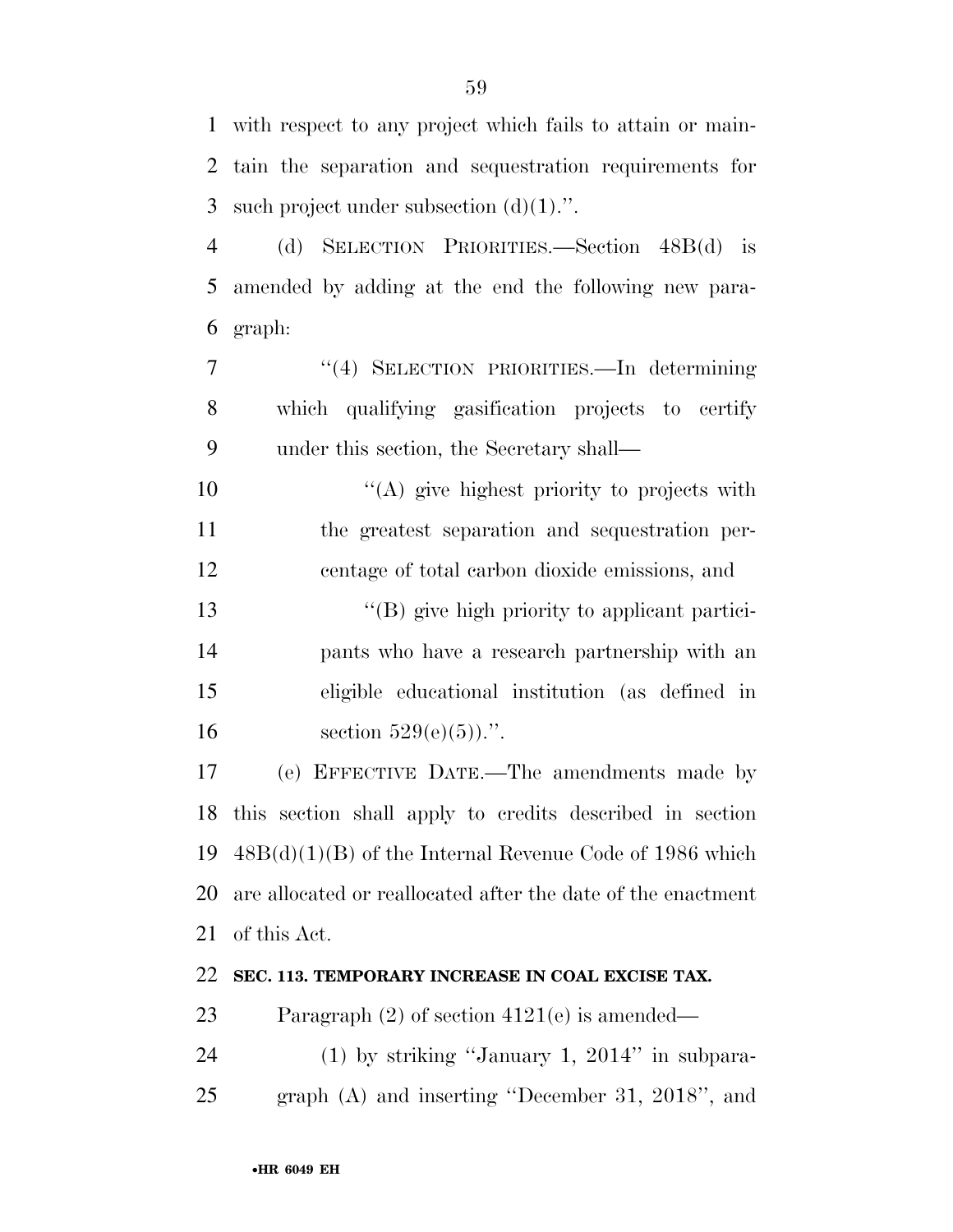| $\mathbf{1}$   | $(2)$ by striking "January 1 after 1981" in sub-     |
|----------------|------------------------------------------------------|
| $\overline{2}$ | paragraph (B) and inserting "December 31 after       |
| 3              | $2007$ ".                                            |
| $\overline{4}$ | SEC. 114. SPECIAL RULES FOR REFUND OF THE COAL EX-   |
| 5              | CISE TAX TO CERTAIN COAL PRODUCERS                   |
| 6              | AND EXPORTERS.                                       |
| 7              | (a) REFUND.—                                         |
| 8              | $(1)$ COAL PRODUCERS.—                               |
| 9              | (A) IN GENERAL.—Notwithstanding sub-                 |
| 10             | sections $(a)(1)$ and $(c)$ of section 6416 and sec- |
| 11             | tion 6511 of the Internal Revenue Code of            |
| 12             | 1986, if—                                            |
| 13             | (i) a coal producer establishes that                 |
| 14             | such coal producer, or a party related to            |
| 15             | such coal producer, exported coal produced           |
| 16             | by such coal producer to a foreign country           |
| 17             | or shipped coal produced by such coal pro-           |
| 18             | ducer to a possession of the United States,          |
| 19             | or caused such coal to be exported or                |
| 20             | shipped, the export or shipment of which             |
| 21             | was other than through an exporter who               |
| 22             | meets the requirements of paragraph $(2)$ ,          |
| 23             | (ii) such coal producer filed an excise              |
| 24             | tax return on or after October 1, 1990,              |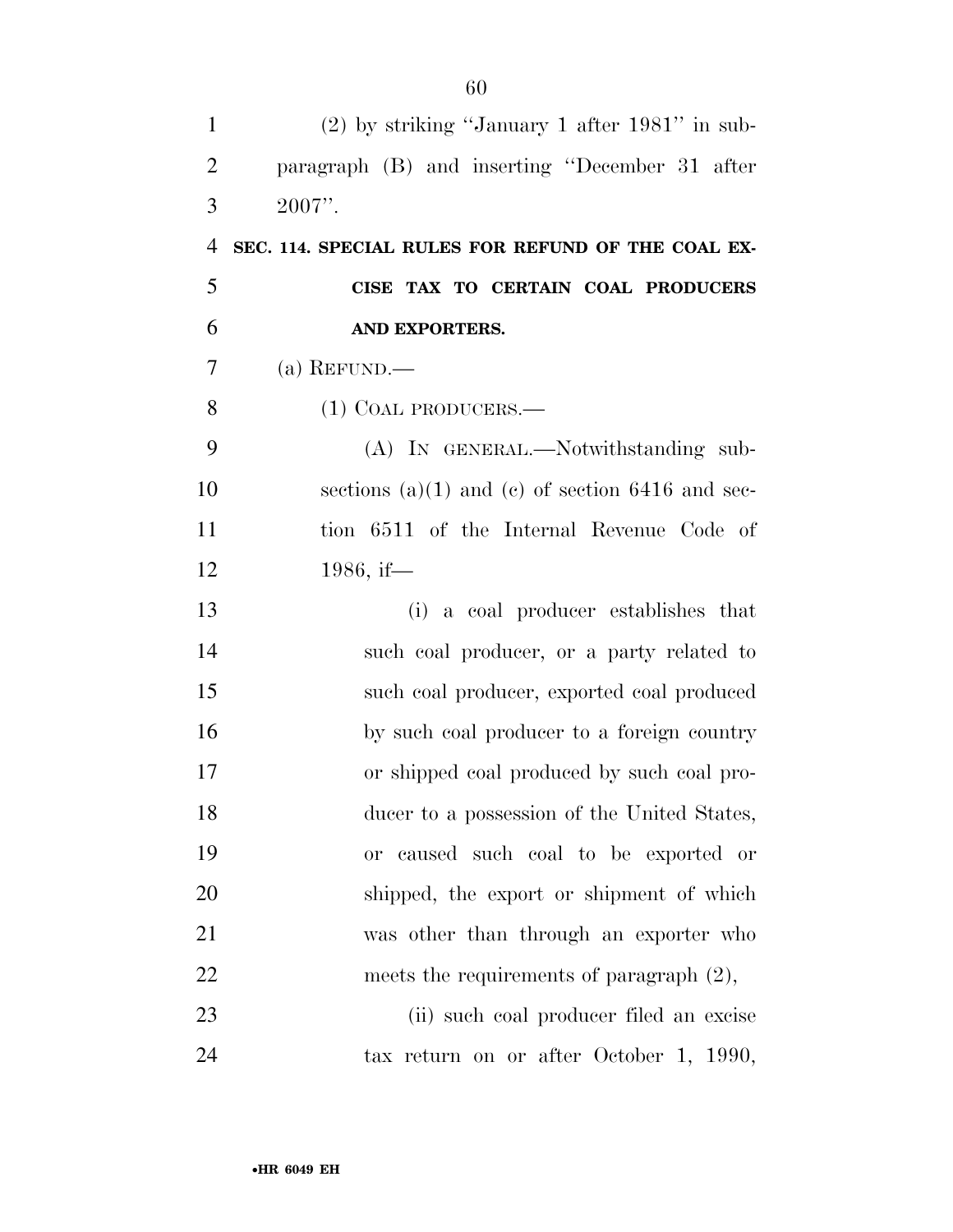| $\mathbf{1}$   | and on or before the date of the enactment      |
|----------------|-------------------------------------------------|
| $\overline{2}$ | of this Act, and                                |
| 3              | (iii) such coal producer files a claim          |
| $\overline{4}$ | for refund with the Secretary not later         |
| 5              | than the close of the 30-day period begin-      |
| 6              | ning on the date of the enactment of this       |
| 7              | Act,                                            |
| 8              | then the Secretary shall pay to such coal pro-  |
| 9              | ducer an amount equal to the tax paid under     |
| 10             | section 4121 of such Code on such coal ex-      |
| 11             | ported or shipped by the coal producer or a     |
| 12             | party related to such coal producer, or caused  |
| 13             | by the coal producer or a party related to such |
| 14             | coal producer to be exported or shipped.        |
| 15             | (B) SPECIAL RULES FOR CERTAIN TAX-              |
| 16             | PAYERS.—For purposes of this section—           |
| 17             | (i) IN GENERAL.—If a coal producer              |
| 18             | or a party related to a coal producer has       |
| 19             | received a judgment described in clause         |
| 20             | (iii), such coal producer shall be deemed to    |
| 21             | have established the export of coal to a for-   |
| 22             | eign country or shipment of coal to a pos-      |
| 23             | session of the United States under sub-         |
| 24             | paragraph $(A)(i)$ .                            |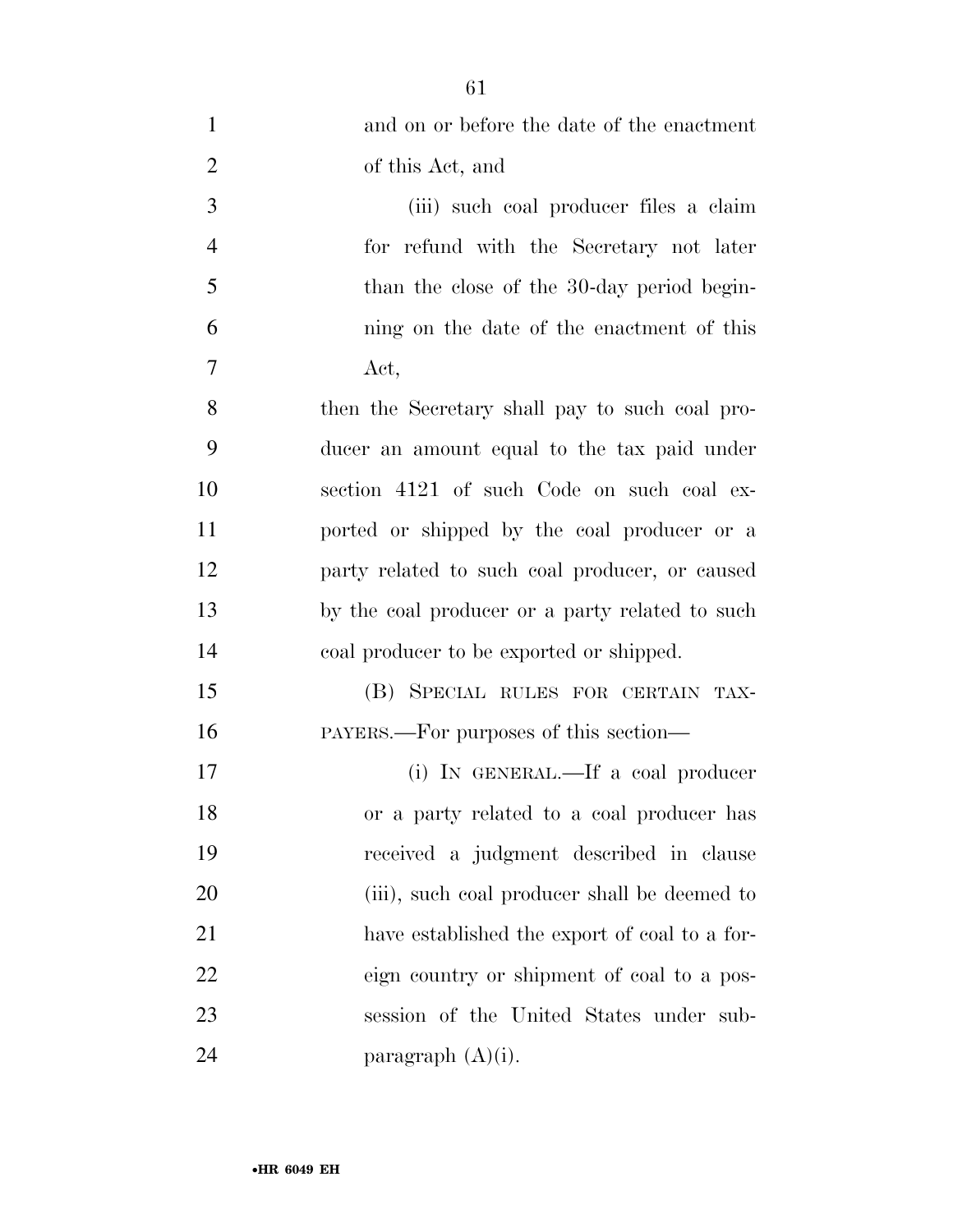| $\mathbf{1}$   | (ii) AMOUNT OF PAYMENT.—If a tax-                        |
|----------------|----------------------------------------------------------|
| $\overline{2}$ | payer described in clause (i) is entitled to             |
| 3              | a payment under subparagraph (A), the                    |
| $\overline{4}$ | amount of such payment shall be reduced                  |
| 5              | by any amount paid pursuant to the judg-                 |
| 6              | ment described in clause (iii).                          |
| $\tau$         | (iii) JUDGMENT DESCRIBED.—A judg-                        |
| 8              | ment is described in this subparagraph if                |
| 9              | such judgment—                                           |
| 10             | $(I)$ is made by a court of com-                         |
| 11             | petent jurisdiction within the United                    |
| 12             | States,                                                  |
| 13             | relates to the constitu-<br>(II)                         |
| 14             | tionality of any tax paid on exported                    |
| 15             | coal under section 4121 of the Inter-                    |
| 16             | nal Revenue Code of 1986, and                            |
| 17             | (III) is in favor of the coal pro-                       |
| 18             | ducer or the party related to the coal                   |
| 19             | producer.                                                |
| 20             | (2) EXPORTERS.—Notwithstanding subsections               |
| 21             | $(a)(1)$ and $(c)$ of section 6416 and section 6511 of   |
| 22             | the Internal Revenue Code of 1986, and a judgment        |
| 23             | described in paragraph $(1)(B)(iii)$ of this subsection, |
| 24             | $if$ —                                                   |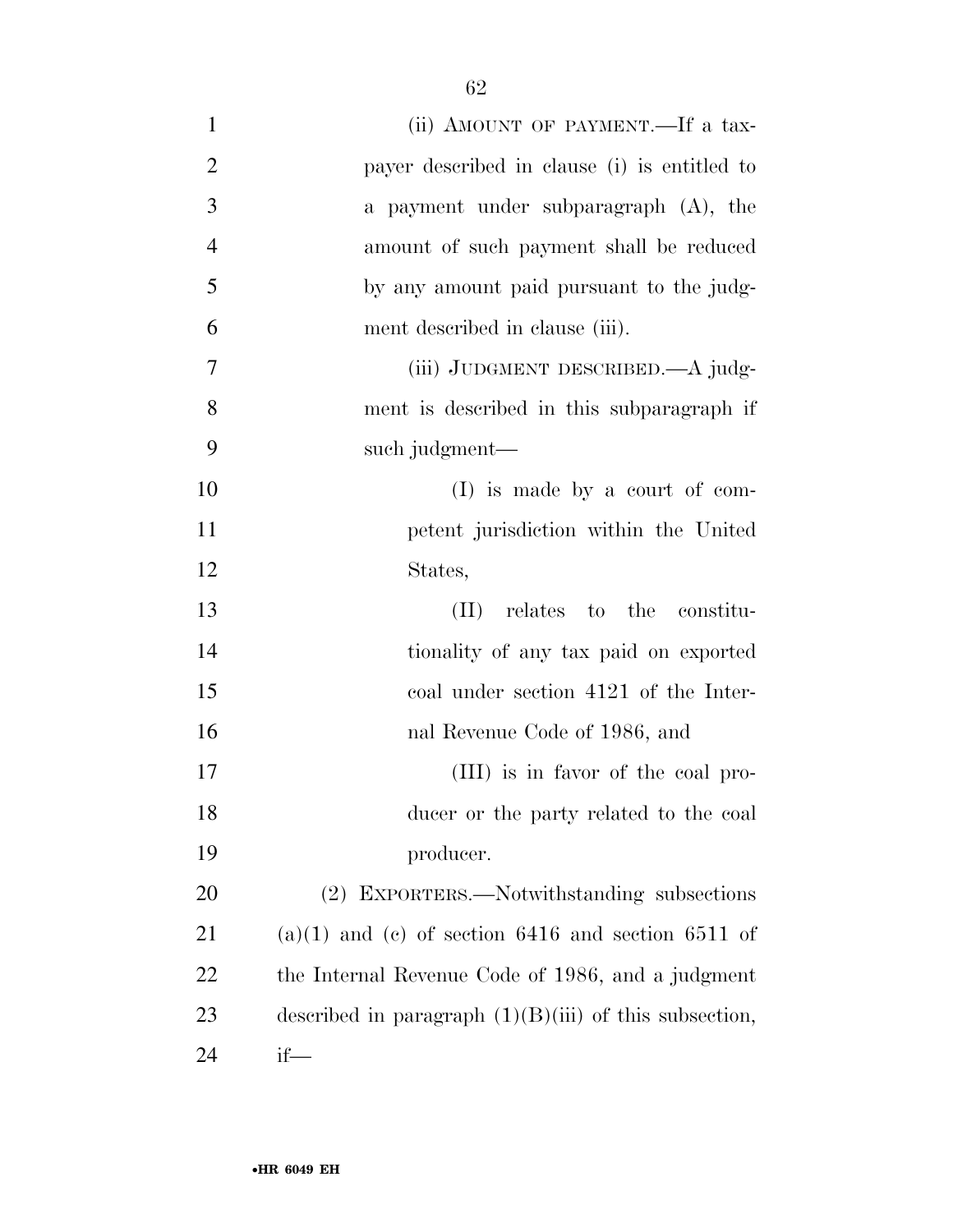| $\mathbf{1}$   | $(A)$ an exporter establishes that such ex-                  |
|----------------|--------------------------------------------------------------|
| $\overline{2}$ | porter exported coal to a foreign country or                 |
| 3              | shipped coal to a possession of the United                   |
| $\overline{4}$ | States, or caused such coal to be so exported or             |
| 5              | shipped,                                                     |
| 6              | (B) such exporter filed a tax return on or                   |
| 7              | after October 1, 1990, and on or before the                  |
| 8              | date of the enactment of this Act, and                       |
| 9              | (C) such exporter files a claim for refund                   |
| 10             | with the Secretary not later than the close of               |
| 11             | the 30-day period beginning on the date of the               |
| 12             | enactment of this Act,                                       |
| 13             | then the Secretary shall pay to such exporter an             |
| 14             | amount equal to \$0.825 per ton of such coal ex-             |
| 15             | ported by the exporter or caused to be exported or           |
| 16             | shipped, or caused to be exported or shipped, by the         |
| 17             | exporter.                                                    |
| 18             | (b) LIMITATIONS.—Subsection (a) shall not apply              |
| 19             | with respect to exported coal if a settlement with the Fed-  |
| 20             | eral Government has been made with and accepted by, the      |
| 21             | coal producer, a party related to such coal producer, or     |
| 22             | the exporter, of such coal, as of the date that the claim    |
| 23             | is filed under this section with respect to such exported    |
| 24             | coal. For purposes of this subsection, the term "settlement" |
| 25             | with the Federal Government" shall not include any settle-   |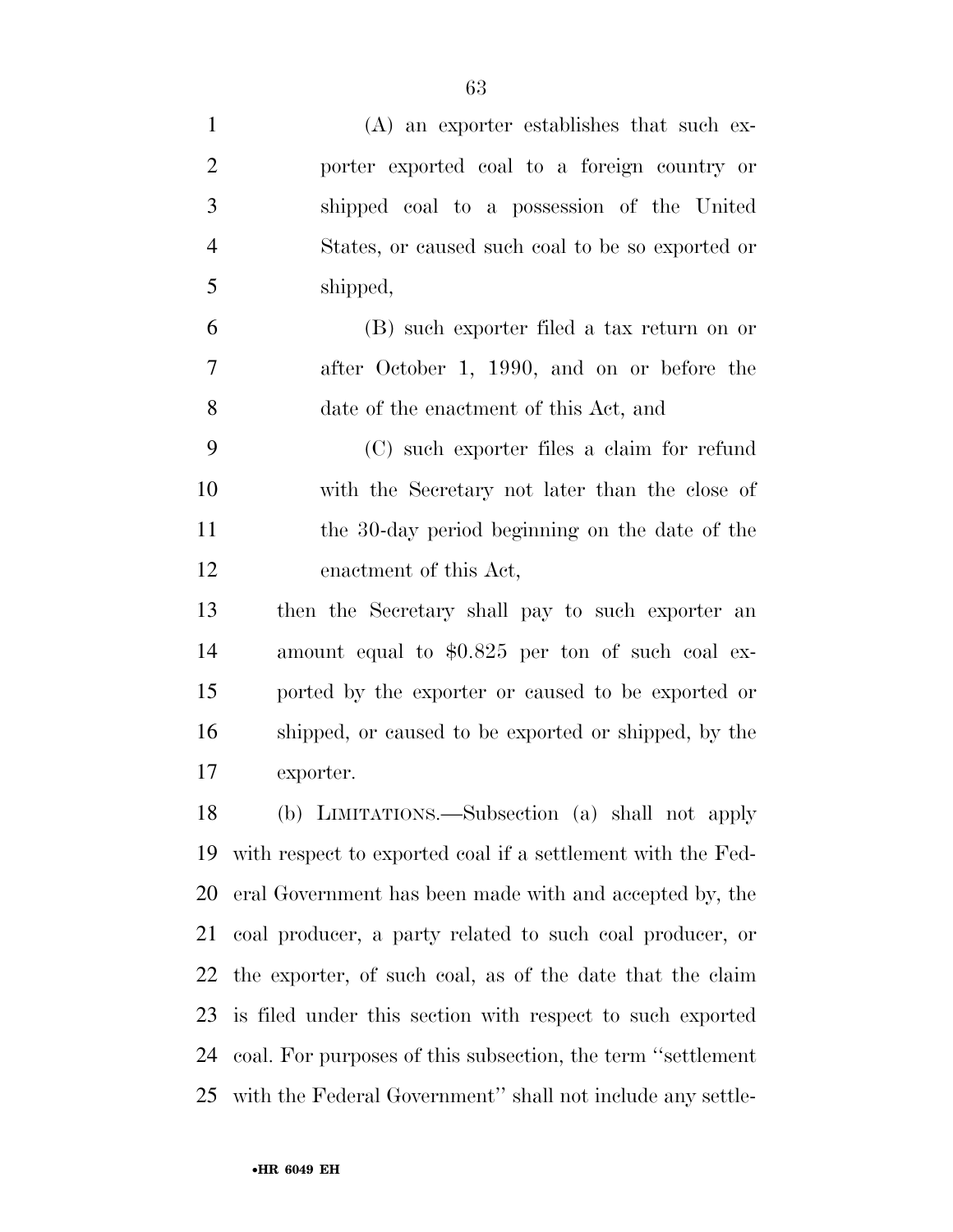ment or stipulation entered into as of the date of the en- actment of this Act, the terms of which contemplate a judgment concerning which any party has reserved the right to file an appeal, or has filed an appeal.

 (c) SUBSEQUENT REFUND PROHIBITED.—No refund shall be made under this section to the extent that a credit or refund of such tax on such exported or shipped coal has been paid to any person.

(d) DEFINITIONS.—For purposes of this section—

 (1) COAL PRODUCER.—The term ''coal pro- ducer'' means the person in whom is vested owner- ship of the coal immediately after the coal is severed from the ground, without regard to the existence of any contractual arrangement for the sale or other disposition of the coal or the payment of any royal- ties between the producer and third parties. The term includes any person who extracts coal from coal waste refuse piles or from the silt waste product which results from the wet washing (or similar proc-essing) of coal.

 (2) EXPORTER.—The term ''exporter'' means a person, other than a coal producer, who does not have a contract, fee arrangement, or any other agreement with a producer or seller of such coal to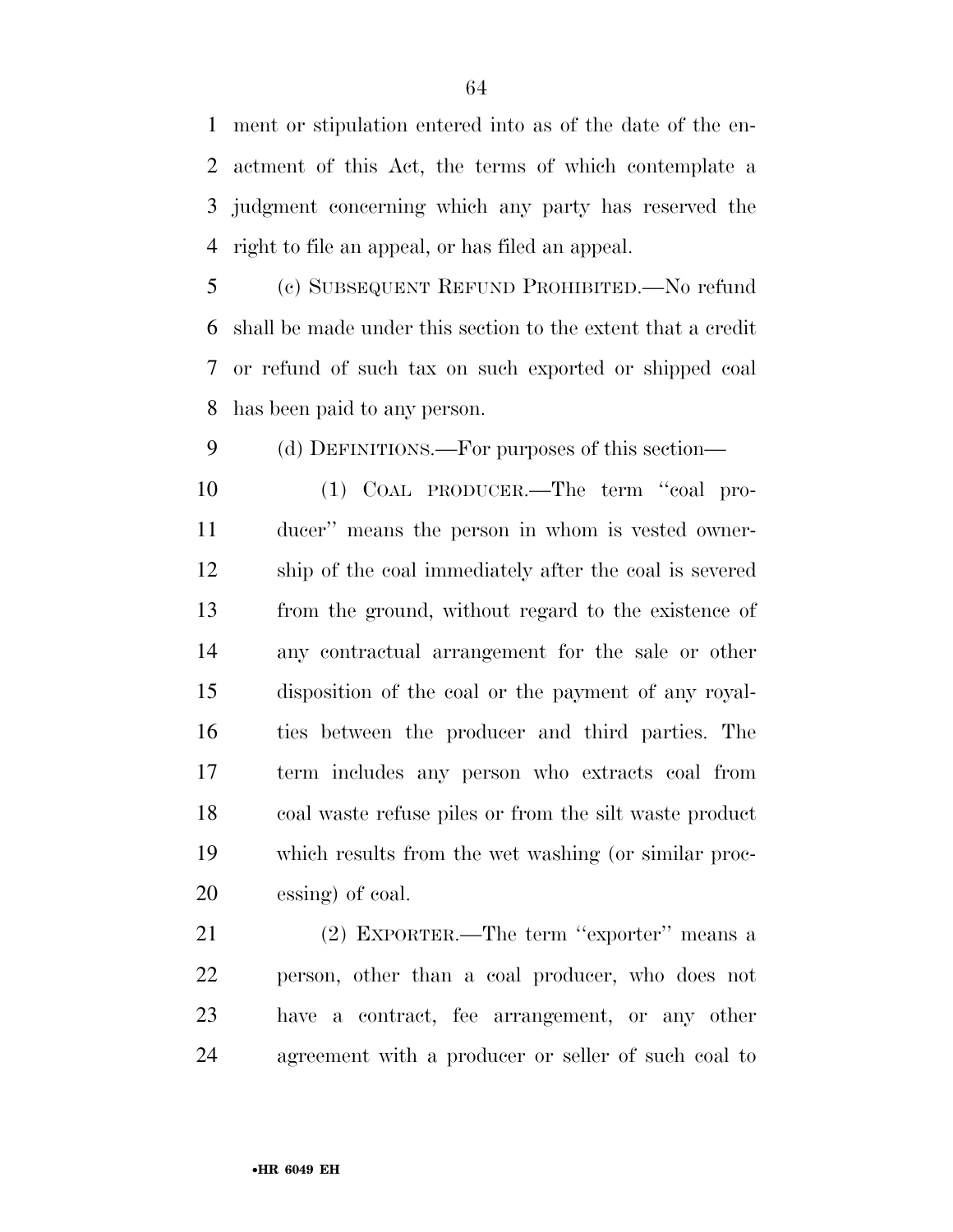| $\mathbf{1}$   | export or ship such coal to a third party on behalf |
|----------------|-----------------------------------------------------|
| $\overline{2}$ | of the producer or seller of such coal and—         |
| 3              | $(A)$ is indicated in the shipper's export          |
| $\overline{4}$ | declaration or other documentation as the ex-       |
| 5              | porter of record, or                                |
| 6              | (B) actually exported such coal to a for-           |
| 7              | eign country or shipped such coal to a posses-      |
| 8              | sion of the United States, or caused such coal      |
| 9              | to be so exported or shipped.                       |
| 10             | (3) RELATED PARTY.—The term "a party re-            |
| 11             | lated to such coal producer" means a person who-    |
| 12             | (A) is related to such coal producer                |
| 13             | through any degree of common management,            |
| 14             | stock ownership, or voting control,                 |
| 15             | (B) is related (within the meaning of sec-          |
| 16             | tion $144(a)(3)$ of the Internal Revenue Code of    |
| 17             | 1986) to such coal producer, or                     |
| 18             | (C) has a contract, fee arrangement, or             |
| 19             | any other agreement with such coal producer to      |
| 20             | sell such coal to a third party on behalf of such   |
| 21             | coal producer.                                      |
| 22             | (4) SECRETARY.—The term "Secretary" means           |
| 23             | the Secretary of Treasury or the Secretary's des-   |
| 24             | ignee.                                              |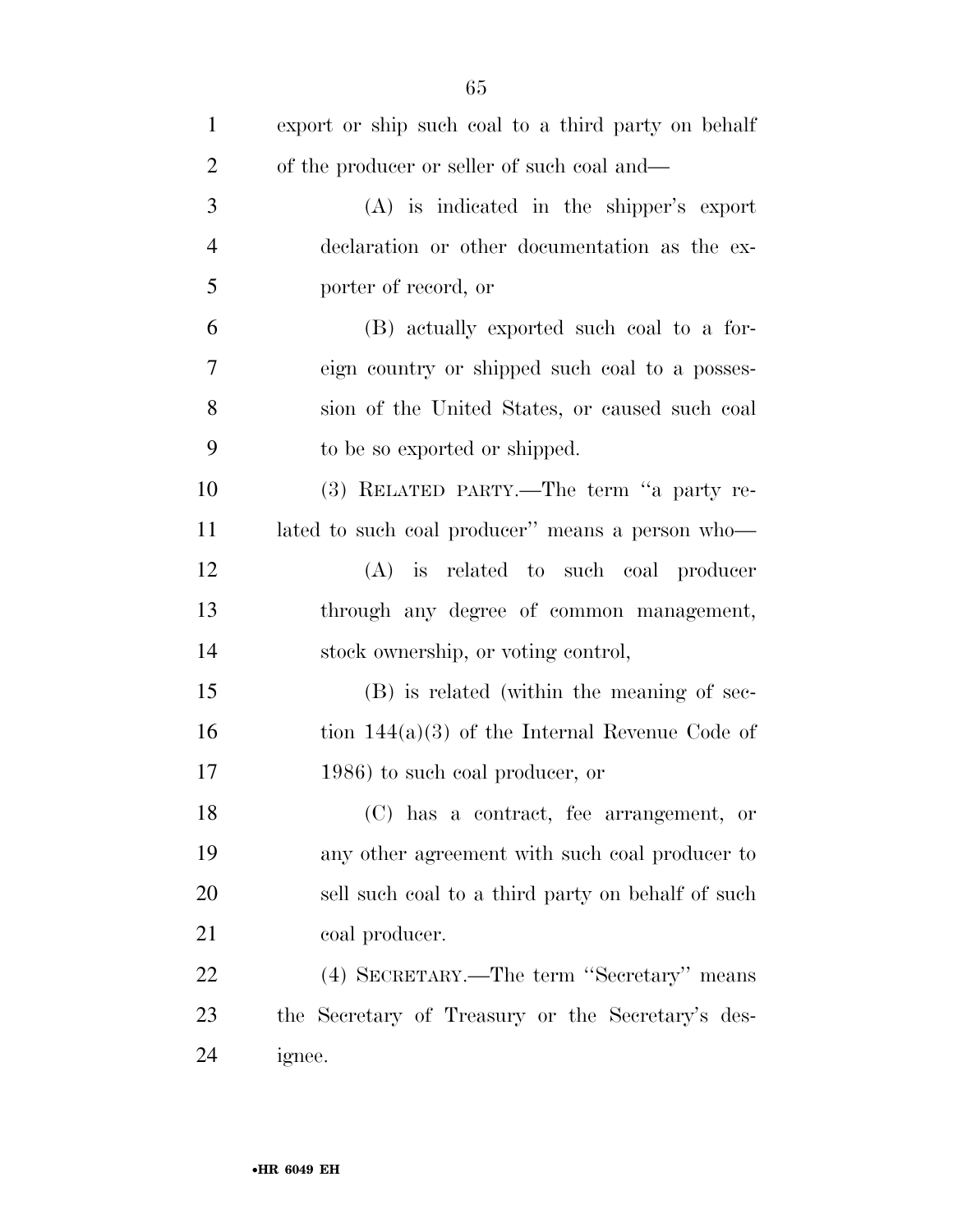(e) TIMING OF REFUND.—With respect to any claim for refund filed pursuant to this section, the Secretary shall determine whether the requirements of this section are met not later than 180 days after such claim is filed. If the Secretary determines that the requirements of this section are met, the claim for refund shall be paid not later than 180 days after the Secretary makes such deter-mination.

 (f) INTEREST.—Any refund paid pursuant to this section shall be paid by the Secretary with interest from the date of overpayment determined by using the overpay- ment rate and method under section 6621 of the Internal Revenue Code of 1986.

 (g) DENIAL OF DOUBLE BENEFIT.—The payment under subsection (a) with respect to any coal shall not ex-ceed—

 (1) in the case of a payment to a coal producer, the amount of tax paid under section 4121 of the Internal Revenue Code of 1986 with respect to such 20 coal by such coal producer or a party related to such coal producer, and

 (2) in the case of a payment to an exporter, an 23 amount equal to \$0.825 per ton with respect to such coal exported by the exporter or caused to be ex-ported by the exporter.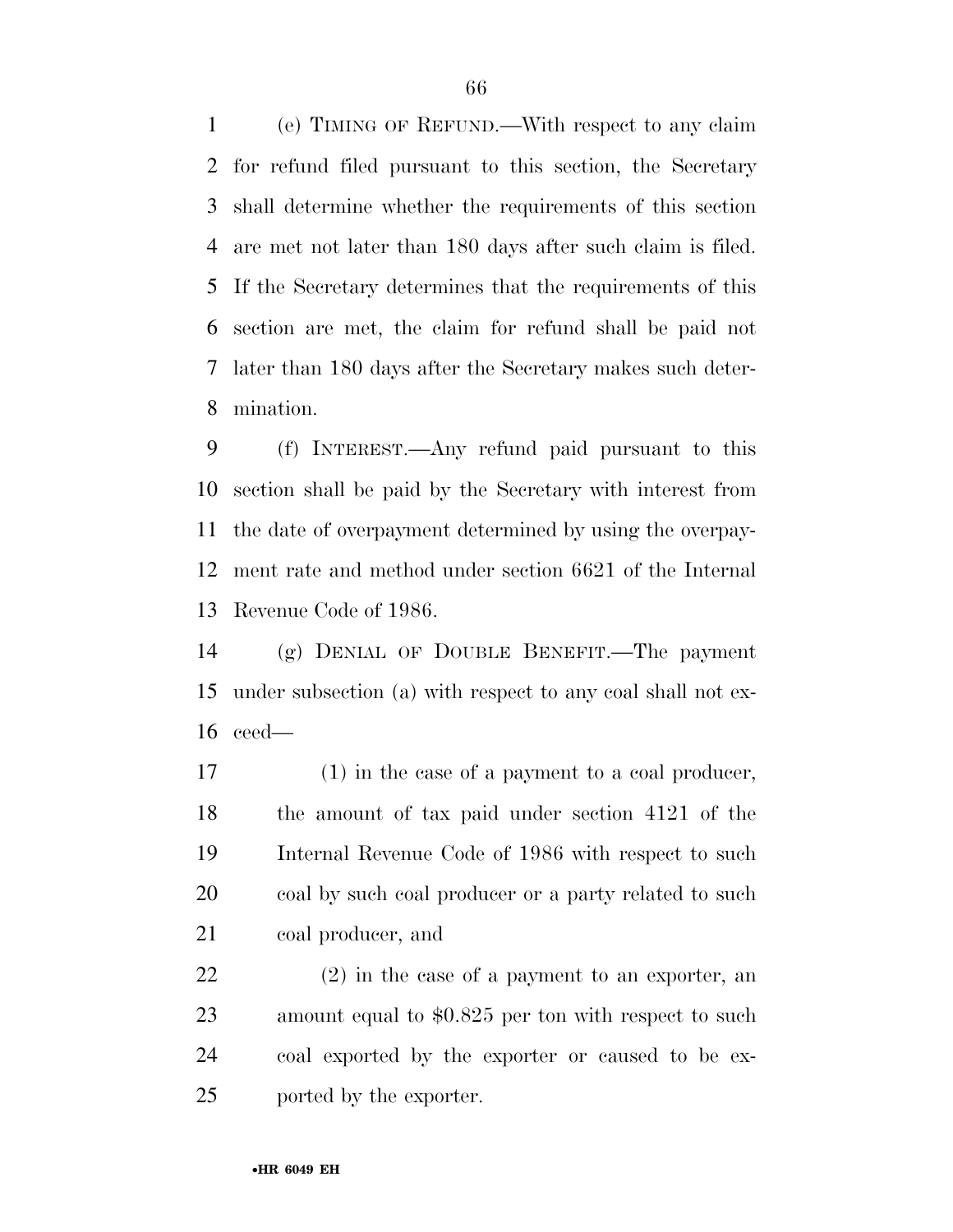(h) APPLICATION OF SECTION.—This section applies only to claims on coal exported or shipped on or after Oc- tober 1, 1990, through the date of the enactment of this Act.

(i) STANDING NOT CONFERRED.—

 (1) EXPORTERS.—With respect to exporters, this section shall not confer standing upon an ex- porter to commence, or intervene in, any judicial or administrative proceeding concerning a claim for re- fund by a coal producer of any Federal or State tax, fee, or royalty paid by the coal producer.

 (2) COAL PRODUCERS.—With respect to coal producers, this section shall not confer standing upon a coal producer to commence, or intervene in, any judicial or administrative proceeding concerning a claim for refund by an exporter of any Federal or State tax, fee, or royalty paid by the producer and alleged to have been passed on to an exporter.

#### **SEC. 115. CARBON AUDIT OF THE TAX CODE.**

 (a) STUDY.—The Secretary of the Treasury shall enter into an agreement with the National Academy of Sciences to undertake a comprehensive review of the Inter- nal Revenue Code of 1986 to identify the types of and specific tax provisions that have the largest effects on car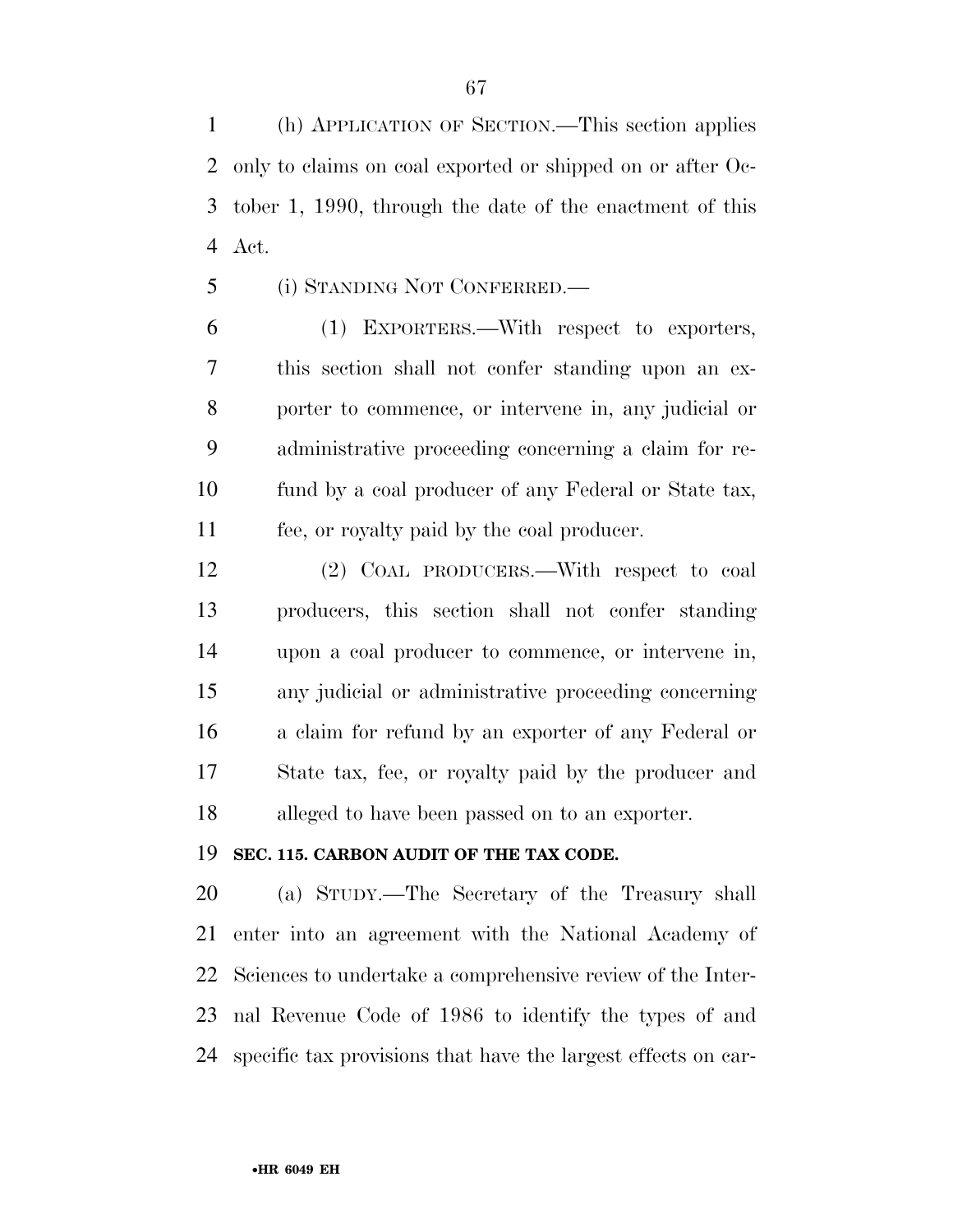bon and other greenhouse gas emissions and to estimate the magnitude of those effects.

 (b) REPORT.—Not later than 2 years after the date of enactment of this Act, the National Academy of Sciences shall submit to Congress a report containing the results of study authorized under this section.

 (c) AUTHORIZATION OF APPROPRIATIONS.—There is authorized to be appropriated to carry out this section \$1,500,000 for the period of fiscal years 2008 and 2009.

 **Subtitle B—Transportation and Domestic Fuel Security Provisions SEC. 121. INCLUSION OF CELLULOSIC BIOFUEL IN BONUS DEPRECIATION FOR BIOMASS ETHANOL PLANT PROPERTY.** 

 (a) IN GENERAL.—Paragraph (3) of section 168(l) is amended to read as follows:

17 "(3) CELLULOSIC BIOFUEL.—The term 'cel- lulosic biofuel' means any liquid fuel which is pro- duced from any lignocellulosic or hemicellulosic mat- ter that is available on a renewable or recurring basis.''.

 (b) CONFORMING AMENDMENTS.—Subsection (l) of section 168 is amended—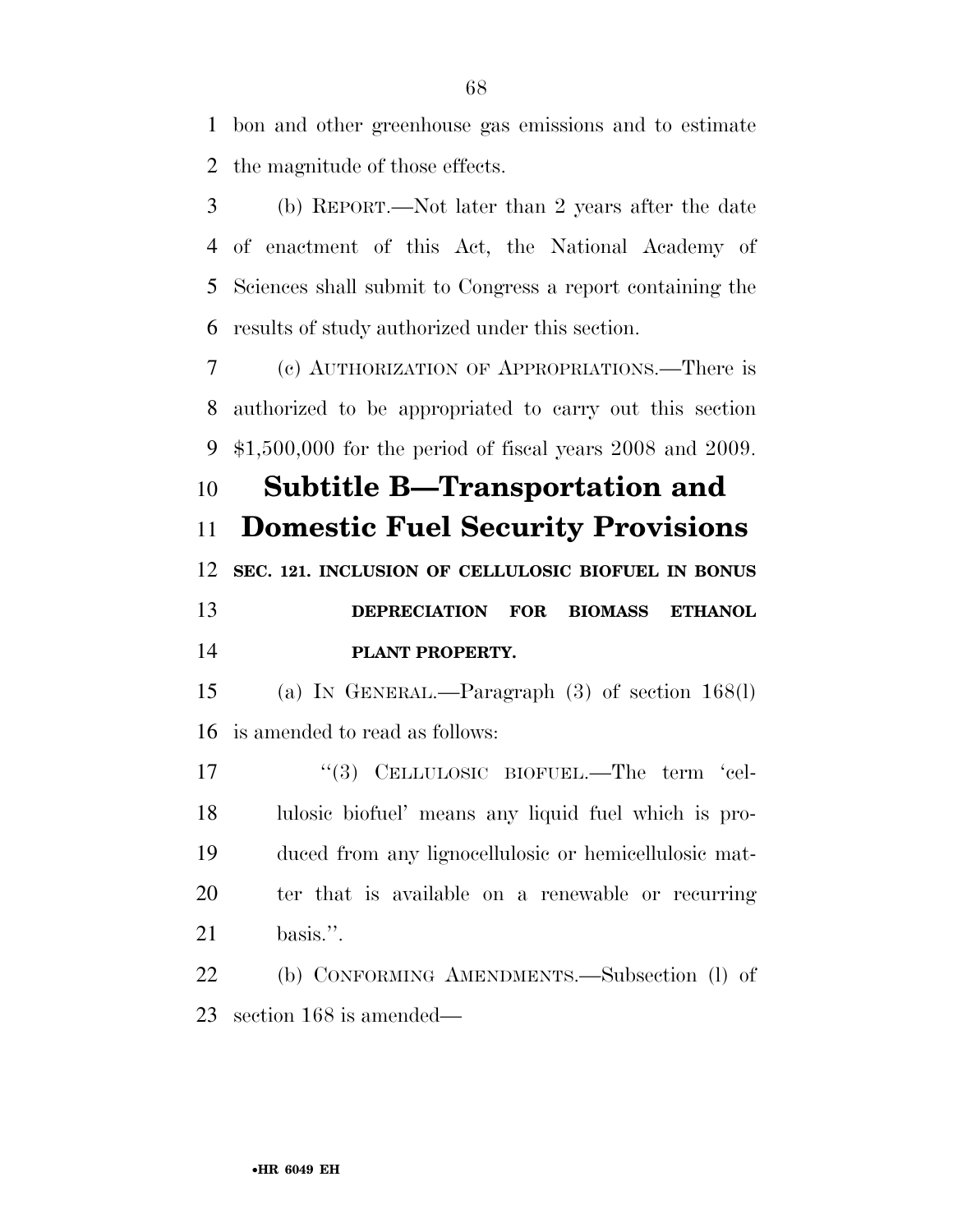| $\mathbf{1}$   | (1) by striking "cellulosic biomass ethanol"                 |
|----------------|--------------------------------------------------------------|
| $\overline{2}$ | each place it appears and inserting "cellulosic              |
| 3              | biofuel",                                                    |
| $\overline{4}$ | (2) by striking "CELLULOSIC BIOMASS ETH-                     |
| 5              | ANOL" in the heading of such subsection and insert-          |
| 6              | ing "CELLULOSIC BIOFUEL", and                                |
| 7              | (3) by striking "CELLULOSIC BIOMASS ETH-                     |
| 8              | ANOL" in the heading of paragraph (2) thereof and            |
| 9              | inserting "CELLULOSIC BIOFUEL".                              |
| 10             | (c) EFFECTIVE DATE.—The amendments made by                   |
| 11             | this section shall apply to property placed in service after |
| 12             | the date of the enactment of this Act, in taxable years      |
| 13             | ending after such date.                                      |
| 14             | SEC. 122. CREDITS FOR BIODIESEL AND RENEWABLE DIE-           |
| 15             | SEL.                                                         |
|                |                                                              |
| 16             | (a) IN GENERAL.—Sections $40A(g)$ , $6426(c)(6)$ , and       |
| 17             | $6427(e)(5)(B)$ are each amended by striking "December"      |
|                | 18 31, 2008" and inserting "December 31, 2009".              |
| 19             | (b) INCREASE IN RATE OF CREDIT.—                             |
| 20             | (1) INCOME TAX CREDIT.—Paragraphs $(1)(A)$                   |
| 21             | and $(2)(A)$ of section $40A(b)$ are each amended by         |
| 22             | striking "50 cents" and inserting "\$1.00".                  |

 (2) EXCISE TAX CREDIT.—Paragraph (2) of section 6426(c) is amended to read as follows: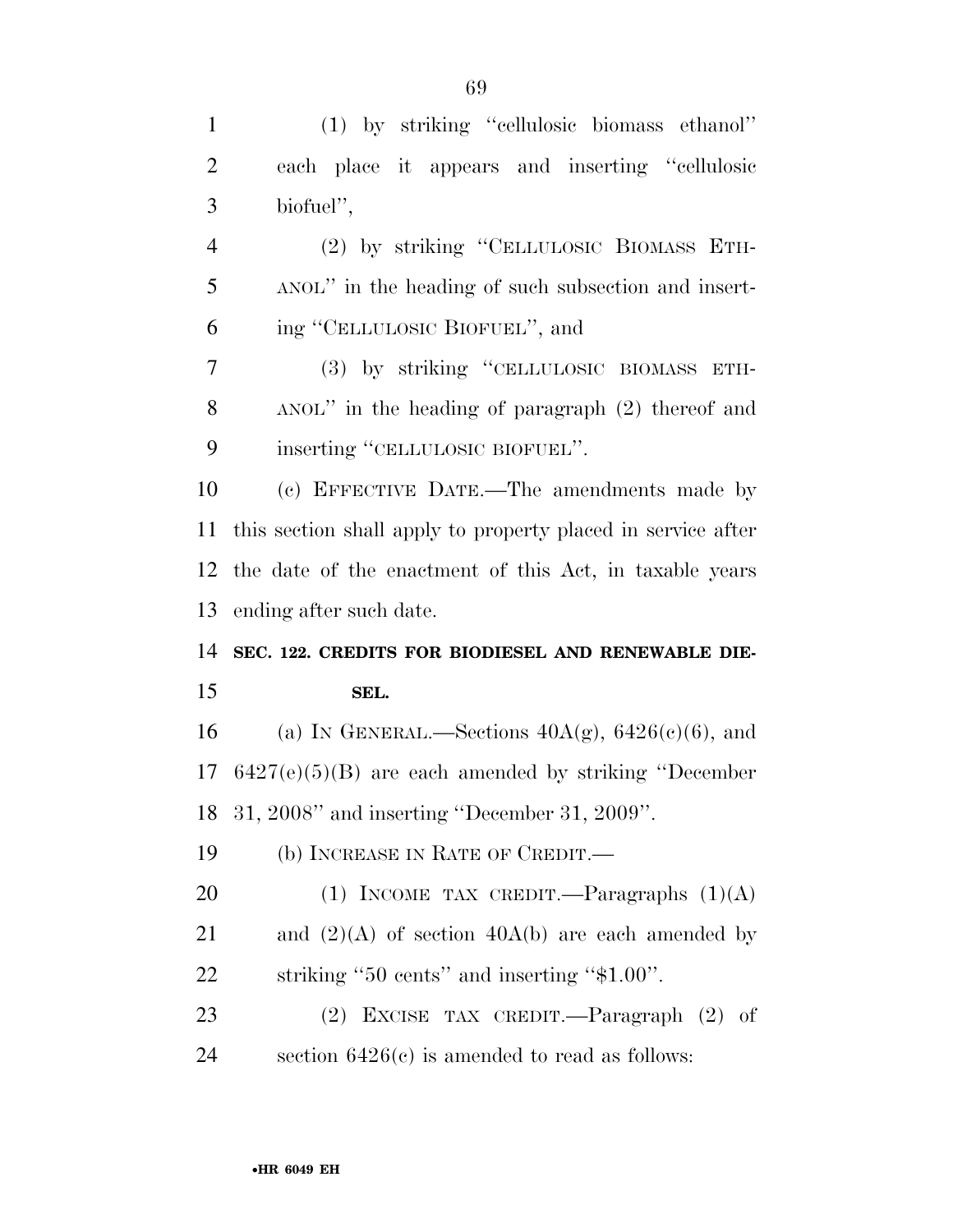| $\mathbf{1}$   | "(2) APPLICABLE AMOUNT.—For purposes of               |
|----------------|-------------------------------------------------------|
| $\overline{2}$ | this subsection, the applicable amount is $$1.00$ .". |
| 3              | (3) CONFORMING AMENDMENTS.-                           |
| $\overline{4}$ | $(A)$ Subsection $(b)$ of section $40A$ is            |
| 5              | amended by striking paragraph (3) and by re-          |
| 6              | designating paragraphs $(4)$ and $(5)$ as para-       |
| 7              | graphs $(3)$ and $(4)$ , respectively.                |
| 8              | (B) Paragraph $(2)$ of section $40A(f)$ is            |
| 9              | amended to read as follows:                           |
| 10             | "(2) EXCEPTION.—Subsection $(b)(4)$ shall not         |
| 11             | apply with respect to renewable diesel.".             |
| 12             | $(C)$ Paragraphs $(2)$ and $(3)$ of section           |
| 13             | $40A(e)$ are each amended by striking "sub-           |
| 14             | section (b) $(5)(C)$ " and inserting "subsection      |
| 15             | $(b)(4)(C)$ ".                                        |
| 16             |                                                       |
|                | (D) Clause (ii) of section $40A(d)(3)(C)$ is          |
| 17             | amended by striking "subsection $(b)(5)(B)$ "         |
| 18             | and inserting "subsection $(b)(4)(B)$ ".              |
| 19             | (c) UNIFORM TREATMENT OF DIESEL PRODUCED              |
| 20             | FROM BIOMASS.—Paragraph $(3)$ of section $40A(f)$ is  |
| 21             | amended—                                              |
| 22             | (1) by striking "diesel fuel" and inserting "liq-     |
| 23             | uid fuel",                                            |
| 24             | $(2)$ by striking "using a thermal                    |
| 25             | depolymerization process", and                        |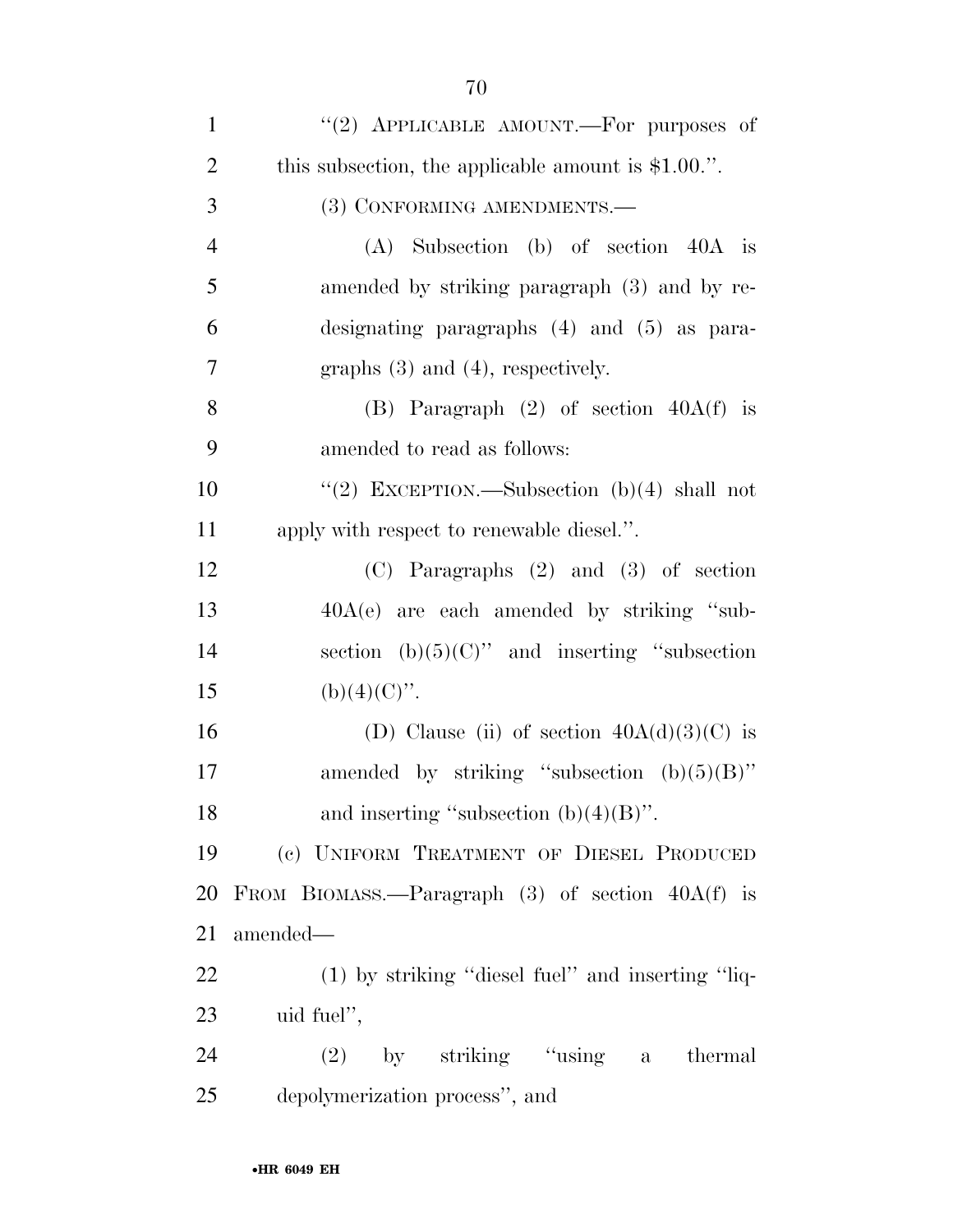| $\mathbf{1}$   | $(3)$ by striking "or D396" in subparagraph $(B)$               |
|----------------|-----------------------------------------------------------------|
| $\overline{2}$ | and inserting ", D396, or other equivalent standard             |
| 3              | approved by the Secretary".                                     |
| $\overline{4}$ | (d) COPRODUCTION OF RENEWABLE DIESEL WITH                       |
| 5              | PETROLEUM FEEDSTOCK.-                                           |
| 6              | $(1)$ IN GENERAL.—Paragraph $(3)$ of section                    |
| 7              | $40A(f)$ (defining renewable diesel) is amended by              |
| 8              | adding at the end the following flush sentence:                 |
| 9              | "Such term does not include any fuel derived from               |
| 10             | coprocessing biomass with a feedstock which is not              |
| 11             | biomass. For purposes of this paragraph, the term               |
| 12             | 'biomass' has the meaning given such term by sec-               |
| 13             | tion $45K(c)(3)$ .".                                            |
| 14             | (2) CONFORMING AMENDMENT.—Paragraph (3)                         |
| 15             | of section $40A(f)$ is amended by striking "(as de-             |
| 16             | fined in section $45K(c)(3)$ ".                                 |
| 17             | (e) ELIGIBILITY OF CERTAIN AVIATION FUEL.-                      |
|                | 18 Paragraph $(3)$ of section $40A(f)$ (defining renewable die- |
| 19             | sel) is amended by adding at the end the following: "The        |
| 20             | term 'renewable diesel' also means fuel derived from bio-       |
| 21             | mass which meets the requirements of a Department of            |
| 22             | Defense specification for military jet fuel or an American      |
| 23             | Society of Testing and Materials specification for aviation     |
| 24             | turbine fuel."                                                  |

(f) EFFECTIVE DATE.—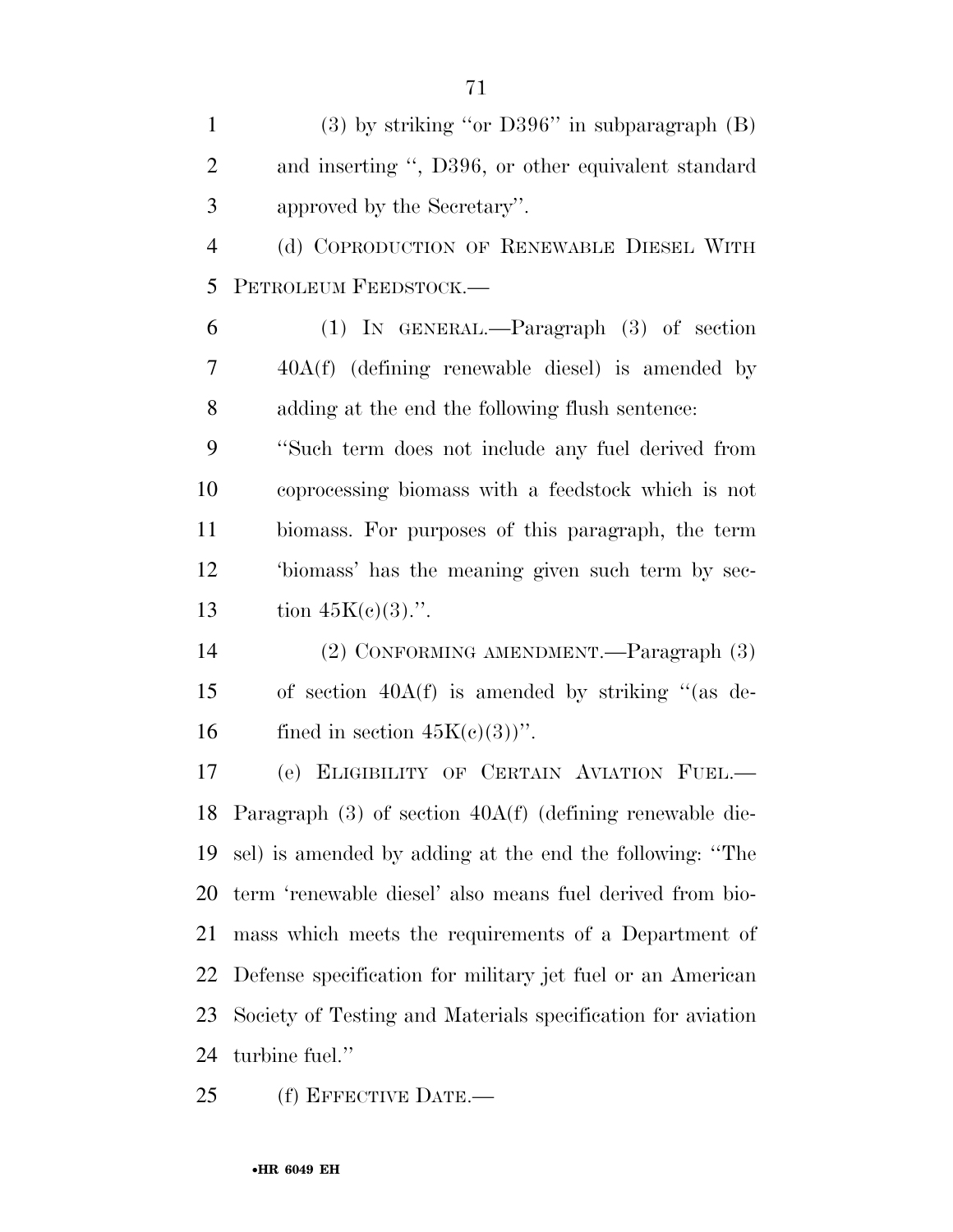| $\mathbf{1}$   | (1) IN GENERAL.—Except as otherwise pro-                  |
|----------------|-----------------------------------------------------------|
| $\overline{2}$ | vided in this subsection, the amendments made by          |
| 3              | this section shall apply to fuel produced, and sold or    |
| $\overline{4}$ | used, after December 31, 2008.                            |
| 5              | (2) COPRODUCTION OF RENEWABLE DIESEL                      |
| 6              | WITH PETROLEUM FEEDSTOCK.—The amendments                  |
| 7              | made by subsection (c) shall apply to fuel produced,      |
| 8              | and sold or used, after February 13, 2008.                |
| 9              | SEC. 123. CLARIFICATION THAT CREDITS FOR FUEL ARE         |
| 10             | DESIGNED TO PROVIDE AN INCENTIVE FOR                      |
| 11             | UNITED STATES PRODUCTION.                                 |
| 12             | (a) ALCOHOL FUELS CREDIT.—Subsection (d) of               |
|                |                                                           |
| 13             | section 40 is amended by adding at the end the following  |
| 14             | new paragraph:                                            |
| 15             | "(6) LIMITATION TO ALCOHOL WITH CONNEC-                   |
| 16             | TION TO THE UNITED STATES.—No credit shall be             |
| 17             | determined under this section with respect to any al-     |
| 18             | cohol which is produced outside the United States         |
| 19             | for use as a fuel outside the United States. For pur-     |
| 20             | poses of this paragraph, the term 'United States' in-     |
| 21             | cludes any possession of the United States.".             |
| 22             | (b) BIODIESEL FUELS CREDIT.—Subsection (d) of             |
| 23             | section 40A is amended by adding at the end the following |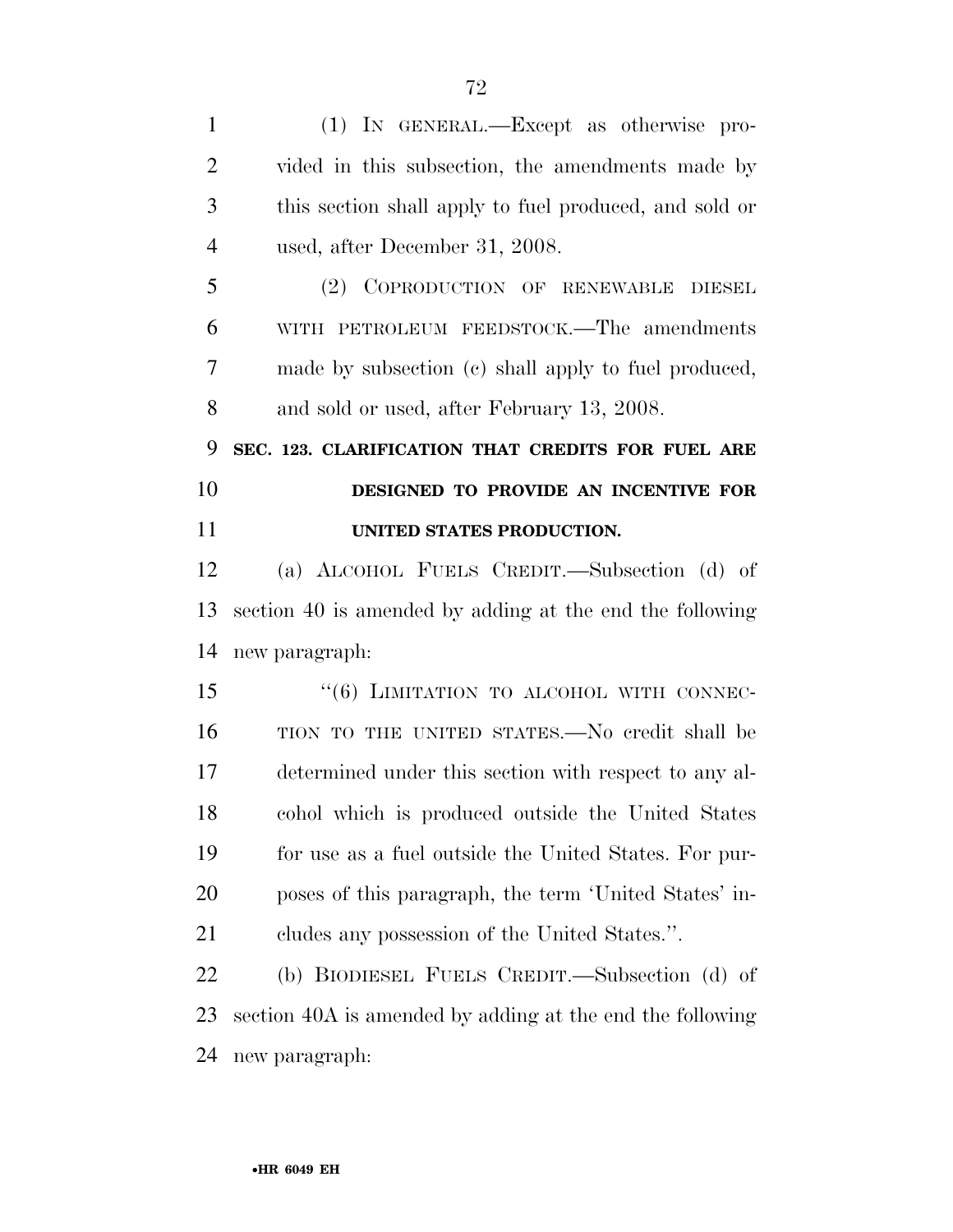| $\mathbf{1}$   | $\cdot\cdot$ (5) LIMITATION TO BIODIESEL WITH CONNEC-     |
|----------------|-----------------------------------------------------------|
| $\overline{2}$ | TION TO THE UNITED STATES.—No credit shall be             |
| 3              | determined under this section with respect to any         |
| $\overline{4}$ | biodiesel which is produced outside the United            |
| 5              | States for use as a fuel outside the United States.       |
| 6              | For purposes of this paragraph, the term 'United          |
| 7              | States' includes any possession of the United             |
| 8              | States.".                                                 |
| 9              | (c) EXCISE TAX CREDIT.                                    |
| 10             | $(1)$ IN GENERAL.—Section 6426 is amended by              |
| 11             | adding at the end the following new subsection:           |
| 12             | "(i) LIMITATION TO FUELS WITH CONNECTION TO               |
|                |                                                           |
| 13             | THE UNITED STATES.-                                       |
| 14             | "(1) $ALCOHOL$ .—No credit shall be determined            |
| 15             | under this section with respect to any alcohol which      |
| 16             | is produced outside the United States for use as a        |
| 17             | fuel outside the United States.                           |
| 18             | $(2)$ BIODIESEL AND ALTERNATIVE FUELS.                    |
| 19             | No credit shall be determined under this section          |
| 20             | with respect to any biodiesel or alternative fuel         |
| 21             | which is produced outside the United States for use       |
| 22             | as a fuel outside the United States.                      |
| 23             | For purposes of this subsection, the term 'United States' |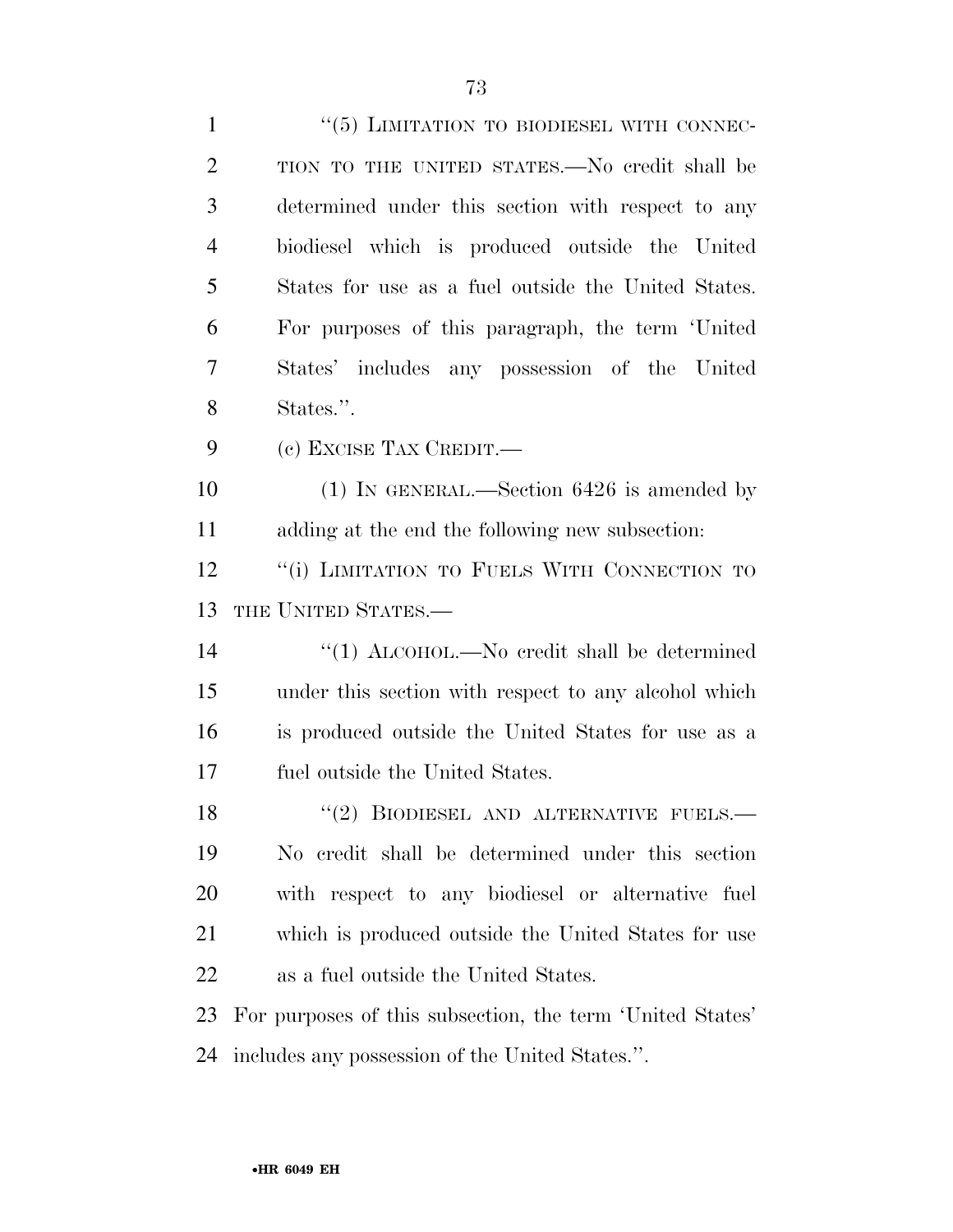(2) CONFORMING AMENDMENT.—Subsection (e) of section 6427 is amended by redesignating para- graph (5) as paragraph (6) and by inserting after paragraph (4) the following new paragraph: 5 "(5) LIMITATION TO FUELS WITH CONNECTION TO THE UNITED STATES.—No amount shall be pay- able under paragraph (1) or (2) with respect to any mixture or alternative fuel if credit is not allowed with respect to such mixture or alternative fuel by reason of section 6426(i).''. (d) EFFECTIVE DATE.—The amendments made by this section shall apply to claims for credit or payment made on or after May 15, 2008. **SEC. 124. CREDIT FOR NEW QUALIFIED PLUG-IN ELECTRIC DRIVE MOTOR VEHICLES.**  (a) IN GENERAL.—Subpart B of part IV of sub- chapter A of chapter 1 is amended by adding at the end the following new section: **''SEC. 30D. NEW QUALIFIED PLUG-IN ELECTRIC DRIVE MOTOR VEHICLES.**  21 "(a) ALLOWANCE OF CREDIT.—There shall be al- lowed as a credit against the tax imposed by this chapter for the taxable year an amount equal to the sum of the credit amounts determined under subsection (b) with re-spect to each new qualified plug-in electric drive motor ve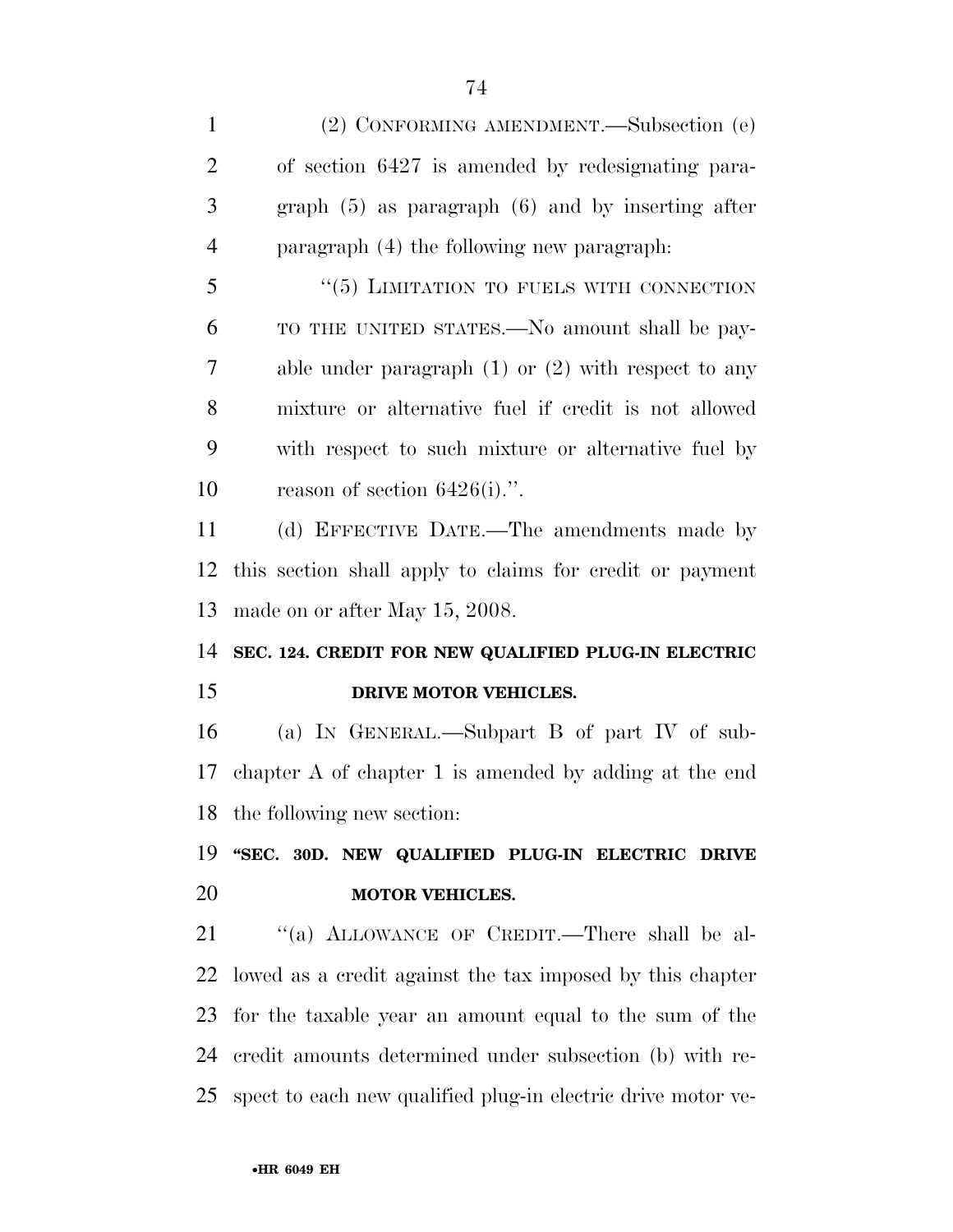hicle placed in service by the taxpayer during the taxable year.

''(b) PER VEHICLE DOLLAR LIMITATION.—

4 "(1) IN GENERAL.—The amount determined under this subsection with respect to any new quali- fied plug-in electric drive motor vehicle is the sum of the amounts determined under paragraphs (2) and (3) with respect to such vehicle.

9 "(2) BASE AMOUNT.—The amount determined under this paragraph is \$3,000.

11 "(3) BATTERY CAPACITY.—In the case of a ve- hicle which draws propulsion energy from a battery with not less than 5 kilowatt hours of capacity, the amount determined under this paragraph is \$200, plus \$200 for each kilowatt hour of capacity in ex- cess of 5 kilowatt hours. The amount determined 17 under this paragraph shall not exceed \$2,000.

18 "(c) APPLICATION WITH OTHER CREDITS.—

19 "(1) BUSINESS CREDIT TREATED AS PART OF GENERAL BUSINESS CREDIT.—So much of the credit which would be allowed under subsection (a) for any taxable year (determined without regard to this sub- section) that is attributable to property of a char-acter subject to an allowance for depreciation shall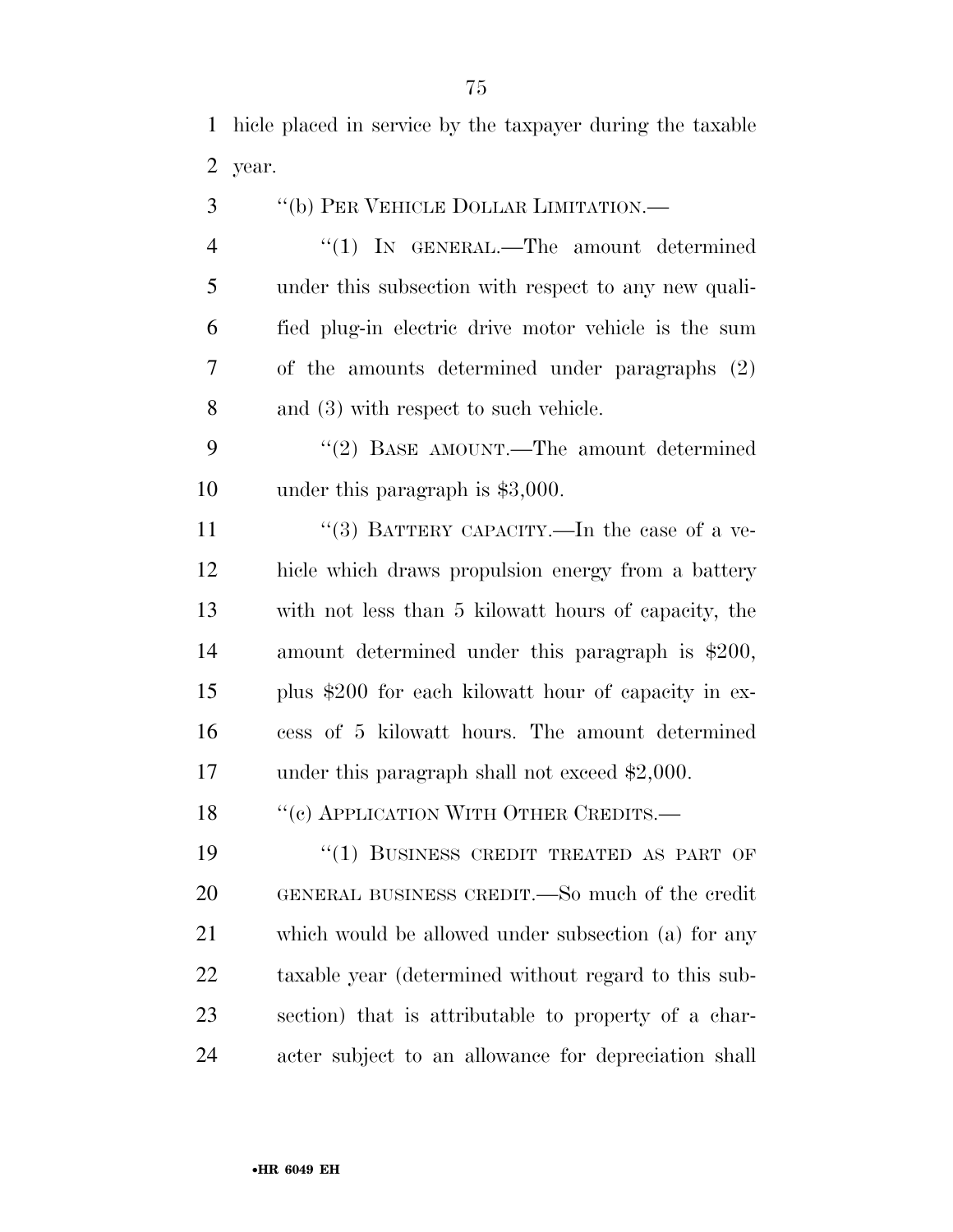| $\mathbf{1}$   | be treated as a credit listed in section $38(b)$ for such |
|----------------|-----------------------------------------------------------|
| $\overline{2}$ | taxable year (and not allowed under subsection (a)).      |
| 3              | $``(2)$ PERSONAL CREDIT.—                                 |
| $\overline{4}$ | "(A) IN GENERAL.—For purposes of this                     |
| 5              | title, the credit allowed under subsection (a) for        |
| 6              | any taxable year (determined after application            |
| 7              | of paragraph $(1)$ ) shall be treated as a credit         |
| 8              | allowable under subpart A for such taxable                |
| 9              | year.                                                     |
| 10             | "(B) LIMITATION BASED ON AMOUNT OF                        |
| 11             | TAX.—In the case of a taxable year to which               |
| 12             | section $26(a)(2)$ does not apply, the credit al-         |
| 13             | lowed under subsection (a) for any taxable year           |
| 14             | (determined after application of paragraph (1))           |
| 15             | shall not exceed the excess of—                           |
| 16             | "(i) the sum of the regular tax liabil-                   |
| 17             | ity (as defined in section $26(b)$ ) plus the             |
| 18             | tax imposed by section 55, over                           |
| 19             | "(ii) the sum of the credits allowable                    |
| 20             | under subpart A (other than this section                  |
| 21             | and sections 23 and 25D) and section 27                   |
| 22             | for the taxable year.                                     |
| 23             | "(d) NEW QUALIFIED PLUG-IN ELECTRIC DRIVE                 |
| 24             | MOTOR VEHICLE.—For purposes of this section—              |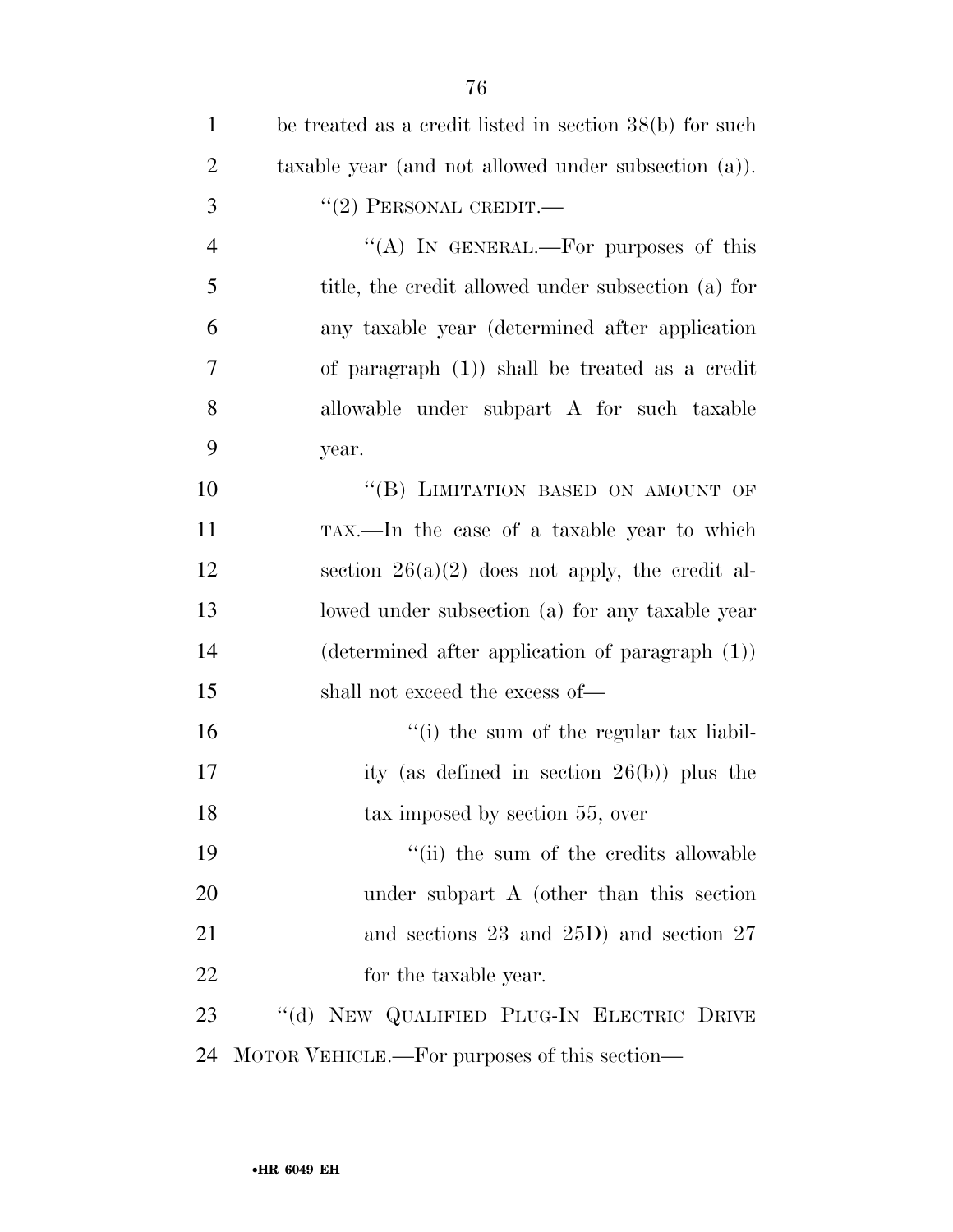| $\mathbf{1}$   | " $(1)$ IN GENERAL.—The term 'new qualified         |
|----------------|-----------------------------------------------------|
| 2              | plug-in electric drive motor vehicle' means a motor |
| 3              | vehicle (as defined in section $30(c)(2)$ )—        |
| $\overline{4}$ | $\lq\lq$ the original use of which commences        |
| 5              | with the taxpayer,                                  |
| 6              | "(B) which is acquired for use or lease by          |
| 7              | the taxpayer and not for resale,                    |
| 8              | $\lq\lq$ (C) which is made by a manufacturer,       |
| 9              | "(D) which has a gross vehicle weight rat-          |
| 10             | ing of less than 14,000 pounds,                     |
| 11             | $\lq\lq$ (E) which has received a certificate of    |
| 12             | conformity under the Clean Air Act and meets        |
| 13             | or exceeds the Bin 5 Tier II emission standard      |
| 14             | established in regulations prescribed by the Ad-    |
| 15             | ministrator of the Environmental Protection         |
| 16             | Agency under section 202(i) of the Clean Air        |
| 17             | Act for that make and model year vehicle, and       |
| 18             | $\lq\lq(F)$ which is propelled to a significant ex- |
| 19             | tent by an electric motor which draws electricity   |
| 20             | from a battery which—                               |
| 21             | "(i) has a capacity of not less than 4              |
| 22             | kilowatt hours, and                                 |
| 23             | "(ii) is capable of being recharged                 |
| 24             | from an external source of electricity.             |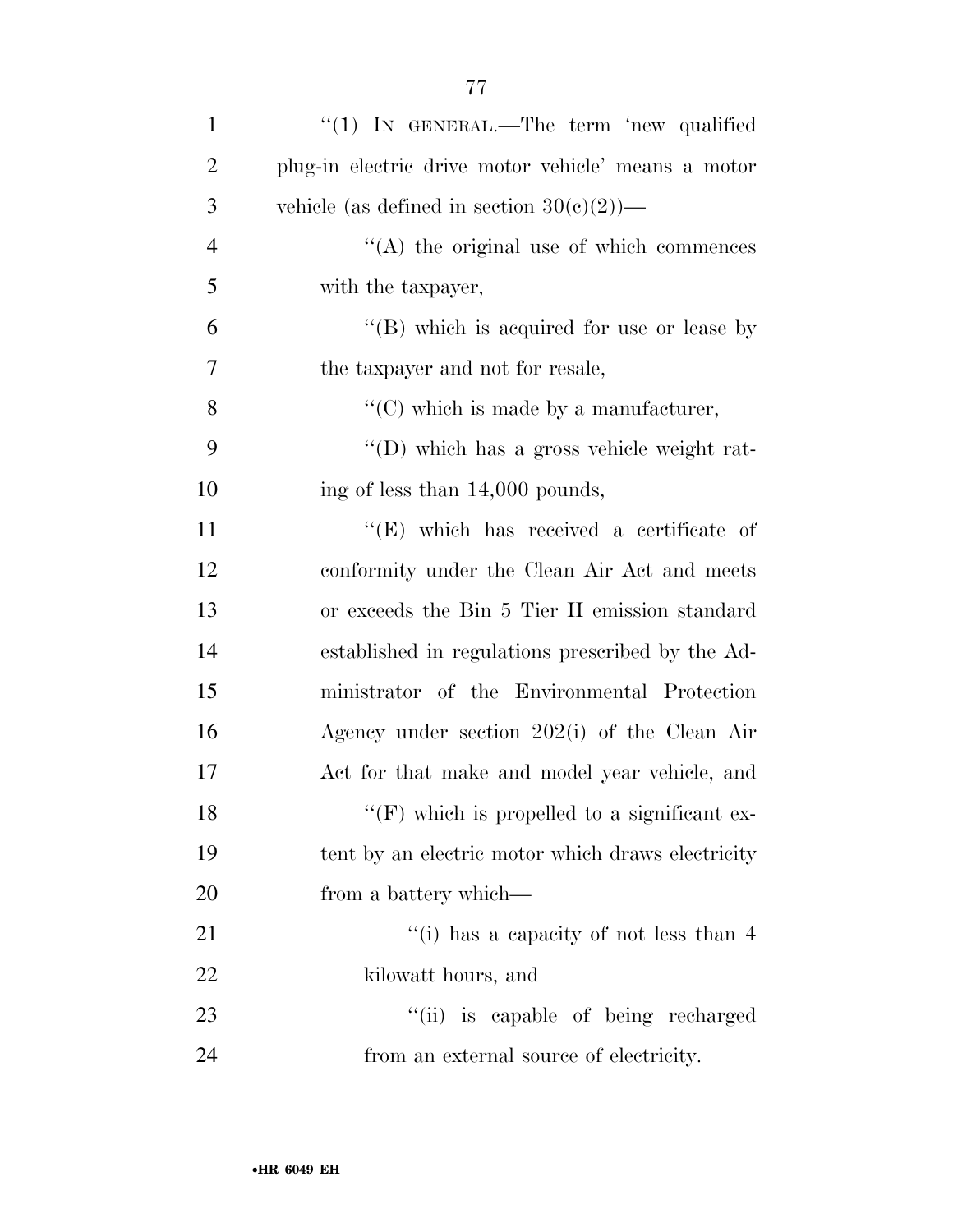1 "(2) EXCEPTION.—The term 'new qualified plug-in electric drive motor vehicle' shall not include any vehicle which is not a passenger automobile or light truck if such vehicle has a gross vehicle weight 5 rating of less than 8,500 pounds.

 ''(3) OTHER TERMS.—The terms 'passenger automobile', 'light truck', and 'manufacturer' have the meanings given such terms in regulations pre- scribed by the Administrator of the Environmental Protection Agency for purposes of the administra-11 tion of title II of the Clean Air Act (42 U.S.C. 7521) et seq.).

13 ''(4) BATTERY CAPACITY.—The term 'capacity' means, with respect to any battery, the quantity of electricity which the battery is capable of storing, ex- pressed in kilowatt hours, as measured from a 100 percent state of charge to a 0 percent state of charge.

19 "'(e) LIMITATION ON NUMBER OF NEW QUALIFIED PLUG-IN ELECTRIC DRIVE MOTOR VEHICLES ELIGIBLE FOR CREDIT.—

22  $\frac{1}{2}$  (1) In GENERAL.—In the case of a new quali- fied plug-in electric drive motor vehicle sold during the phaseout period, only the applicable percentage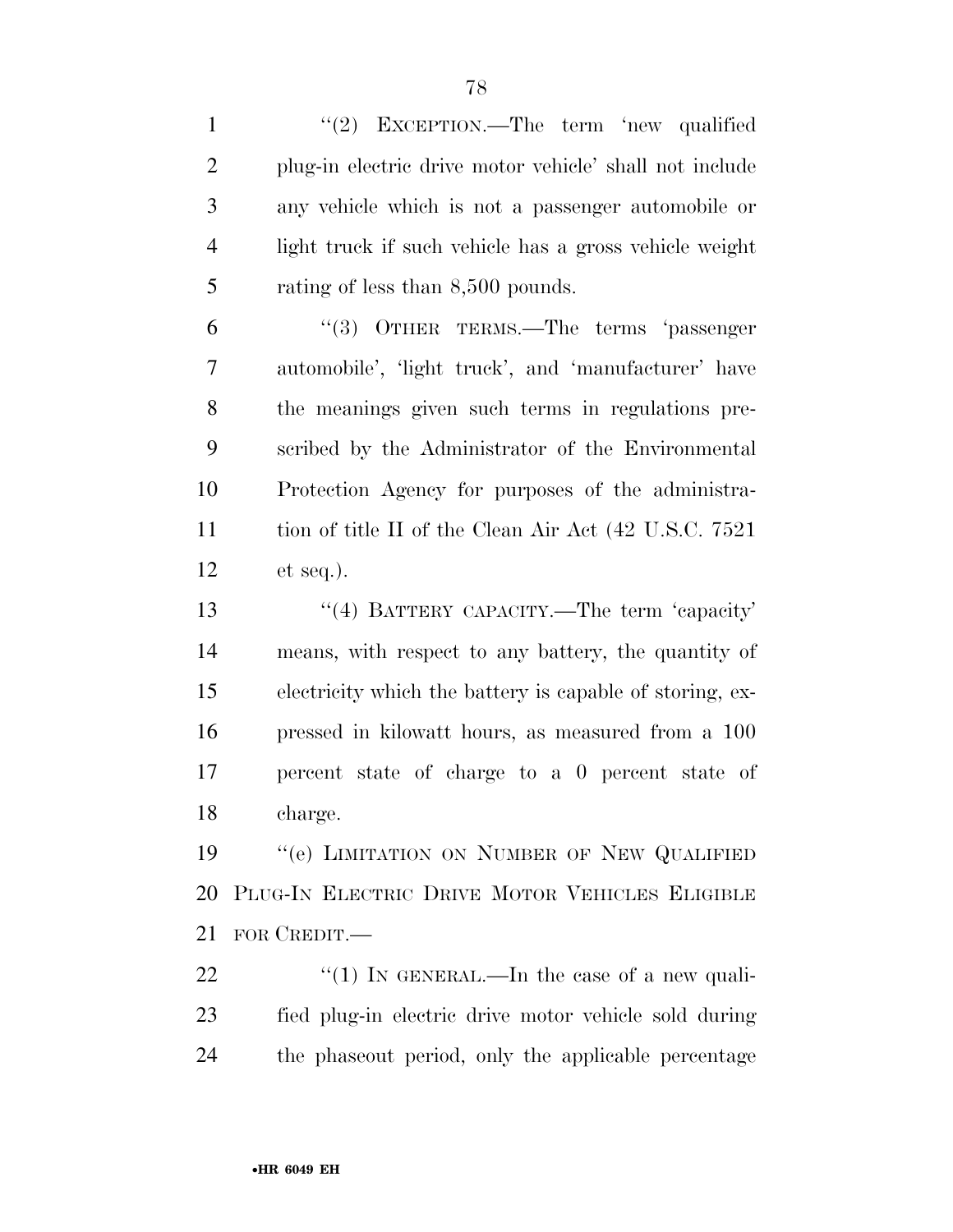of the credit otherwise allowable under subsection (a) shall be allowed.

3 "(2) PHASEOUT PERIOD.—For purposes of this subsection, the phaseout period is the period begin- ning with the second calendar quarter following the calendar quarter which includes the first date on which the number of new qualified plug-in electric drive motor vehicles manufactured by the manufac- turer of the vehicle referred to in paragraph (1) sold for use in the United States after the date of the en- actment of this section, is at least 60,000. 12 "(3) APPLICABLE PERCENTAGE.—For purposes of paragraph (1), the applicable percentage is— 14 ''(A) 50 percent for the first 2 calendar quarters of the phaseout period, ''(B) 25 percent for the 3d and 4th cal- endar quarters of the phaseout period, and 18 ''(C) 0 percent for each calendar quarter thereafter. 20 "(4) CONTROLLED GROUPS.—Rules similar to 21 the rules of section  $30B(f)(4)$  shall apply for pur- poses of this subsection. 23 "(f) SPECIAL RULES.— 24 "(1) BASIS REDUCTION.—The basis of any

property for which a credit is allowable under sub-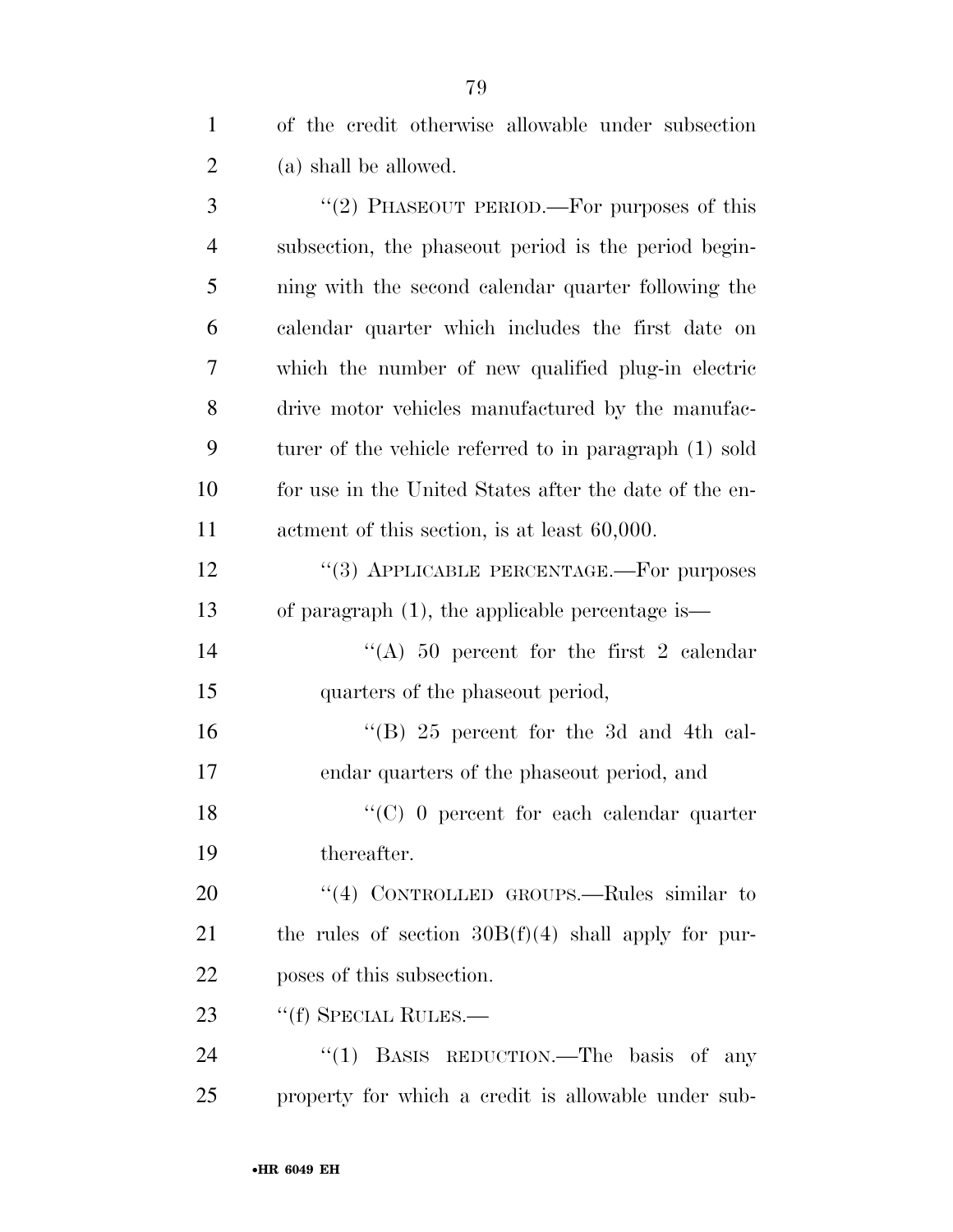| $\mathbf{1}$   | section (a) shall be reduced by the amount of such       |
|----------------|----------------------------------------------------------|
| $\overline{2}$ | credit (determined without regard to subsection $(c)$ ). |
| 3              | "(2) RECAPTURE.—The Secretary shall, by reg-             |
| $\overline{4}$ | ulations, provide for recapturing the benefit of any     |
| 5              | credit allowable under subsection (a) with respect to    |
| 6              | any property which ceases to be property eligible for    |
| 7              | such credit.                                             |
| 8              | (3)<br>PROPERTY USED<br><b>OUTSIDE</b><br><b>UNITED</b>  |
| 9              | STATES, ETC., NOT QUALIFIED.—No credit shall be          |
| 10             | allowed under subsection (a) with respect to any         |
| 11             | property referred to in section $50(b)(1)$ or with re-   |
| 12             | spect to the portion of the cost of any property         |
| 13             | taken into account under section 179.                    |
| 14             | "(4) ELECTION NOT TO TAKE CREDIT.-No                     |
| 15             | credit shall be allowed under subsection (a) for any     |
| 16             | vehicle if the taxpayer elects to not have this section  |
| 17             | apply to such vehicle.                                   |
| 18             | "(5) PROPERTY USED BY TAX-EXEMPT ENTITY;                 |
| 19             | INTERACTION WITH AIR QUALITY AND MOTOR VEHI-             |
| 20             | CLE SAFETY STANDARDS.—Rules similar to the rules         |
| 21             | of paragraphs $(6)$ and $(10)$ of section $30B(h)$ shall |
| 22             | apply for purposes of this section.".                    |
| 23             | (b) COORDINATION WITH ALTERNATIVE MOTOR VE-              |
| 24             | HICLE CREDIT.—Section $30B(d)(3)$ is amended by adding   |
| 25             | at the end the following new subparagraph:               |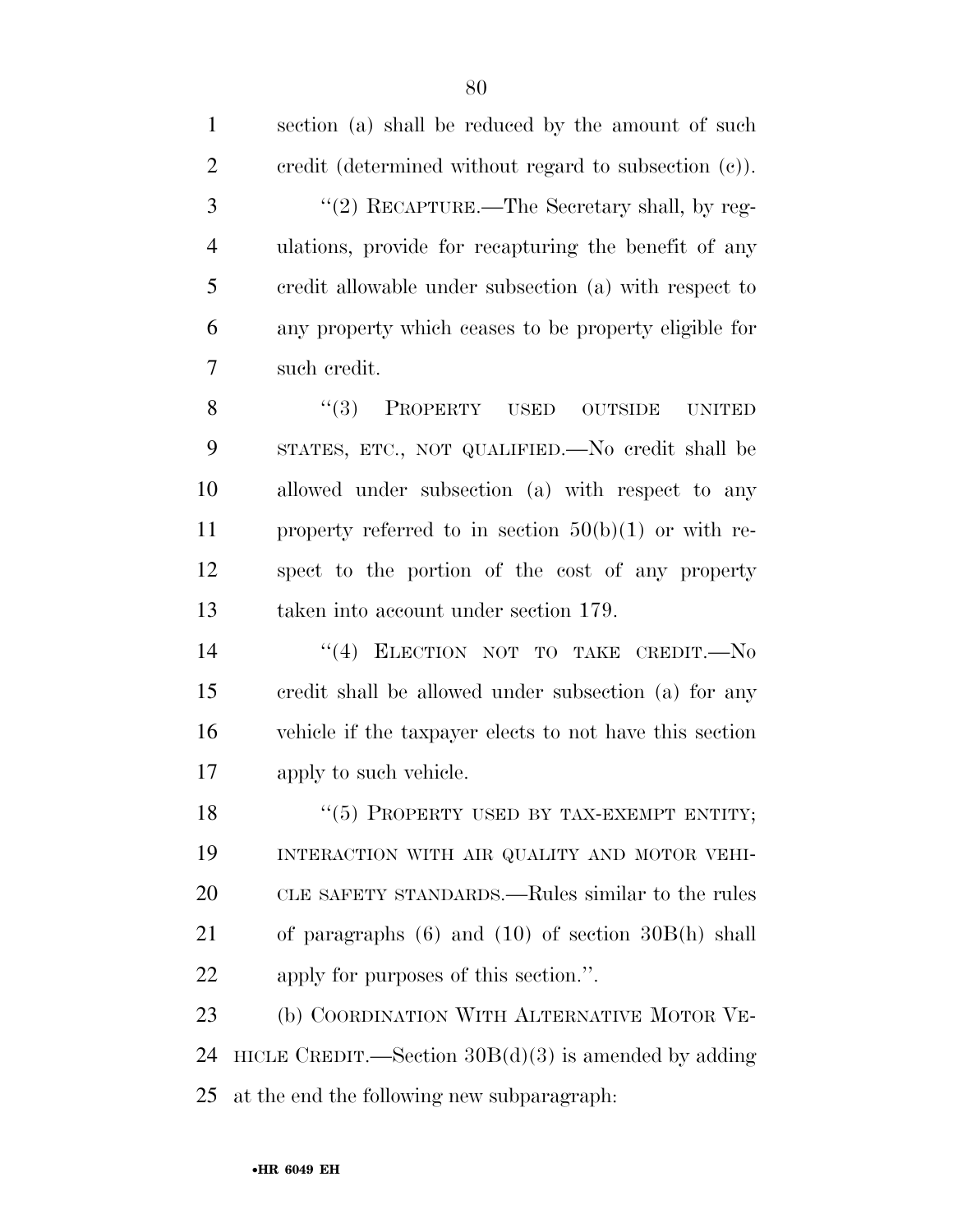| $\mathbf{1}$   | "(D) EXCLUSION OF PLUG-IN VEHICLES.—                    |
|----------------|---------------------------------------------------------|
| $\overline{2}$ | Any vehicle with respect to which a credit is al-       |
| 3              | lowable under section 30D (determined without           |
| $\overline{4}$ | regard to subsection (c) thereof) shall not be          |
| 5              | taken into account under this section.".                |
| 6              | (c) CREDIT MADE PART OF GENERAL BUSINESS                |
| 7              | $C$ REDIT.—Section 38(b) is amended—                    |
| 8              | (1) by striking "and" each place it appears at          |
| 9              | the end of any paragraph,                               |
| 10             | $(2)$ by striking "plus" each place it appears at       |
| 11             | the end of any paragraph,                               |
| 12             | (3) by striking the period at the end of para-          |
| 13             | graph $(31)$ and inserting ", plus", and                |
| 14             | $(4)$ by adding at the end the following new            |
| 15             | paragraph:                                              |
| 16             | $\degree$ (32) the portion of the new qualified plug-in |
| 17             | electric drive motor vehicle credit to which section    |
| 18             | $30D(e)(1)$ applies.".                                  |
| 19             | (d) CONFORMING AMENDMENTS.—                             |
| 20             | $(1)(A)$ Section $24(b)(3)(B)$ , as amended by sec-     |
| 21             | tion 104, is amended by striking "and 25D" and in-      |
| 22             | serting $"25D$ , and $30D"$ .                           |
| 23             | (B) Section $25(e)(1)(C)(ii)$ is amended by in-         |
| 24             | serting "30D," after "25D,".                            |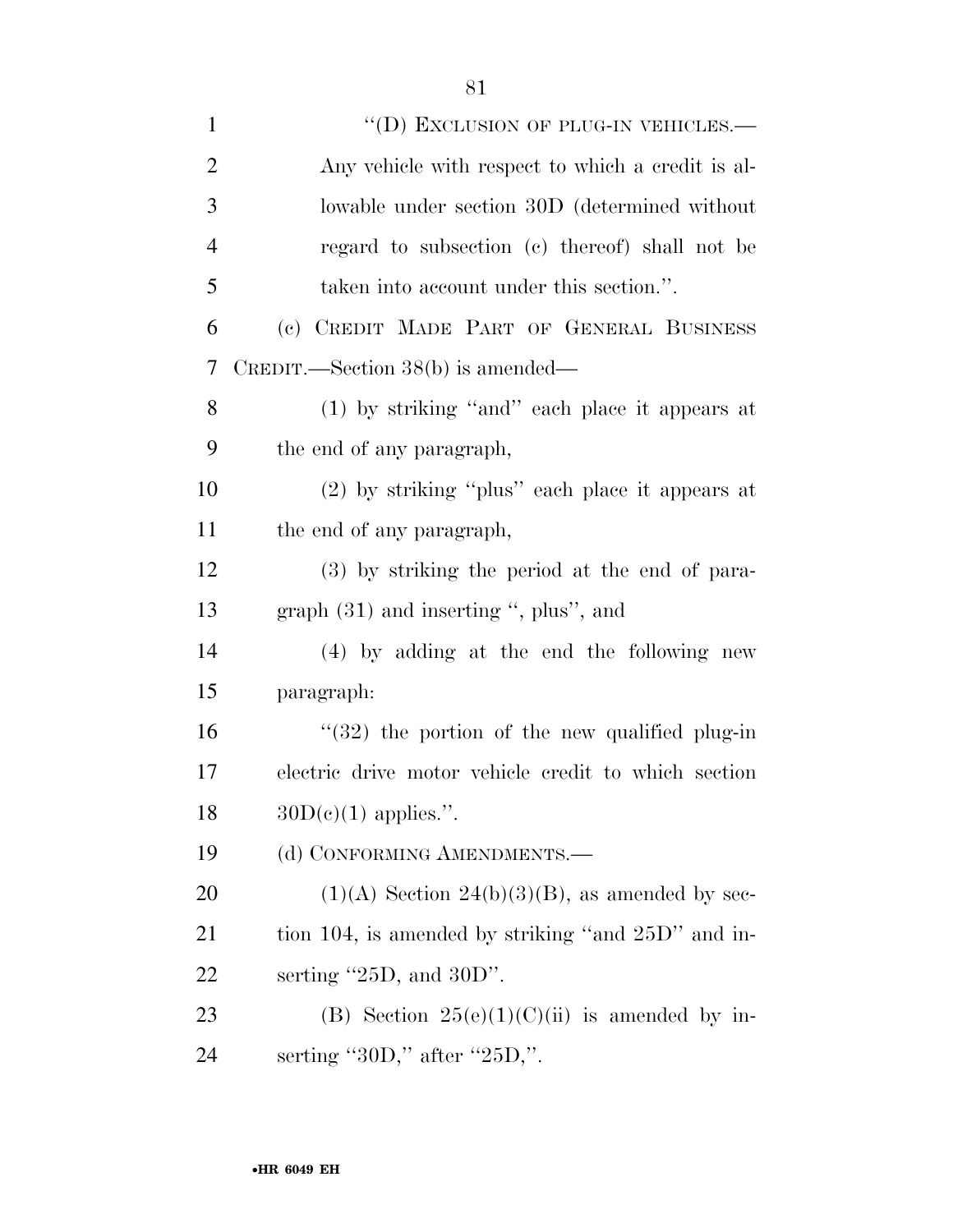| $\mathbf{1}$   | (C) Section $25B(g)(2)$ , as amended by section                   |
|----------------|-------------------------------------------------------------------|
| $\overline{2}$ | 104, is amended by striking "and 25D" and insert-                 |
| 3              | ing ", 25D, and 30D".                                             |
| $\overline{4}$ | (D) Section $26(a)(1)$ , as amended by section                    |
| 5              | 104, is amended by striking "and 25D" and insert-                 |
| 6              | ing $"25D$ , and $30D"$ .                                         |
| 7              | (E) Section $1400C(d)(2)$ is amended by striking                  |
| 8              | "and $25D$ " and inserting " $25D$ , and $30D$ ".                 |
| 9              | $(2)$ Section 1016(a) is amended by striking                      |
| 10             | "and" at the end of paragraph (35), by striking the               |
| 11             | period at the end of paragraph (36) and inserting                 |
| 12             | ", and", and by adding at the end the following new               |
| 13             | paragraph:                                                        |
| 14             | $\cdot$ (37) to the extent provided in section                    |
| 15             | $30D(f)(1)$ .".                                                   |
| 16             | $(3)$ Section 6501(m) is amended by inserting                     |
| 17             | "30D(f)(4)," after "30C(e)(5),".                                  |
| 18             | (4) The table of sections for subpart B of part                   |
| 19             | IV of subchapter A of chapter 1 is amended by add-                |
| 20             | ing at the end the following new item:                            |
|                | "Sec. 30D. New qualified plug-in electric drive motor vehicles.". |
| 21             | (e) TREATMENT OF ALTERNATIVE MOTOR VEHICLE                        |
| 22             | CREDIT AS A PERSONAL CREDIT.—                                     |
| 23             | (1) IN GENERAL.—Paragraph $(2)$ of section                        |
| 24             | $30B(g)$ is amended to read as follows:                           |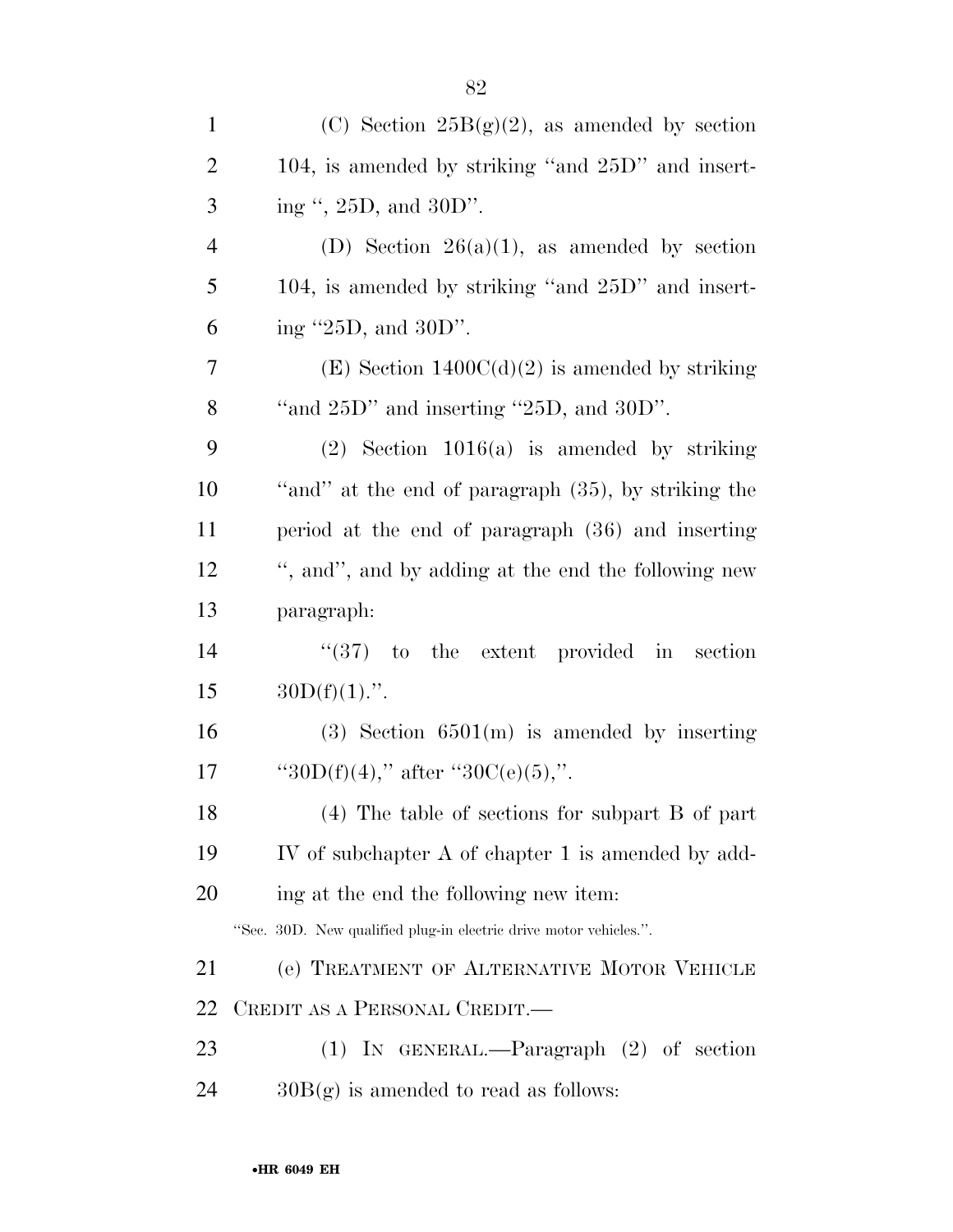| $\mathbf{1}$   | "(2) PERSONAL CREDIT.—The credit allowed                  |
|----------------|-----------------------------------------------------------|
| $\overline{2}$ | under subsection (a) for any taxable year (after ap-      |
| 3              | plication of paragraph (1)) shall be treated as a         |
| $\overline{4}$ | credit allowable under subpart A for such taxable         |
| 5              | year.".                                                   |
| 6              | (2) CONFORMING AMENDMENTS.—                               |
| 7              | (A) Subparagraph (A) of section $30C(d)(2)$               |
| 8              | is amended by striking "sections 27, 30, and              |
| 9              | 30B" and inserting "sections 27 and 30".                  |
| 10             | (B) Paragraph $(3)$ of section $55(e)$ is                 |
| 11             | amended by striking " $30B(g)(2)$ ,".                     |
| 12             | (f) EFFECTIVE DATE.—                                      |
| 13             | (1) IN GENERAL.—Except as otherwise pro-                  |
| 14             | vided in this subsection, the amendments made by          |
| 15             | this section shall apply to taxable years beginning       |
| 16             | after December 31, 2008.                                  |
| 17             | (2) TREATMENT OF ALTERNATIVE MOTOR VE-                    |
| 18             | HICLE CREDIT AS PERSONAL CREDIT.—The amend-               |
| 19             | ments made by subsection (e) shall apply to taxable       |
| 20             | years beginning after December 31, 2007.                  |
| 21             | APPLICATION OF EGTRRA SUNSET.-The<br>(g)                  |
| 22             | amendment made by subsection $(d)(1)(A)$ shall be subject |
| 23             | to title IX of the Economic Growth and Tax Relief Rec-    |
| 24             | onciliation Act of 2001 in the same manner as the provi-  |
| 25             | sion of such Act to which such amendment relates.         |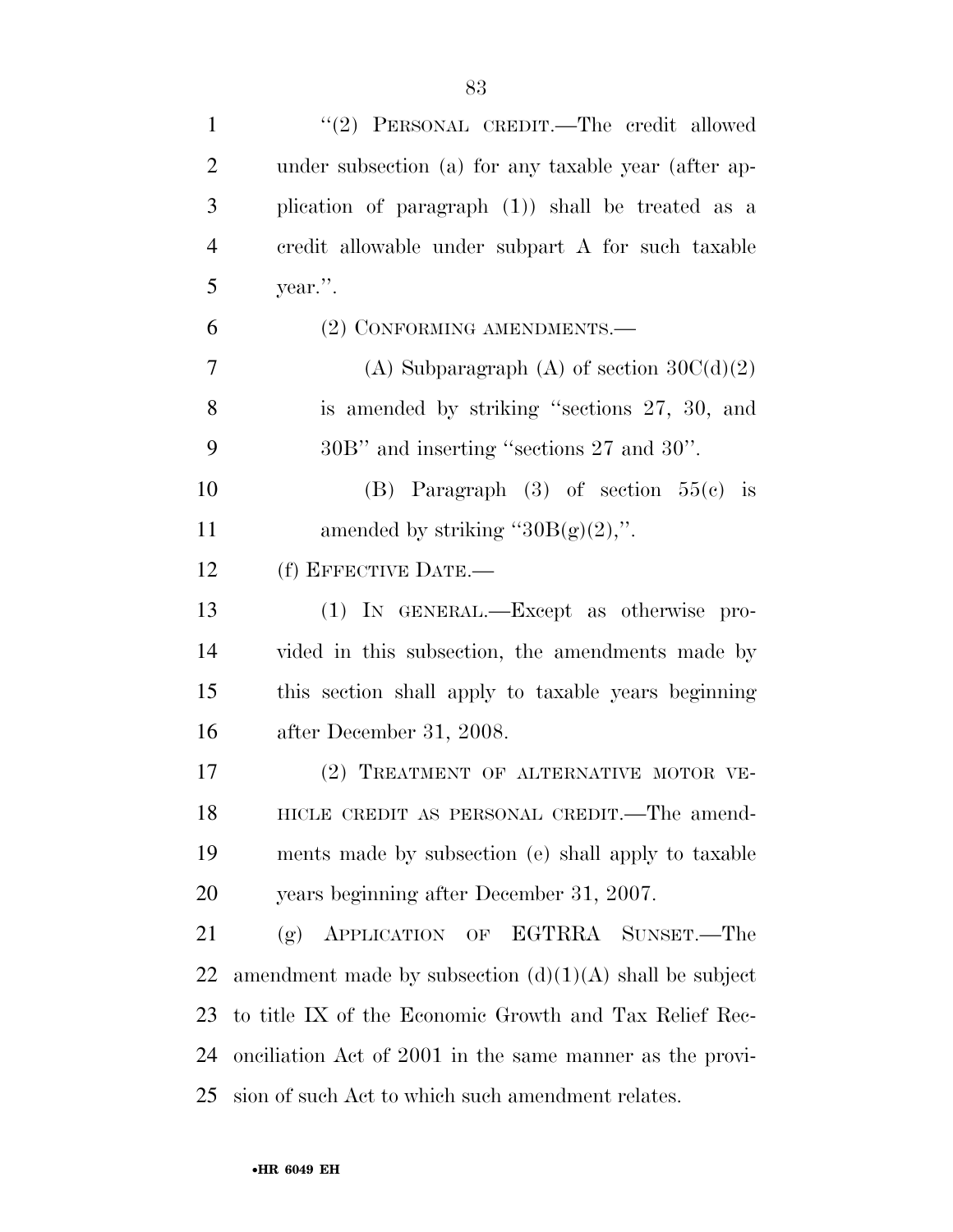| 1              | SEC. 125. EXCLUSION FROM HEAVY TRUCK TAX FOR IDLING          |
|----------------|--------------------------------------------------------------|
| $\overline{2}$ | REDUCTION UNITS AND ADVANCED INSULA-                         |
| 3              | TION.                                                        |
| $\overline{4}$ | (a) IN GENERAL.—Section 4053 is amended by add-              |
| 5              | ing at the end the following new paragraphs:                 |
| 6              | "(9) IDLING REDUCTION DEVICE. Any device                     |
| $\overline{7}$ | or system of devices which—                                  |
| 8              | "(A) is designed to provide to a vehicle                     |
| 9              | those services (such as heat, air conditioning, or           |
| 10             | electricity) that would otherwise require the op-            |
| 11             | eration of the main drive engine while the vehi-             |
| 12             | cle is temporarily parked or remains stationary              |
| 13             | using one or more devices affixed to a tractor,              |
| 14             | and                                                          |
| 15             | $\lq\lq (B)$ is certified by the Secretary of En-            |
| 16             | ergy, in consultation with the Administrator of              |
| 17             | the Environmental Protection Agency and the                  |
| 18             | Secretary of Transportation, to reduce idling of             |
| 19             | such vehicle at a motor vehicle rest stop or                 |
| 20             | other location where such vehicles are tempo-                |
| 21             | rarily parked or remain stationary.                          |
| 22             | " $(10)$ ADVANCED INSULATION.—Any insulation                 |
| 23             | that has an R value of not less than R35 per inch.".         |
| 24             | (b) EFFECTIVE DATE.—The amendment made by                    |
| 25             | this section shall apply to sales or installations after the |
| 26             | date of the enactment of this Act.                           |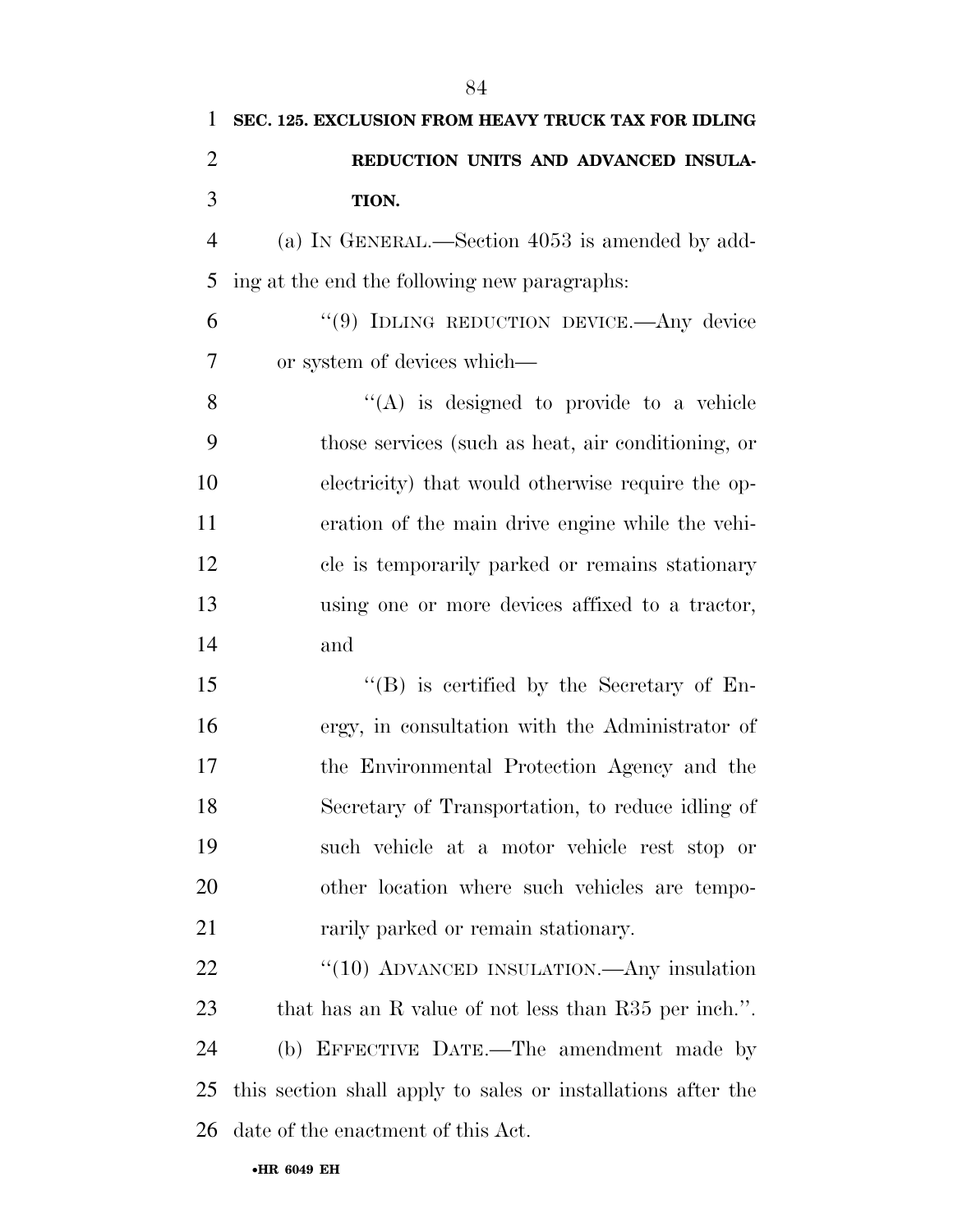(a) IN GENERAL.—Part I of subchapter Y of chapter 1 is amended by redesignating section 1400L as section 1400K and by adding at the end the following new section:

## **''SEC. 1400L. NEW YORK LIBERTY ZONE TAX CREDITS.**

 ''(a) IN GENERAL.—In the case of a New York Lib- erty Zone governmental unit, there shall be allowed as a credit against any taxes imposed for any payroll period by section 3402 for which such governmental unit is liable under section 3403 an amount equal to so much of the portion of the qualifying project expenditure amount allo- cated under subsection (b)(3) to such governmental unit for the calendar year as is allocated by such governmental unit to such period under subsection (b)(4).

 ''(b) QUALIFYING PROJECT EXPENDITURE AMOUNT.—For purposes of this section—

18 "(1) In GENERAL.—The term 'qualifying project expenditure amount' means, with respect to any calendar year, the sum of—

 $\langle (A)$  the total expenditures paid or in- curred during such calendar year by all New York Liberty Zone governmental units and the Port Authority of New York and New Jersey for any portion of qualifying projects located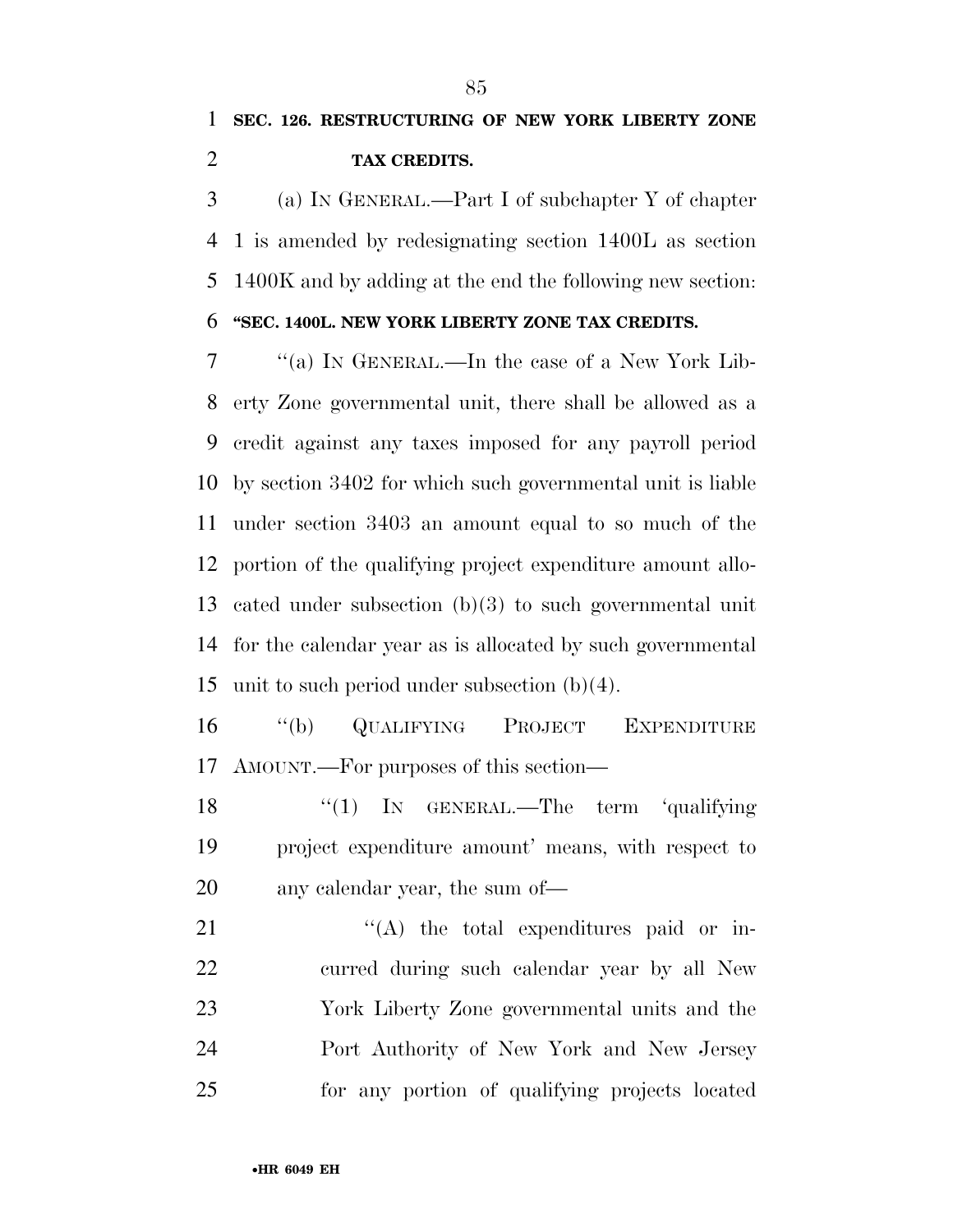wholly within the City of New York, New York, and  $"({\rm B})$  any such expenditures—  $(i)$  paid or incurred in any preceding calendar year which begins after the date of enactment of this section, and 7 ''(ii) not previously allocated under paragraph (3). 9 "(2) QUALIFYING PROJECT.—The term 'quali- fying project' means any transportation infrastruc- ture project, including highways, mass transit sys- tems, railroads, airports, ports, and waterways, in or connecting with the New York Liberty Zone (as de-14 fined in section  $1400K(h)$ , which is designated as a qualifying project under this section jointly by the Governor of the State of New York and the Mayor of the City of New York, New York. 18 "(3) GENERAL ALLOCATION.— 19 "(A) IN GENERAL.—The Governor of the State of New York and the Mayor of the City of New York, New York, shall jointly allocate to each New York Liberty Zone governmental unit

 the portion of the qualifying project expenditure amount which may be taken into account by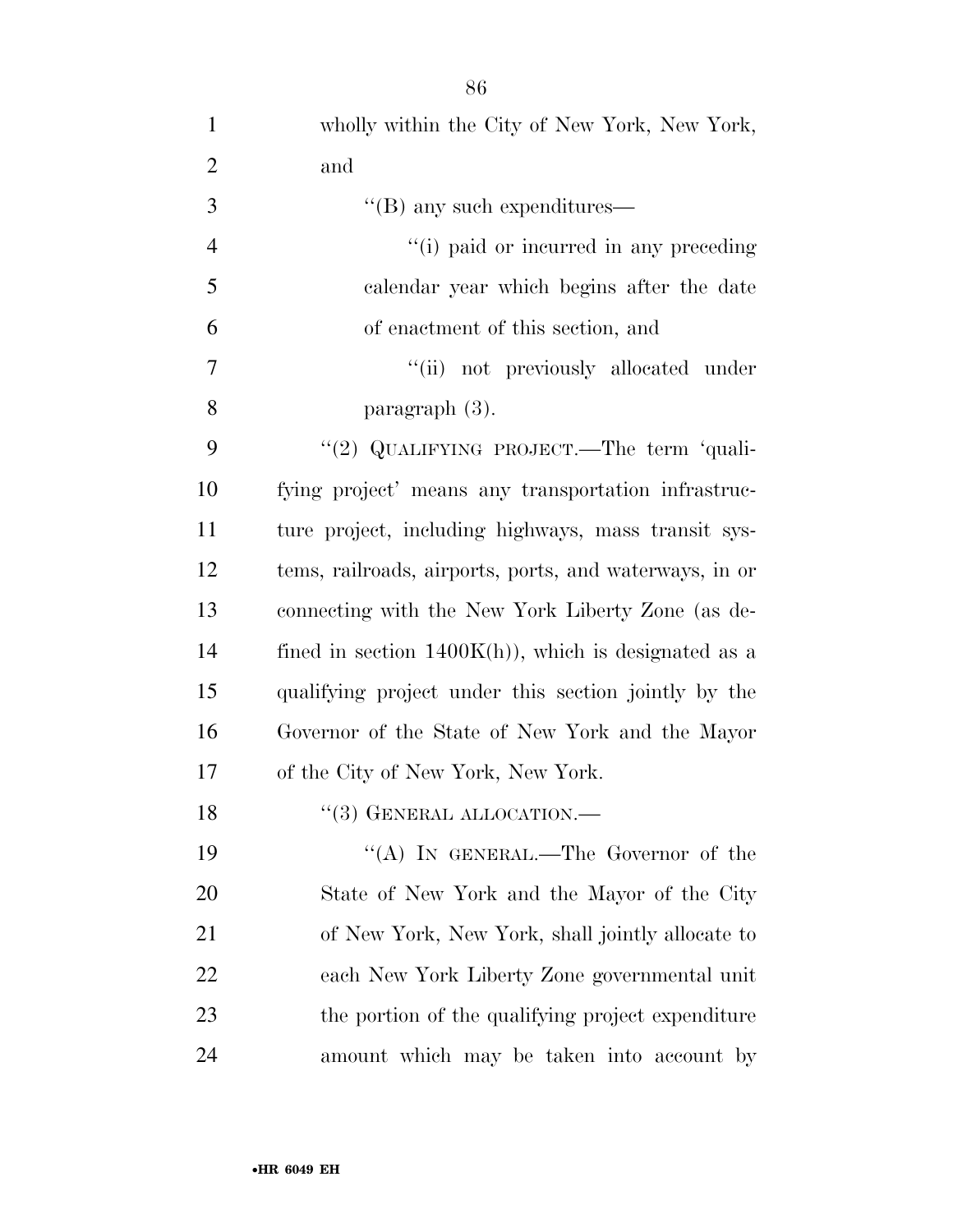| $\mathbf{1}$   | such governmental unit under subsection (a) for |
|----------------|-------------------------------------------------|
| $\overline{2}$ | any calendar year in the credit period.         |
| $\mathfrak{Z}$ | "(B) AGGREGATE LIMIT.—The aggregate             |
| $\overline{4}$ | amount which may be allocated under subpara-    |
| 5              | graph (A) for all calendar years in the credit  |
| 6              | period shall not exceed $$2,000,000,000$ .      |
| 7              | "(C) ANNUAL LIMIT.—The aggregate                |
| 8              | amount which may be allocated under subpara-    |
| 9              | graph (A) for any calendar year in the credit   |
| 10             | period shall not exceed the sum of—             |
| 11             | "(i) $$115,000,000$ (\$425,000,000 in           |
| 12             | the case of the last 2 years in the credit      |
| 13             | period), plus                                   |
| 14             | "(ii) the aggregate amount authorized           |
| 15             | to be allocated under this paragraph for all    |
| 16             | preceding calendar years in the credit pe-      |
| 17             | riod which was not so allocated.                |
| 18             | "(D) UNALLOCATED AMOUNTS AT END OF              |
| 19             | CREDIT PERIOD.—If, as of the close of the cred- |
| 20             | it period, the amount under subparagraph $(B)$  |
| 21             | exceeds the aggregate amount allocated under    |
| 22             | subparagraph (A) for all calendar years in the  |
| 23             | credit period, the Governor of the State of New |
| 24             | York and the Mayor of the City of New York,     |
| 25             | New York, may jointly allocate to New York      |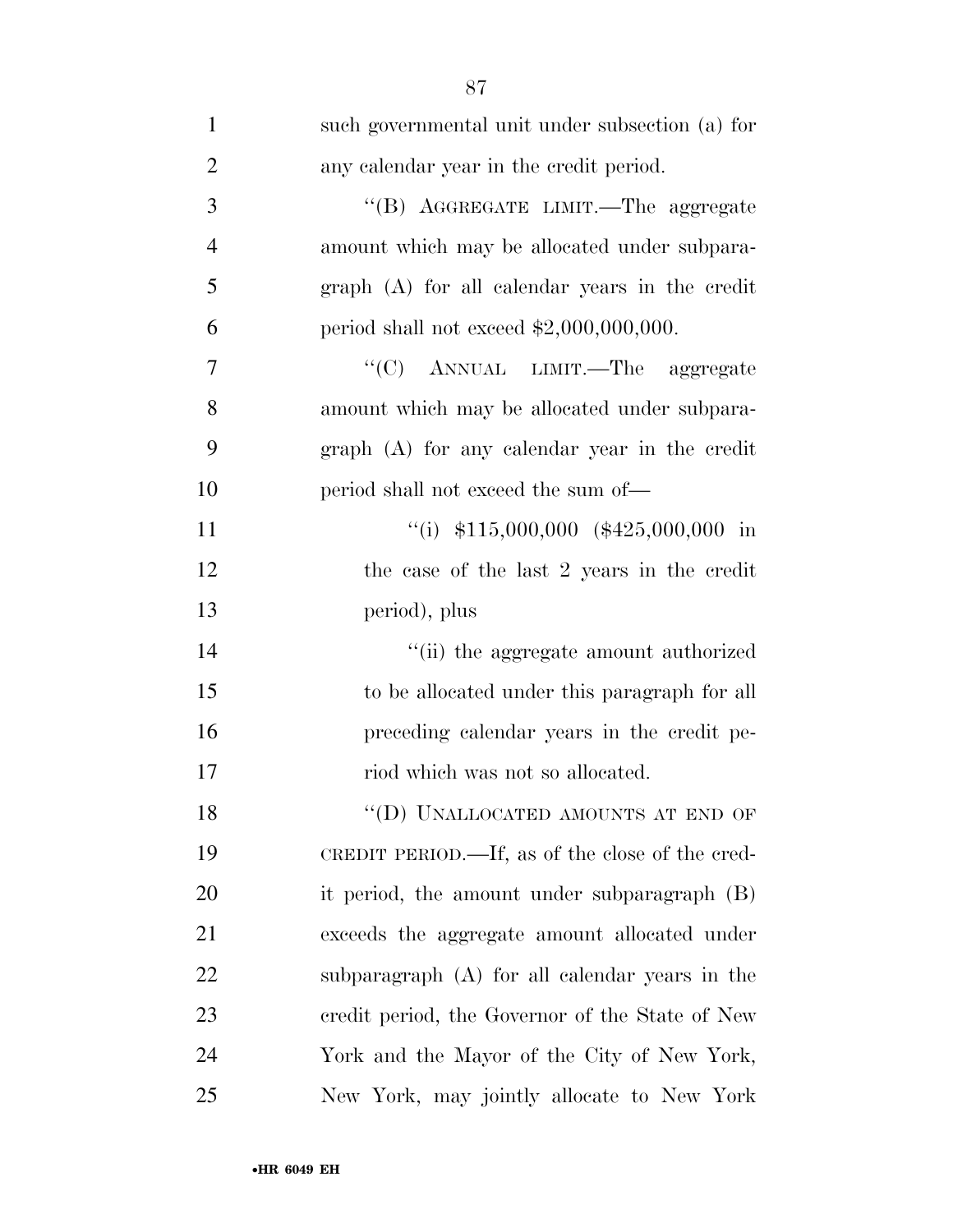| $\mathbf{1}$   | Liberty Zone governmental units for any cal-           |
|----------------|--------------------------------------------------------|
| $\overline{2}$ | endar year in the 5-year period following the          |
| 3              | eredit period an amount equal to-                      |
| $\overline{4}$ | "(i) the lesser of—                                    |
| 5              | $\lq\lq$ (I) such excess, or                           |
| 6              | $\lq$ (II) the qualifying project ex-                  |
| 7              | penditure amount for such calendar                     |
| 8              | year, reduced by                                       |
| 9              | "(ii) the aggregate amount allocated                   |
| 10             | under this subparagraph for all preceding              |
| 11             | calendar years.                                        |
| 12             | "(4) ALLOCATION TO PAYROLL PERIODS.-                   |
| 13             | Each New York Liberty Zone governmental unit           |
| 14             | which has been allocated a portion of the qualifying   |
| 15             | project expenditure amount under paragraph (3) for     |
| 16             | a calendar year may allocate such portion to payroll   |
| 17             | periods beginning in such calendar year as such gov-   |
| 18             | ernmental unit determines appropriate.                 |
| 19             | "(c) CARRYOVER OF UNUSED ALLOCATIONS.-                 |
| <b>20</b>      | "(1) IN GENERAL.—Except as provided in para-           |
| 21             | $graph (2)$ , if the amount allocated under subsection |
| 22             | $(b)(3)$ to a New York Liberty Zone governmental       |
| 23             | unit for any calendar year exceeds the aggregate       |
| 24             | taxes imposed by section 3402 for which such gov-      |
| 25             | ernmental unit is liable under section 3403 for peri-  |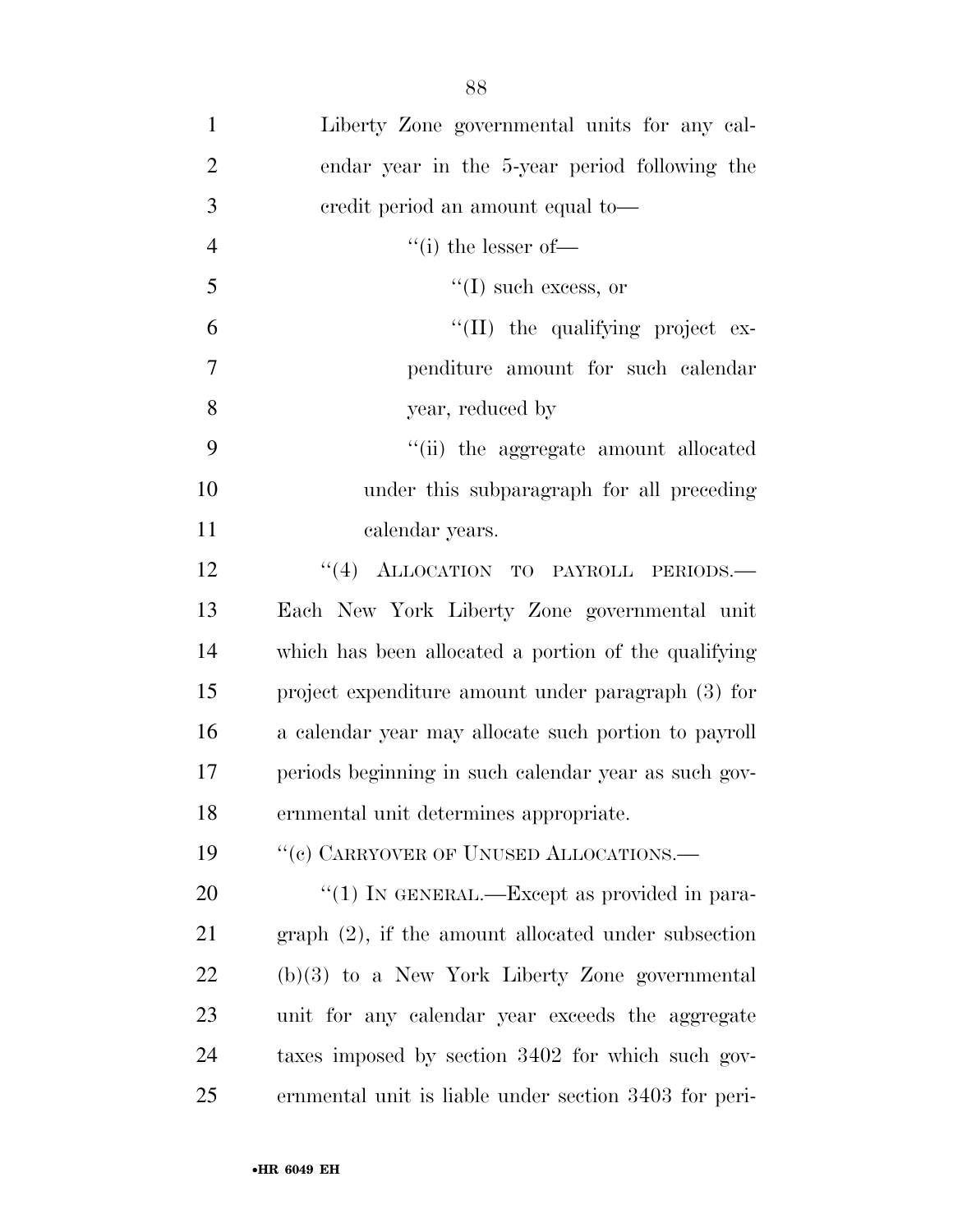| $\mathbf{1}$   | ods beginning in such year, such excess shall be car-   |
|----------------|---------------------------------------------------------|
| $\overline{2}$ | ried to the succeeding calendar year and added to       |
| 3              | the allocation of such governmental unit for such       |
| $\overline{4}$ | succeeding calendar year.                               |
| 5              | "(2) REALLOCATION.—If a New York Liberty                |
| 6              | Zone governmental unit does not use an amount al-       |
| 7              | located to it under subsection $(b)(3)$ within the time |
| 8              | prescribed by the Governor of the State of New York     |
| 9              | and the Mayor of the City of New York, New York,        |
| 10             | then such amount shall after such time be treated       |
| 11             | for purposes of subsection $(b)(3)$ in the same man-    |
| 12             | ner as if it had never been allocated.                  |
|                |                                                         |
| 13             | "(d) DEFINITIONS AND SPECIAL RULES.—For pur-            |
| 14             | poses of this section—                                  |
| 15             | "(1) CREDIT PERIOD.—The term 'credit period'            |
| 16             | means the $12$ -year period beginning on January 1,     |
| 17             | 2009.                                                   |
| 18             | "(2) NEW YORK LIBERTY ZONE GOVERN-                      |
| 19             | MENTAL UNIT.—The term 'New York Liberty Zone            |
| 20             | governmental unit' means—                               |
| 21             | "(A) the State of New York,                             |
| 22             | "(B) the City of New York, New York, and                |
| 23             | "(C) any agency or instrumentality of such              |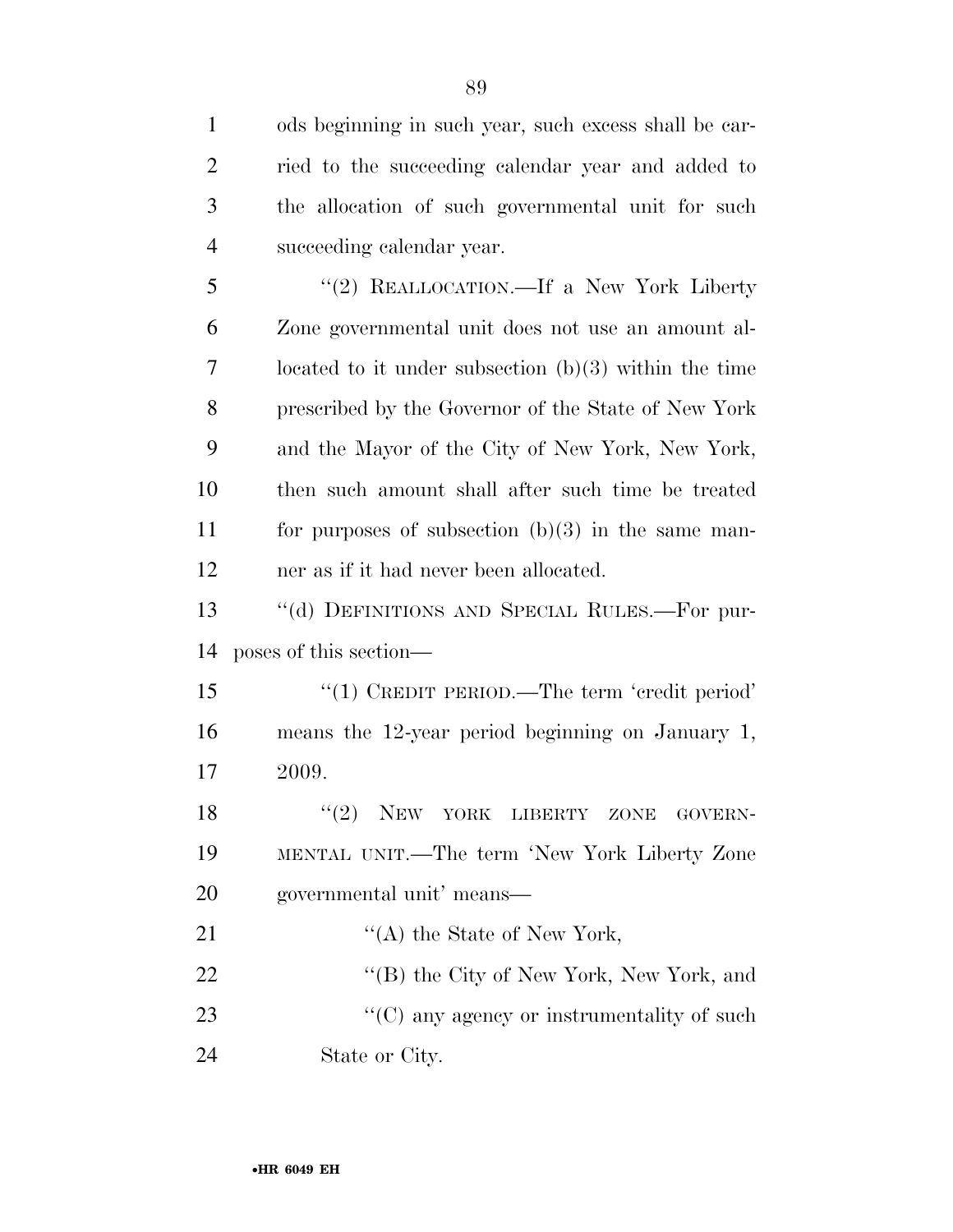1 "(3) TREATMENT OF FUNDS.—Any expenditure for a qualifying project taken into account for pur- poses of the credit under this section shall be consid-ered State and local funds for the purpose of any

Federal program.

6 "(4) TREATMENT OF CREDIT AMOUNTS FOR PURPOSES OF WITHHOLDING TAXES.—For purposes of this title, a New York Liberty Zone governmental unit shall be treated as having paid to the Secretary, on the day on which wages are paid to employees, an amount equal to the amount of the credit allowed to such entity under subsection (a) with respect to such wages, but only if such governmental unit de- ducts and withholds wages for such payroll period under section 3401 (relating to wage withholding).

 ''(e) REPORTING.—The Governor of the State of New York and the Mayor of the City of New York, New York, shall jointly submit to the Secretary an annual report—  $\frac{1}{2}$   $\frac{1}{2}$  which certifies —

 $\langle (A)$  the qualifying project expenditure amount for the calendar year, and 22 "'(B) the amount allocated to each New York Liberty Zone governmental unit under subsection (b)(3) for the calendar year, and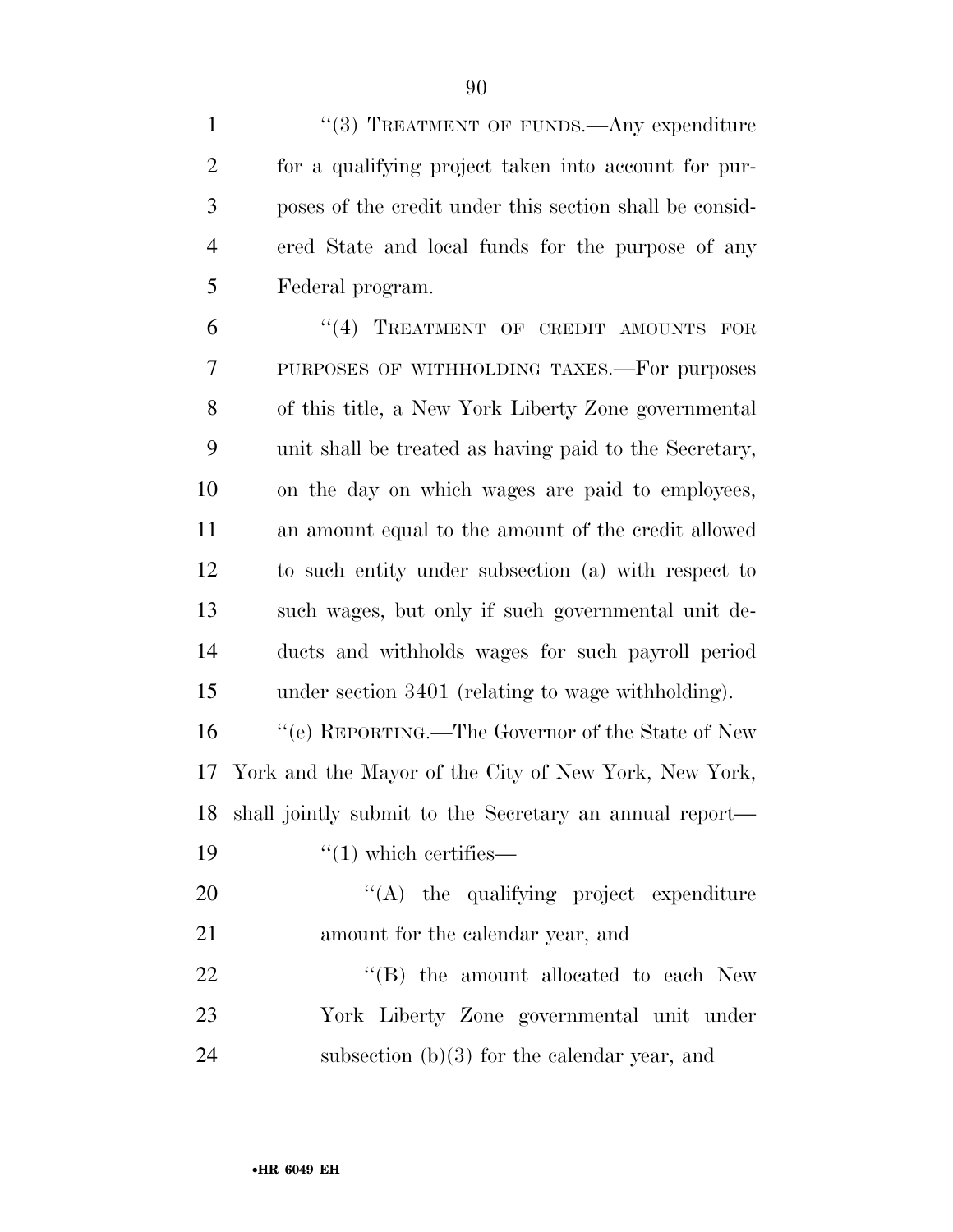$\mathcal{L}(2)$  includes such other information as the Secretary may require to carry out this section.

 ''(f) GUIDANCE.—The Secretary may prescribe such guidance as may be necessary or appropriate to ensure compliance with the purposes of this section.''.

 (b) TERMINATION OF SPECIAL ALLOWANCE AND EX-7 PENSING.—Subparagraph (A) of section  $1400K(b)(2)$ , as redesignated by subsection (a), is amended by striking the parenthetical therein and inserting ''(in the case of non- residential real property and residential rental property, the date of the enactment of the Renewable Energy and Job Creation Act of 2008 or, if acquired pursuant to a binding contract in effect on such enactment date, Decem-ber 31, 2009)''.

(c) CONFORMING AMENDMENTS.—

16 (1) Section  $38(c)(3)(B)$  is amended by striking ''section 1400L(a)'' and inserting ''section 18  $1400K(a)$ ".

19 (2) Section  $168(k)(2)(D)(ii)$  is amended by 20 striking "section  $1400L(c)(2)$ " and inserting "sec-21 tion  $1400K(e)(2)$ ".

 (3) The table of sections for part I of sub- chapter Y of chapter 1 is amended by redesignating the item relating to section 1400L as an item relat-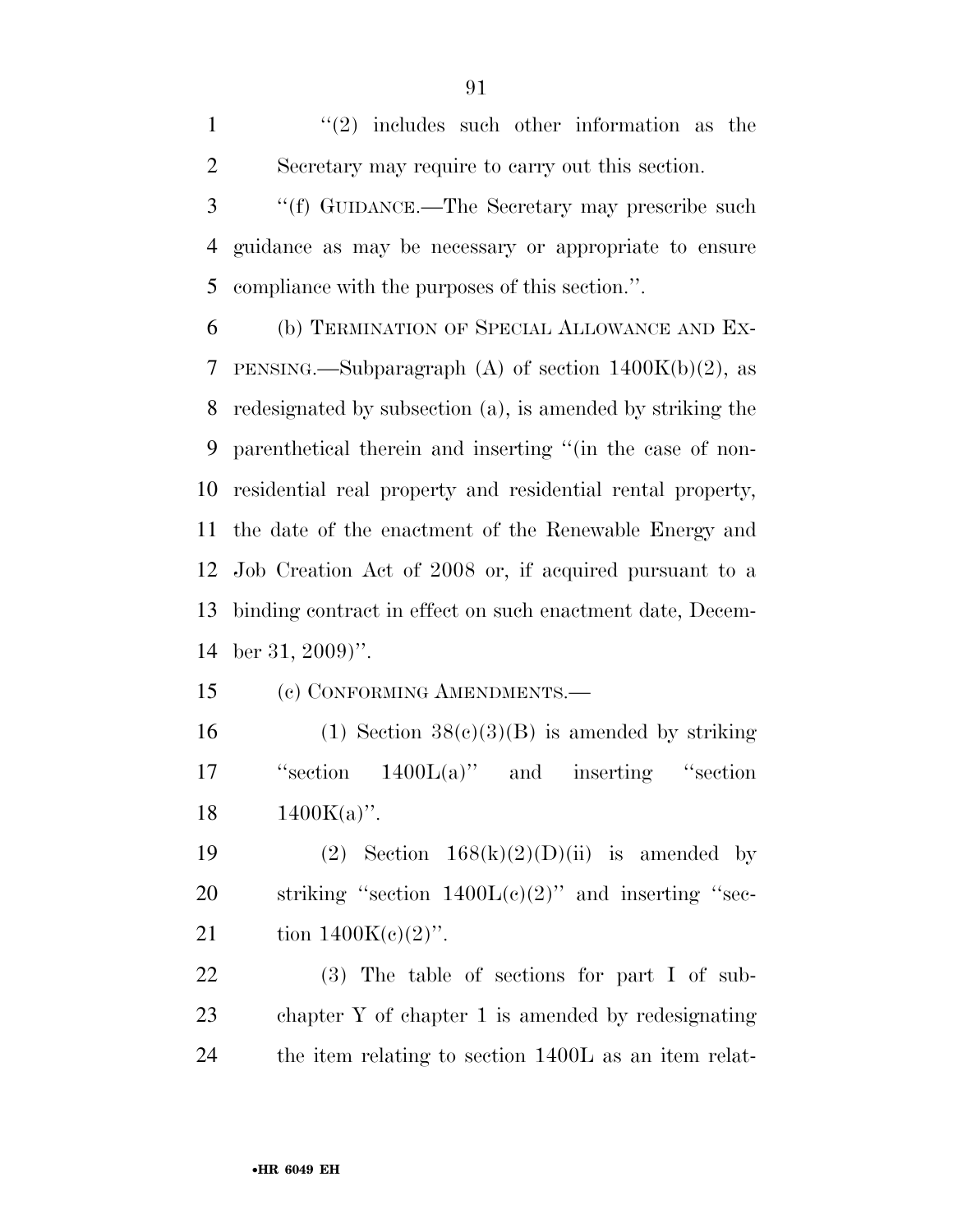| $\mathbf{1}$   | ing to section 1400K and by inserting after such            |
|----------------|-------------------------------------------------------------|
| $\overline{2}$ | item the following new item:                                |
|                | "Sec. 1400L. New York Liberty Zone tax credits.".           |
| 3              | (d) EFFECTIVE DATE.—The amendments made by                  |
| 4              | this section shall take effect on the date of the enactment |
| 5              | of this Act.                                                |
| 6              | SEC. 127. TRANSPORTATION FRINGE BENEFIT TO BICYCLE          |
| 7              | <b>COMMUTERS.</b>                                           |
| 8              | (a) IN GENERAL.—Paragraph $(1)$ of section $132(f)$         |
| 9              | is amended by adding at the end the following:              |
| 10             | "(D) Any qualified bicycle commuting re-                    |
| 11             | imbursement.".                                              |
| 12             | (b) LIMITATION ON EXCLUSION.—Paragraph (2) of               |
| 13             | section $132(f)$ is amended by striking "and" at the end    |
| 14             | of subparagraph $(A)$ , by striking the period at the end   |
| 15             | of subparagraph $(B)$ and inserting ", and", and by adding  |
| 16             | at the end the following new subparagraph:                  |
| 17             | $\lq\lq$ (C) the applicable annual limitation in            |
| 18             | the case of any qualified bicycle commuting re-             |
| 19             | imbursement.".                                              |
| 20             | (c) DEFINITIONS.—Paragraph $(5)$ of section $132(f)$        |
| 21             | is amended by adding at the end the following:              |
| 22             | "(F) DEFINITIONS RELATED TO BICYCLE                         |
| 23             | COMMUTING REIMBURSEMENT.-                                   |
| 24             | "(i) QUALIFIED BICYCLE COMMUTING                            |
| 25             | REIMBURSEMENT.—The term 'qualified bi-                      |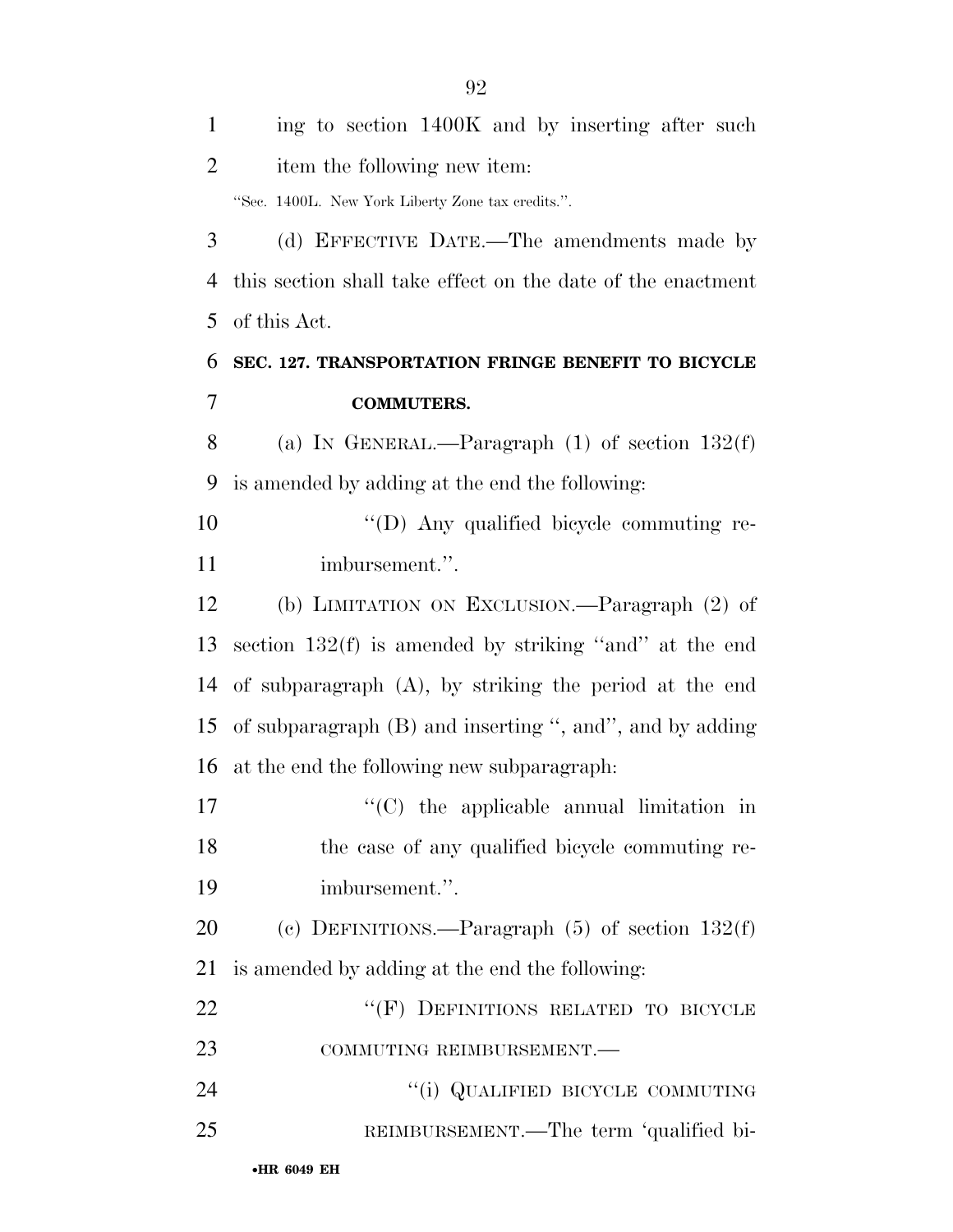cycle commuting reimbursement' means, with respect to any calendar year, any em- ployer reimbursement during the 15-month period beginning with the first day of such calendar year for reasonable expenses in- curred by the employee during such cal- endar year for the purchase of a bicycle and bicycle improvements, repair, and stor- age, if such bicycle is regularly used for travel between the employee's residence 11 and place of employment. **''**(ii) APPLICABLE ANNUAL LIMITA-

 TION.—The term 'applicable annual limita-14 tion' means, with respect to any employee 15 for any calendar year, the product of \$20 multiplied by the number of qualified bicy-cle commuting months during such year.

18 "(iii) QUALIFIED BICYCLE COM- MUTING MONTH.—The term 'qualified bi- cycle commuting month' means, with re- spect to any employee, any month during 22 which such employee—

23  $\frac{1}{2}$  (I) regularly uses the bicycle for a substantial portion of the travel be-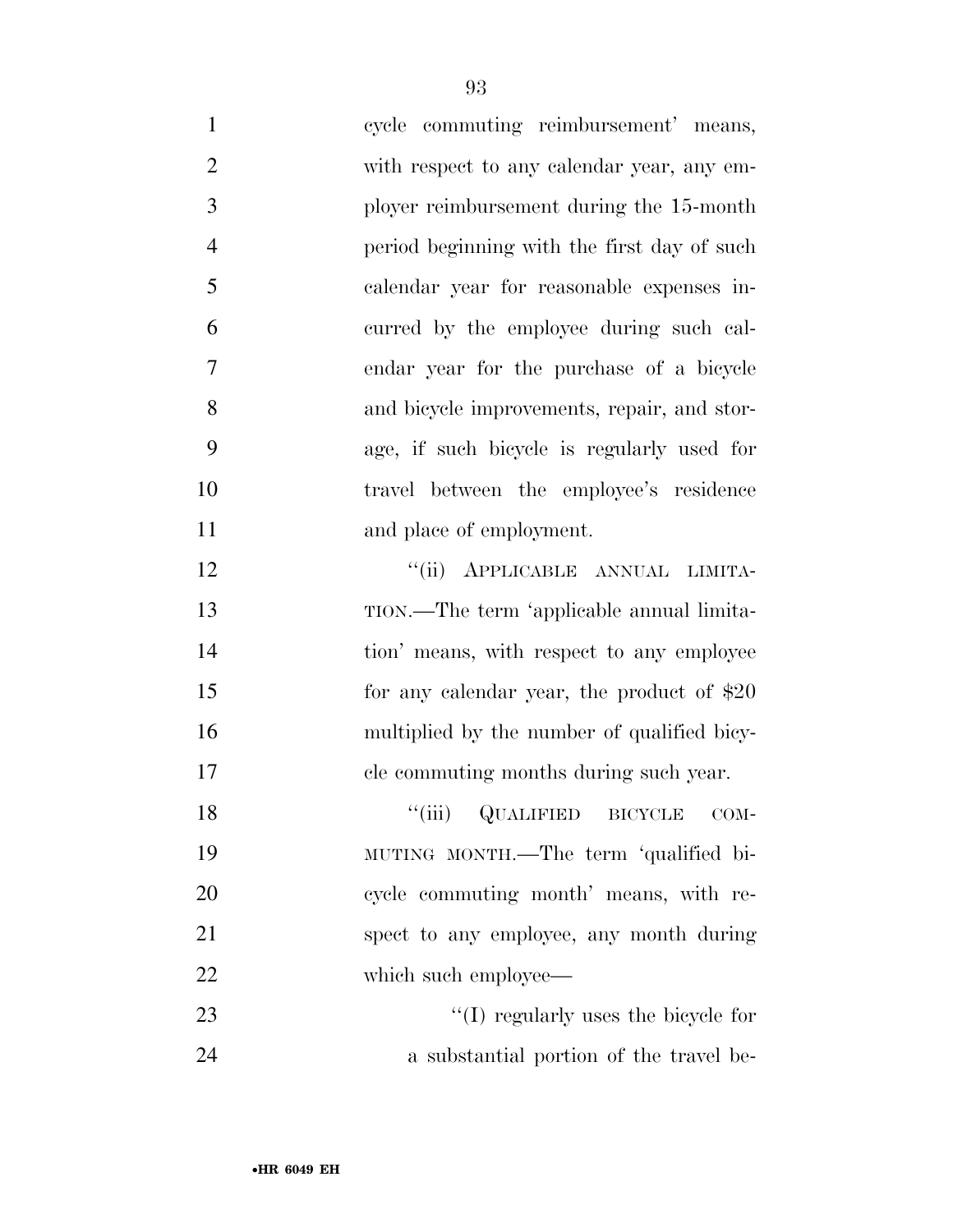| $\mathbf{1}$   | tween the employee's residence and                           |
|----------------|--------------------------------------------------------------|
| $\overline{2}$ | place of employment, and                                     |
| $\mathfrak{Z}$ | $\lq$ (II) does not receive any benefit                      |
| $\overline{4}$ | described in subparagraph $(A)$ , $(B)$ ,                    |
| 5              | or $(C)$ of paragraph $(1)$ .".                              |
| 6              | (d) CONSTRUCTIVE RECEIPT OF BENEFIT.—Para-                   |
| 7              | graph $(4)$ of section $132(f)$ is amended by inserting      |
| 8              | "(other than a qualified bicycle commuting reimburse-        |
| 9              | ment)" after "qualified transportation fringe".              |
| 10             | (e) EFFECTIVE DATE.—The amendments made by                   |
| <sup>11</sup>  | this section shall apply to taxable years beginning after    |
| 12             | December 31, 2008.                                           |
| 13             | SEC. 128. ALTERNATIVE FUEL VEHICLE REFUELING PROP-           |
|                |                                                              |
| 14             | ERTY CREDIT.                                                 |
| 15             | (a) INCREASE IN CREDIT AMOUNT.—Section 30C is                |
| 16             | amended—                                                     |
| 17             | $(1)$ by striking "30 percent" in subsection $(a)$           |
| 18             | and inserting "50 percent", and                              |
| 19             | (2) by striking " $$30,000"$ in subsection (b)(1)            |
| 20             | and inserting "\$50,000".                                    |
| 21             | (b) EXTENSION OF CREDIT.—Paragraph (2) of sec-               |
| 22             | tion $30C(g)$ is amended by striking "December 31, 2009"     |
| 23             | and inserting "December 31, 2010".                           |
| 24             | (c) EFFECTIVE DATE.—The amendments made by                   |
| 25             | this section shall apply to property placed in service after |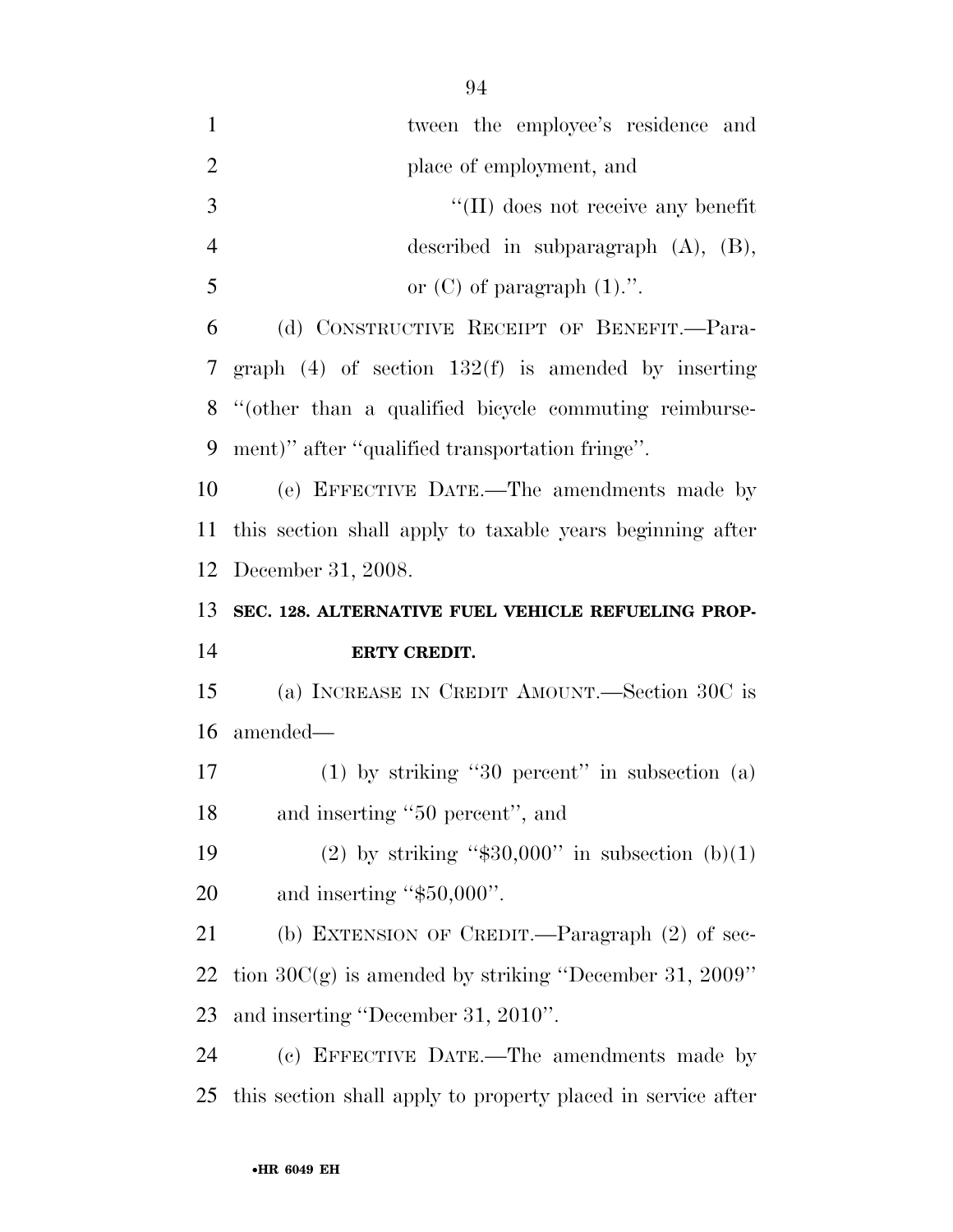the date of the enactment of this Act, in taxable years ending after such date.

## **Subtitle C—Energy Conservation and Efficiency Provisions**

## **SEC. 141. QUALIFIED ENERGY CONSERVATION BONDS.**

 (a) IN GENERAL.—Subpart I of part IV of sub- chapter A of chapter 1, as added by section 106, is amend-ed by adding at the end the following new section:

## **''SEC. 54C. QUALIFIED ENERGY CONSERVATION BONDS.**

10 "(a) QUALIFIED ENERGY CONSERVATION BOND.— For purposes of this subchapter, the term 'qualified en- ergy conservation bond' means any bond issued as part of an issue if—

- ''(1) 100 percent of the available project pro- ceeds of such issue are to be used for one or more qualified conservation purposes,
- 17  $\frac{17}{20}$  the bond is issued by a State or local gov-ernment, and
- 19 ''(3) the issuer designates such bond for pur-poses of this section.

 ''(b) REDUCED CREDIT AMOUNT.—The annual credit determined under section 54A(b) with respect to any qualified energy conservation bond shall be 70 percent of the amount so determined without regard to this sub-section.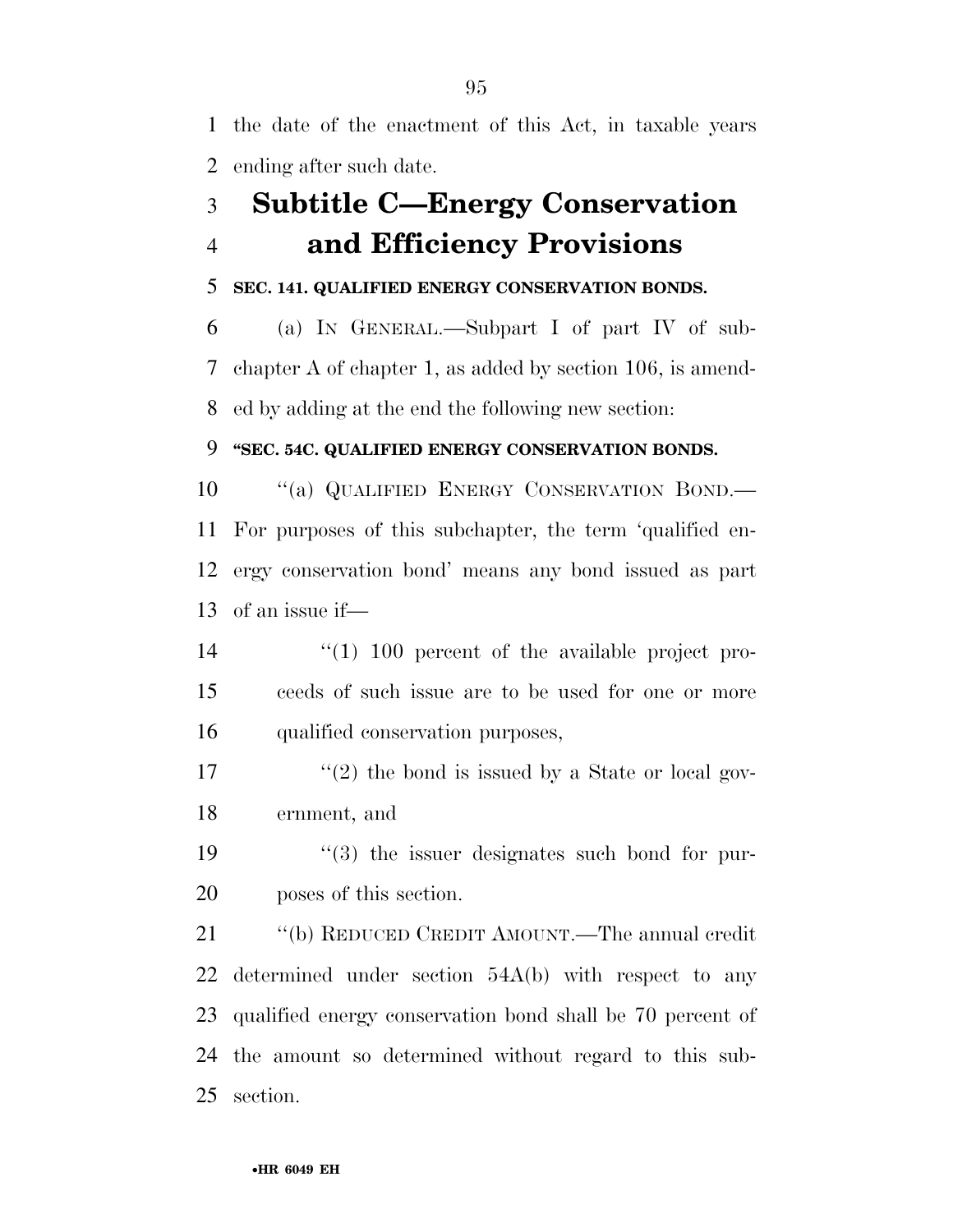1 "(c) LIMITATION ON AMOUNT OF BONDS DES- IGNATED.—The maximum aggregate face amount of bonds which may be designated under subsection (a) by any issuer shall not exceed the limitation amount allocated to such issuer under subsection (e).

 ''(d) NATIONAL LIMITATION ON AMOUNT OF BONDS DESIGNATED.—There is a national qualified energy con-servation bond limitation of \$3,000,000,000.

9 "(e) ALLOCATIONS.—

 $\frac{1}{1}$  In GENERAL.—The limitation applicable under subsection (d) shall be allocated by the Sec- retary among the States in proportion to the popu-lation of the States.

14  $(2)$  ALLOCATIONS TO LARGEST LOCAL GOV-ERNMENTS.—

 $((A)$  In GENERAL.—In the case of any State in which there is a large local govern- ment, each such local government shall be allo- cated a portion of such State's allocation which bears the same ratio to the State's allocation (determined without regard to this subpara- graph) as the population of such large local government bears to the population of such State.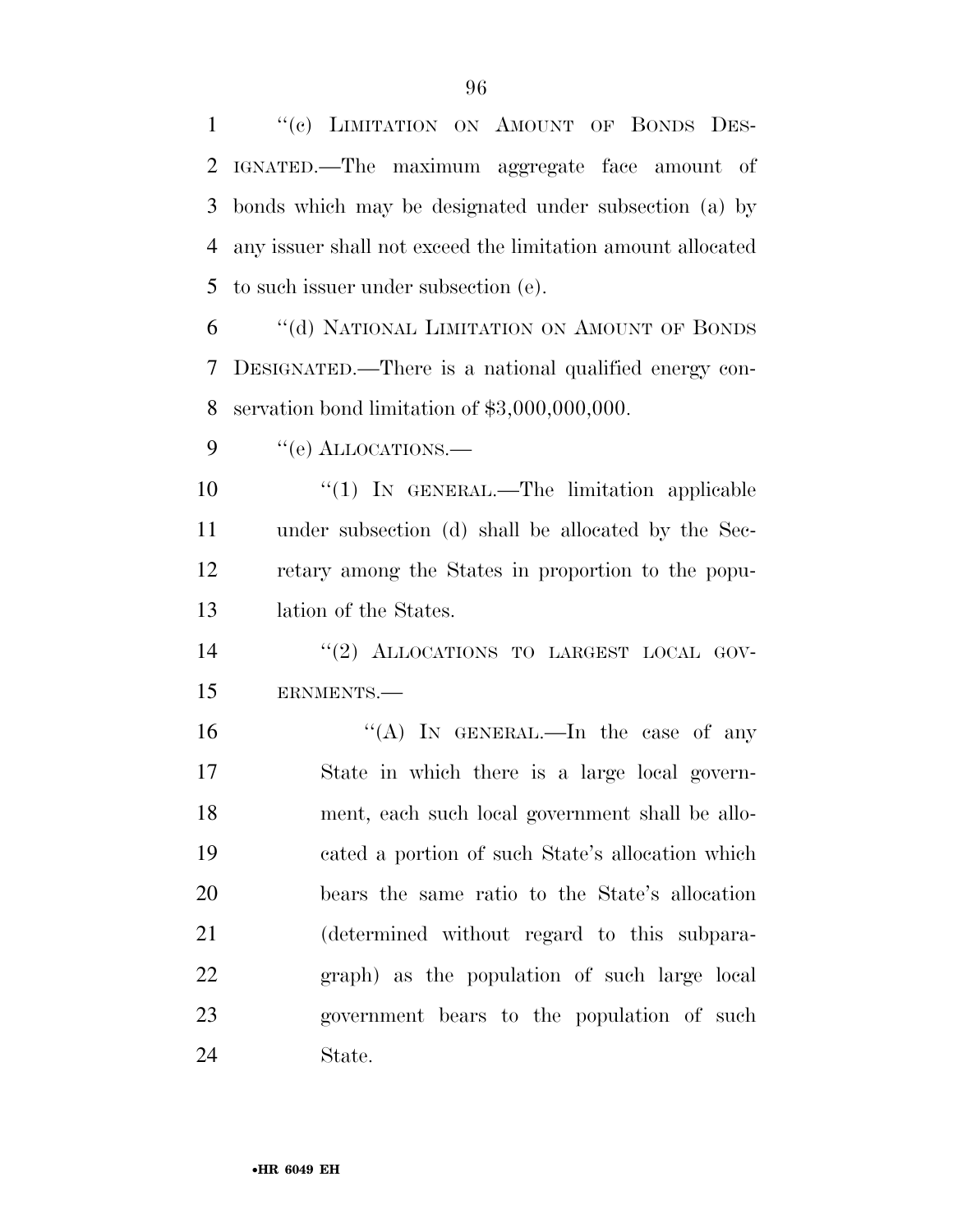| $\mathbf{1}$   | "(B) ALLOCATION OF UNUSED LIMITATION                 |
|----------------|------------------------------------------------------|
| $\overline{2}$ | TO STATE.—The amount allocated under this            |
| 3              | subsection to a large local government may be        |
| $\overline{4}$ | reallocated by such local government to the          |
| 5              | State in which such local government is located.     |
| 6              | "(C) LARGE LOCAL GOVERNMENT.-For                     |
| $\overline{7}$ | purposes of this section, the term 'large local      |
| 8              | government' means any municipality or county         |
| 9              | if such municipality or county has a population      |
| 10             | of $100,000$ or more.                                |
| 11             | "(3) ALLOCATION TO ISSUERS; RESTRICTION              |
| 12             | PRIVATE ACTIVITY BONDS.—Any allocation<br><b>ON</b>  |
| 13             | under this subsection to a State or large local gov- |
| 14             | ernment shall be allocated by such State or large    |
| 15             | local government to issuers within the State in a    |
| 16             | manner that results in not less than 70 percent of   |
| 17             | the allocation to such State or large local govern-  |
| 18             | ment being used to designate bonds which are not     |
| 19             | private activity bonds.                              |
| 20             | "(f) QUALIFIED CONSERVATION PURPOSE.—For             |
| 21             | purposes of this section—                            |
| 22             | " $(1)$ IN GENERAL.—The term 'qualified con-         |
| 23             | servation purpose' means any of the following:       |
| 24             | $\lq\lq$ Capital expenditures incurred for           |
| 25             | purposes of-                                         |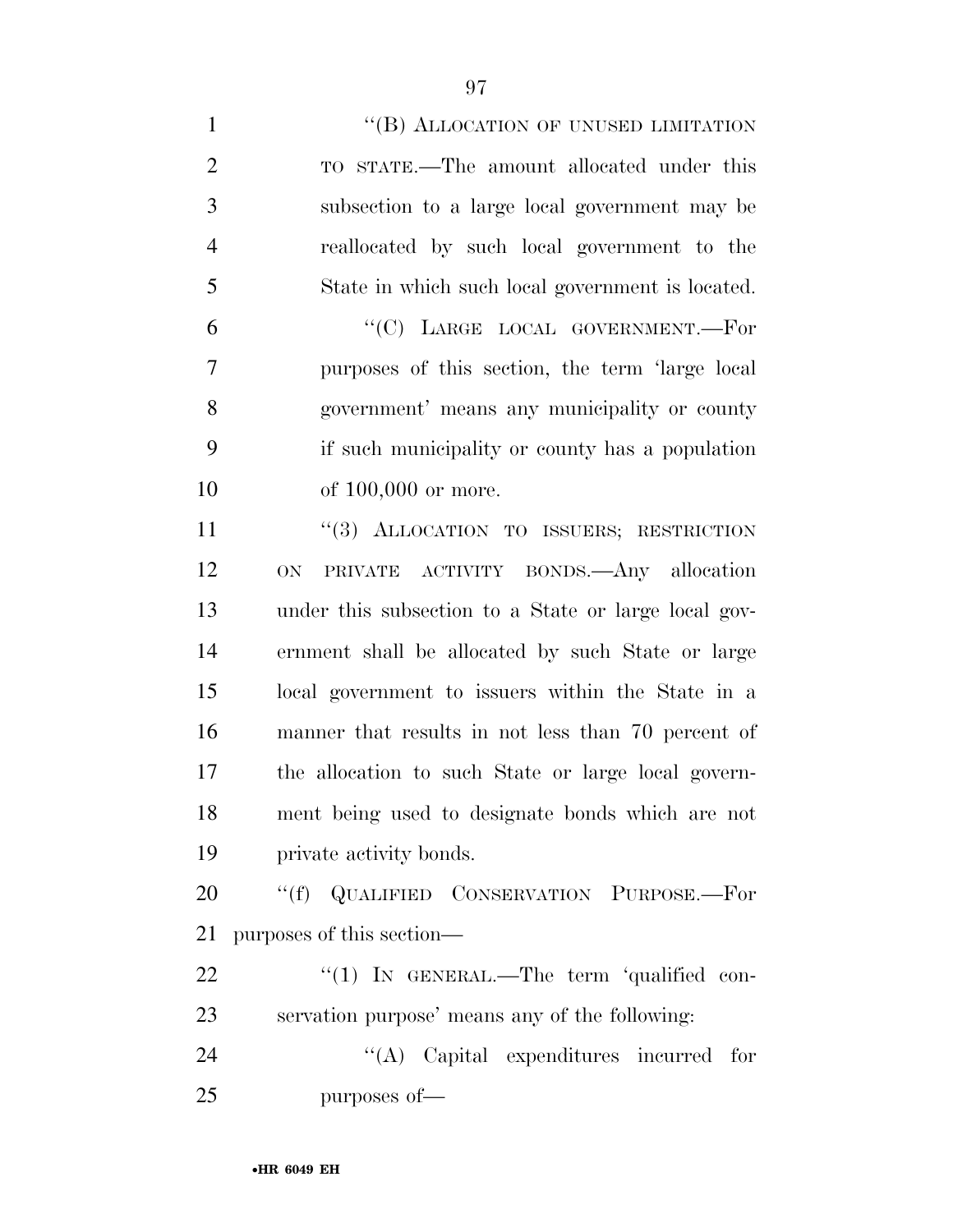$"(i)$  reducing energy consumption in publicly-owned buildings by at least 20 percent, ''(ii) implementing green community programs, ''(iii) rural development involving the production of electricity from renewable energy resources, or ''(iv) any qualified facility (as deter- mined under section 45(d) without regard to paragraphs (8) and (10) thereof and without regard to any placed in service date). 14 ''(B) Expenditures with respect to research facilities, and research grants, to support re- search in—  $\qquad$  ''(i) development of cellulosic ethanol or other nonfossil fuels, ''(ii) technologies for the capture and sequestration of carbon dioxide produced 21 through the use of fossil fuels,  $\frac{1}{2}$   $\frac{1}{2}$   $\frac{1}{2}$  increasing the efficiency of exist-ing technologies for producing nonfossil

•**HR 6049 EH**

fuels,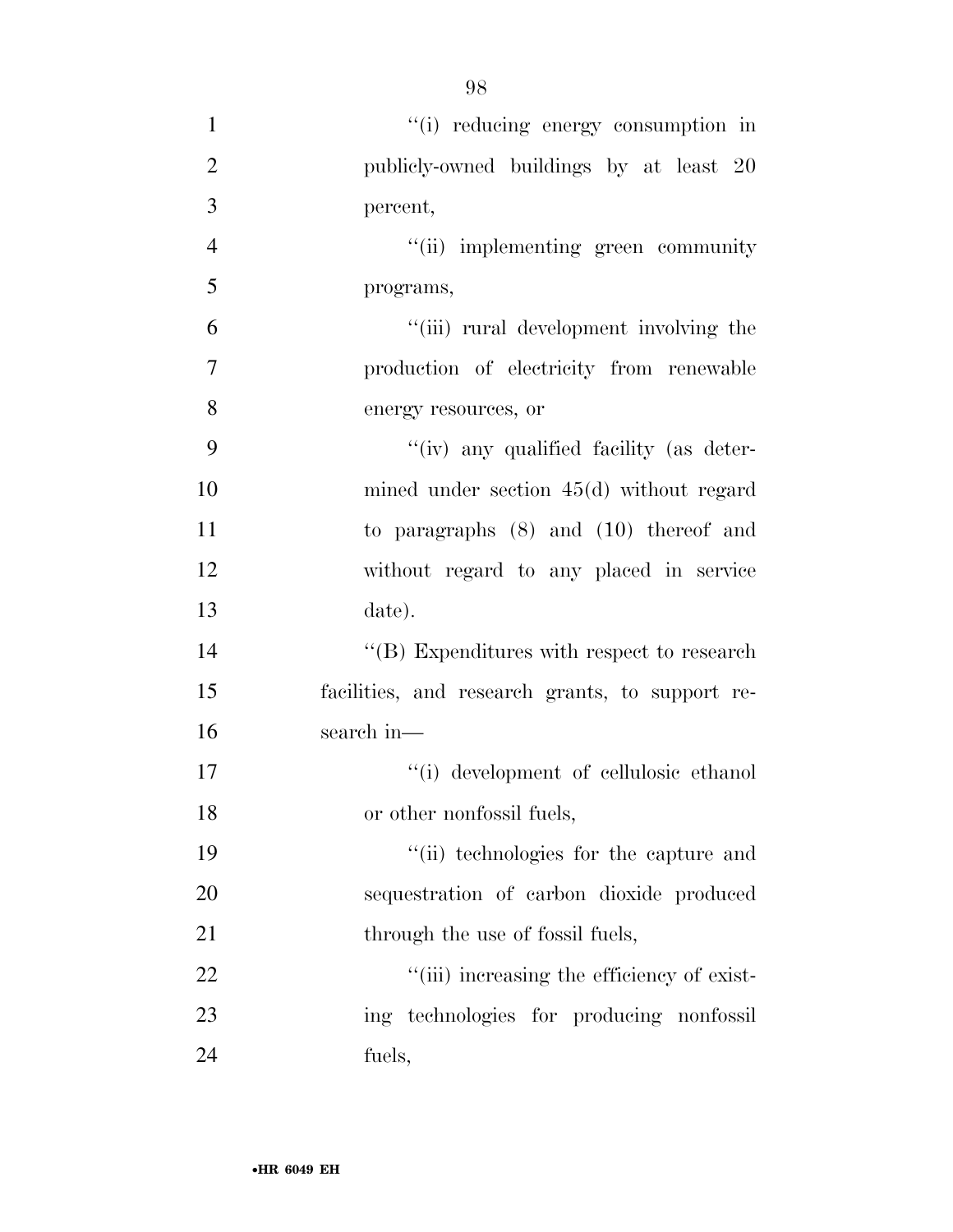| $\mathbf{1}$   | "(iv) automobile battery technologies             |
|----------------|---------------------------------------------------|
| $\overline{2}$ | and other technologies to reduce fossil fuel      |
| 3              | consumption in transportation, or                 |
| $\overline{4}$ | $\lq\lq$ (v) technologies to reduce energy use    |
| 5              | in buildings.                                     |
| 6              | "(C) Mass commuting facilities and related        |
| 7              | facilities that reduce the consumption of energy, |
| 8              | including expenditures to reduce pollution from   |
| 9              | vehicles used for mass commuting.                 |
| 10             | "(D) Demonstration projects designed to           |
| 11             | promote the commercialization of—                 |
| 12             | "(i) green building technology,                   |
| 13             | "(ii) conversion of agricultural waste            |
| 14             | for use in the production of fuel or other-       |
| 15             | wise,                                             |
| 16             | "(iii) advanced battery manufacturing             |
| 17             | technologies,                                     |
| 18             | "(iv) technologies to reduce peak use             |
| 19             | of electricity, or                                |
| 20             | "(v) technologies for the capture and             |
| 21             | sequestration of carbon dioxide emitted           |
| 22             | from combusting fossil fuels in order to          |
| 23             | produce electricity.                              |
| 24             | $\lq\lq$ (E) Public education campaigns to pro-   |
| 25             | mote energy efficiency.                           |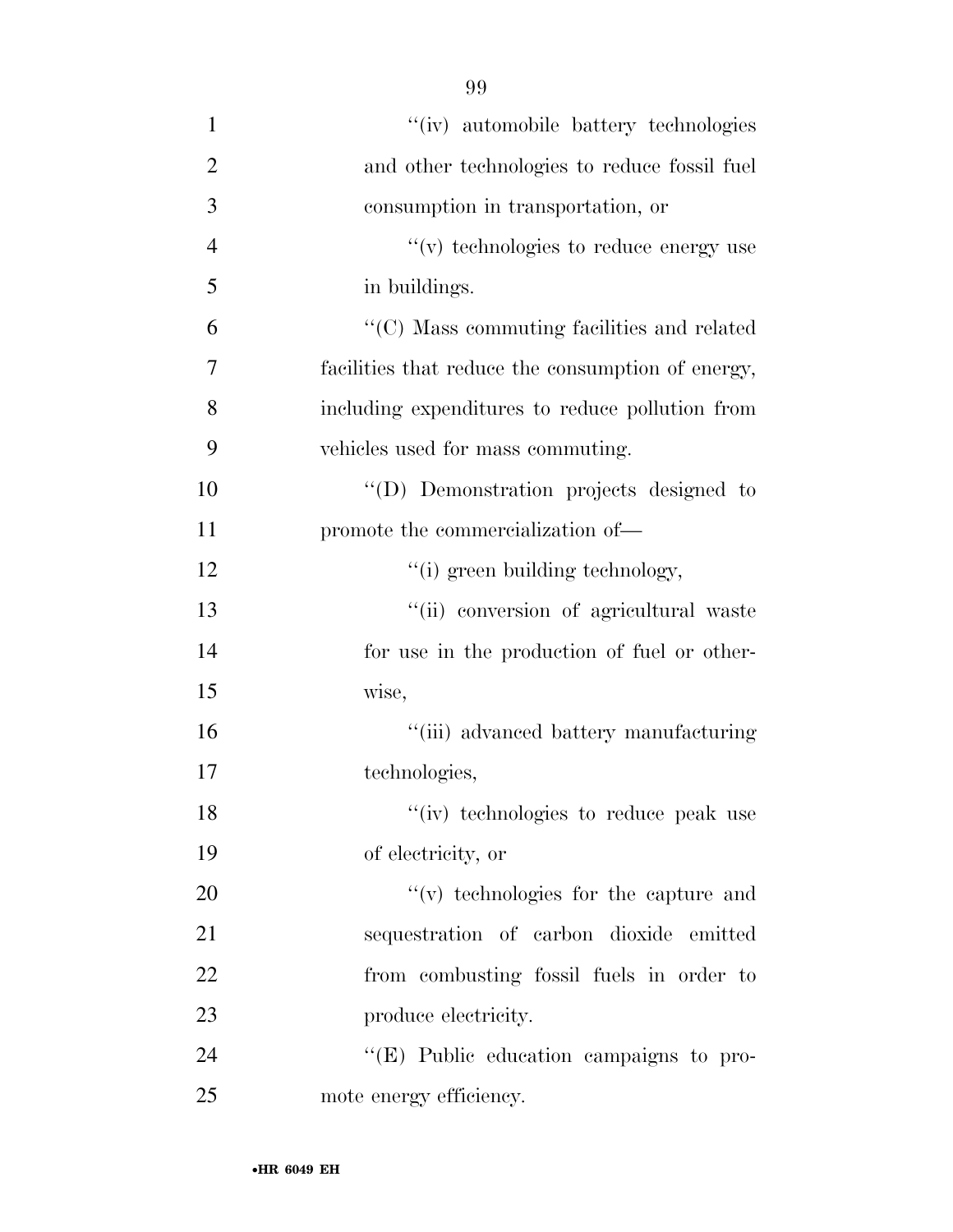1 ''(2) SPECIAL RULES FOR PRIVATE ACTIVITY BONDS.—For purposes of this section, in the case of any private activity bond, the term 'qualified con- servation purposes' shall not include any expenditure which is not a capital expenditure.

"(g) POPULATION.—

7 "(1) In GENERAL.—The population of any State or local government shall be determined for purposes of this section as provided in section 146(j) for the calendar year which includes the date of the enactment of this section.

12 "(2) SPECIAL RULE FOR COUNTIES.—In deter- mining the population of any county for purposes of this section, any population of such county which is taken into account in determining the population of any municipality which is a large local government shall not be taken into account in determining the population of such county.

 ''(h) APPLICATION TO INDIAN TRIBAL GOVERN- MENTS.—An Indian tribal government shall be treated for purposes of this section in the same manner as a large local government, except that—

23 ''(1) an Indian tribal government shall be treat- ed for purposes of subsection (e) as located within a State to the extent of so much of the population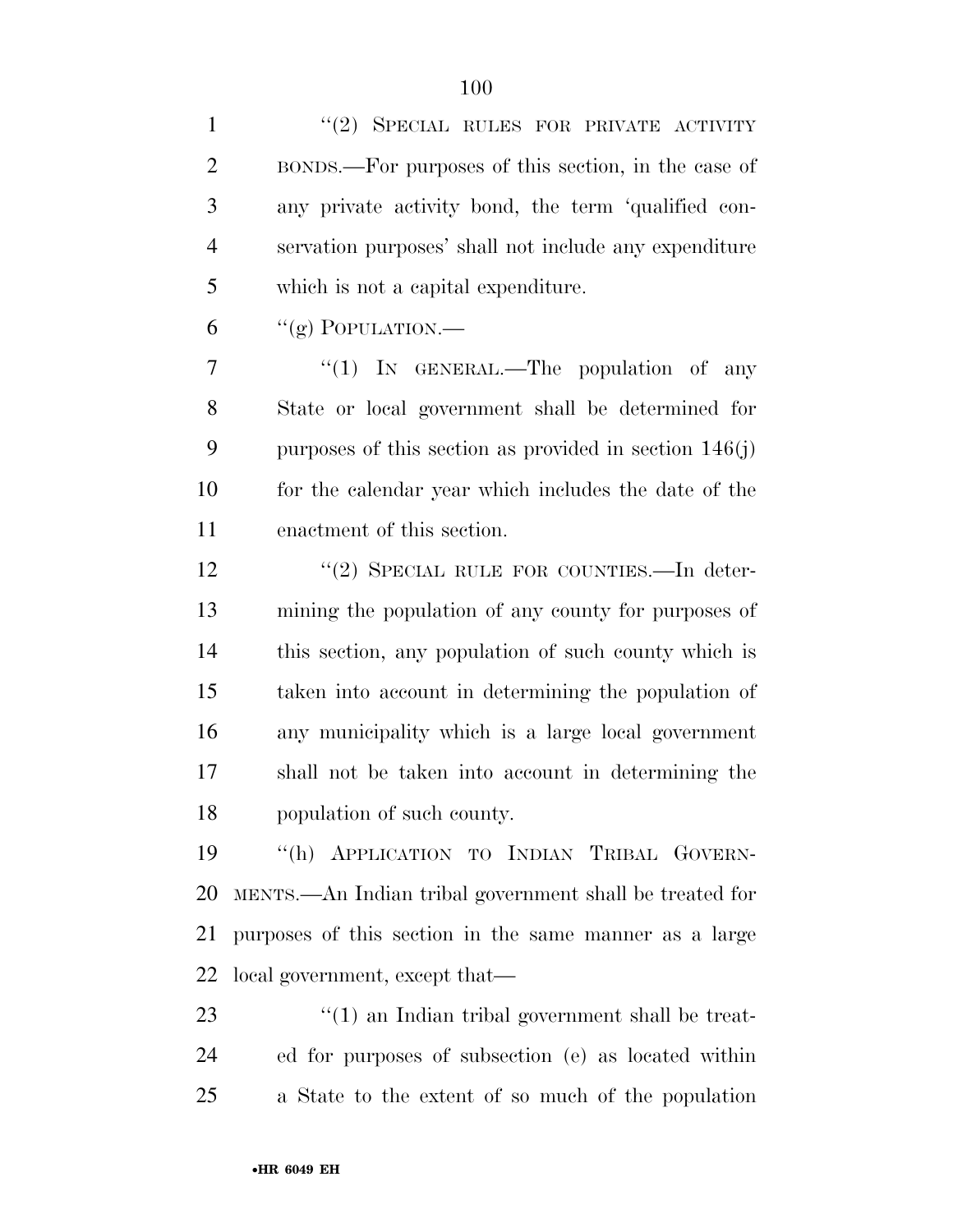| 1              | of such government as resides within such State,      |
|----------------|-------------------------------------------------------|
| 2              | and                                                   |
| 3              | $\lq(2)$ any bond issued by an Indian tribal gov-     |
| $\overline{4}$ | ernment shall be treated as a qualified energy con-   |
| 5              | servation bond only if issued as part of an issue the |
| 6              | available project proceeds of which are used for pur- |
| 7              | poses for which such Indian tribal government could   |
| 8              | issue bonds to which section $103(a)$ applies.".      |
| 9              | (b) CONFORMING AMENDMENTS.-                           |
| 10             | (1) Paragraph (1) of section $54A(d)$ , as added      |
| 11             | by section 106, is amended to read as follows:        |
| $\sim$         |                                                       |

 ''(1) QUALIFIED TAX CREDIT BOND.—The term 'qualified tax credit bond' means—

14 ''(A) a new clean renewable energy bond, or

 ''(B) a qualified energy conservation bond, which is part of an issue that meets requirements of paragraphs (2), (3), (4), (5), and (6).''.

19 (2) Subparagraph (C) of section  $54A(d)(2)$ , as added by section 106, is amended to read as follows: 21 "(C) QUALIFIED PURPOSE.—For purposes of this paragraph, the term 'qualified purpose' means—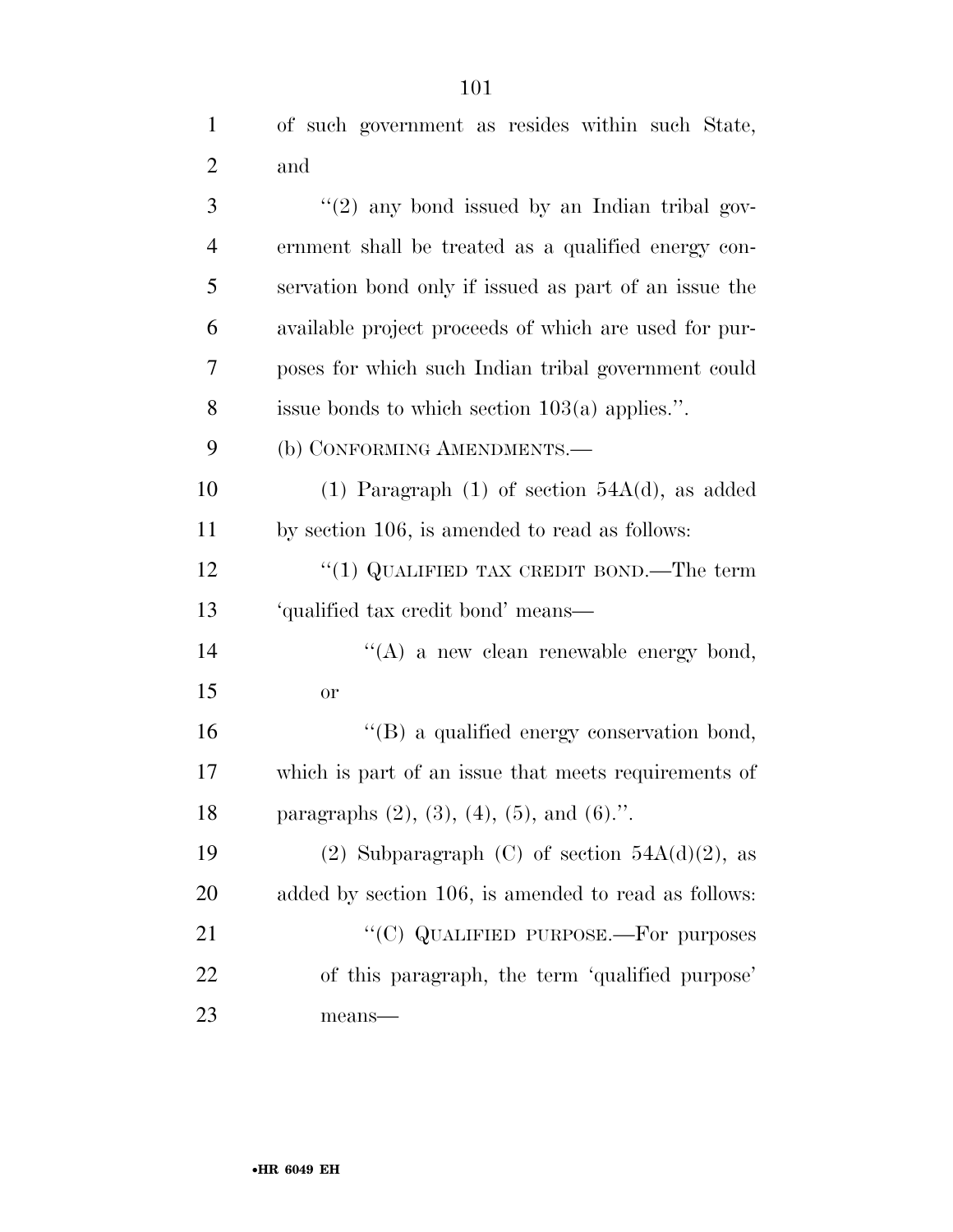| $\mathbf{1}$   | $f'(i)$ in the case of a new clean renew-                     |
|----------------|---------------------------------------------------------------|
| $\overline{2}$ | able energy bond, a purpose specified in                      |
| 3              | section $54B(a)(1)$ , and                                     |
| $\overline{4}$ | "(ii) in the case of a qualified energy                       |
| 5              | conservation bond, a purpose specified in                     |
| 6              | section $54C(a)(1)$ .".                                       |
| 7              | $(3)$ The table of sections for subpart I of part             |
| 8              | IV of subchapter A of chapter 1 is amended by add-            |
| 9              | ing at the end the following new item:                        |
|                | "Sec. 54C. Qualified energy conservation bonds.".             |
| 10             | (c) EFFECTIVE DATE.—The amendments made by                    |
| 11             | this section shall apply to obligations issued after the date |
| 12             | of the enactment of this Act.                                 |
| 13             | SEC. 142. CREDIT FOR NONBUSINESS ENERGY PROPERTY.             |
| 14             | (a) EXTENSION OF CREDIT.—Section $25C(g)$ is                  |
| 15             | amended by striking "December 31, 2007" and inserting         |
|                |                                                               |
| 16             | "December 31, 2008".                                          |
| 17             | (b) QUALIFIED BIOMASS FUEL PROPERTY.—                         |
| 18             | (1) IN GENERAL.—Section $25C(d)(3)$ is amend-                 |
| 19             | $ed$ —                                                        |
| 20             | $(A)$ by striking "and" at the end of sub-                    |
| 21             | paragraph $(D)$ ,                                             |
| 22             | (B) by striking the period at the end of                      |
| 23             | subparagraph $(E)$ and inserting ", and", and                 |
| 24             | (C) by adding at the end the following new                    |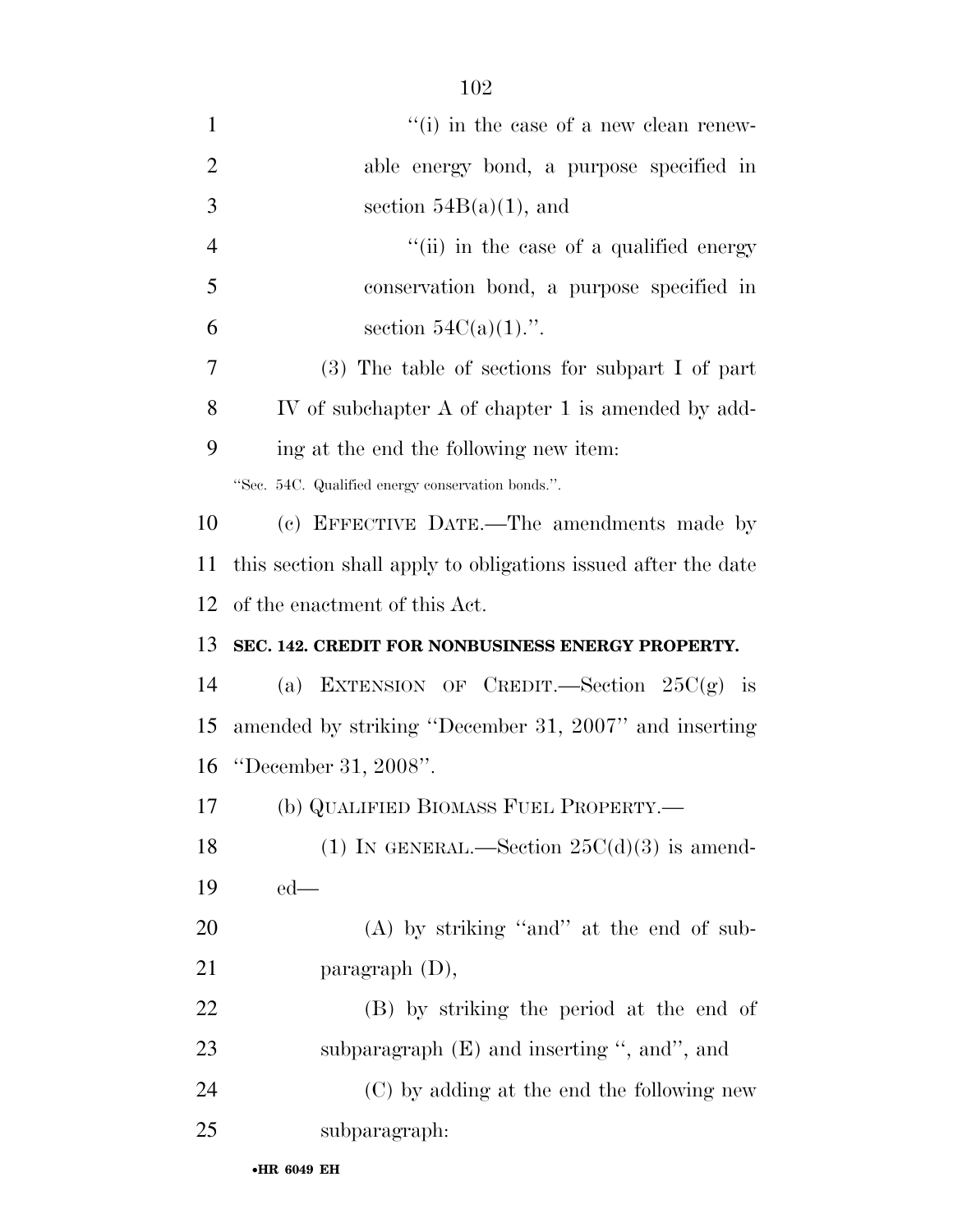| $\mathbf{1}$   | "(F) a stove which uses the burning of bio-              |
|----------------|----------------------------------------------------------|
| $\overline{2}$ | mass fuel to heat a dwelling unit located in the         |
| 3              | United States and used as a residence by the             |
| $\overline{4}$ | taxpayer, or to heat water for use in such a             |
| 5              | dwelling unit, and which has a thermal effi-             |
| 6              | ciency rating of at least 75 percent.".                  |
| 7              | (2) BIOMASS FUEL.—Section $25C(d)$ is amend-             |
| 8              | ed by adding at the end the following new para-          |
| 9              | graph:                                                   |
| 10             | "(6) BIOMASS FUEL.—The term 'biomass fuel'               |
| 11             | means any plant-derived fuel available on a renew-       |
| 12             | able or recurring basis, including agricultural crops    |
| 13             | and trees, wood and wood waste and residues (in-         |
| 14             | cluding wood pellets), plants (including aquatic         |
| 15             | plants), grasses, residues, and fibers.".                |
| 16             | (c) COORDINATION WITH CREDIT FOR QUALIFIED               |
| 17             | GEOTHERMAL HEAT PUMP PROPERTY EXPENDITURES.-             |
| 18             | (1) IN GENERAL.—Paragraph (3) of section                 |
| 19             | $25C(d)$ , as amended by subsection (b), is amended      |
| 20             | by striking subparagraph (C) and by redesignating        |
| 21             | subparagraphs $(D)$ , $(E)$ , and $(F)$ as subparagraphs |
| 22             | $(C)$ , $(D)$ , and $(E)$ , respectively.                |
| 23             | (2) CONFORMING AMENDMENT.—Subparagraph                   |
| 24             | (C) of section $25C(d)(2)$ is amended to read as fol-    |
| 25             | lows:                                                    |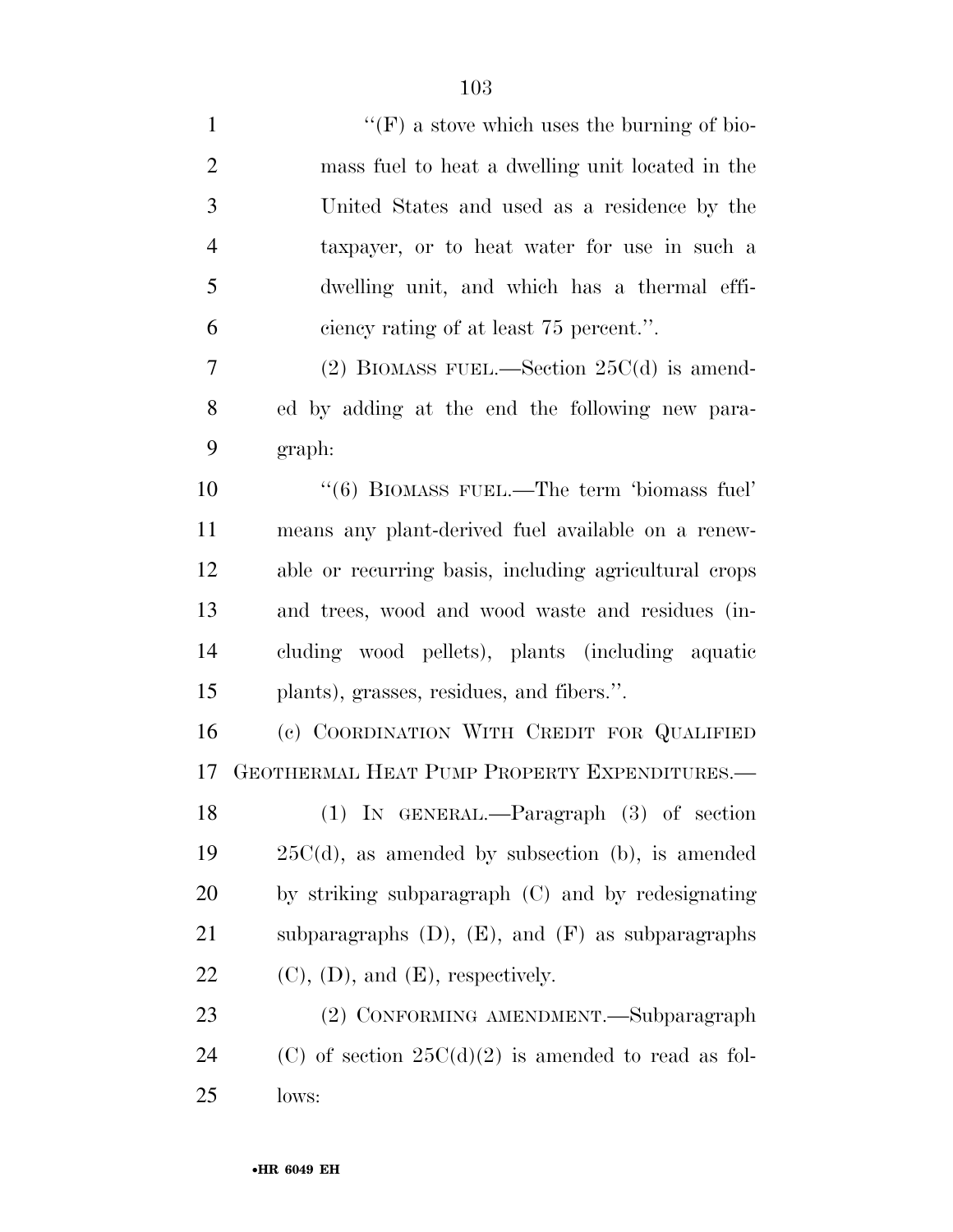| $\mathbf{1}$   | "(C) REQUIREMENTS AND STANDARDS                            |
|----------------|------------------------------------------------------------|
| $\overline{2}$ | FOR AIR CONDITIONERS AND HEAT PUMPS.-                      |
| 3              | The standards and requirements prescribed by               |
| $\overline{4}$ | the Secretary under subparagraph (B) with re-              |
| 5              | spect to the energy efficiency ratio (EER) for             |
| 6              | central air conditioners and electric<br>heat              |
| $\overline{7}$ | pumps-                                                     |
| 8              | "(i) shall require measurements to be                      |
| 9              | based on published data which is tested by                 |
| 10             | manufacturers at 95 degrees Fahrenheit,                    |
| 11             | and                                                        |
| 12             | "(ii) may be based on the certified                        |
| 13             | data of the Air Conditioning and Refrig-                   |
| 14             | eration Institute that are prepared in part-               |
| 15             | nership with the Consortium for Energy                     |
| 16             | Efficiency.".                                              |
| 17             | (d) EFFECTIVE DATE.—The amendments made this               |
|                | 18 section shall apply to expenditures made after December |
| 19             | 31, 2007.                                                  |
| 20             | SEC. 143. ENERGY EFFICIENT COMMERCIAL BUILDINGS DE-        |
| 21             | DUCTION.                                                   |
| 22             | Subsection (h) of section 179D is amended by strik-        |
| 23             | ing "December 31, 2008" and inserting "December 31,        |
| 24             | $2013"$ .                                                  |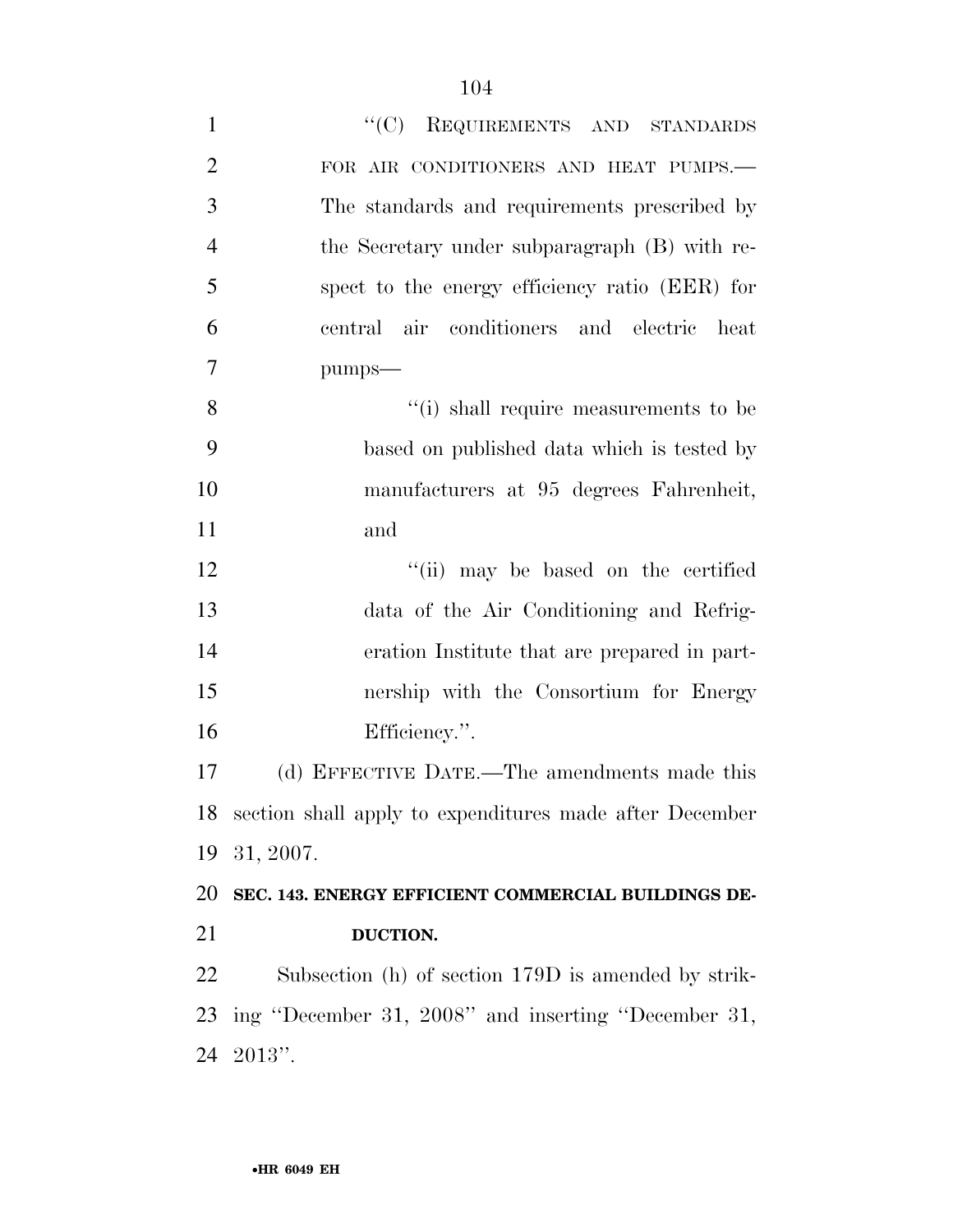| 1              | SEC. 144. MODIFICATIONS OF ENERGY EFFICIENT APPLI- |
|----------------|----------------------------------------------------|
| 2              | ANCE CREDIT FOR APPLIANCES PRODUCED                |
| 3              | <b>AFTER 2007.</b>                                 |
| $\overline{4}$ | (a) IN GENERAL.—Subsection (b) of section $45M$ is |
| 5              | amended to read as follows:                        |
| 6              | "(b) APPLICABLE AMOUNT.—For purposes of sub-       |
| 7              | section $(a)$ —                                    |
| 8              | "(1) DISHWASHERS.—The applicable amount            |
| 9              | is—                                                |
| 10             | "(A) $$45$ in the case of a dishwasher which       |
| 11             | is manufactured in calendar year 2008 or 2009      |
| 12             | and which uses no more than 324 kilowatt           |
| 13             | hours per year and 5.8 gallons per cycle, and      |
| 14             | "(B) $$75$ in the case of a dishwasher             |
| 15             | which is manufactured in calendar year 2008,       |
| 16             | 2009, or 2010 and which uses no more than          |
| 17             | 307 kilowatt hours per year and 5.0 gallons per    |
| 18             | cycle (5.5 gallons per cycle for dishwashers de-   |
| 19             | signed for greater than 12 place settings).        |
| 20             | (2)<br>CLOTHES WASHERS.—The applicable             |
| 21             | amount is—                                         |
| 22             | "(A) $$75$ in the case of a residential top-       |
| 23             | loading clothes washer manufactured in cal-        |
| 24             | endar year 2008 which meets or exceeds a 1.72      |
| 25             | modified energy factor and does not exceed a       |
| 26             | 8.0 water consumption factor,                      |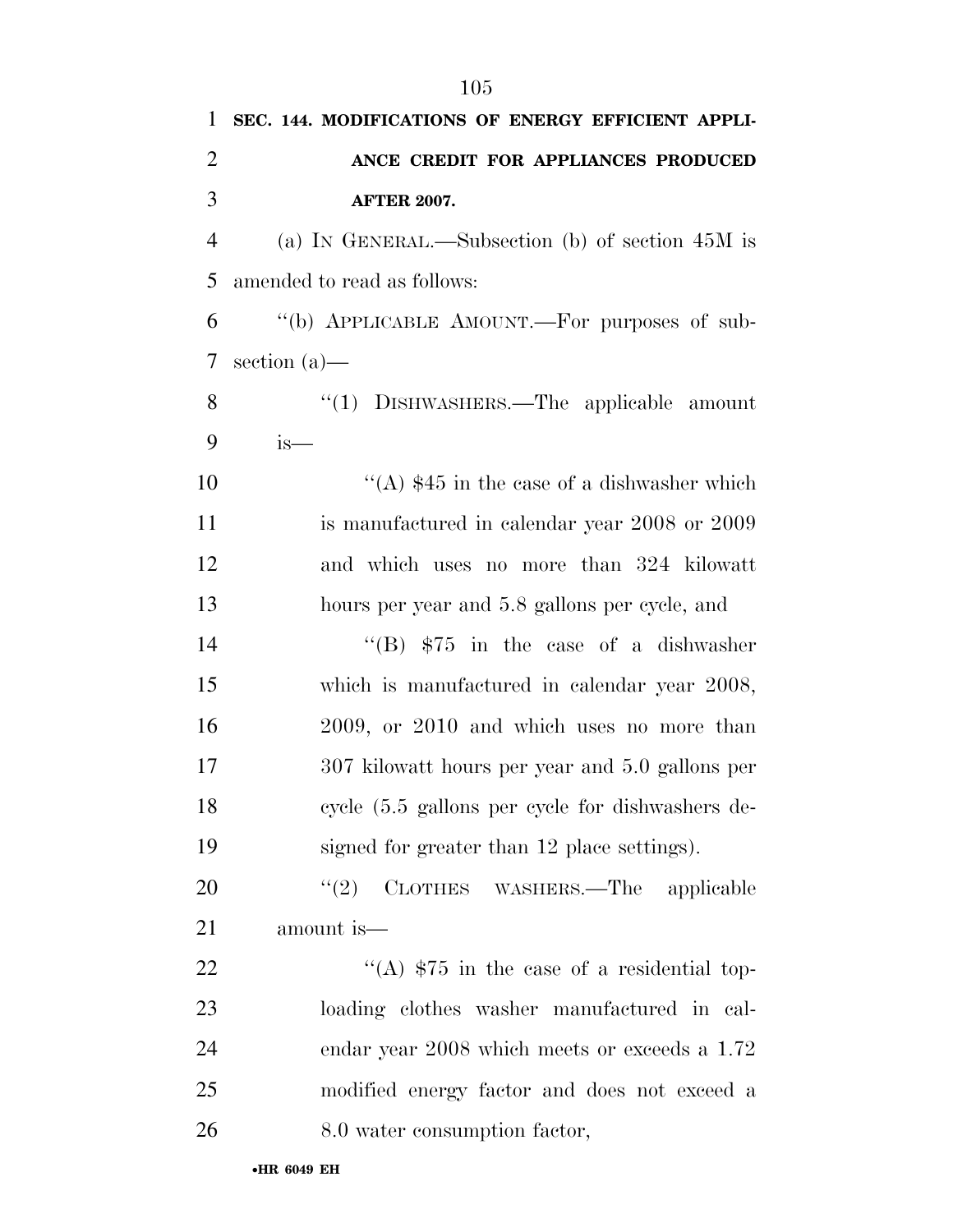$\text{``(B) $125 in the case of a residual top-}$  loading clothes washer manufactured in cal- endar year 2008 or 2009 which meets or ex- ceeds a 1.8 modified energy factor and does not exceed a 7.5 water consumption factor,  $\frac{1}{2}$  (C) \$150 in the case of a residential or commercial clothes washer manufactured in cal- endar year 2008, 2009, or 2010 which meets or exceeds 2.0 modified energy factor and does not exceed a 6.0 water consumption factor, and 11 ''(D)  $$250$  in the case of a residential or commercial clothes washer manufactured in cal- endar year 2008, 2009, or 2010 which meets or exceeds 2.2 modified energy factor and does not exceed a 4.5 water consumption factor. ''(3) REFRIGERATORS.—The applicable amount is— 18 ''(A)  $$50$  in the case of a refrigerator which is manufactured in calendar year 2008,

 and consumes at least 20 percent but not more 21 than 22.9 percent less kilowatt hours per year 22 than the 2001 energy conservation standards,

23 "'(B)  $$75$  in the case of a refrigerator which is manufactured in calendar year 2008 or 2009, and consumes at least 23 percent but no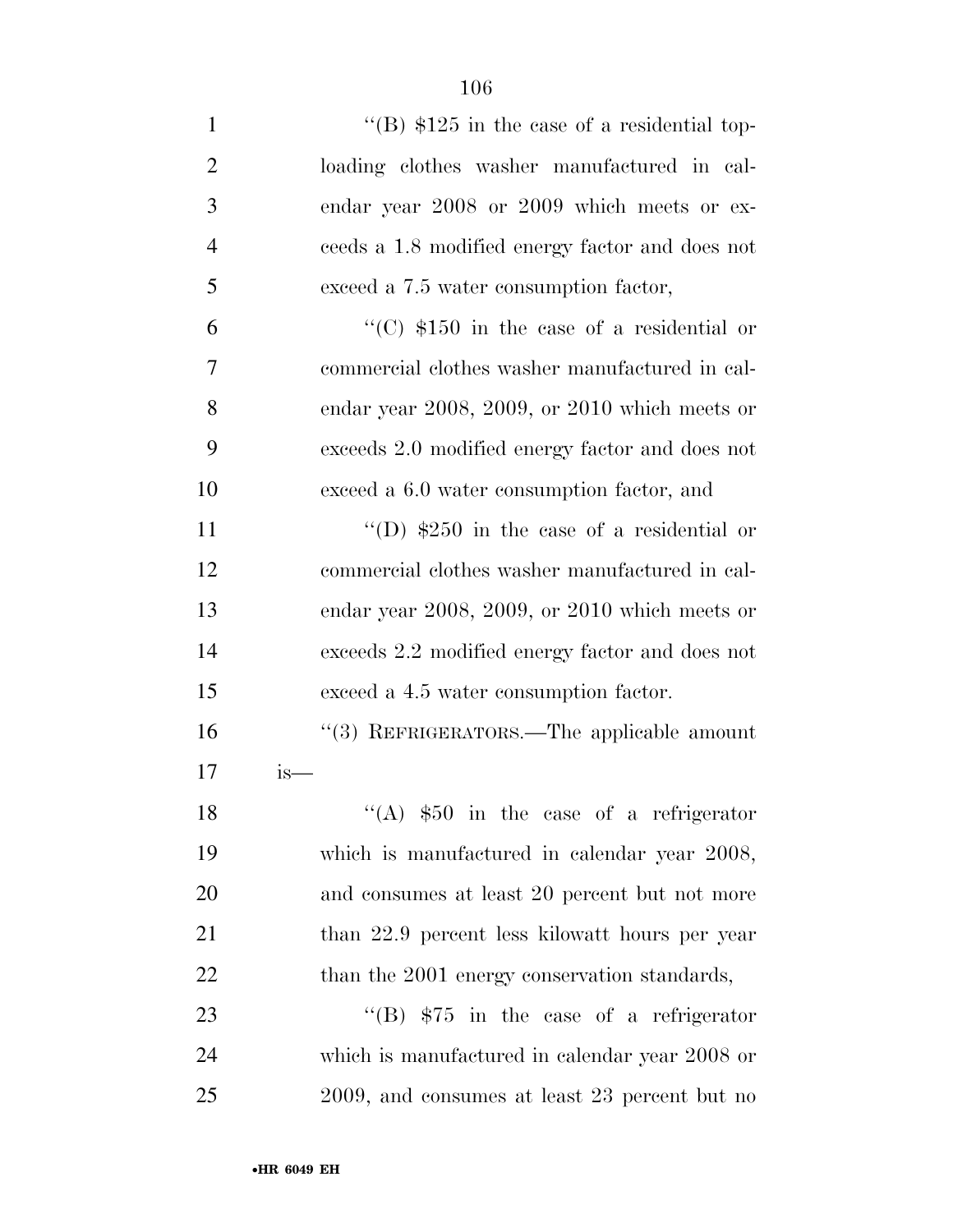|                | 107                                                  |
|----------------|------------------------------------------------------|
| $\mathbf{1}$   | more than 24.9 percent less kilowatt hours per       |
| $\overline{2}$ | year than the 2001 energy conservation stand-        |
| 3              | ards,                                                |
| $\overline{4}$ | "(C) $$100$ in the case of a refrigerator            |
| 5              | which is manufactured in calendar year 2008,         |
| 6              | $2009$ , or $2010$ , and consumes at least $25$ per- |
| 7              | cent but not more than 29.9 percent less kilo-       |
| 8              | watt hours per year than the 2001 energy con-        |
| 9              | servation standards, and                             |
| 10             | "(D) $$200$ in the case of a refrigerator            |
| 11             | manufactured in calendar year 2008, 2009, or         |
| 12             | 2010 and which consumes at least 30 percent          |
| 13             | less energy than the 2001 energy conservation        |
| 14             | standards.".                                         |
| 15             | (b) ELIGIBLE PRODUCTION.—                            |
| 16             | (1) SIMILAR TREATMENT FOR ALL APPLI-                 |
| 17             | $ANCES.$ Subsection (c) of section $45M$ is amend-   |
| 18             | $ed$ —                                               |
| 19             | $(A)$ by striking paragraph $(2)$ ,                  |
| 20             | $(B)$ by striking " $(1)$ In GENERAL" and all        |
| 21             | that follows through "the eligible" and inserting    |
| 22             | "The eligible",                                      |
| 23             | (C) by moving the text of such subsection            |
| 24             | in line with the subsection heading, and             |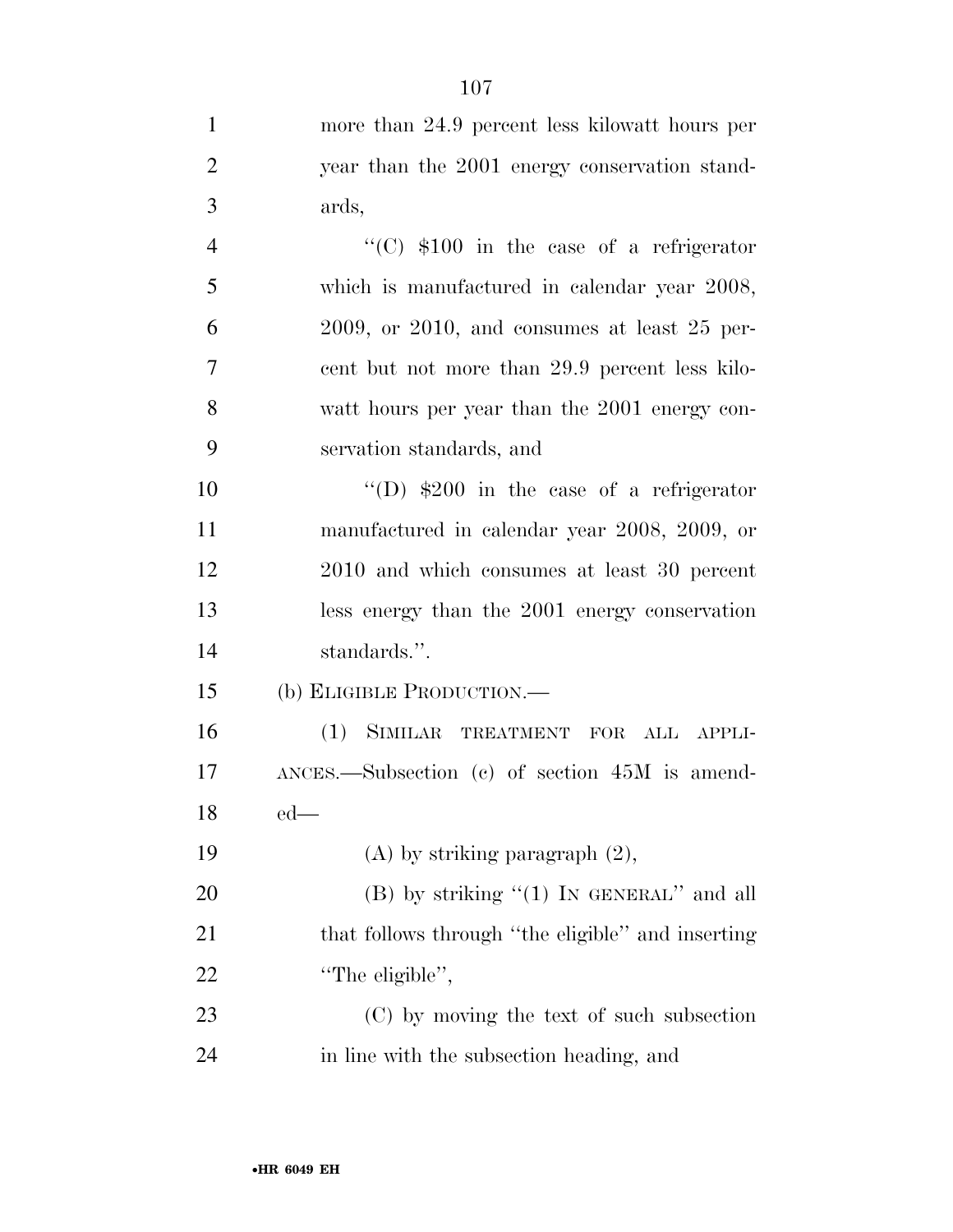| $\mathbf{1}$   | (D) by redesignating subparagraphs (A)                      |
|----------------|-------------------------------------------------------------|
| $\overline{2}$ | and $(B)$ as paragraphs $(1)$ and $(2)$ , respectively,     |
| 3              | and by moving such paragraphs 2 ems to the                  |
| $\overline{4}$ | left.                                                       |
| 5              | (2) MODIFICATION OF BASE PERIOD.-Para-                      |
| 6              | graph $(2)$ of section $45M(c)$ , as amended by para-       |
| 7              | $graph(1)$ , is amended by striking "3-calendar year"       |
| 8              | and inserting "2-calendar year".                            |
| 9              | (c) TYPES OF ENERGY EFFICIENT APPLIANCES.-                  |
| 10             | Subsection (d) of section 45M (defining types of energy     |
| 11             | efficient appliances) is amended to read as follows:        |
| 12             | "(d) TYPES OF ENERGY EFFICIENT APPLIANCE.-                  |
| 13             | For purposes of this section, the types of energy efficient |
| 14             | appliances are-                                             |
| 15             | "(1) dishwashers described in subsection $(b)(1)$ ,         |
| 16             | $(2)$ clothes washers described in subsection               |
| 17             | $(b)(2)$ , and                                              |
| 18             | ``(3)<br>refrigerators described in<br>subsection           |
| 19             | $(b)(3)$ .".                                                |
| 20             | (d) AGGREGATE CREDIT AMOUNT ALLOWED.—                       |
| 21             | $(1)$ INCREASE IN LIMIT.—Paragraph $(1)$ of sec-            |
| 22             | tion $45M(e)$ is amended to read as follows:                |
| 23             | "(1) AGGREGATE CREDIT AMOUNT ALLOWED.—                      |
| 24             | The aggregate amount of credit allowed under sub-           |
| 25             | section (a) with respect to a taxpayer for any tax-         |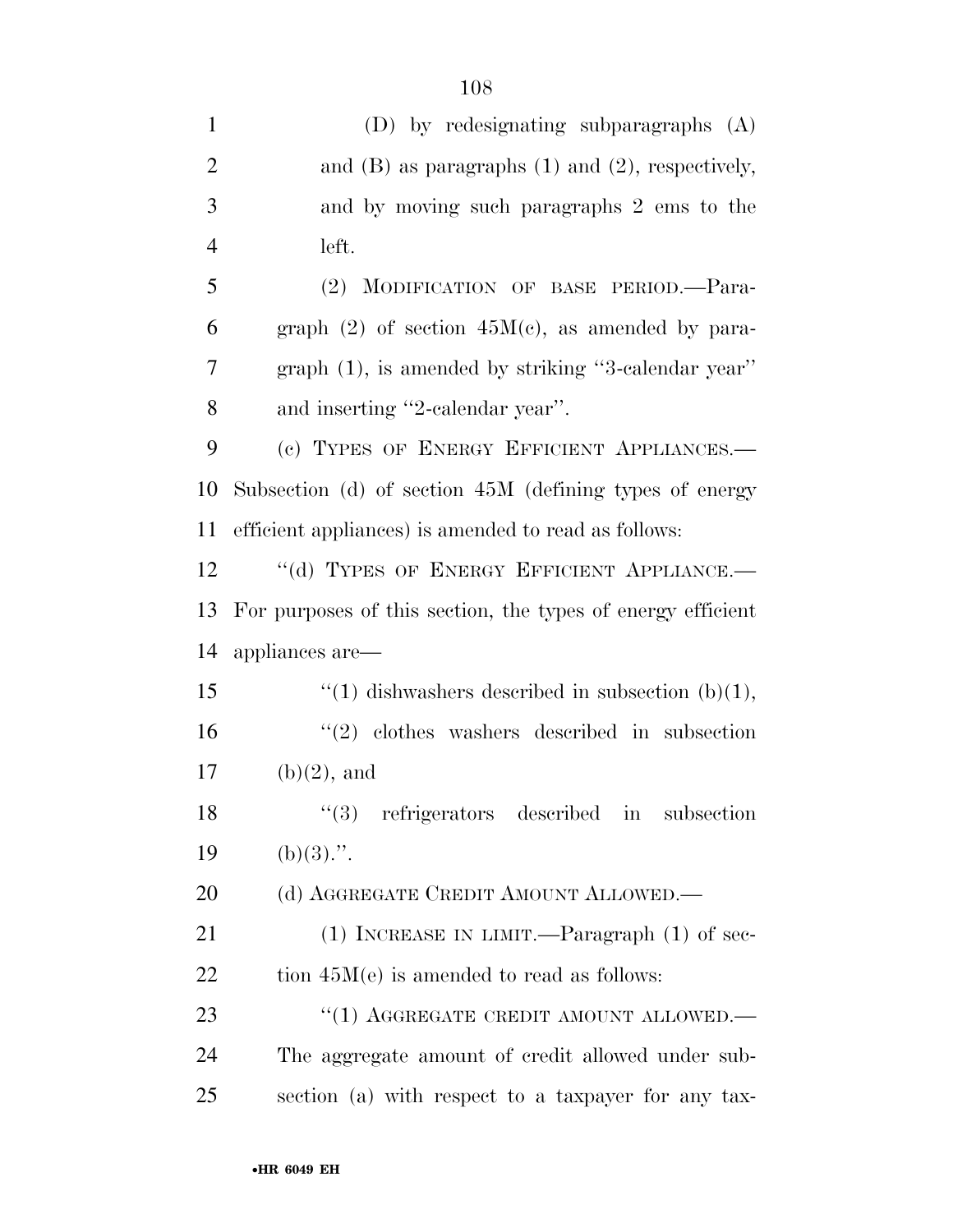| $\mathbf{1}$   | able year shall not exceed $$75,000,000$ reduced by      |
|----------------|----------------------------------------------------------|
| $\overline{2}$ | the amount of the credit allowed under subsection        |
| 3              | (a) to the taxpayer (or any predecessor) for all prior   |
| $\overline{4}$ | taxable years beginning after December 31, 2007.".       |
| 5              | (2) EXCEPTION FOR CERTAIN REFRIGERATOR                   |
| 6              | AND CLOTHES WASHERS.—Paragraph (2) of section            |
| 7              | $45M(e)$ is amended to read as follows:                  |
| 8              | "(2) AMOUNT ALLOWED FOR CERTAIN REFRIG-                  |
| 9              | ERATORS AND CLOTHES WASHERS.—Refrigerators               |
| 10             | described in subsection $(b)(3)(D)$ and clothes wash-    |
| 11             | ers described in subsection $(b)(2)(D)$ shall not be     |
| 12             | taken into account under paragraph $(1)$ .".             |
| 13             | (e) QUALIFIED ENERGY EFFICIENT APPLIANCES.-              |
| 14             | $(1)$ IN GENERAL.—Paragraph $(1)$ of section             |
| 15             | $45M(f)$ (defining qualified energy efficient appliance) |
| 16             | is amended to read as follows:                           |
| 17             | "(1) QUALIFIED ENERGY EFFICIENT APPLI-                   |
| 18             | ANCE.—The term 'qualified energy efficient appli-        |
| 19             | ance' means—                                             |
| 20             | "(A) any dishwasher described in sub-                    |
| 21             | section $(b)(1)$ ,                                       |
| 22             | $\lq\lq (B)$ any clothes washer described in sub-        |
| 23             | section $(b)(2)$ , and                                   |
| 24             | "(C) any refrigerator described in sub-                  |
| 25             | section $(b)(3)$ .".                                     |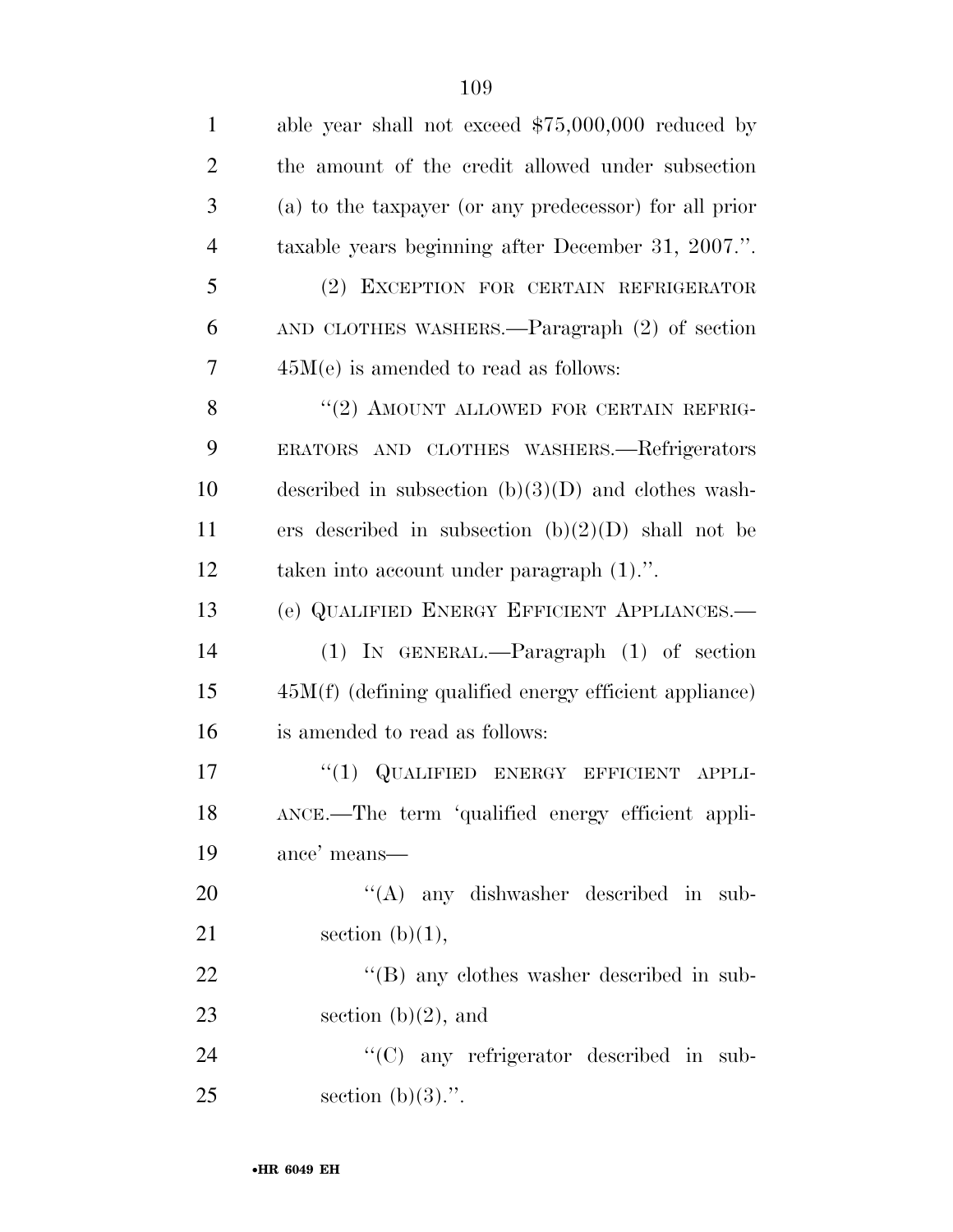1 (2) CLOTHES WASHER.—Section  $45M(f)(3)$  is amended by inserting ''commercial'' before ''residen-tial'' the second place it appears.

 (3) TOP-LOADING CLOTHES WASHER.—Sub- section (f) of section 45M is amended by redesig-6 nating paragraphs  $(4)$ ,  $(5)$ ,  $(6)$ , and  $(7)$  as para-7 graphs  $(5)$ ,  $(6)$ ,  $(7)$ , and  $(8)$ , respectively, and by in- serting after paragraph (3) the following new para-graph:

 $(4)$  TOP-LOADING CLOTHES WASHER.—The term 'top-loading clothes washer' means a clothes washer which has the clothes container compartment access located on the top of the machine and which operates on a vertical axis.''.

 (4) REPLACEMENT OF ENERGY FACTOR.—Sec-16 tion  $45M(f)(6)$ , as redesignated by paragraph (3), is amended to read as follows:

18 "(6) MODIFIED ENERGY FACTOR.—The term 'modified energy factor' means the modified energy factor established by the Department of Energy for compliance with the Federal energy conservation standard.''.

 (5) GALLONS PER CYCLE; WATER CONSUMP-TION FACTOR.—Section 45M(f), as amended by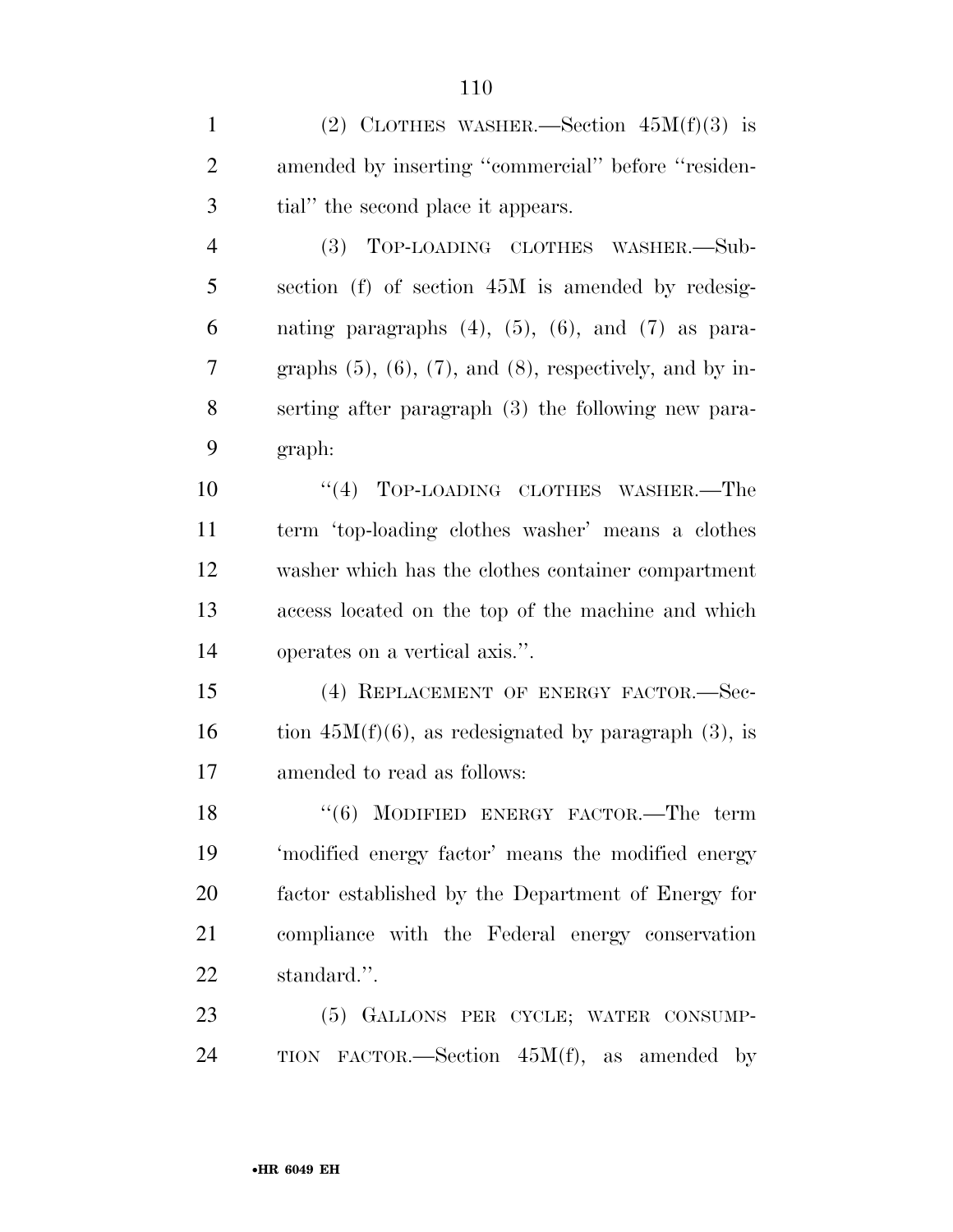paragraph (3), is amended by adding at the end the following: ''(9) GALLONS PER CYCLE.—The term 'gallons per cycle' means, with respect to a dishwasher, the amount of water, expressed in gallons, required to complete a normal cycle of a dishwasher. 7 "(10) WATER CONSUMPTION FACTOR.—The term 'water consumption factor' means, with respect to a clothes washer, the quotient of the total weight- ed per-cycle water consumption divided by the cubic foot (or liter) capacity of the clothes washer.''. (f) EFFECTIVE DATE.—The amendments made by this section shall apply to appliances produced after De- cember 31, 2007. **SEC. 145. ACCELERATED RECOVERY PERIOD FOR DEPRE- CIATION OF SMART METERS AND SMART GRID SYSTEMS.**  18 (a) IN GENERAL.—Section  $168(e)(3)(D)$  is amended by striking ''and'' at the end of clause (i), by striking the period at the end of clause (ii) and inserting a comma, and by inserting after clause (ii) the following new clauses: 22 ''(iii) any qualified smart electric meter, and 24 ''(iv) any qualified smart electric grid system.''.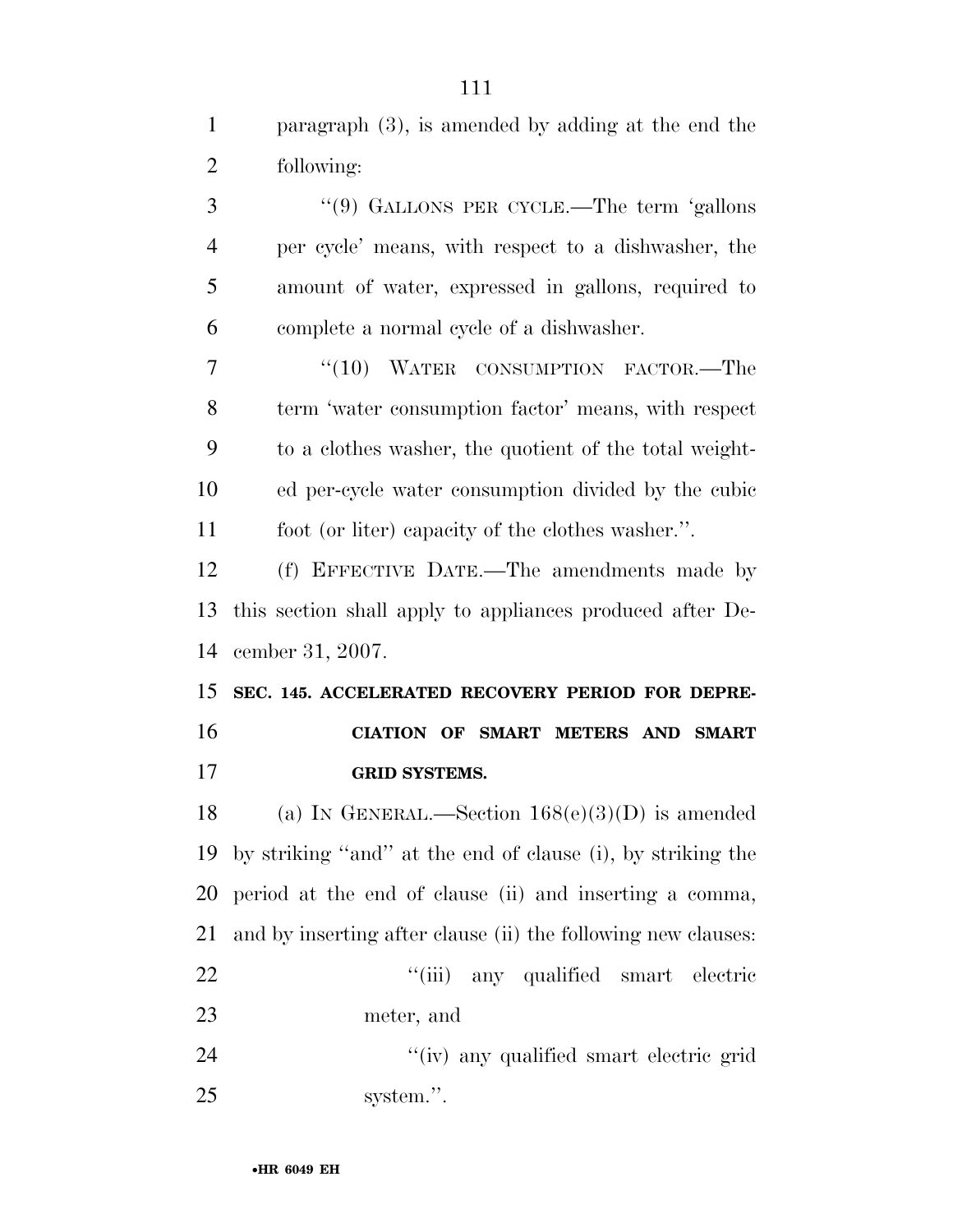(b) DEFINITIONS.—Section 168(i) is amended by in-serting at the end the following new paragraph:

3 "(18) QUALIFIED SMART ELECTRIC METERS.— ''(A) IN GENERAL.—The term 'qualified smart electric meter' means any smart electric meter which is placed in service by a taxpayer who is a supplier of electric energy or a pro-vider of electric energy services.

9 "(B) SMART ELECTRIC METER.—For pur- poses of subparagraph (A), the term 'smart electric meter' means any time-based meter and related communication equipment which is ca- pable of being used by the taxpayer as part of a system that—

 $"$ (i) measures and records electricity usage data on a time-differentiated basis in at least 24 separate time segments per day,

19  $\frac{1}{10}$  provides for the exchange of in- formation between supplier or provider and 21 the customer's electric meter in support of 22 time-based rates or other forms of demand response,

24 ''(iii) provides data to such supplier or provider so that the supplier or provider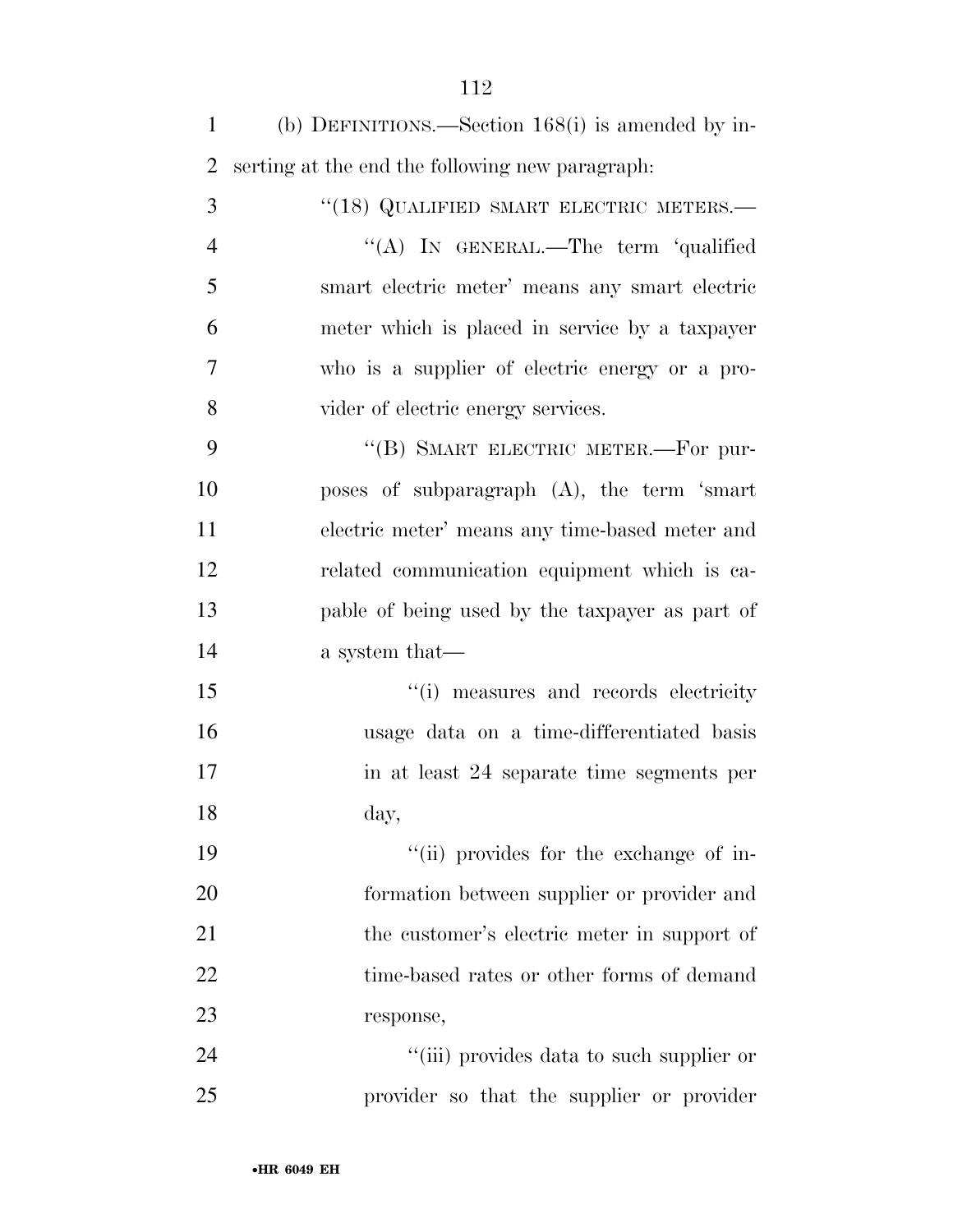| $\mathbf{1}$   | can provide energy usage information to          |
|----------------|--------------------------------------------------|
| $\overline{2}$ | customers electronically, and                    |
| 3              | "(iv) provides net metering.                     |
| $\overline{4}$ | "(19) QUALIFIED SMART ELECTRIC GRID SYS-         |
| 5              | TEMS.-                                           |
| 6              | "(A) IN GENERAL.—The term 'qualified             |
| 7              | smart electric grid system' means any smart      |
| 8              | grid property used as part of a system for elec- |
| 9              | tric distribution grid communications, moni-     |
| 10             | toring, and management placed in service by a    |
| 11             | taxpayer who is a supplier of electric energy or |
| 12             | a provider of electric energy services.          |
| 13             | "(B) SMART GRID PROPERTY.—For the                |
| 14             | purposes of subparagraph $(A)$ , the term 'smart |
| 15             | grid property' means electronics and related     |
| 16             | equipment that is capable of—                    |
| 17             | "(i) sensing, collecting, and moni-              |
| 18             | toring data of or from all portions of a         |
| 19             | utility's electric distribution grid,            |
| 20             | "(ii) providing real-time, two-way               |
| 21             | communications to monitor or manage              |
| 22             | such grid, and                                   |
| 23             | "(iii) providing real time analysis of           |
| 24             | and event prediction based upon collected        |
| 25             | data that can be used to improve electric        |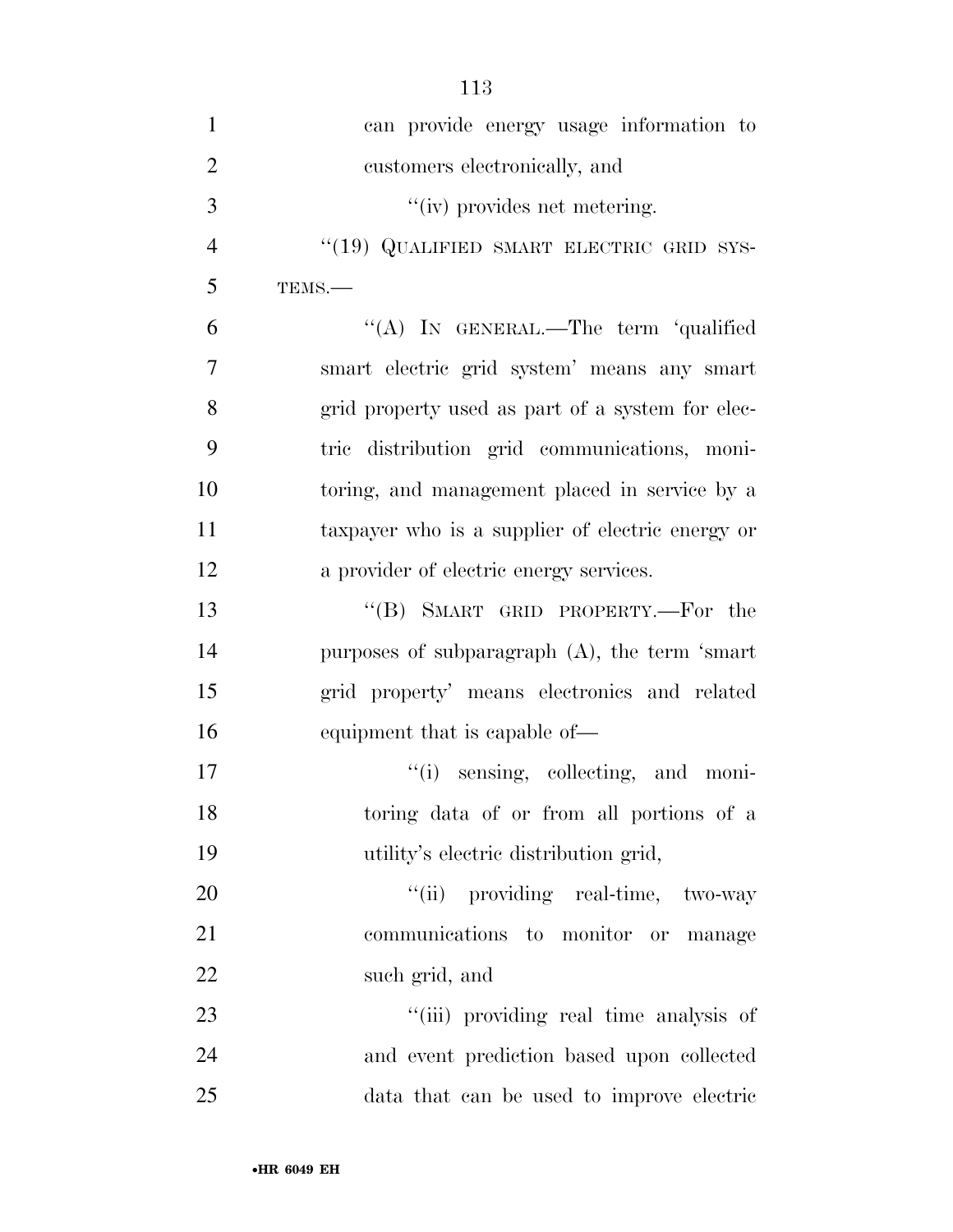| $\mathbf{1}$   | distribution system reliability, quality, and                 |
|----------------|---------------------------------------------------------------|
| $\overline{2}$ | performance.".                                                |
| 3              | (c) CONTINUED APPLICATION OF 150 PERCENT DE-                  |
| $\overline{4}$ | CLINING BALANCE METHOD.—Paragraph (2) of section              |
| 5              | $168(b)$ is amended by striking "or" at the end of subpara-   |
| 6              | graph $(B)$ , by redesignating subparagraph $(C)$ as subpara- |
| 7              | graph $(D)$ , and by inserting after subparagraph $(B)$ the   |
| 8              | following new subparagraph:                                   |
| 9              | "(C) any property (other than property de-                    |
| 10             | scribed in paragraph $(3)$ ) which is a qualified             |
| 11             | smart electric meter or qualified smart electric              |
| 12             | grid system, or".                                             |
| 13             | (d) EFFECTIVE DATE.—The amendments made by                    |
| 14             | this section shall apply to property placed in service after  |
| 15             | the date of the enactment of this Act.                        |
| 16             | SEC. 146. QUALIFIED GREEN BUILDING AND SUSTAINABLE            |
| 17             | <b>DESIGN PROJECTS.</b>                                       |
| 18             | (a) IN GENERAL.—Paragraph $(8)$ of section 142(l)             |
| 19             | is amended by striking "September 30, 2009" and insert-       |
| 20             | ing "September 30, 2012".                                     |
| 21             | TREATMENT OF<br>CURRENT REFUNDING<br>(b)                      |
| 22             | BONDS.—Paragraph $(9)$ of section 142(l) is amended by        |
| 23             | striking "October 1, 2009" and inserting "October 1,          |

2012''.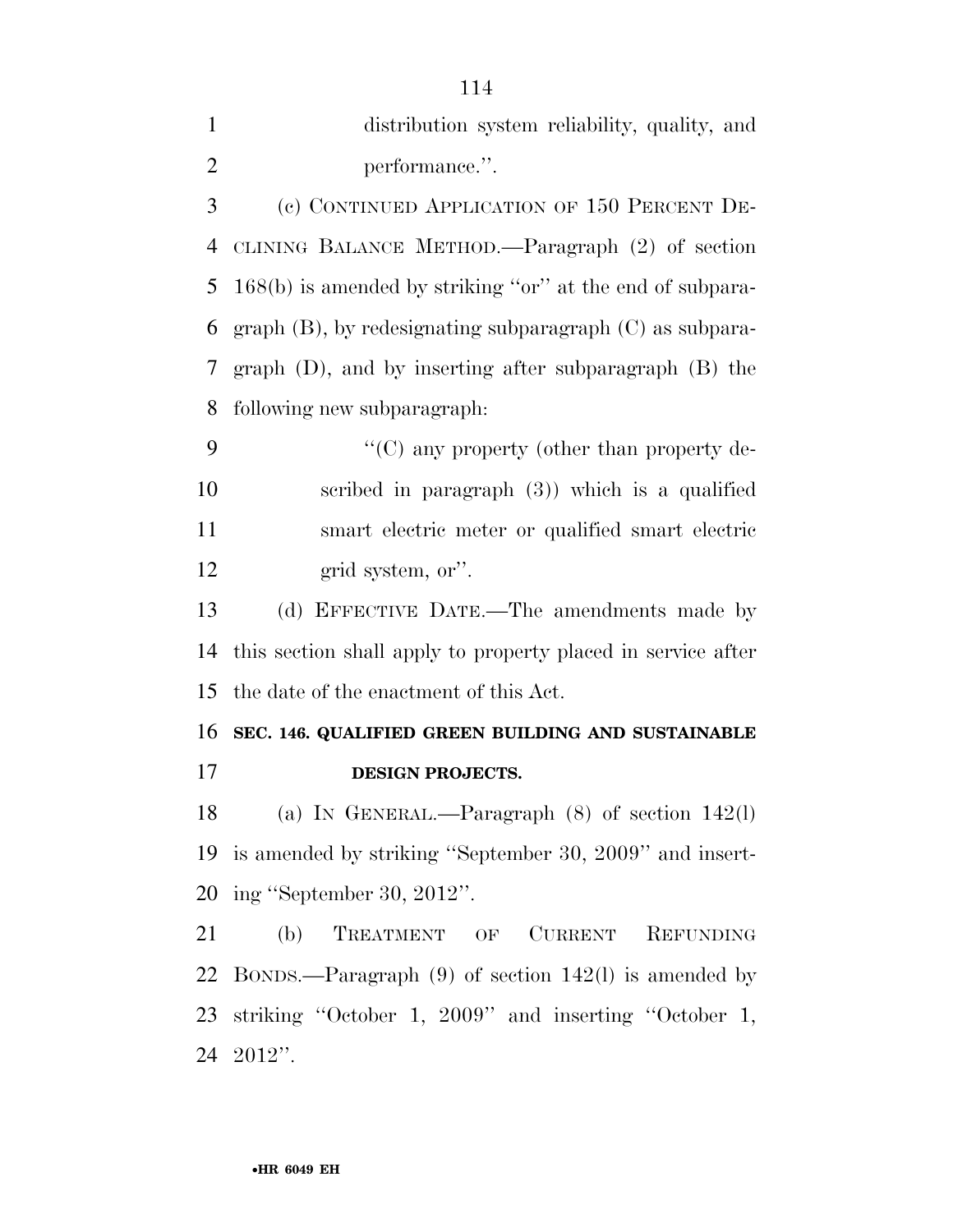(c) ACCOUNTABILITY.—The second sentence of sec- tion 701(d) of the American Jobs Creation Act of 2004 is amended by striking ''issuance,'' and inserting ''issuance of the last issue with respect to such project,''. **TITLE II—ONE-YEAR EXTENSION OF TEMPORARY PROVISIONS Subtitle A—Extensions Primarily Affecting Individuals SEC. 201. DEDUCTION FOR STATE AND LOCAL SALES TAXES.**  (a) IN GENERAL.—Subparagraph (I) of section 164(b)(5) is amended by striking ''January 1, 2008'' and inserting ''January 1, 2009''. (b) EFFECTIVE DATE.—The amendment made by this section shall apply to taxable years beginning after December 31, 2007. **SEC. 202. DEDUCTION OF QUALIFIED TUITION AND RE- LATED EXPENSES.**  (a) IN GENERAL.—Subsection (e) of section 222 is amended by striking ''December 31, 2007'' and inserting ''December 31, 2008''. (b) EFFECTIVE DATE.—The amendment made by this section shall apply to taxable years beginning after

December 31, 2007.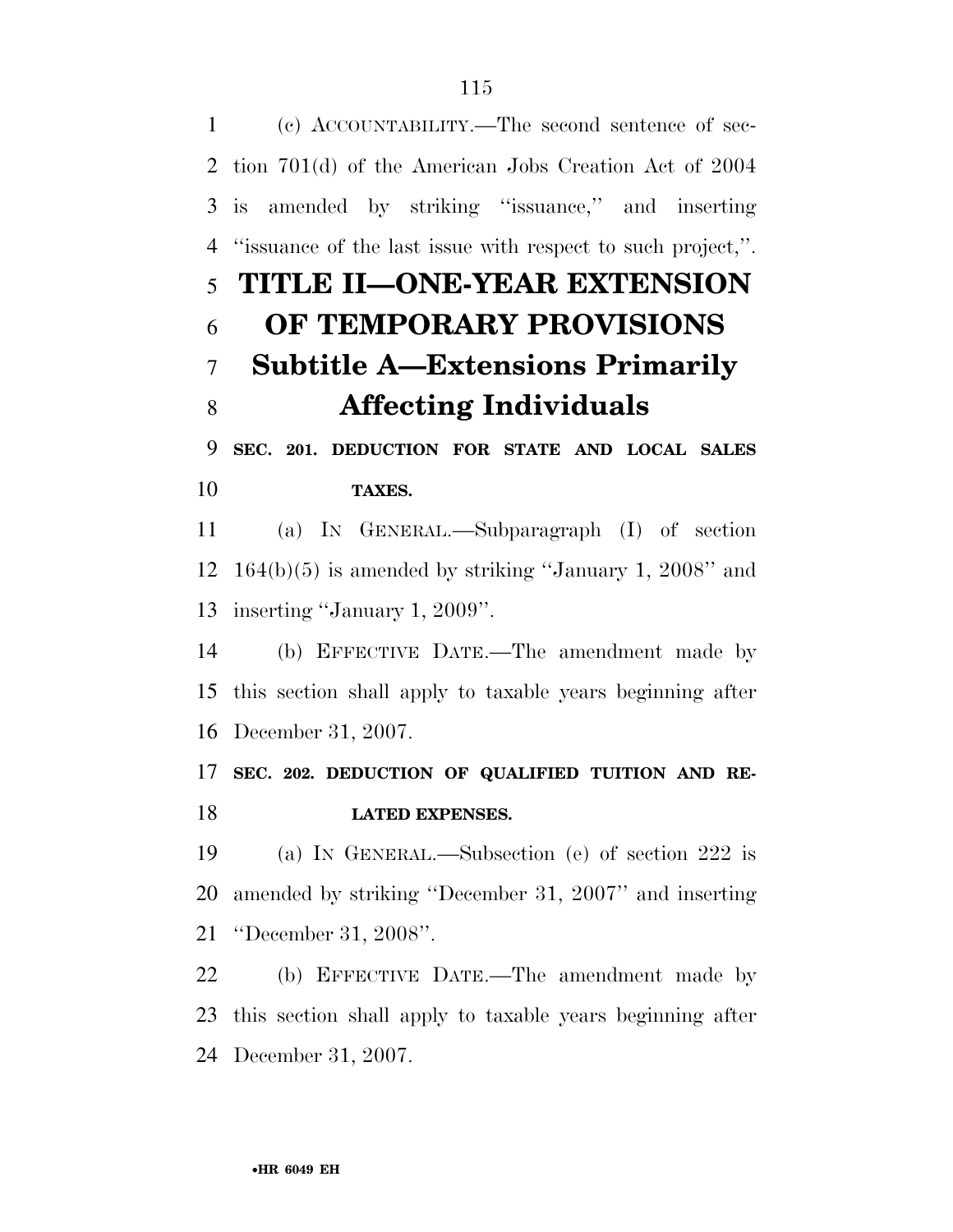## **SEC. 203. TREATMENT OF CERTAIN DIVIDENDS OF REGU-LATED INVESTMENT COMPANIES.**

 (a) INTEREST-RELATED DIVIDENDS.—Subpara- graph (C) of section 871(k)(1) (defining interest-related dividend) is amended by striking ''December 31, 2007'' and inserting ''December 31, 2008''.

 (b) SHORT-TERM CAPITAL GAIN DIVIDENDS.—Sub-8 paragraph (C) of section  $871(k)(2)$  (defining short-term capital gain dividend) is amended by striking ''December 31, 2007'' and inserting ''December 31, 2008''.

 (c) EFFECTIVE DATE.—The amendments made by this section shall apply to dividends with respect to taxable years of regulated investment companies beginning after December 31, 2007.

# **SEC. 204. TAX-FREE DISTRIBUTIONS FROM INDIVIDUAL RE- TIREMENT PLANS FOR CHARITABLE PUR-POSES.**

 (a) IN GENERAL.—Subparagraph (F) of section 408(d)(8) is amended by striking ''December 31, 2007'' and inserting ''December 31, 2008''.

 (b) EFFECTIVE DATE.—The amendment made by this section shall apply to distributions made in taxable years beginning after December 31, 2007.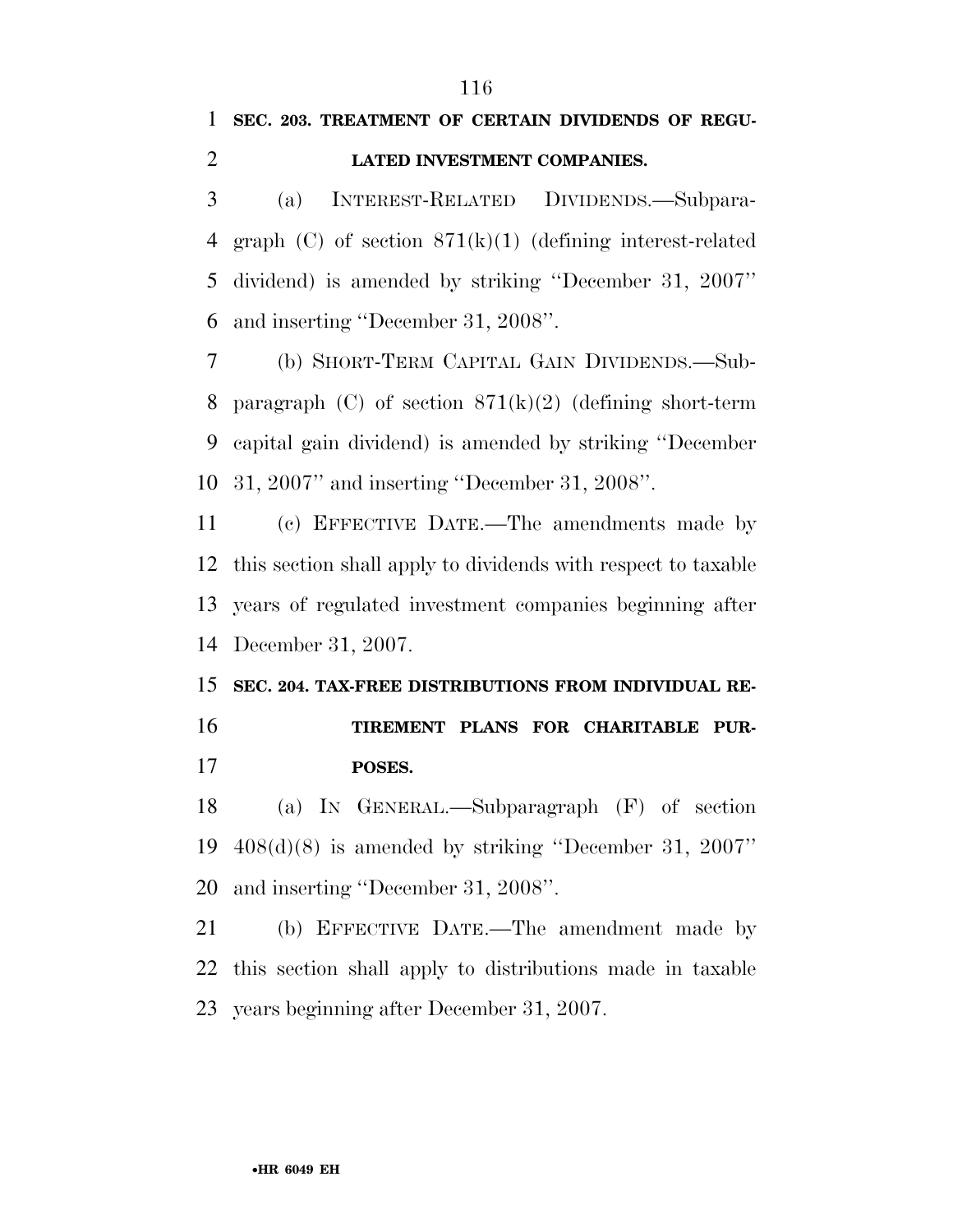# **SEC. 205. DEDUCTION FOR CERTAIN EXPENSES OF ELE- MENTARY AND SECONDARY SCHOOL TEACH-ERS.**

 (a) IN GENERAL.—Subparagraph (D) of section 5  $62(a)(2)$  is amended by striking "or  $2007$ " and inserting ''2007, or 2008''.

 (b) EFFECTIVE DATE.—The amendment made by subsection (a) shall apply to taxable years beginning after December 31, 2007.

 **SEC. 206. ELECTION TO INCLUDE COMBAT PAY AS EARNED INCOME FOR PURPOSES OF EARNED INCOME TAX CREDIT.** 

 (a) IN GENERAL.—Subclause (II) of section  $32(c)(2)(B)(vi)$  (defining earned income) is amended by striking ''January 1, 2008'' and inserting ''January 1,  $16\text{ }2009$ ".

 (b) CONFORMING AMENDMENT.—Paragraph (4) of section 6428(e) is amended by striking ''except that'' and all that follows through ''such term'' and inserting ''except that such term''.

 (c) EFFECTIVE DATE.—The amendment made by this section shall apply to taxable years ending after De-cember 31, 2007.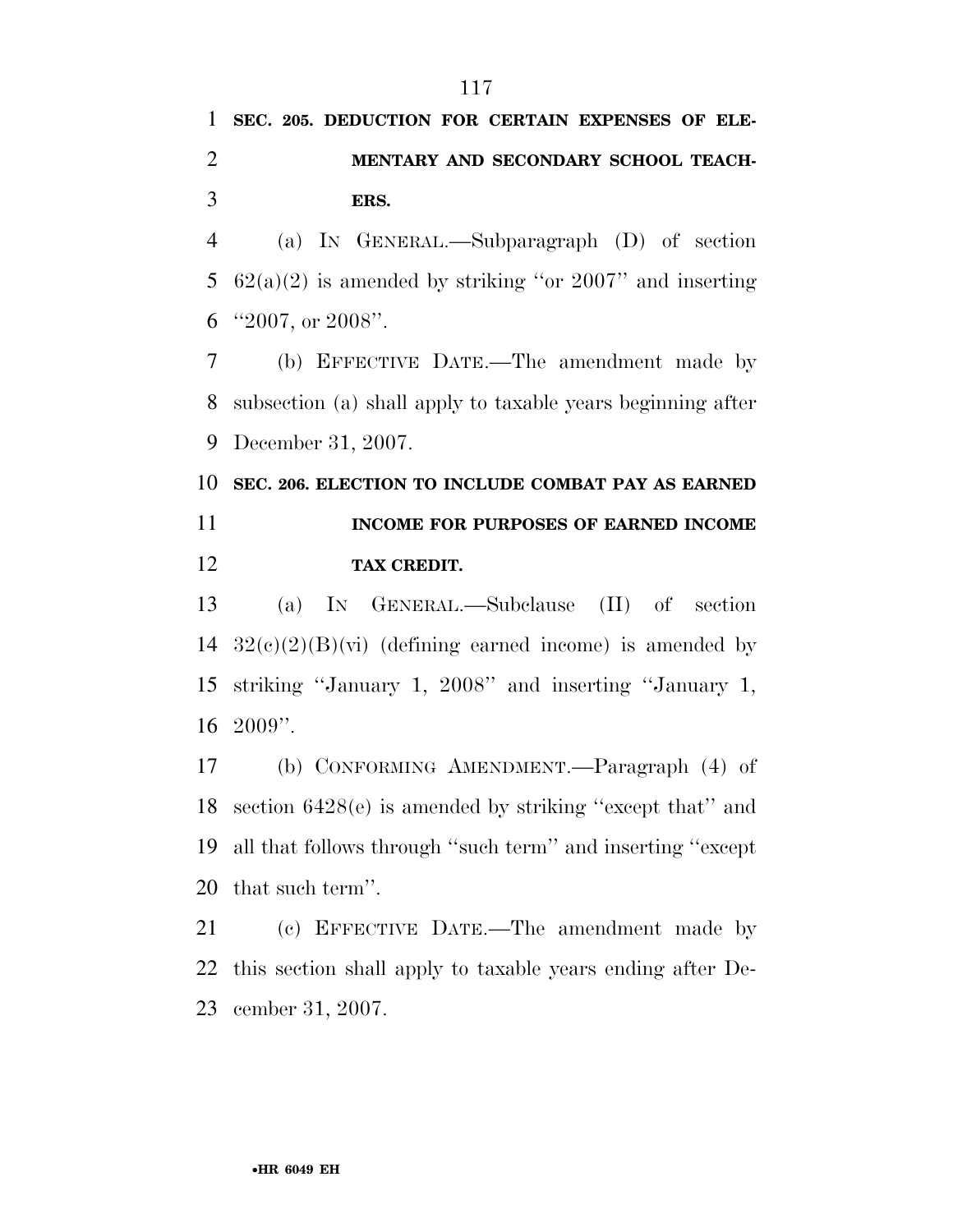# **SEC. 207. MODIFICATION OF MORTGAGE REVENUE BONDS FOR VETERANS.**

 (a) QUALIFIED MORTGAGE BONDS USED TO FI- NANCE RESIDENCES FOR VETERANS WITHOUT REGARD TO FIRST-TIME HOMEBUYER REQUIREMENT.—Subpara-6 graph (D) of section  $143(d)(2)$  is amended by striking ''January 1, 2008'' and inserting ''January 1, 2009''.

 (b) EFFECTIVE DATE.—The amendment made by this section shall apply to bonds issued after December 31, 2007.

# **SEC. 208. DISTRIBUTIONS FROM RETIREMENT PLANS TO INDIVIDUALS CALLED TO ACTIVE DUTY.**

13 (a) IN GENERAL.—Clause (iv) of section  $72(t)(2)(G)$  is amended by striking ''December 31, 2007'' and insert-ing ''January 1, 2009''.

 (b) EFFECTIVE DATE.—The amendment made by this section shall apply to individuals ordered or called to active duty on or after December 31, 2007.

# **SEC. 209. STOCK IN RIC FOR PURPOSES OF DETERMINING ESTATES OF NONRESIDENTS NOT CITIZENS.**

 (a) IN GENERAL.—Paragraph (3) of section 2105(d) is amended by striking ''December 31, 2007'' and insert-ing ''December 31, 2008''.

 (b) EFFECTIVE DATE.—The amendment made by this section shall apply to decedents dying after December 31, 2007.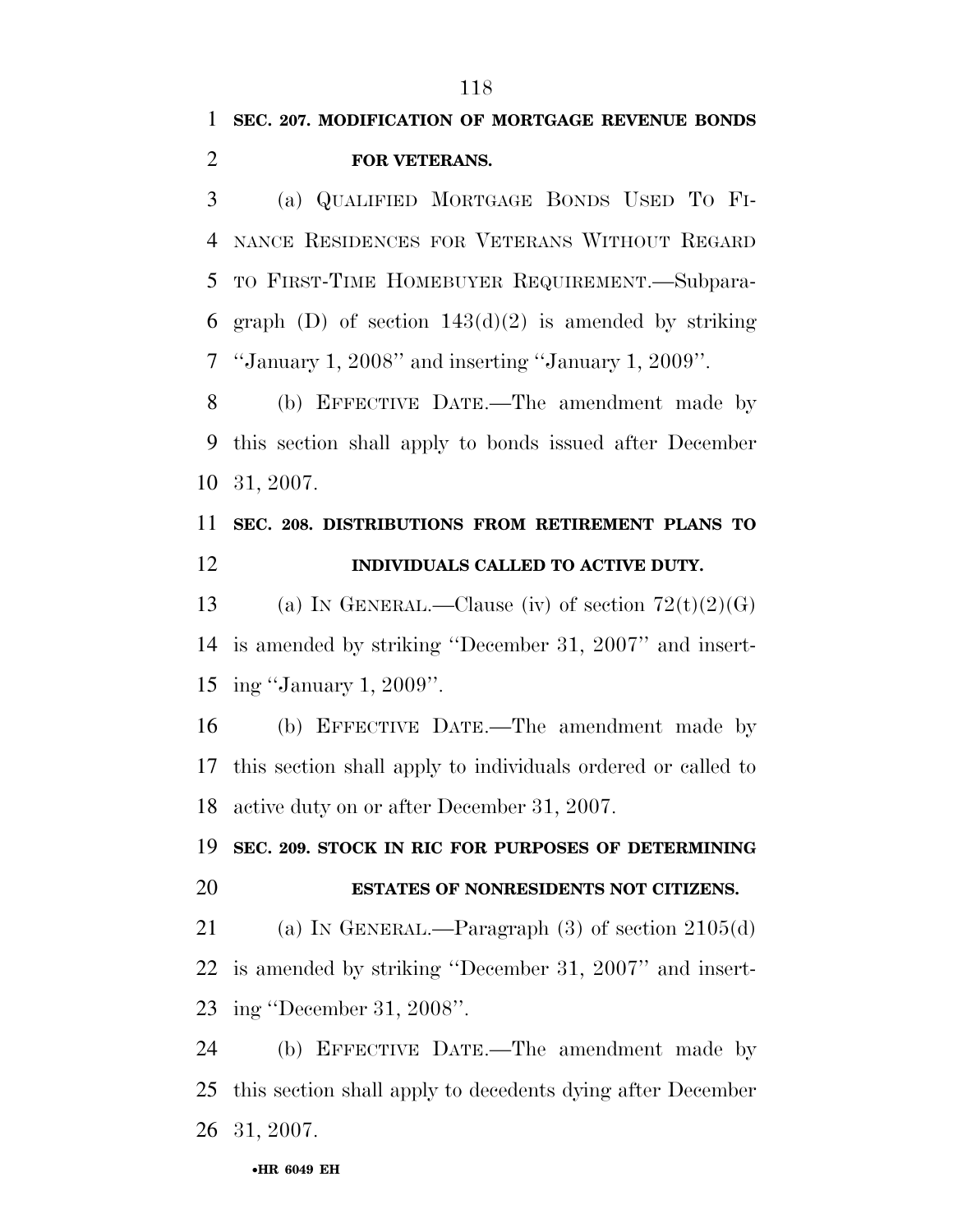#### **SEC. 210. QUALIFIED INVESTMENT ENTITIES.**

 (a) IN GENERAL.—Clause (ii) of section 3 897(h)(4)(A) is amended by striking "December 31, 2007'' and inserting ''December 31, 2008''.

 (b) EFFECTIVE DATE.—The amendment made by subsection (a) shall take effect on January 1, 2008, except that such amendment shall not apply to the application of withholding requirements with respect to any payment made on or before the date of the enactment of this Act. **SEC. 211. EXCLUSION OF AMOUNTS RECEIVED UNDER** 

**QUALIFIED GROUP LEGAL SERVICES PLANS.** 

 (a) IN GENERAL.—Subsection (e) of section 120 is amended by striking ''shall not apply to taxable years be- ginning after June 30, 1992'' and inserting ''shall apply to taxable years beginning after December 31, 2007, and before January 1, 2009''.

 (b) EFFECTIVE DATE.—The amendments made by this section shall apply to taxable years beginning after December 31, 2007.

# **Subtitle B—Extensions Primarily Affecting Businesses**

#### **SEC. 221. RESEARCH CREDIT.**

 (a) IN GENERAL.—Subparagraph (B) of section 41(h)(1) is amended by striking ''December 31, 2007'' and inserting ''December 31, 2008''.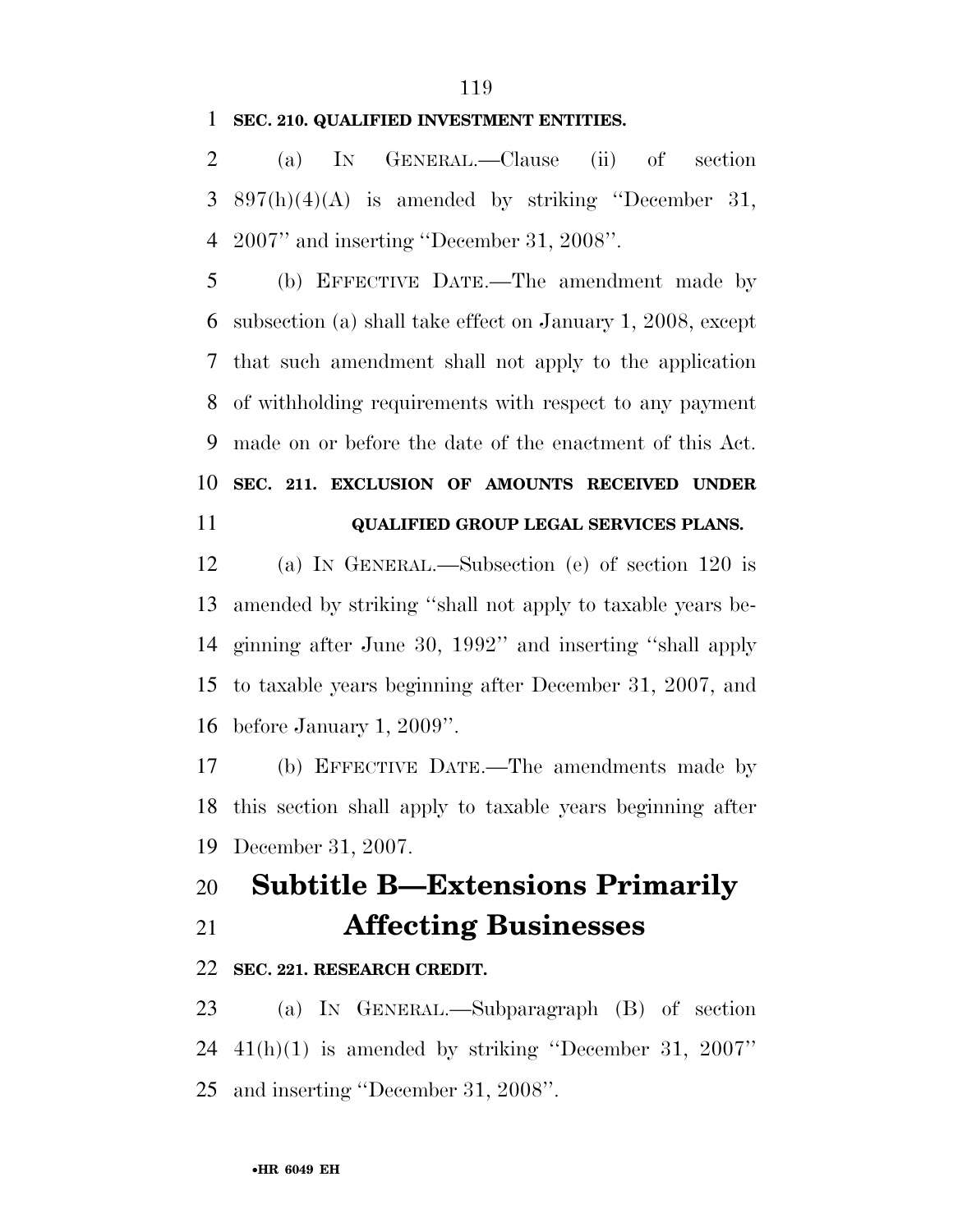| $\mathbf{1}$   | (b) COMPUTATION OF CREDIT FOR TAXABLE YEAR        |
|----------------|---------------------------------------------------|
| $\overline{2}$ | IN WHICH CREDIT TERMINATES.—Paragraph (2) of sec- |
| 3              | tion $41(h)$ is amended to read as follows:       |
| $\overline{4}$ | $``(2)$ COMPUTATION OF CREDIT FOR TAXABLE         |
| 5              | YEAR IN WHICH CREDIT TERMINATES.-                 |
| 6              | "(A) IN GENERAL.—In the case of any               |
| 7              | taxable year with respect to which this section   |
| 8              | applies to a number of days which is less than    |
| 9              | the total number of days in such taxable year,    |
| 10             | the applicable base amount with respect to such   |
| 11             | taxable year shall be the amount which bears      |
| 12             | the same ratio to such applicable amount (de-     |
| 13             | termined without regard to this paragraph) as     |
| 14             | the number of days in such taxable year to        |
| 15             | which this section applies bears to the total     |
| 16             | number of days in such taxable year.              |
| 17             | APPLICABLE BASE AMOUNT.-For<br>$\lq\lq (B)$       |
| 18             | purposes of subparagraph $(A)$ , the term 'appli- |
| 19             | cable base amount' means, with respect to any     |
| 20             | taxable year—                                     |
| 21             | "(i) except as otherwise provided in              |
| 22             | this subparagraph, the base amount for            |

23 the taxable year,

24 ''(ii) in the case of a taxable year with respect to which an election under sub-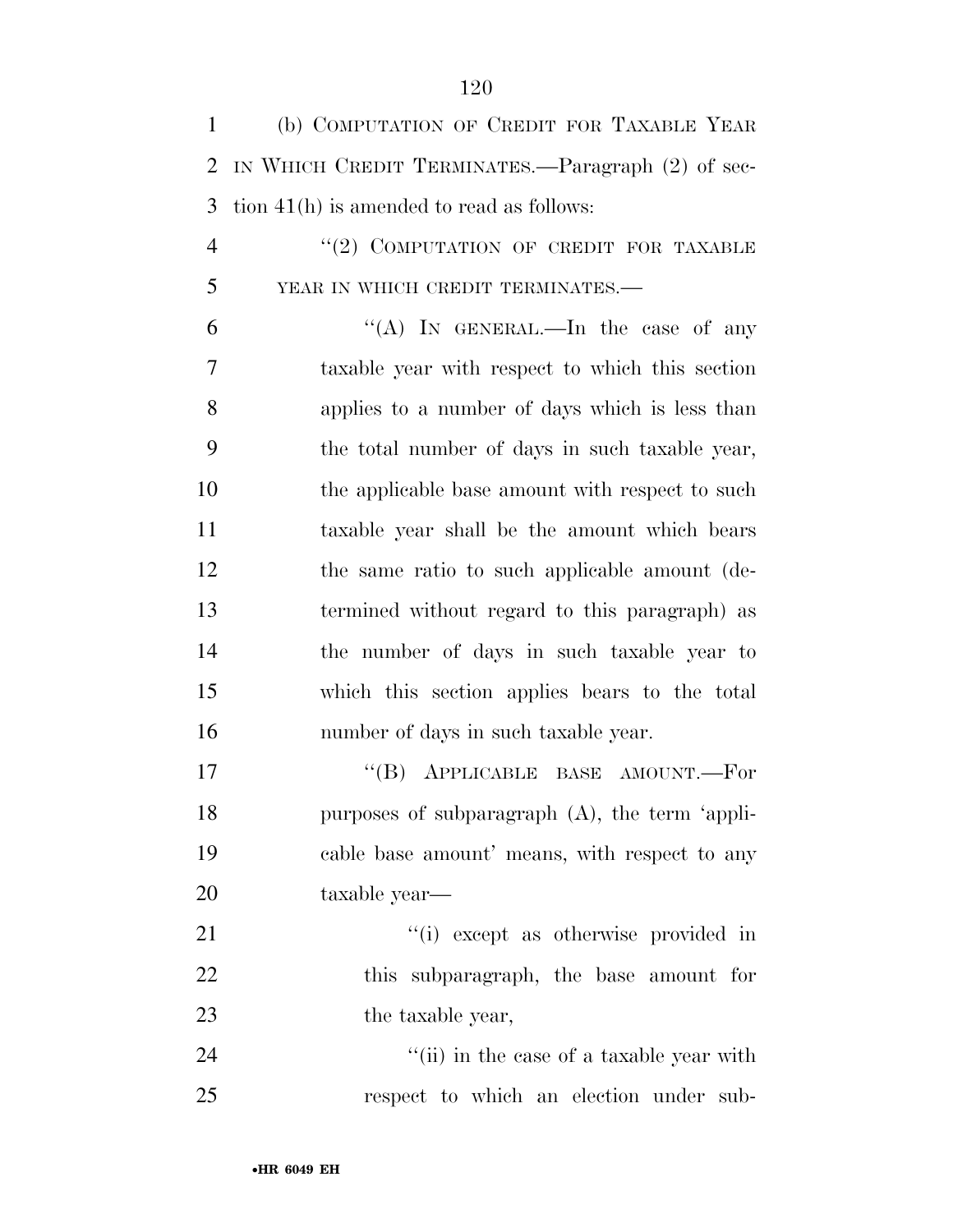1 section (c)(4) (relating to election of alter- native incremental credit) is in effect, the 3 average described in subsection  $(c)(1)(B)$  for the taxable year, and 5 ''(iii) in the case of a taxable year with respect to which an election under subsection (c)(5) (relating to election of al- ternative simplified credit) is in effect, the average qualified research expenses for the 3 taxable years preceding the taxable year.''.

 (c) CONFORMING AMENDMENT.—Subparagraph (D) of section 45C(b)(1) is amended by striking ''December 31, 2007'' and inserting ''December 31, 2008''.

 (d) EFFECTIVE DATE.—The amendments made by this section shall apply to amounts paid or incurred after December 31, 2007.

#### **SEC. 222. INDIAN EMPLOYMENT CREDIT.**

 (a) IN GENERAL.—Subsection (f) of section 45A is amended by striking ''December 31, 2007'' and inserting ''December 31, 2008''.

 (b) EFFECTIVE DATE.—The amendment made by this section shall apply to taxable years beginning after December 31, 2007.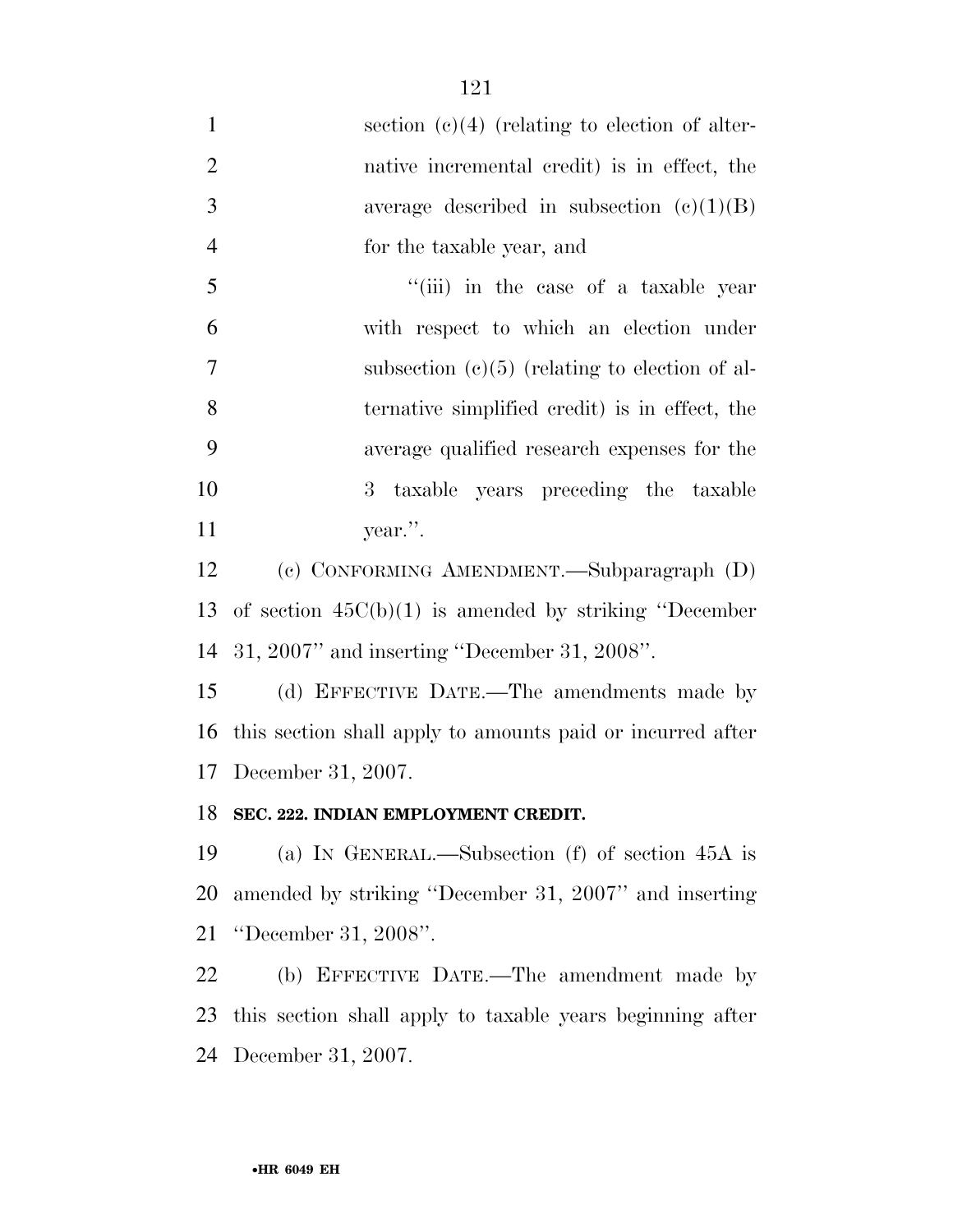#### **SEC. 223. NEW MARKETS TAX CREDIT.**

2 Subparagraph (D) of section  $45D(f)(1)$  is amended by striking ''and 2008'' and inserting ''2008, and 2009''.

#### **SEC. 224. RAILROAD TRACK MAINTENANCE.**

 (a) IN GENERAL.—Subsection (f) of section 45G is amended by striking ''January 1, 2008'' and inserting ''January 1, 2009''.

 (b) EFFECTIVE DATE.—The amendment made by this section shall apply to expenditures paid or incurred during taxable years beginning after December 31, 2007. **SEC. 225. FIFTEEN-YEAR STRAIGHT-LINE COST RECOVERY FOR QUALIFIED LEASEHOLD IMPROVEMENTS** 

#### **AND QUALIFIED RESTAURANT PROPERTY.**

 (a) IN GENERAL.—Clauses (iv) and (v) of section 15 168(e)(3)(E) are each amended by striking "January 1, 2008'' and inserting ''January 1, 2009''.

 (b) EFFECTIVE DATE.—The amendments made by this section shall apply to property placed in service after December 31, 2007.

**SEC. 226. SEVEN-YEAR COST RECOVERY PERIOD FOR MO-**

#### **TORSPORTS RACING TRACK FACILITY.**

 (a) IN GENERAL.—Subparagraph (D) of section 168(i)(15) is amended by striking ''December 31, 2007'' and inserting ''December 31, 2008''.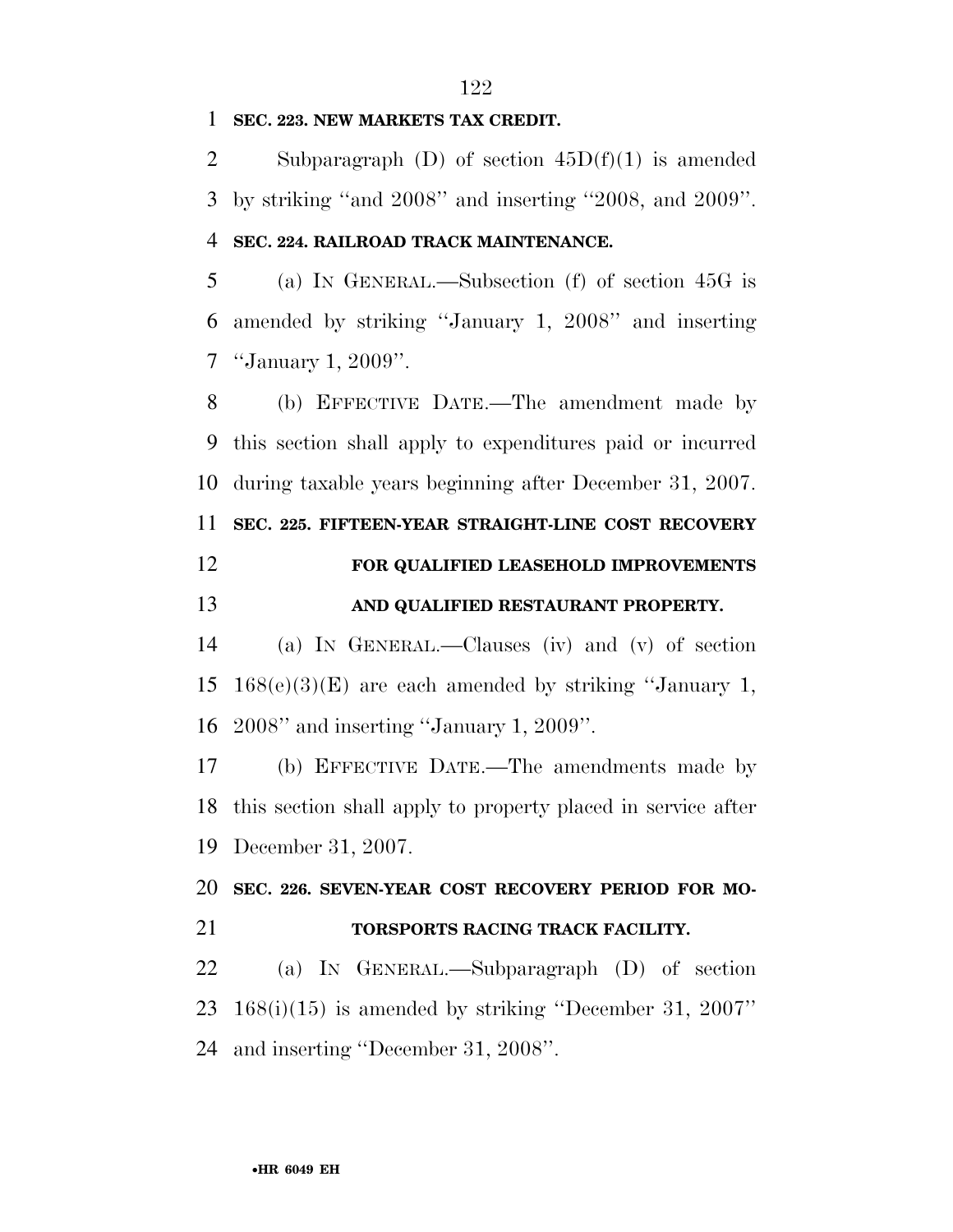(b) EFFECTIVE DATE.—The amendment made by this section shall apply to property placed in service after December 31, 2007.

# **SEC. 227. ACCELERATED DEPRECIATION FOR BUSINESS PROPERTY ON INDIAN RESERVATION.**

 (a) IN GENERAL.—Paragraph (8) of section 168(j) is amended by striking ''December 31, 2007'' and insert-ing ''December 31, 2008''.

 (b) EFFECTIVE DATE.—The amendment made by this section shall apply to property placed in service after December 31, 2007.

### **SEC. 228. EXPENSING OF ENVIRONMENTAL REMEDIATION COSTS.**

 (a) IN GENERAL.—Subsection (h) of section 198 is amended by striking ''December 31, 2007'' and inserting ''December 31, 2008''.

 (b) EFFECTIVE DATE.—The amendment made by this section shall apply to expenditures paid or incurred after December 31, 2007.

 **SEC. 229. DEDUCTION ALLOWABLE WITH RESPECT TO IN- COME ATTRIBUTABLE TO DOMESTIC PRO- DUCTION ACTIVITIES IN PUERTO RICO.**  (a) IN GENERAL.—Subparagraph (C) of section 24 199(d)(8) is amended—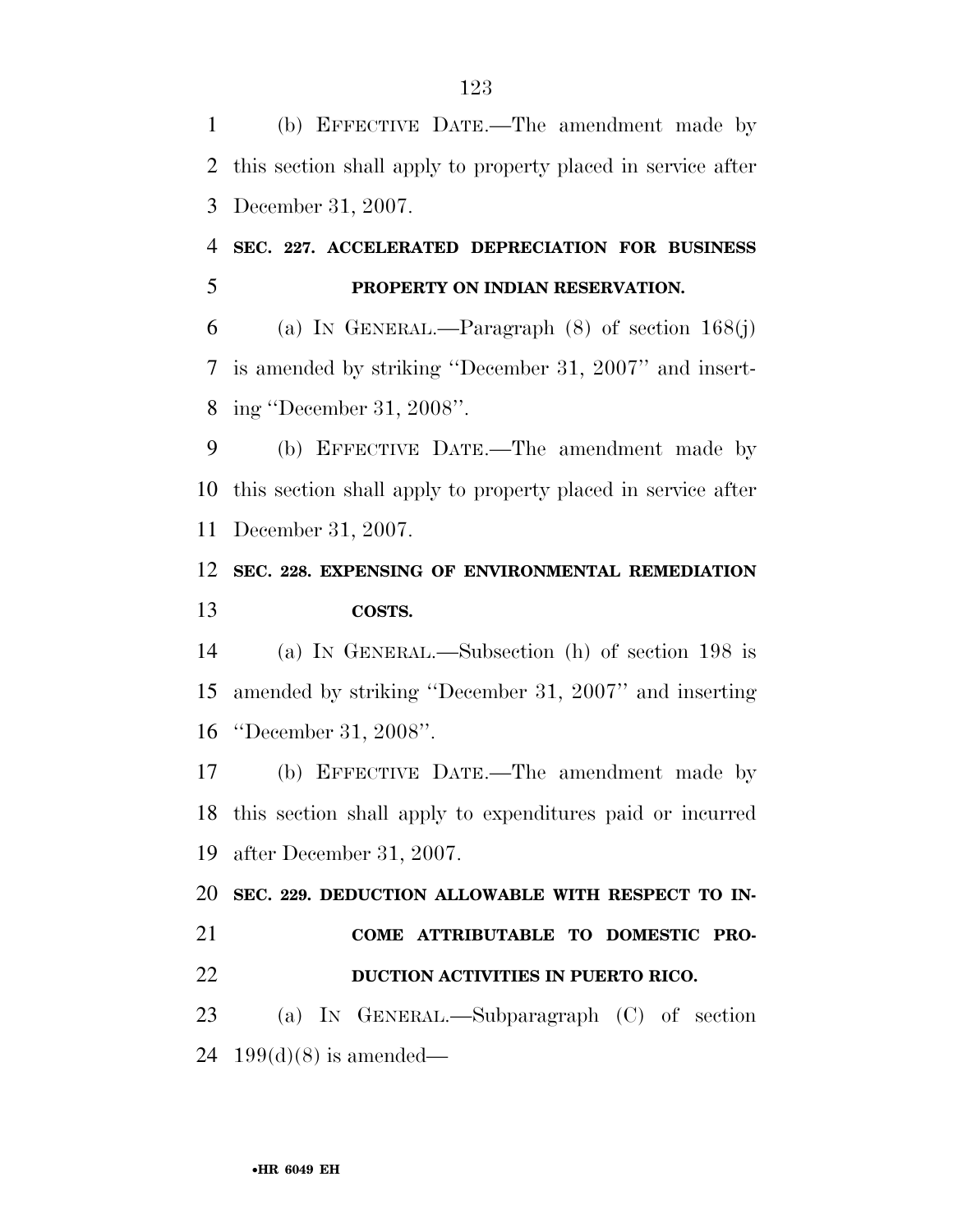(1) by striking ''first 2 taxable years'' and in- serting ''first 3 taxable years'', and (2) by striking ''January 1, 2008'' and insert- ing ''January 1, 2009''. (b) EFFECTIVE DATE.—The amendments made by this section shall apply to taxable years beginning after December 31, 2007. **SEC. 230. MODIFICATION OF TAX TREATMENT OF CERTAIN PAYMENTS TO CONTROLLING EXEMPT ORGA-NIZATIONS.** 

 (a) IN GENERAL.—Clause (iv) of section 512(b)(13)(E) is amended by striking ''December 31, 2007'' and inserting ''December 31, 2008''.

 (b) EFFECTIVE DATE.—The amendment made by this section shall apply to payments received or accrued after December 31, 2007.

#### **SEC. 231. QUALIFIED ZONE ACADEMY BONDS.**

 (a) IN GENERAL.—Subpart I of part IV of sub- chapter A of chapter 1, as amended by sections 106 and 141, is amended by adding at the end the following new section:

#### **''SEC. 54D. QUALIFIED ZONE ACADEMY BONDS.**

23 "(a) QUALIFIED ZONE ACADEMY BONDS.—For pur- poses of this subchapter, the term 'qualified zone academy bond' means any bond issued as part of an issue if—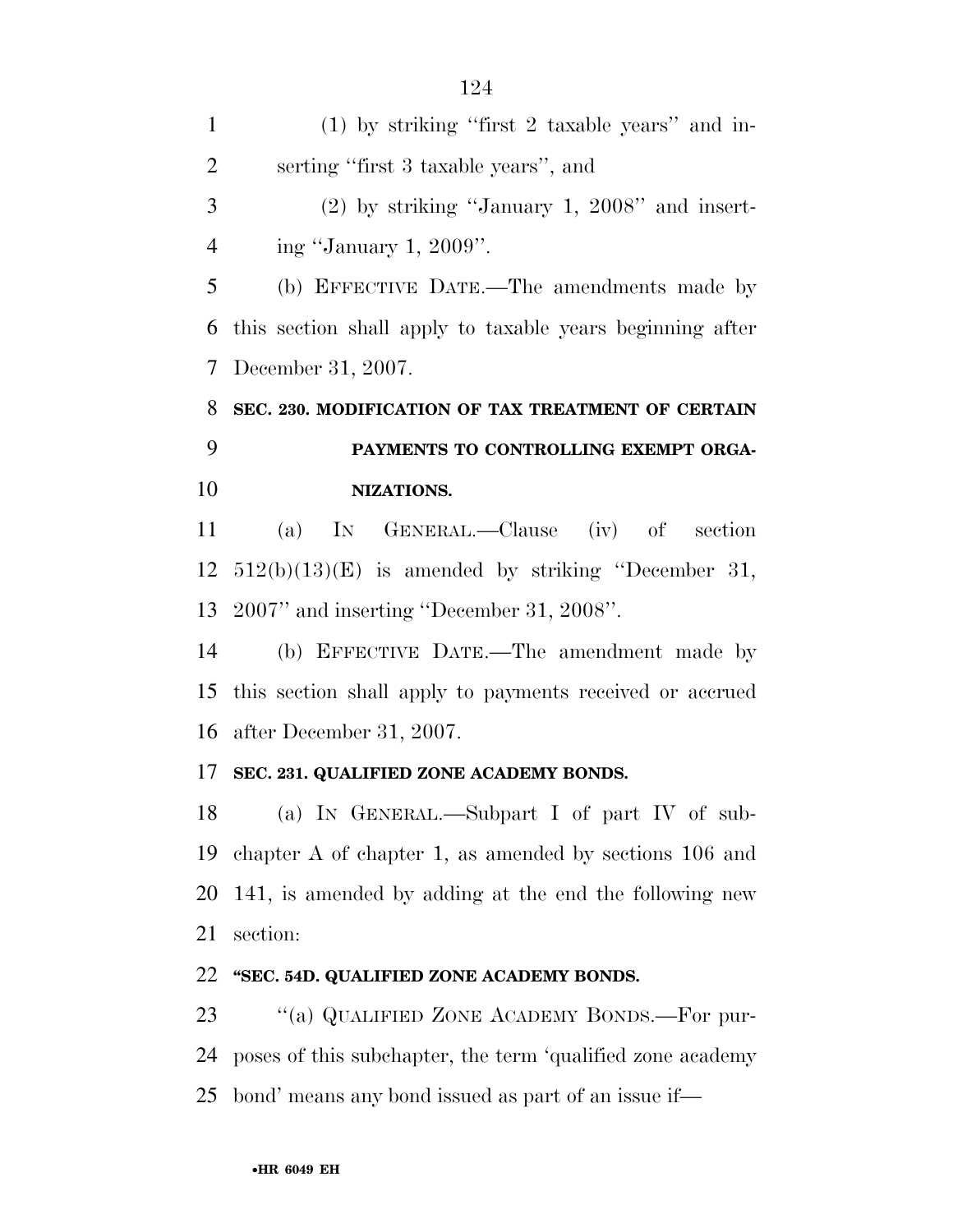| $\mathbf{1}$   | $\lq(1)$ 100 percent of the available project pro-        |
|----------------|-----------------------------------------------------------|
| $\overline{2}$ | ceeds of such issue are to be used for a qualified        |
| 3              | purpose with respect to a qualified zone academy es-      |
| 4              | tablished by an eligible local education agency,          |
| 5              | $\lq(2)$ the bond is issued by a State or local gov-      |
| 6              | ernment within the jurisdiction of which such a cad-      |
| 7              | emy is located, and                                       |
| 8              | $\lq(3)$ the issuer—                                      |
| 9              | $\lq\lq$ designates such bond for purposes of             |
| 10             | this section,                                             |
| 11             | "(B) certifies that it has written assur-                 |
| 12             | ances that the private business contribution re-          |
| 13             | quirement of subsection (b) will be met with re-          |
| 14             | spect to such academy, and                                |
| 15             | "(C) certifies that it has the written ap-                |
| 16             | proval of the eligible local education agency for         |
| 17             | such bond issuance.                                       |
| 18             | "(b) PRIVATE BUSINESS CONTRIBUTION REQUIRE-               |
| 19             | MENT.—For purposes of subsection (a), the private busi-   |
| 20             | ness contribution requirement of this subsection is met   |
| 21             | with respect to any issue if the eligible local education |
| 22             | agency that established the qualified zone academy has    |
| 23             | written commitments from private entities to make quali-  |
| 24             | fied contributions having a present value (as of the date |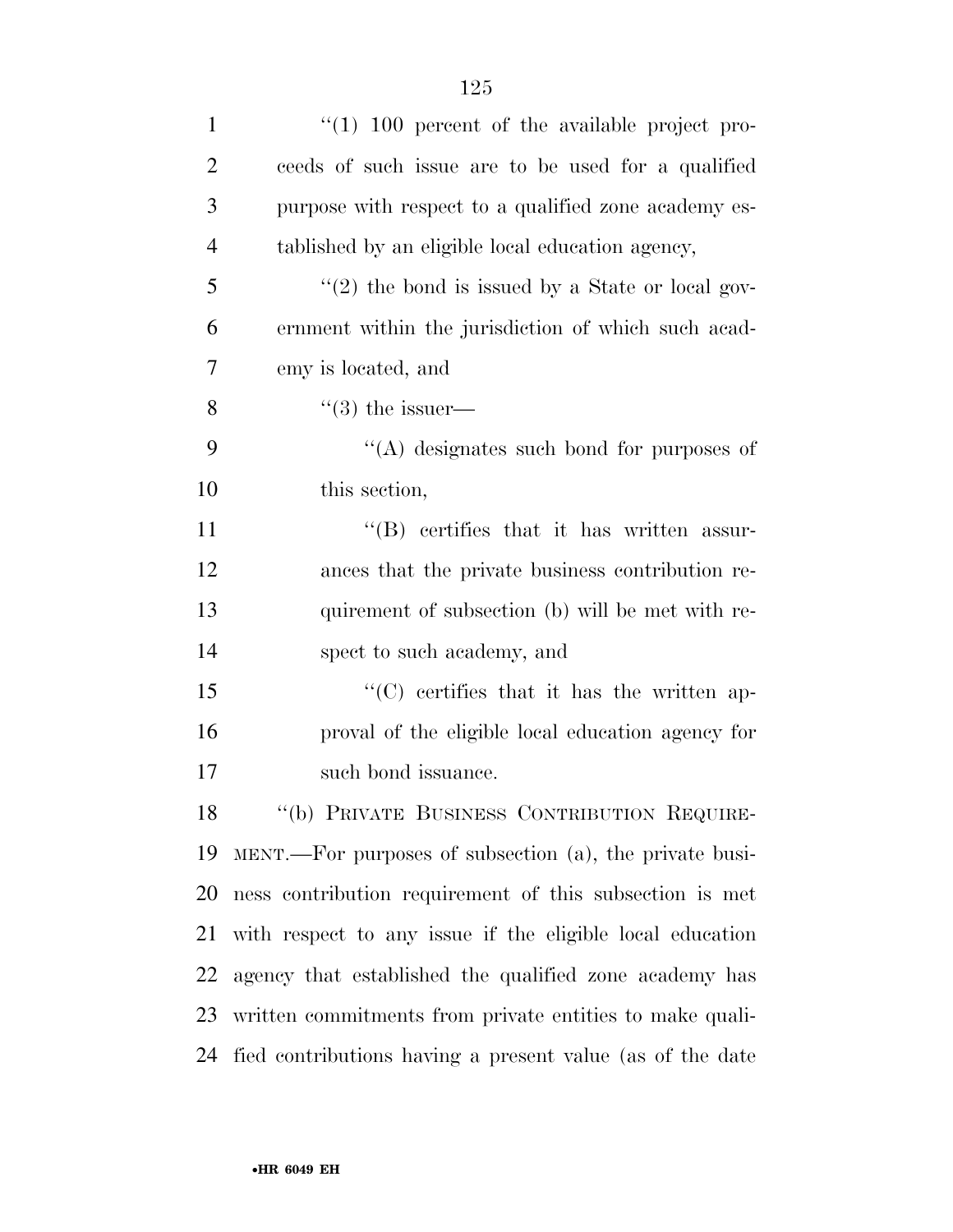of issuance of the issue) of not less than 10 percent of the proceeds of the issue.

 ''(c) LIMITATION ON AMOUNT OF BONDS DES-IGNATED.—

 ''(1) NATIONAL LIMITATION.—There is a na- tional zone academy bond limitation for each cal- endar year. Such limitation is \$400,000,000 for 2008, and, except as provided in paragraph (4), zero thereafter.

 $(2)$  ALLOCATION OF LIMITATION. The na- tional zone academy bond limitation for a calendar year shall be allocated by the Secretary among the States on the basis of their respective populations of individuals below the poverty line (as defined by the Office of Management and Budget). The limitation amount allocated to a State under the preceding sentence shall be allocated by the State education agency to qualified zone academies within such State.

20 "(3) DESIGNATION SUBJECT TO LIMITATION AMOUNT.—The maximum aggregate face amount of bonds issued during any calendar year which may be designated under subsection (a) with respect to any qualified zone academy shall not exceed the limita-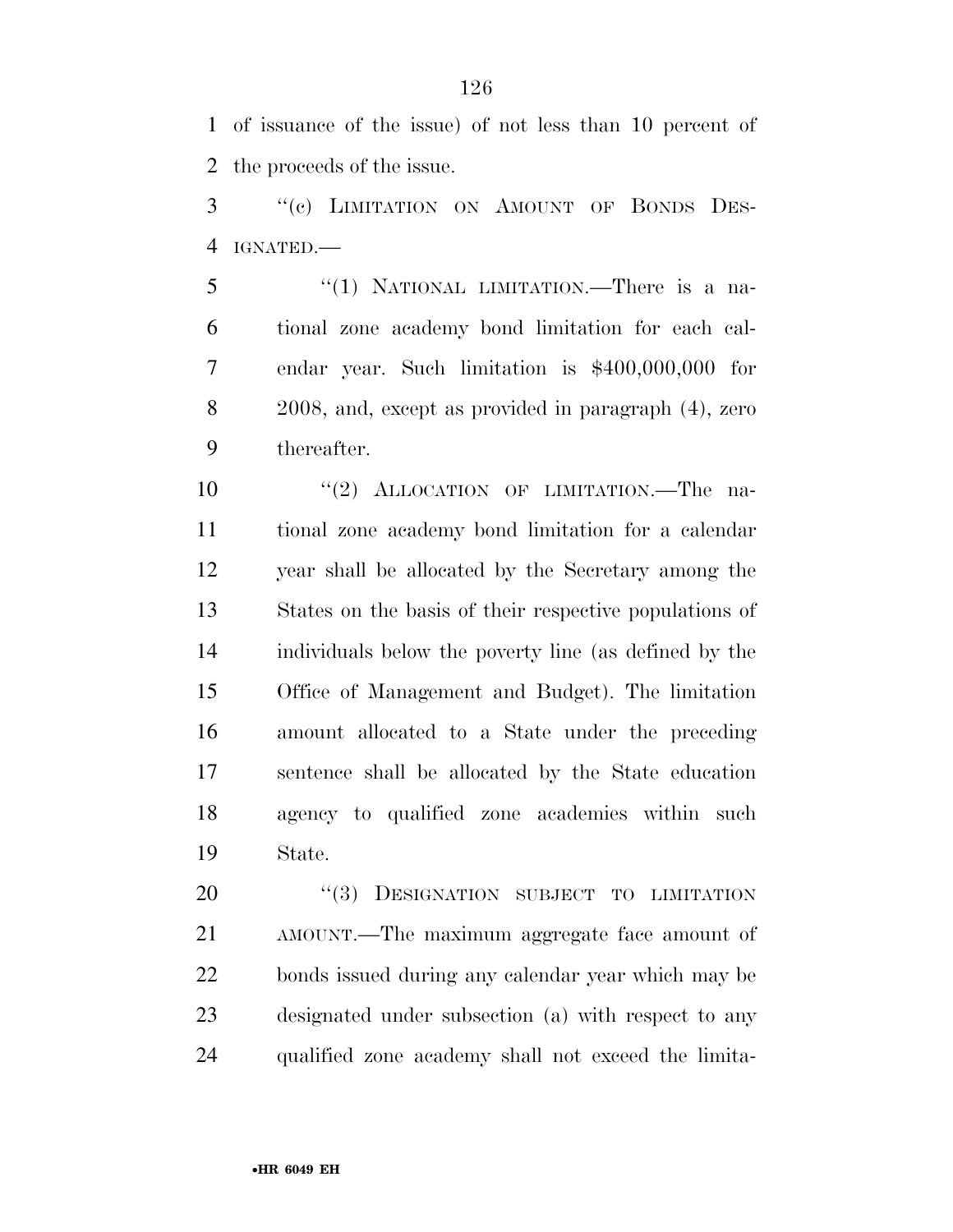| $\mathbf{1}$   | tion amount allocated to such academy under para- |
|----------------|---------------------------------------------------|
| $\overline{2}$ | $graph (2)$ for such calendar year.               |
| 3              | "(4) CARRYOVER OF UNUSED LIMITATION.—             |
| $\overline{4}$ | "(A) IN GENERAL.—If for any calendar              |
| 5              | year-                                             |
| 6              | "(i) the limitation amount for any                |
| $\overline{7}$ | State, exceeds                                    |
| 8              | "(ii) the amount of bonds issued dur-             |
| 9              | ing such year which are designated under          |
| 10             | subsection (a) with respect to qualified          |
| 11             | zone academies within such State,                 |
| 12             | the limitation amount for such State for the fol- |
| 13             | lowing calendar year shall be increased by the    |
| 14             | amount of such excess.                            |
| 15             | "(B) LIMITATION ON CARRYOVER.- Any                |
| 16             | carryforward of a limitation amount may be        |
| 17             | carried only to the first 2 years following the   |
| 18             | unused limitation year. For purposes of the pre-  |
| 19             | ceding sentence, a limitation amount shall be     |
| 20             | treated as used on a first-in first-out basis.    |
| 21             | $``(C)$ COORDINATION WITH<br><b>SECTION</b>       |
| 22             | 1397E.—Any carryover determined under sec-        |
| 23             | tion $1397E(e)(4)$ (relating to carryover of un-  |
| 24             | used limitation) with respect to any State to     |
| 25             | calendar year 2008 shall be treated for pur-      |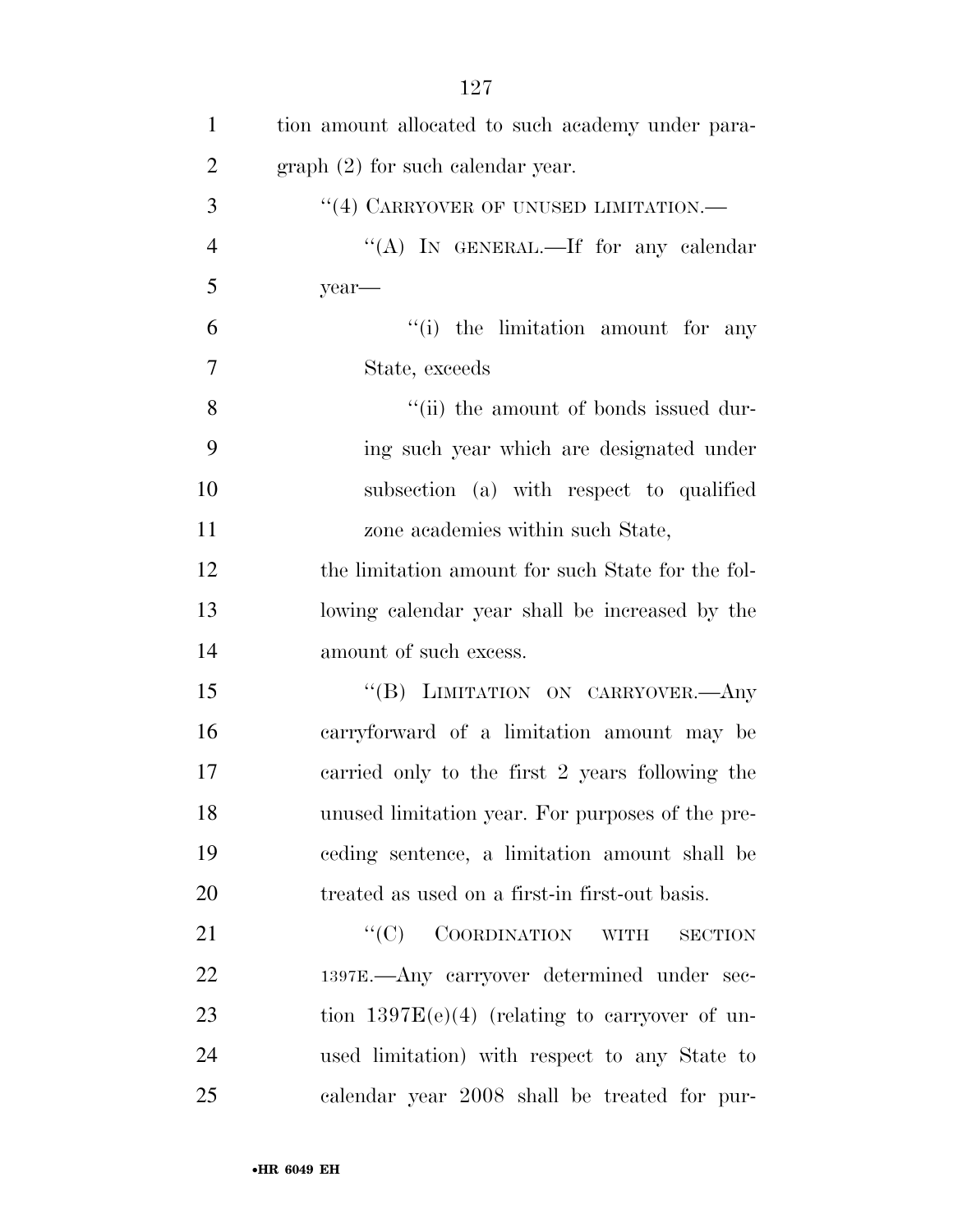| $\mathbf{1}$   | poses of this section as a carryover with respect    |
|----------------|------------------------------------------------------|
| $\overline{2}$ | to such State for such calendar year under sub-      |
| 3              | paragraph $(A)$ , and the limitation of subpara-     |
| $\overline{4}$ | graph (B) shall apply to such carryover taking       |
| 5              | into account the calendar years to which such        |
| 6              | carryover relates.                                   |
| 7              | "(d) DEFINITIONS.—For purposes of this section—      |
| 8              | "(1) QUALIFIED ZONE ACADEMY.—The term                |
| 9              | 'qualified zone academy' means any public school (or |
| 10             | academic program within a public school) which is    |
| 11             | established by and operated under the supervision of |
| 12             | an eligible local education agency to provide edu-   |
| 13             | cation or training below the postsecondary level if— |
| 14             | "(A) such public school or program (as the           |
| 15             | case may be) is designed in cooperation with         |
| 16             | business to enhance the academic curriculum,         |
| 17             | increase graduation and employment rates, and        |
| 18             | better prepare students for the rigors of college    |
| 19             | and the increasingly complex workforce,              |
| 20             | $\lq\lq (B)$ students in such public school or pro-  |
| 21             | gram (as the case may be) will be subject to the     |
| 22             | same academic standards and assessments as           |
| 23             | other students educated by the eligible local        |
| 24             | education agency,                                    |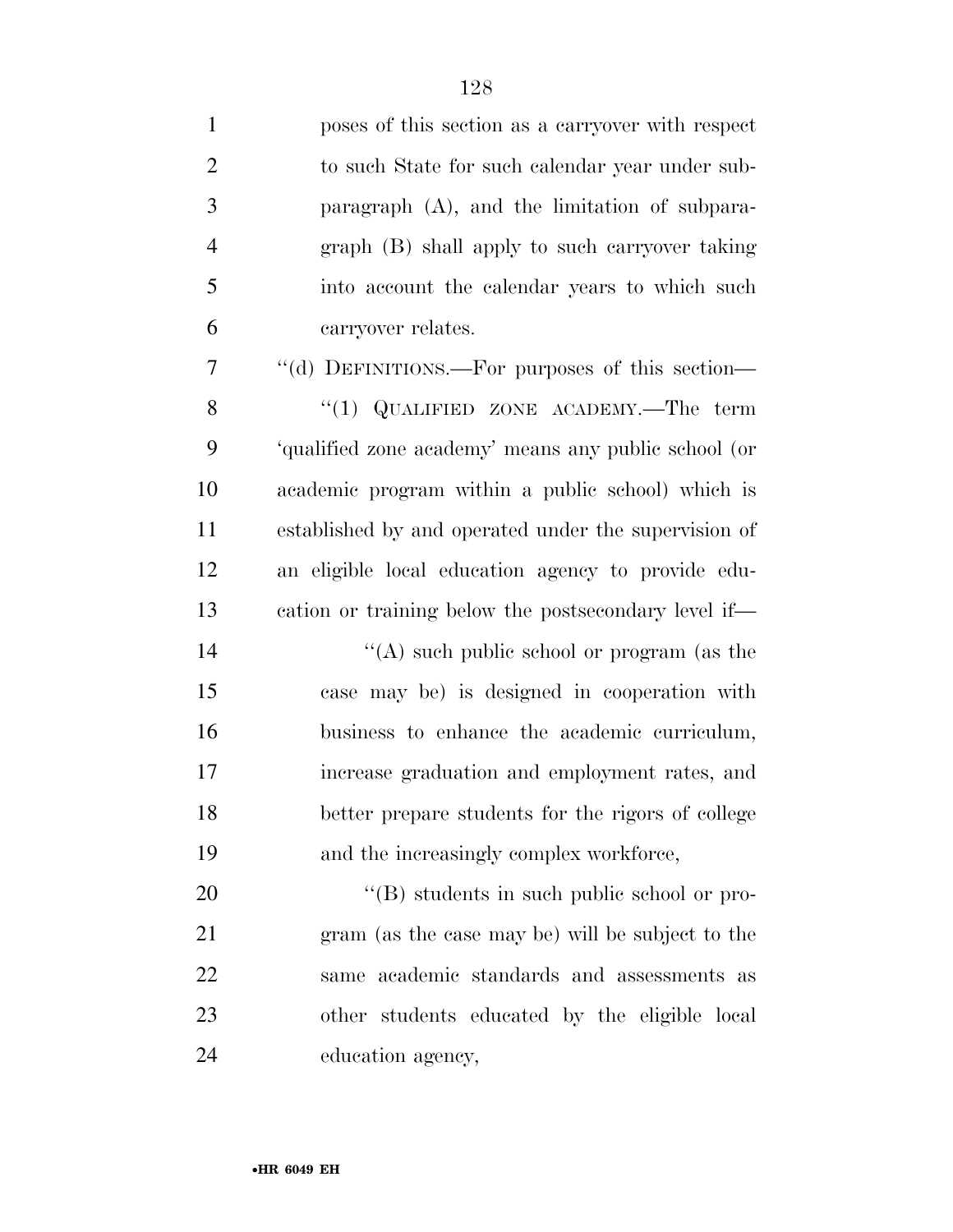$\langle ^{\prime}(C) \rangle$  the comprehensive education plan of such public school or program is approved by the eligible local education agency, and  $''(D)(i)$  such public school is located in an empowerment zone or enterprise community (including any such zone or community des- ignated after the date of the enactment of this section), or 9 ''(ii) there is a reasonable expectation (as of the date of issuance of the bonds) that at 11 least 35 percent of the students attending such school or participating in such program (as the case may be) will be eligible for free or reduced- cost lunches under the school lunch program es- tablished under the National School Lunch Act. 16 "(2) ELIGIBLE LOCAL EDUCATION AGENCY.— For purposes of this section, the term 'eligible local education agency' means any local educational agen- cy as defined in section 9101 of the Elementary and Secondary Education Act of 1965. 21 "(3) QUALIFIED PURPOSE.—The term 'quali-fied purpose' means, with respect to any qualified

zone academy—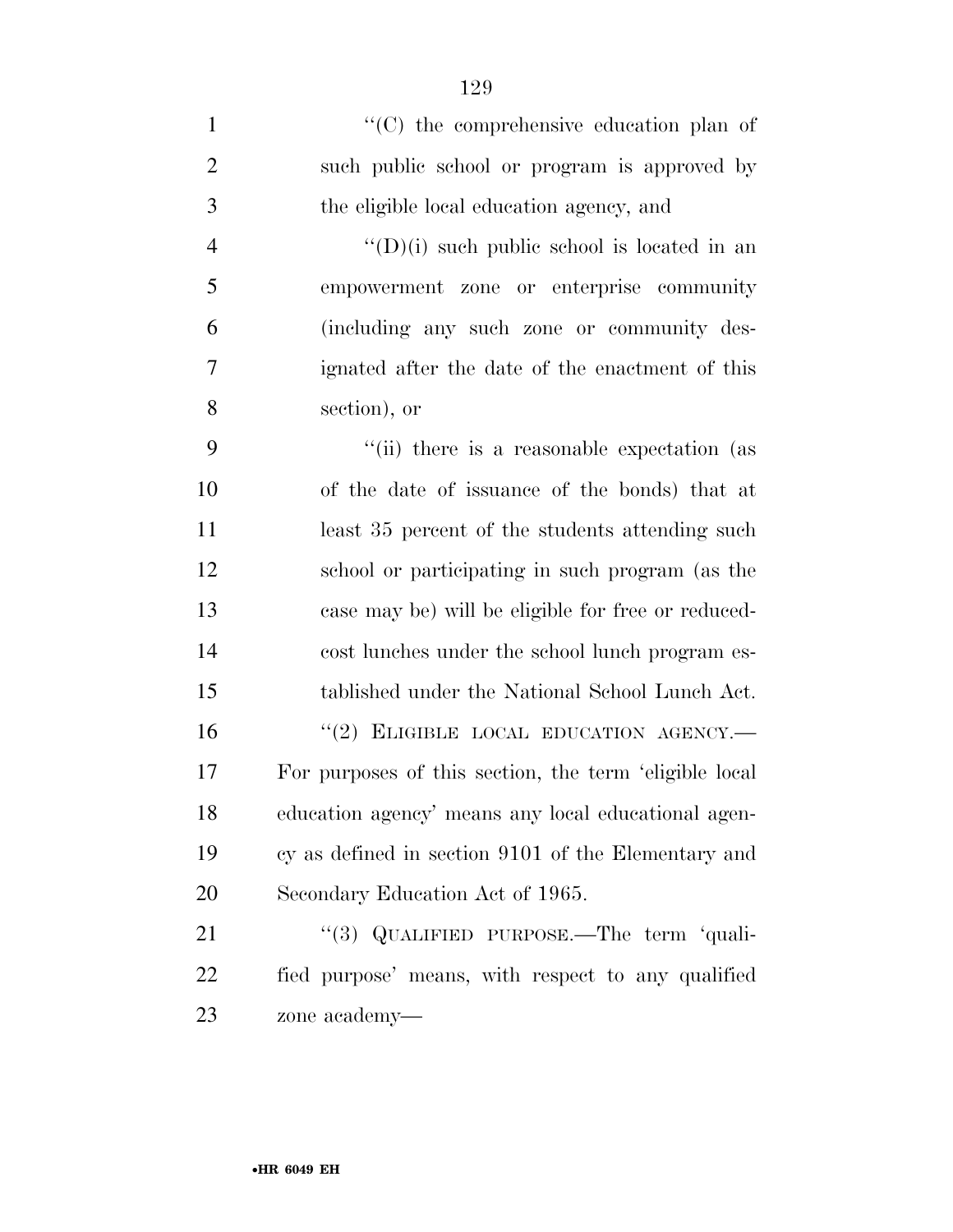| $\mathbf{1}$   | "(A) rehabilitating or repairing the public            |
|----------------|--------------------------------------------------------|
| $\overline{2}$ | school facility in which the academy is estab-         |
| 3              | lished,                                                |
| $\overline{4}$ | "(B) providing equipment for use at such               |
| 5              | academy,                                               |
| 6              | "(C) developing course materials for edu-              |
| 7              | cation to be provided at such academy, and             |
| 8              | "(D) training teachers and other school                |
| 9              | personnel in such academy.                             |
| 10             | "(4) QUALIFIED CONTRIBUTIONS.—The term                 |
| 11             | 'qualified contribution' means any contribution (of a  |
| 12             | type and quality acceptable to the eligible local edu- |
| 13             | cation agency) of-                                     |
| 14             | $\lq\lq$ equipment for use in the qualified            |
| 15             | zone academy (including state-of-the-art tech-         |
| 16             | nology and vocational equipment),                      |
| 17             | "(B) technical assistance in developing                |
| 18             | curriculum or in training teachers in order to         |
| 19             | promote appropriate market driven technology           |
| 20             | in the classroom,                                      |
| 21             | "(C) services of employees as volunteer                |
| 22             | mentors,                                               |
| 23             | "(D) internships, field trips, or other edu-           |
| 24             | cational opportunities outside the academy for         |
| 25             | students, or                                           |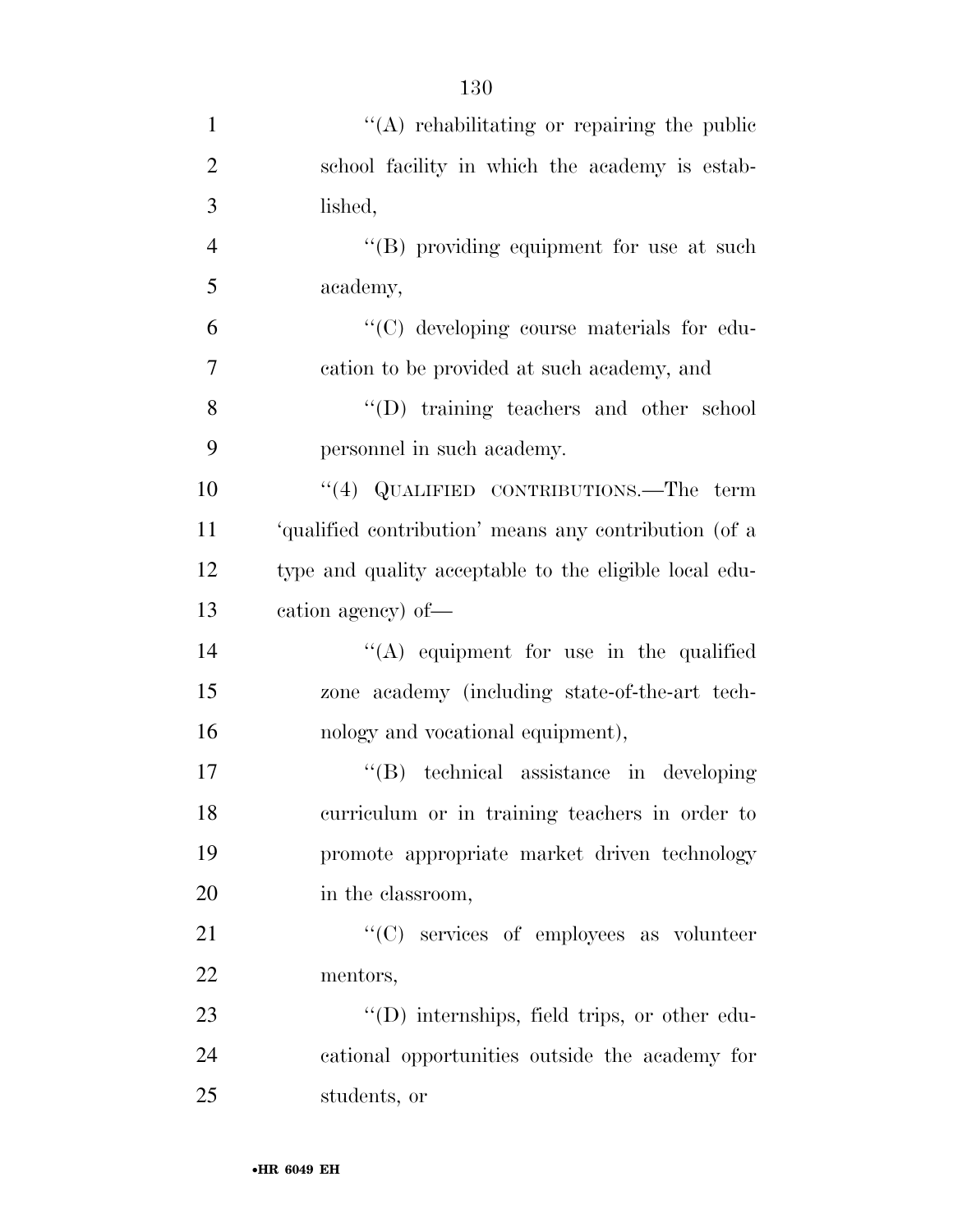| $\mathbf{1}$   | "(E) any other property or service speci-                    |
|----------------|--------------------------------------------------------------|
| $\overline{2}$ | fied by the eligible local education agency.".               |
| 3              | (b) CONFORMING AMENDMENTS.—                                  |
| $\overline{4}$ | (1) Paragraph (1) of section $54A(d)$ , as amend-            |
| 5              | ed by sections 106 and 141, is amended by striking           |
| 6              | "or" at the end of subparagraph (A), by inserting            |
| 7              | "or" at the end of subparagraph (B), and by insert-          |
| 8              | ing after subparagraph (B) the following new sub-            |
| 9              | paragraph:                                                   |
| 10             | " $(C)$ a qualified zone academy bond,".                     |
| 11             | (2) Subparagraph (C) of section $54A(d)(2)$ , as             |
| 12             | amended by sections 106 and 141, is amended by               |
| 13             | striking "and" at the end of clause (i), by striking         |
| 14             | the period at the end of clause (ii) and inserting $\cdot$ , |
| 15             | and", and by adding at the end the following new             |
| 16             | clause:                                                      |
| 17             | "(iii) in the case of a qualified zone                       |
| 18             | academy bond, a purpose specified in sec-                    |
| 19             | tion $54D(a)(1)$ .".                                         |
| 20             | $(3)$ Section 1397E is amended by adding at the              |
| 21             | end the following new subsection:                            |
| 22             | "(m) TERMINATION.—This section shall not apply to            |
| 23             | any obligation issued after the date of the enactment of     |
| 24             | this Act.".                                                  |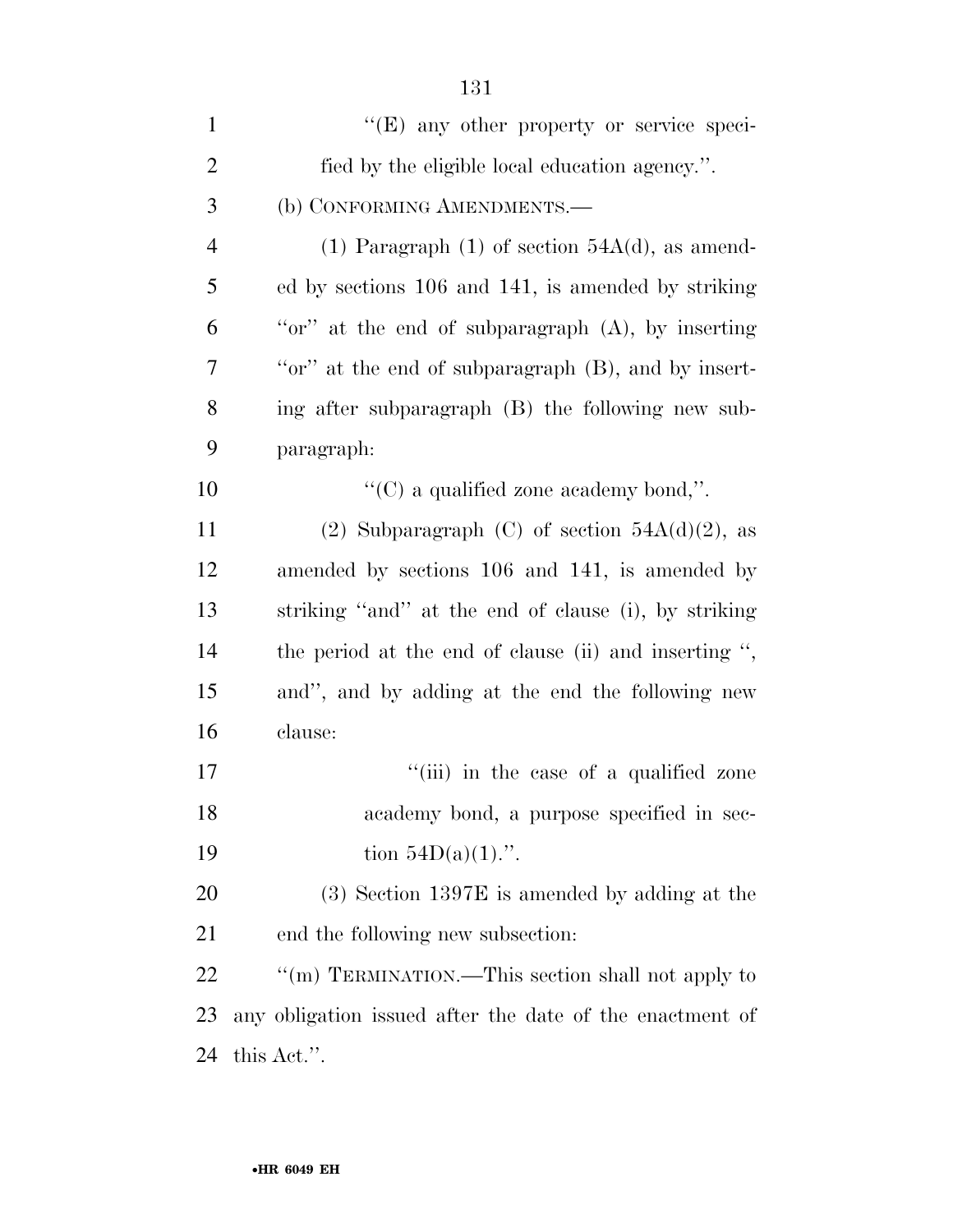| $\mathbf{1}$   | $(4)$ The table of sections for subpart I of part             |
|----------------|---------------------------------------------------------------|
| $\overline{2}$ | IV of subchapter A of chapter 1 is amended by add-            |
| 3              | ing at the end the following new item:                        |
|                | "Sec. 54D. Qualified zone academy bonds.".                    |
| $\overline{4}$ | (c) EFFECTIVE DATE.—The amendments made by                    |
| 5              | this section shall apply to obligations issued after the date |
| 6              | of the enactment of this Act.                                 |
| 7              | SEC. 232. TAX INCENTIVES FOR INVESTMENT IN THE DIS-           |
| 8              | TRICT OF COLUMBIA.                                            |
| 9              | (a) DESIGNATION OF ZONE.—                                     |
| 10             | $(1)$ IN GENERAL.—Subsection $(f)$ of section                 |
| 11             | 1400 is amended by striking "2007" both places it             |
| 12             | appears and inserting "2008".                                 |
| 13             | (2) EFFECTIVE DATE.—The amendments made                       |
| 14             | by this subsection shall apply to periods beginning           |
| 15             | after December 31, 2007.                                      |
| 16             | TAX-EXEMPT<br>ECONOMIC<br>(b)<br>DEVELOPMENT                  |
| 17             | BONDS.—                                                       |
| 18             | (1) IN GENERAL.—Subsection (b) of section                     |
| 19             | 1400A is amended by striking "2007" and inserting             |
| 20             | "2008".                                                       |
| 21             | (2) EFFECTIVE DATE.—The amendment made                        |
| 22             | by this subsection shall apply to bonds issued after          |
| 23             | December 31, 2007.                                            |
| 24             | (c) ZERO PERCENT CAPITAL GAINS RATE.—                         |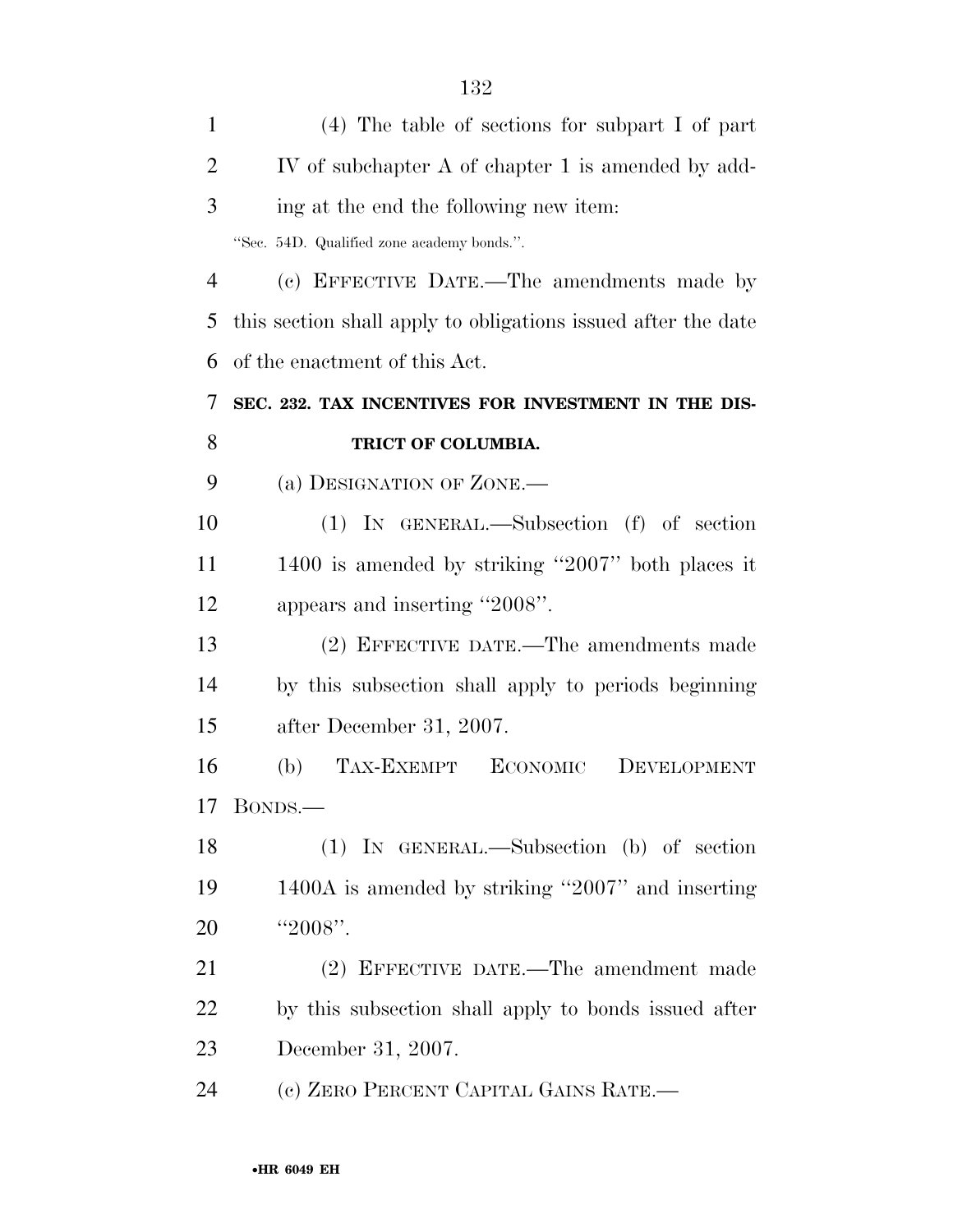| $\mathbf{1}$   | (1) IN GENERAL.—Subsection (b) of section         |
|----------------|---------------------------------------------------|
| $\overline{2}$ | 1400B is amended by striking "2008" each place it |
| 3              | appears and inserting "2009".                     |
| $\overline{4}$ | (2) CONFORMING AMENDMENTS.-                       |
| 5              | (A) Section $1400B(e)(2)$ is amended—             |
| 6              | (i) by striking "2012" and inserting              |
| 7              | "2013", and                                       |
| 8              | (ii) by striking "2012" in the heading            |
| 9              | thereof and inserting "2013".                     |
| 10             | (B) Section $1400B(g)(2)$ is amended by           |
| 11             | striking "2012" and inserting "2013".             |
| 12             | $(C)$ Section 1400 $F(d)$ is amended by strik-    |
| 13             | ing "2012" and inserting "2013".                  |
| 14             | (3) EFFECTIVE DATES.-                             |
| 15             | (A) EXTENSION.—The amendments made                |
| 16             | by paragraph (1) shall apply to acquisitions      |
| 17             | after December 31, 2007.                          |
| 18             | (B) CONFORMING AMENDMENTS.—The                    |
| 19             | amendments made by paragraph (2) shall take       |
| 20             | effect on the date of the enactment of this Act.  |
| 21             | (d) FIRST-TIME HOMEBUYER CREDIT.—                 |
| 22             | (1) IN GENERAL.—Subsection (i) of section         |
| 23             | 1400C is amended by striking "2008" and inserting |
| 24             | " $2009"$ .                                       |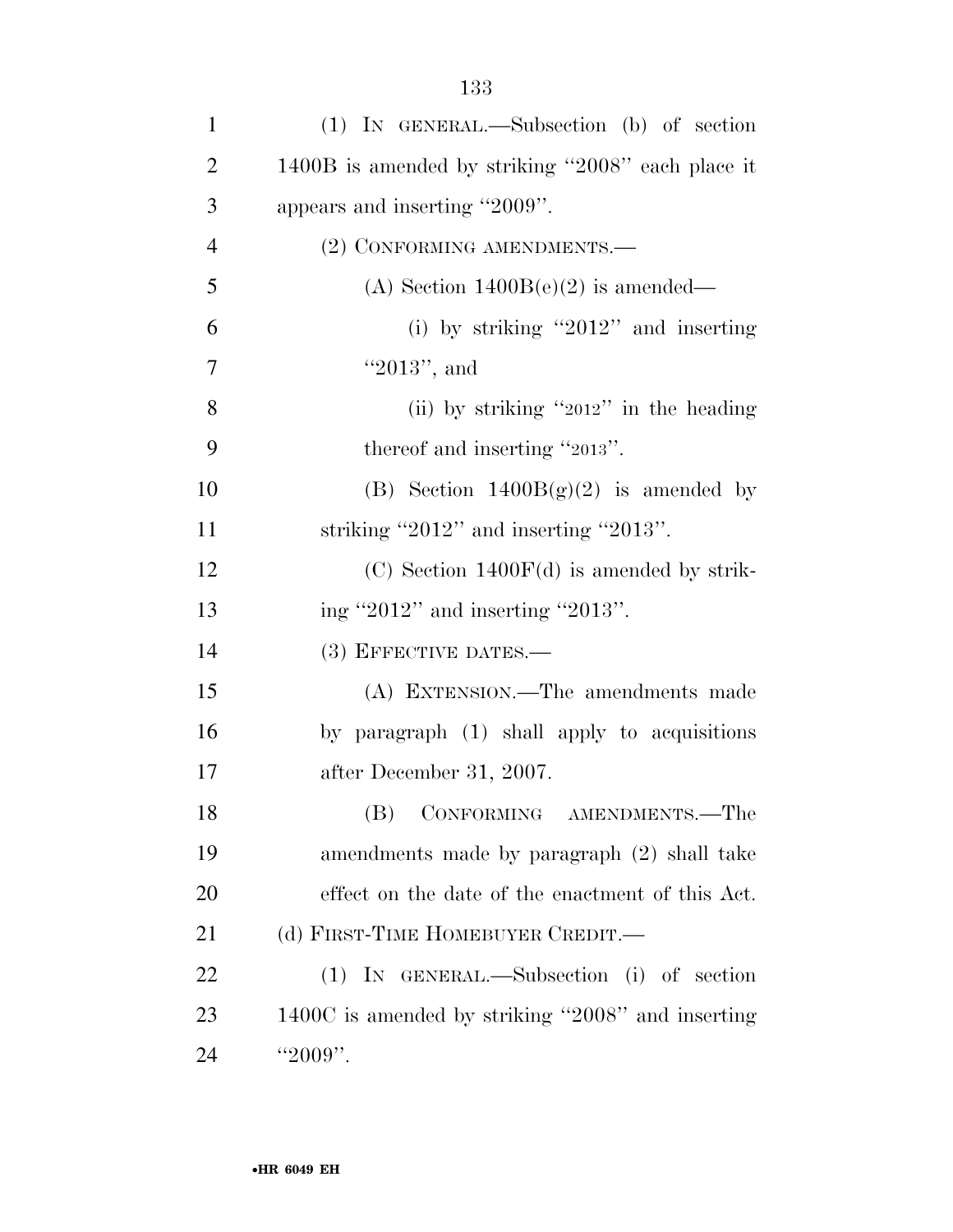| $\mathbf{1}$   | (2) EFFECTIVE DATE.—The amendment made                    |
|----------------|-----------------------------------------------------------|
| $\overline{2}$ | by this subsection shall apply to property purchased      |
| 3              | after December 31, 2007.                                  |
| 4              | SEC. 233. ECONOMIC DEVELOPMENT CREDIT FOR AMER-           |
| 5              | ICAN SAMOA.                                               |
| 6              | (a) IN GENERAL.—Subsection (d) of section 119 of          |
| 7              | division A of the Tax Relief and Health Care Act of 2006  |
| 8              | is amended—                                               |
| 9              | $(1)$ by striking "first two taxable years" and in-       |
| 10             | serting "first 3 taxable years", and                      |
| 11             | $(2)$ by striking "January 1, 2008" and insert-           |
| 12             | ing "January 1, 2009".                                    |
| 13             | (b) EFFECTIVE DATE.—The amendment made by                 |
| 14             | this section shall apply to taxable years beginning after |
| 15             | December 31, 2007.                                        |
| 16             | SEC. 234. ENHANCED CHARITABLE DEDUCTION FOR CON-          |
| 17             | TRIBUTIONS OF FOOD INVENTORY.                             |
| 18             | (a) IN GENERAL.—Clause (iv) of section                    |
| 19             | $170(e)(3)(C)$ is amended by striking "December 31,       |
| 20             | $2007"$ and inserting "December 31, 2008".                |
| 21             | (b) EFFECTIVE DATE.—The amendment made by                 |
| 22             | this section shall apply to contributions made after De-  |
| 23             | cember 31, 2007.                                          |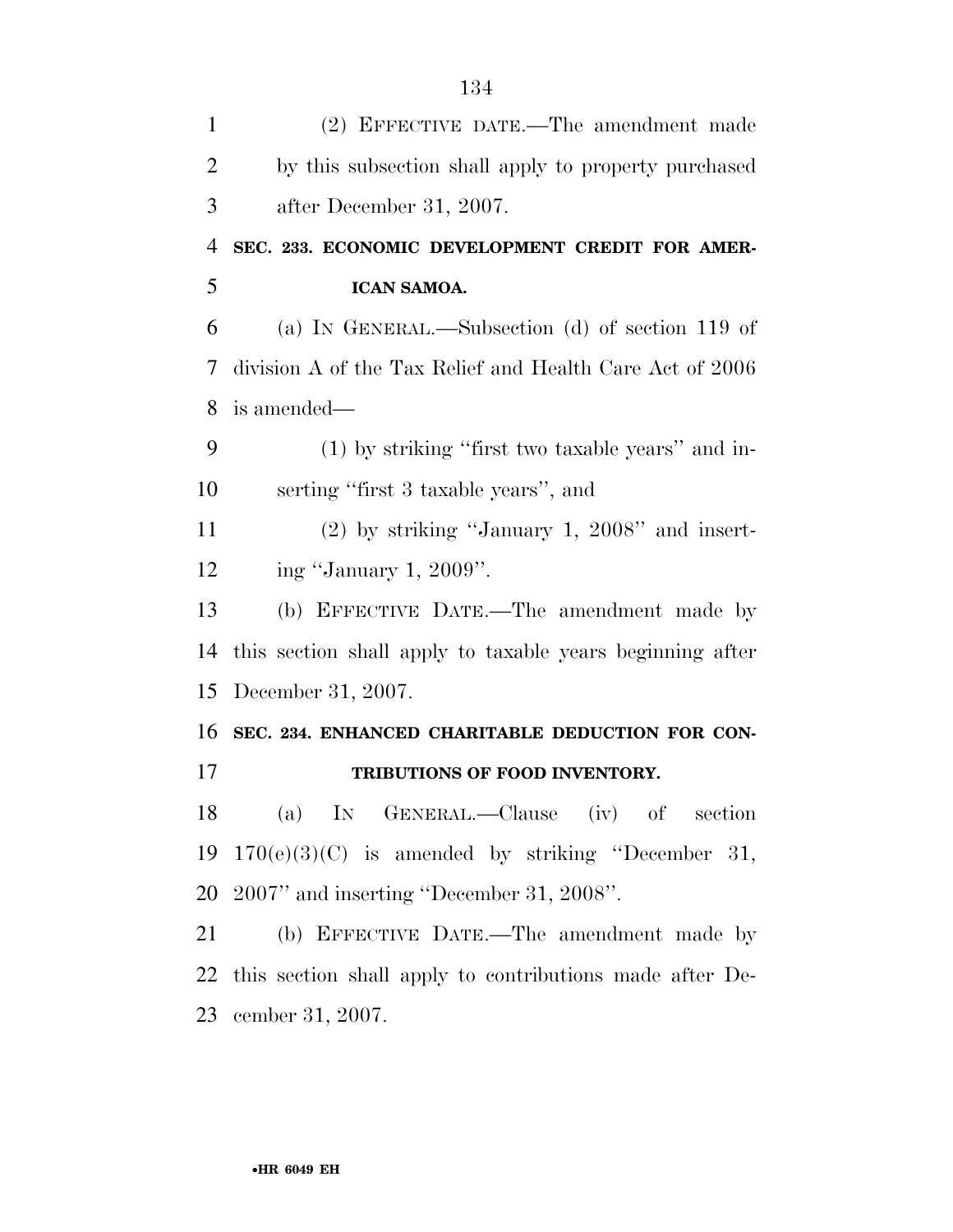# **SEC. 235. ENHANCED CHARITABLE DEDUCTION FOR CON- TRIBUTIONS OF BOOK INVENTORY TO PUB-LIC SCHOOLS.**

 (a) IN GENERAL.—Clause (iv) of section 170(e)(3)(D) is amended by striking ''December 31, 2007'' and inserting ''December 31, 2008''.

 (b) EFFECTIVE DATE.—The amendment made by this section shall apply to contributions made after De-cember 31, 2007.

## **SEC. 236. ENHANCED DEDUCTION FOR QUALIFIED COM-PUTER CONTRIBUTIONS.**

 (a) IN GENERAL.—Subparagraph (G) of section 170(e)(6) is amended by striking ''December 31, 2007'' and inserting ''December 31, 2008''.

 (b) EFFECTIVE DATE.—The amendment made by this section shall apply to contributions made during tax-able years beginning after December 31, 2007.

**SEC. 237. BASIS ADJUSTMENT TO STOCK OF S CORPORA-**

 **TIONS MAKING CHARITABLE CONTRIBU-TIONS OF PROPERTY.** 

 (a) IN GENERAL.—The last sentence of section 22  $1367(a)(2)$  is amended by striking "December 31, 2007" and inserting ''December 31, 2008''.

 (b) EFFECTIVE DATE.—The amendment made by this section shall apply to contributions made in taxable years beginning after December 31, 2007.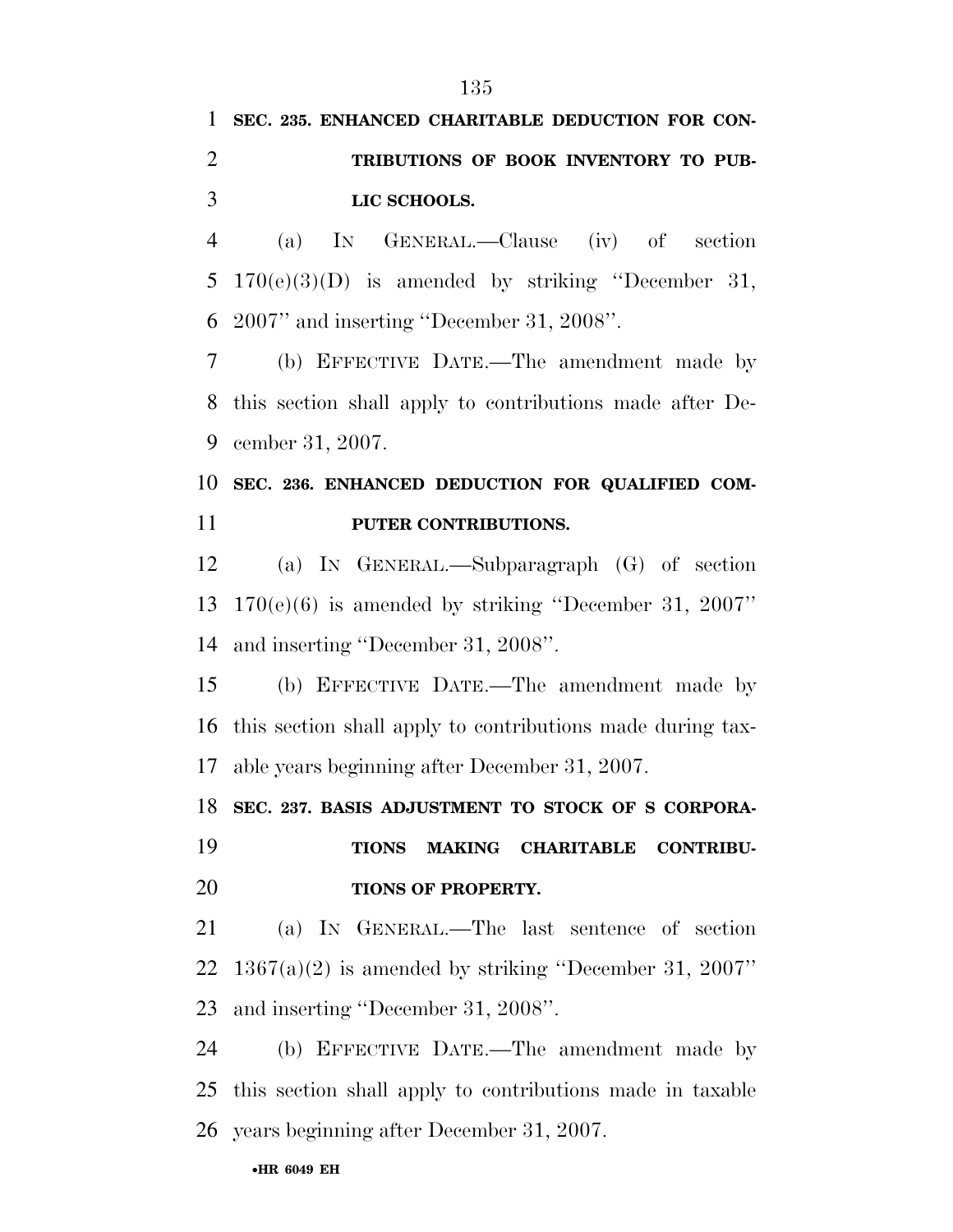|                | 136                                                                  |
|----------------|----------------------------------------------------------------------|
| $\mathbf{1}$   | SEC. 238. WORK OPPORTUNITY TAX CREDIT FOR HURRI-                     |
| $\overline{2}$ | <b>CANE KATRINA EMPLOYEES.</b>                                       |
| 3              | (a) IN GENERAL.—Paragraph $(1)$ of section $201(b)$                  |
| 4              | of the Katrina Emergency Tax Relief Act of 2005 is                   |
| 5              | amended by striking "2-year" and inserting "3-year".                 |
| 6              | (b) EFFECTIVE DATE.—The amendment made by                            |
| 7              | subsection (a) shall apply to individuals hired after August         |
| 8              | 27, 2007.                                                            |
| 9              | SEC. 239. SUBPART F EXCEPTION FOR ACTIVE FINANCING                   |
| 10             | <b>INCOME.</b>                                                       |
| 11             | (a) EXEMPT INSURANCE INCOME.—Paragraph (10)                          |
| 12             | of section $953(e)$ (relating to application) is amended—            |
| 13             | $(1)$ by striking "January 1, 2009" and insert-                      |
| 14             | ing "January 1, 2010", and                                           |
| 15             | $(2)$ by striking "December 31, 2008" and in-                        |
| 16             | serting "December 31, 2009".                                         |
| 17             | (b) EXCEPTION TO TREATMENT AS FOREIGN PER-                           |
|                | 18 SONAL HOLDING COMPANY INCOME.—Paragraph (9) of                    |
|                | 19 section 954(h) (relating to application) is amended by            |
| 20             | striking "January 1, 2009" and inserting "January 1,                 |
| 21             | $2010$ ".                                                            |
| 22             | SEC. 240. LOOK-THRU RULE FOR RELATED CONTROLLED                      |
| 23             | FOREIGN CORPORATIONS.                                                |
| 24             | (a) IN GENERAL.—Subparagraph (C) of section                          |
|                | $25\quad 954(c)(6)$ (relating to application) is amended by striking |

''January 1, 2009'' and inserting ''January 1, 2010''.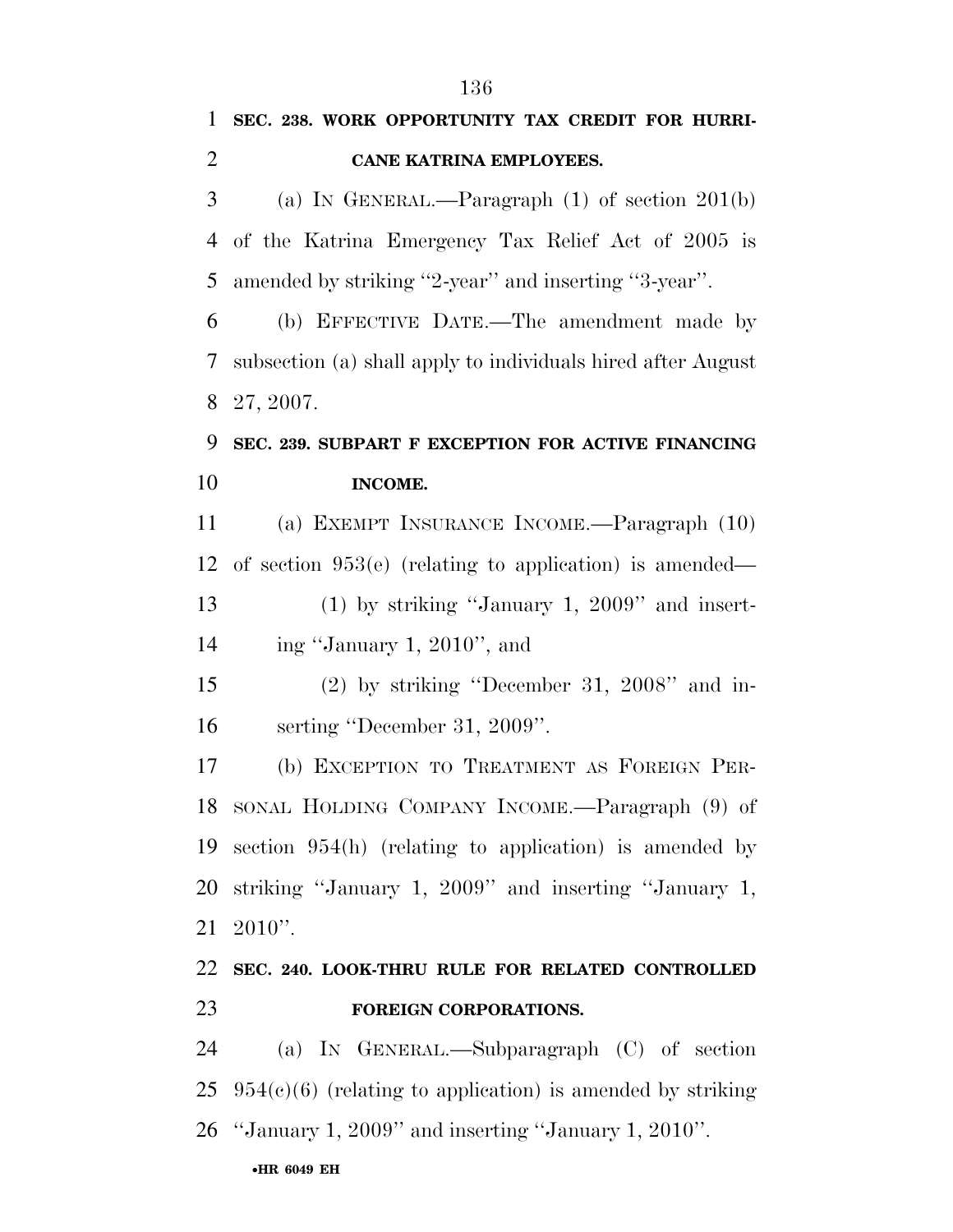(b) EFFECTIVE DATE.—The amendment made by this section shall apply to taxable years of foreign corpora- tions beginning after December 31, 2008, and to taxable years of United States shareholders with or within which such taxable years of foreign corporations end.

### **SEC. 241. EXPENSING FOR CERTAIN QUALIFIED FILM AND TELEVISION PRODUCTIONS.**

 (a) IN GENERAL.—Subsection (f) of section 181 is amended by striking ''December 31, 2008'' and inserting ''December 31, 2009''.

 (b) EFFECTIVE DATE.—The amendment made by this section shall apply to productions commencing after December 31, 2008.

### **Subtitle C—Other Extensions**

**SEC. 251. AUTHORITY TO DISCLOSE INFORMATION RE-**

 **LATED TO TERRORIST ACTIVITIES MADE PERMANENT.** 

 (a) IN GENERAL.—Subparagraph (C) of section 19  $6103(i)(3)$  is amended by striking clause (iv).

 (b) DISCLOSURE ON REQUEST.—Paragraph (7) of section 6103(i) is amended by striking subparagraph (E).

 (c) EFFECTIVE DATE.—The amendments made by this section shall apply to disclosures after the date of the enactment of this Act.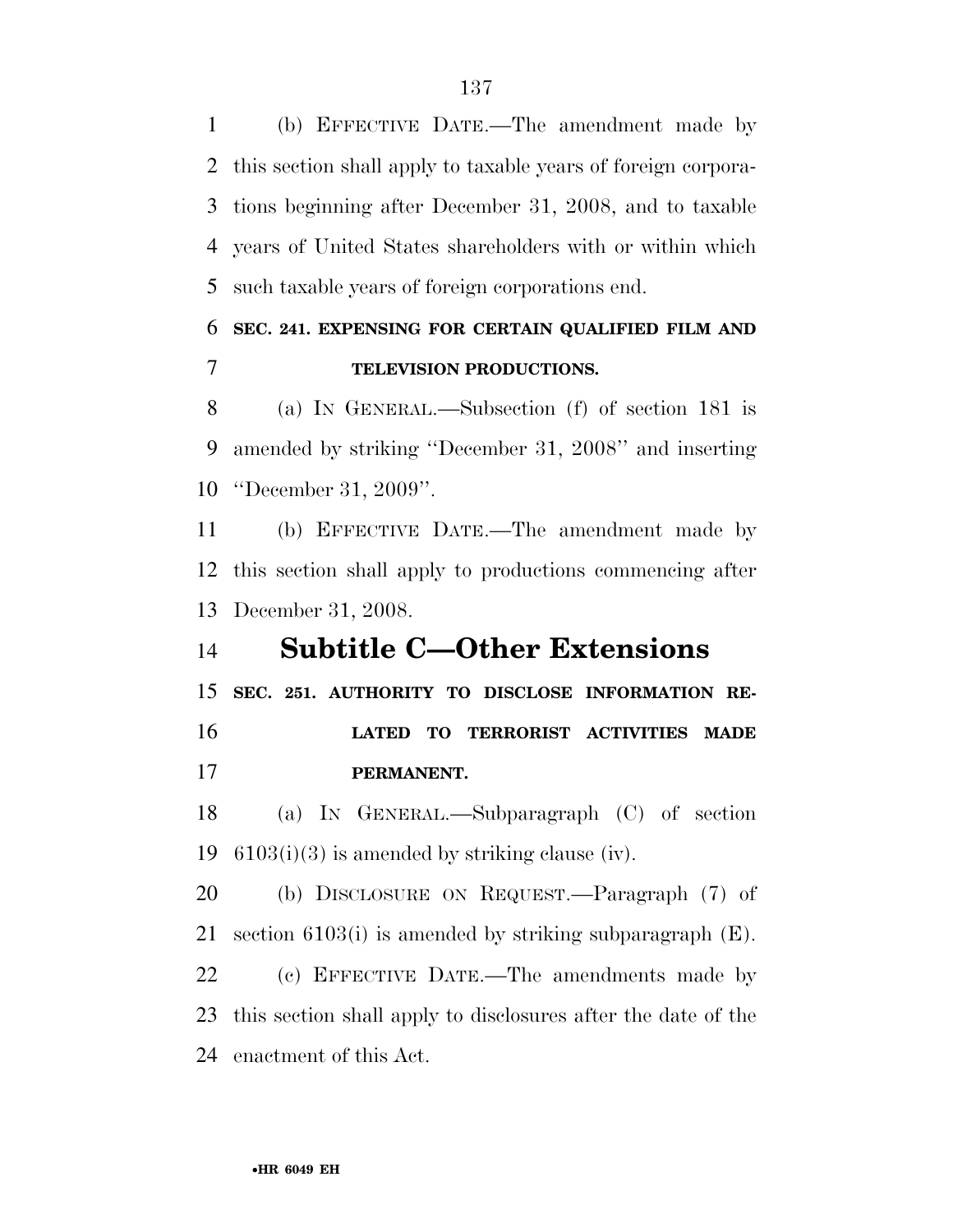**SEC. 252. AUTHORITY FOR UNDERCOVER OPERATIONS MADE PERMANENT.**  (a) IN GENERAL.—Subsection (c) of section 7608 is amended by striking paragraph (6). (b) EFFECTIVE DATE.—The amendment made by this section shall take effect on January 1, 2008. **SEC. 253. AUTHORITY TO DISCLOSE RETURN INFORMATION FOR CERTAIN VETERANS PROGRAMS MADE PERMANENT.**  (a) IN GENERAL.—Paragraph (7) of section 6103(l) is amended by striking the last sentence thereof. (b) CONFORMING AMENDMENT.—Section 13 6103(l)(7)(D)(viii)(III) is amended by striking "sections 14 1710(a)(1)(I), 1710(a)(2), 1710(b), and 1712(a)(2)(B)" 15 and inserting "sections  $1710(a)(2)(G)$ ,  $1710(a)(3)$ , and  $1710(b)$ ". (c) EFFECTIVE DATE.—The amendment made by subsection (a) shall apply to requests made after Sep- tember 30, 2008. **SEC. 254. INCREASE IN LIMIT ON COVER OVER OF RUM EX- CISE TAX TO PUERTO RICO AND THE VIRGIN ISLANDS.**  23 (a) IN GENERAL.—Paragraph (1) of section 7652(f) is amended by striking ''January 1, 2008'' and inserting ''January 1, 2009''.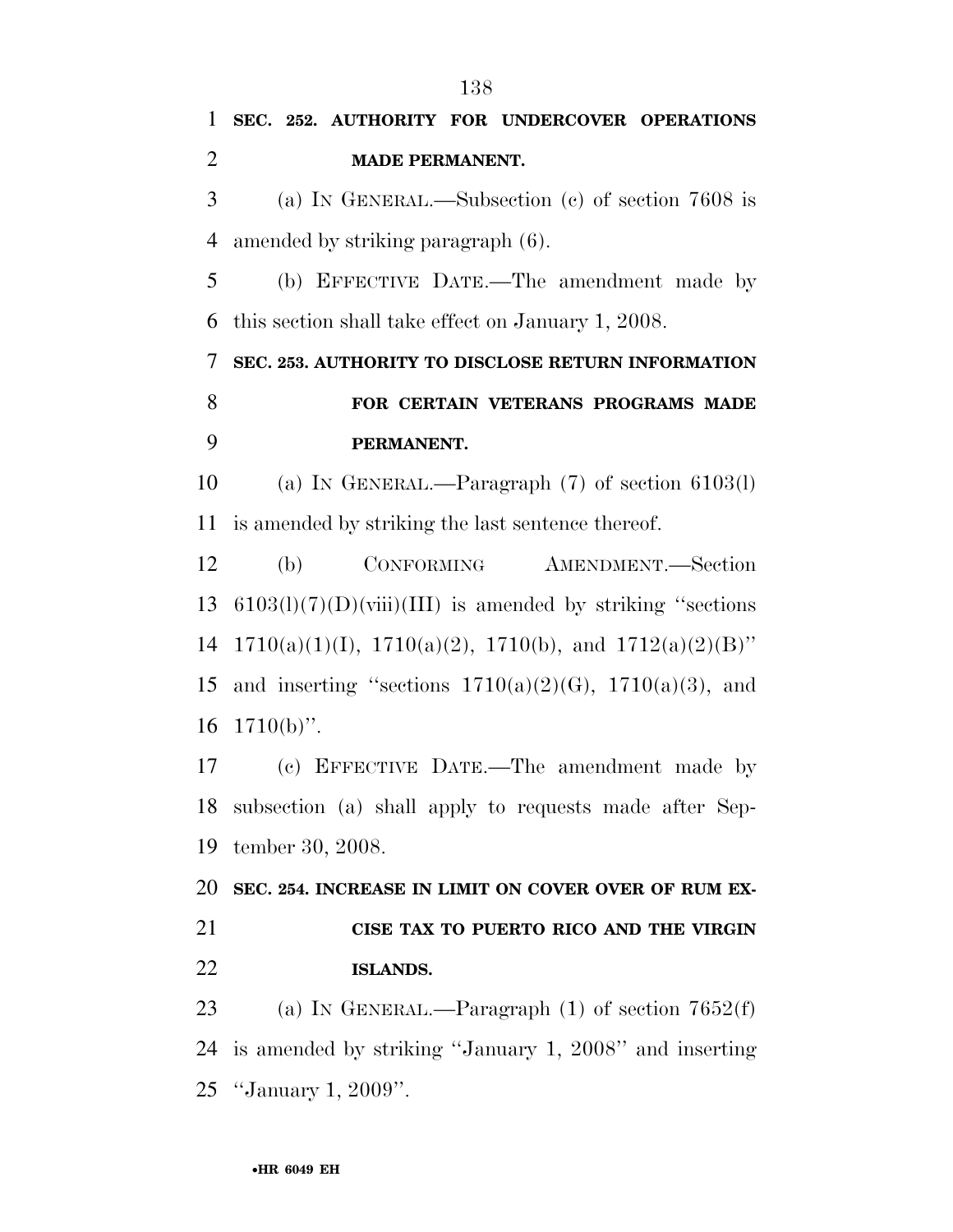| $\mathbf{1}$   | (b) EFFECTIVE DATE.—The amendment made by                      |
|----------------|----------------------------------------------------------------|
| 2              | this section shall apply to distilled spirits brought into the |
| 3              | United States after December 31, 2007.                         |
| $\overline{4}$ | SEC. 255. PARITY IN THE APPLICATION OF CERTAIN LIMITS          |
| 5              | TO MENTAL HEALTH BENEFITS.                                     |
| 6              | Subsection (f) of section 9812 is amended—                     |
| 7              | (1) by striking "and" at the end of paragraph                  |
| 8              | $(2)$ , and                                                    |
| 9              | $(2)$ by striking paragraph $(3)$ and inserting the            |
| 10             | following new paragraphs:                                      |
| 11             | " $(3)$ on or after January 1, 2008, and before                |
| 12             | the date of the enactment of the Renewable Energy              |
| 13             | and Job Creation Act of 2008, and                              |
| 14             | "(4) after December 31, 2008.".                                |
| 15             | TITLE III-ADDITIONAL TAX                                       |
| 16             | <b>RELIEF</b>                                                  |
| 17             | <b>Subtitle A-Individual Tax Relief</b>                        |
| 18             | SEC. 301. ADDITIONAL STANDARD DEDUCTION FOR REAL               |
| 19             | PROPERTY TAXES FOR NONITEMIZERS.                               |
| 20             | (a) IN GENERAL.—Section $63(c)(1)$ (defining stand-            |
| 21             | ard deduction) is amended by striking "and" at the end         |
| 22             | of subparagraph $(A)$ , by striking the period at the end      |
| 23             | of subparagraph (B) and inserting ", and", and by adding       |
| 24             | at the end the following new subparagraph:                     |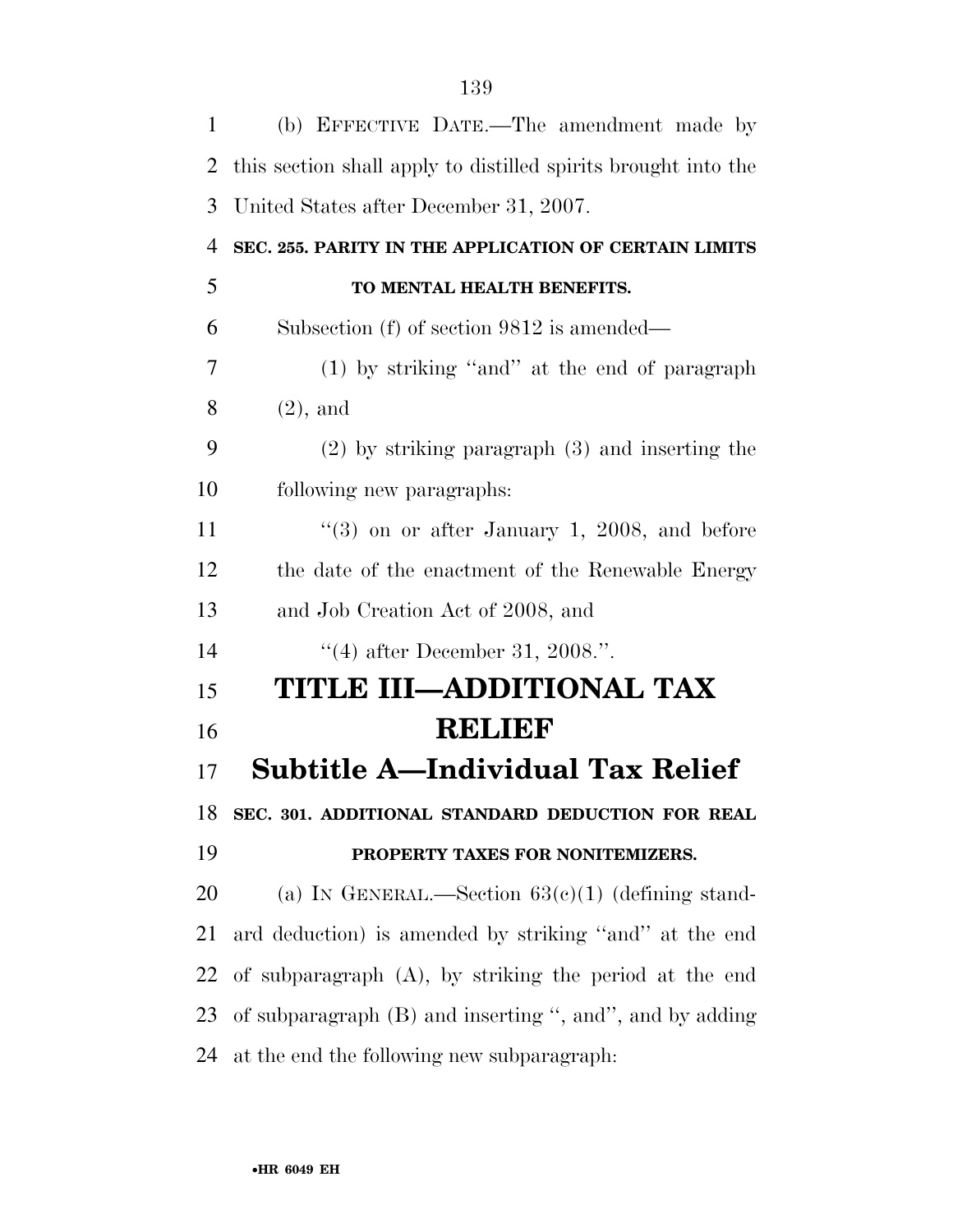| $\mathbf{1}$   | $\lq\lq$ (C) in the case of any taxable year begin-           |
|----------------|---------------------------------------------------------------|
| $\overline{2}$ | ning in 2008, the real property tax deduction.".              |
| 3              | (b) DEFINITION.—Section $63(c)$ is amended by add-            |
| $\overline{4}$ | ing at the end the following new paragraph.                   |
| 5              | "(7) REAL PROPERTY TAX DEDUCTION.—For                         |
| 6              | purposes of paragraph $(1)$ , the real property tax de-       |
| 7              | duction is the lesser of-                                     |
| 8              | "(A) the amount allowable as a deduction                      |
| 9              | under this chapter for State and local taxes de-              |
| 10             | scribed in section $164(a)(1)$ , or                           |
| 11             | "(B) $$350$ (\$700 in the case of a joint re-                 |
| 12             | turn).                                                        |
| 13             | Any taxes taken into account under section $62(a)$            |
| 14             | shall not be taken into account under this para-              |
| 15             | $graph$ .".                                                   |
| 16             | (c) EFFECTIVE DATE.—The amendments made by                    |
| 17             | this section shall apply to taxable years beginning after     |
| 18             | December 31, 2007.                                            |
| 19             | SEC. 302. REFUNDABLE CHILD CREDIT.                            |
| 20             | MODIFICATION OF THRESHOLD AMOUNT.<br>(a)                      |
| 21             | Clause (i) of section $24(d)(1)(B)$ is amended by inserting   |
| 22             | " $(\$8,500$ in the case of taxable years beginning in 2008)" |
| 23             | after " $$10,000$ ".                                          |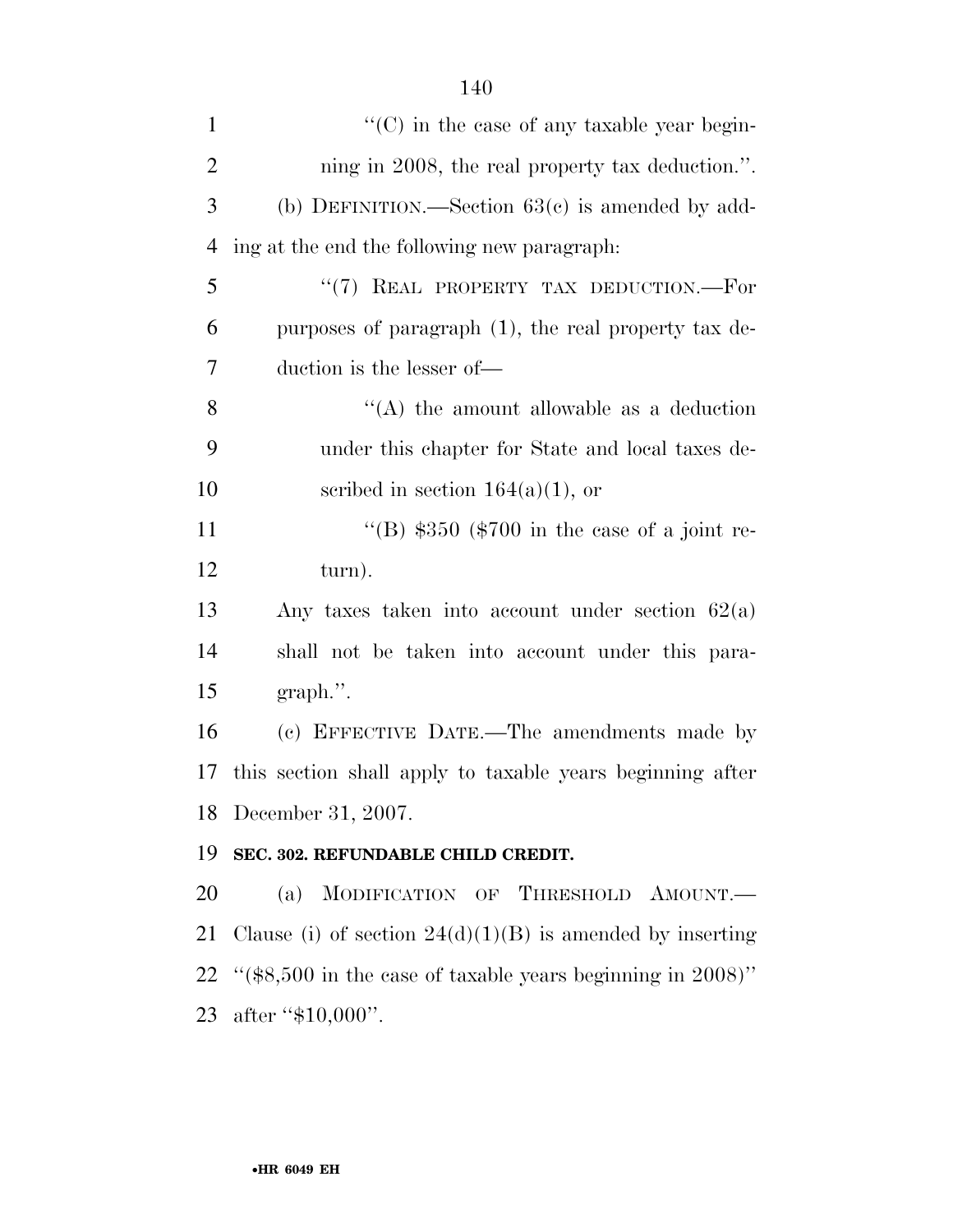(b) EFFECTIVE DATE.—The amendment made by subsection (a) shall apply to taxable years beginning after December 31, 2007. **SEC. 303. INCREASE OF AMT REFUNDABLE CREDIT AMOUNT FOR INDIVIDUALS WITH LONG- TERM UNUSED CREDITS FOR PRIOR YEAR MINIMUM TAX LIABILITY, ETC.**  (a) IN GENERAL.—Paragraph (2) of section 53(e) is amended to read as follows:  $(2)$  AMT REFUNDABLE CREDIT AMOUNT. For purposes of paragraph (1), the term 'AMT re- fundable credit amount' means, with respect to any taxable year, the amount (not in excess of the long- term unused minimum tax credit for such taxable year) equal to the greater of— ''(A) 50 percent of the long-term unused minimum tax credit for such taxable year, or 18 ''(B) the amount (if any) of the AMT re- fundable credit amount for the taxpayer's pre- ceding taxable year (determined without regard 21 to subsection  $(f)(2)$ .''. (b) TREATMENT OF CERTAIN UNDERPAYMENTS, IN- TEREST, AND PENALTIES ATTRIBUTABLE TO THE TREAT-MENT OF INCENTIVE STOCK OPTIONS.—Section 53 is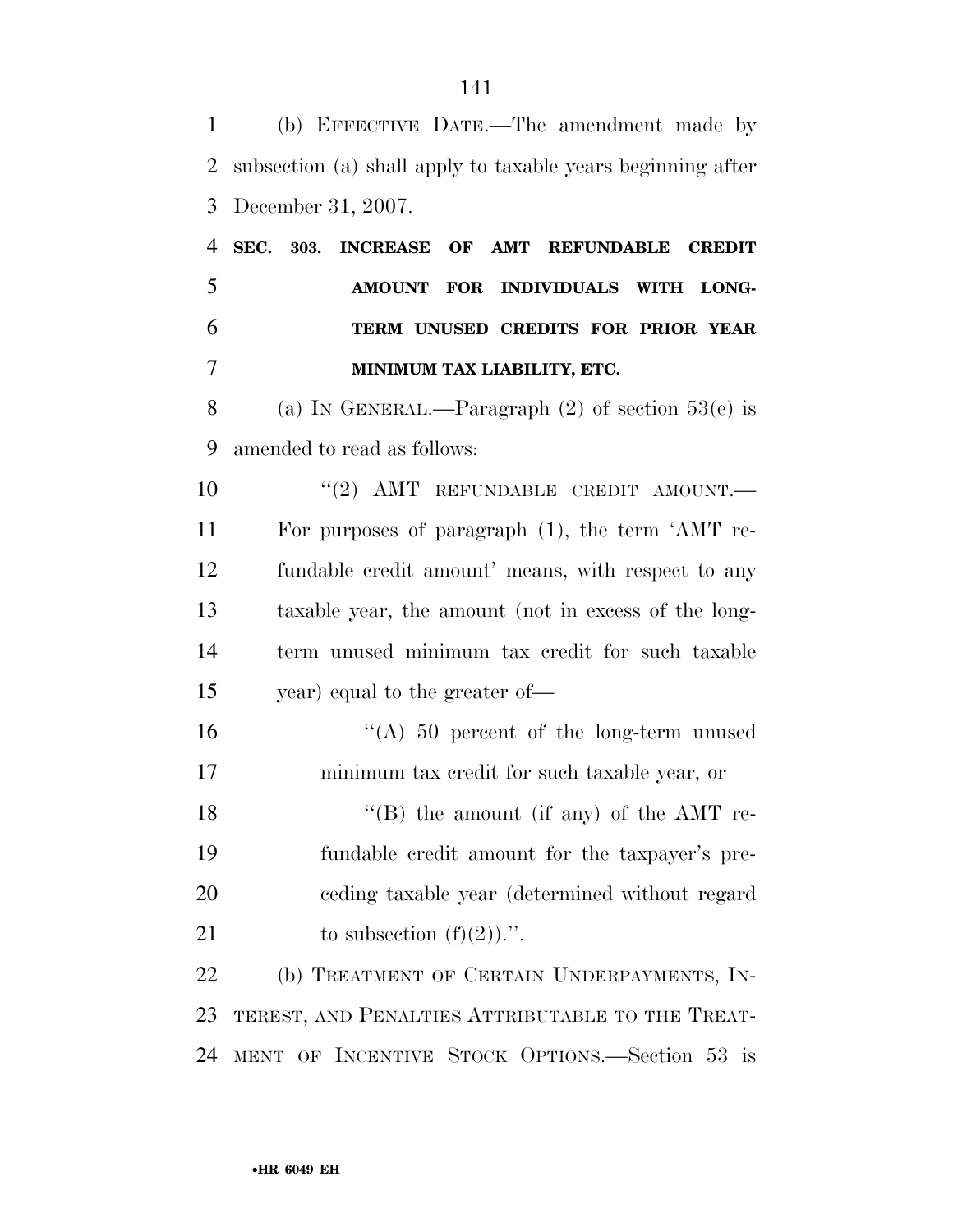amended by adding at the end the following new sub-section:

 ''(f) TREATMENT OF CERTAIN UNDERPAYMENTS, IN- TEREST, AND PENALTIES ATTRIBUTABLE TO THE TREAT-MENT OF INCENTIVE STOCK OPTIONS.—

6 "(1) ABATEMENT.—Any underpayment of tax outstanding on the date of the enactment of this subsection which is attributable to the application of section 56(b)(3) for any taxable year ending before January 1, 2008 (and any interest or penalty with respect to such underpayment which is outstanding on such date of enactment), is hereby abated. The amount determined under subsection (b)(1) shall not include any tax abated under the preceding sentence.

15 "(2) INCREASE IN CREDIT FOR CERTAIN INTER- EST AND PENALTIES ALREADY PAID.—The AMT re- fundable credit amount, and the minimum tax credit determined under subsection (b), for the taxpayer's first 2 taxable years beginning after December 31, 2007, shall each be increased by 50 percent of the aggregate amount of the interest and penalties which were paid by the taxpayer before the date of the enactment of this subsection and which would (but for such payment) have been abated under paragraph (1).''.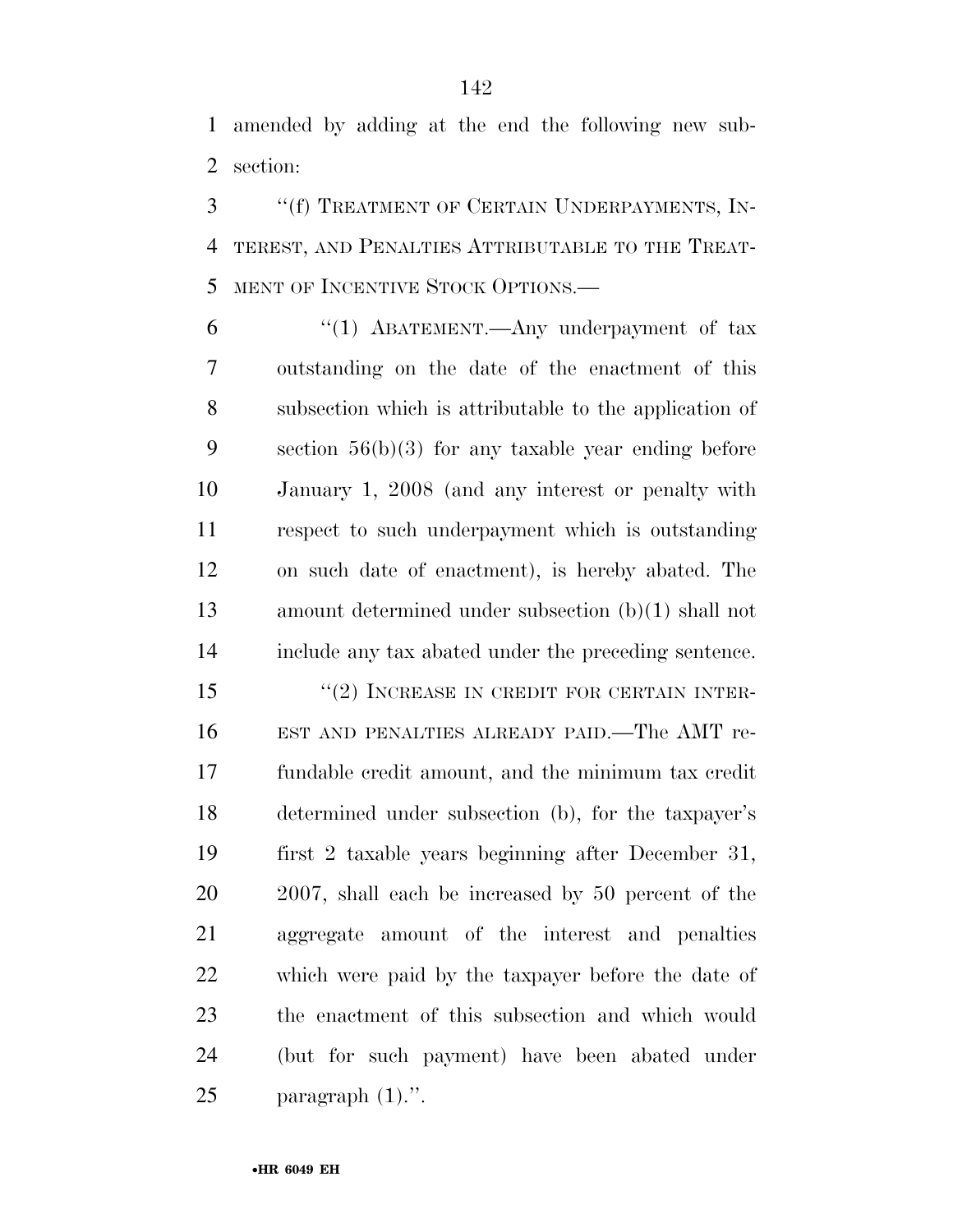(c) EFFECTIVE DATE.—

| $\overline{2}$ | (1) IN GENERAL.—Except as provided in para-                    |
|----------------|----------------------------------------------------------------|
| 3              | $graph(2)$ , the amendment made by this section shall          |
| $\overline{4}$ | apply to taxable years beginning after December 31,            |
| 5              | 2007.                                                          |
| 6              | (2) ABATEMENT.—Section $53(f)(1)$ of the In-                   |
| 7              | ternal Revenue Code of 1986, as added by sub-                  |
| 8              | section (b), shall take effect on the date of the en-          |
| 9              | actment of this Act.                                           |
| 10             | <b>Subtitle B-Business Related</b>                             |
| 11             | <b>Provisions</b>                                              |
| 12             | SEC. 311. UNIFORM TREATMENT OF ATTORNEY-ADVANCED               |
| 13             | EXPENSES AND COURT COSTS IN CONTIN-                            |
| 14             | <b>GENCY FEE CASES.</b>                                        |
| 15             | (a) IN GENERAL.—Section 162 is amended by redes-               |
| 16             |                                                                |
|                | ignating subsection $(q)$ as subsection $(r)$ and by inserting |
| 17             | after subsection (p) the following new subsection:             |
| 18             | "(q) ATTORNEY-ADVANCED EXPENSES AND COURT                      |
| 19             | COSTS IN CONTINGENCY FEE CASES.—In the case of any             |
| 20             | expense or court cost which is paid or incurred in the         |
| 21             | course of the trade or business of practicing law and the      |
| 22             | repayment of which is contingent on a recovery by judg-        |
| 23             | ment or settlement in the action to which such expense         |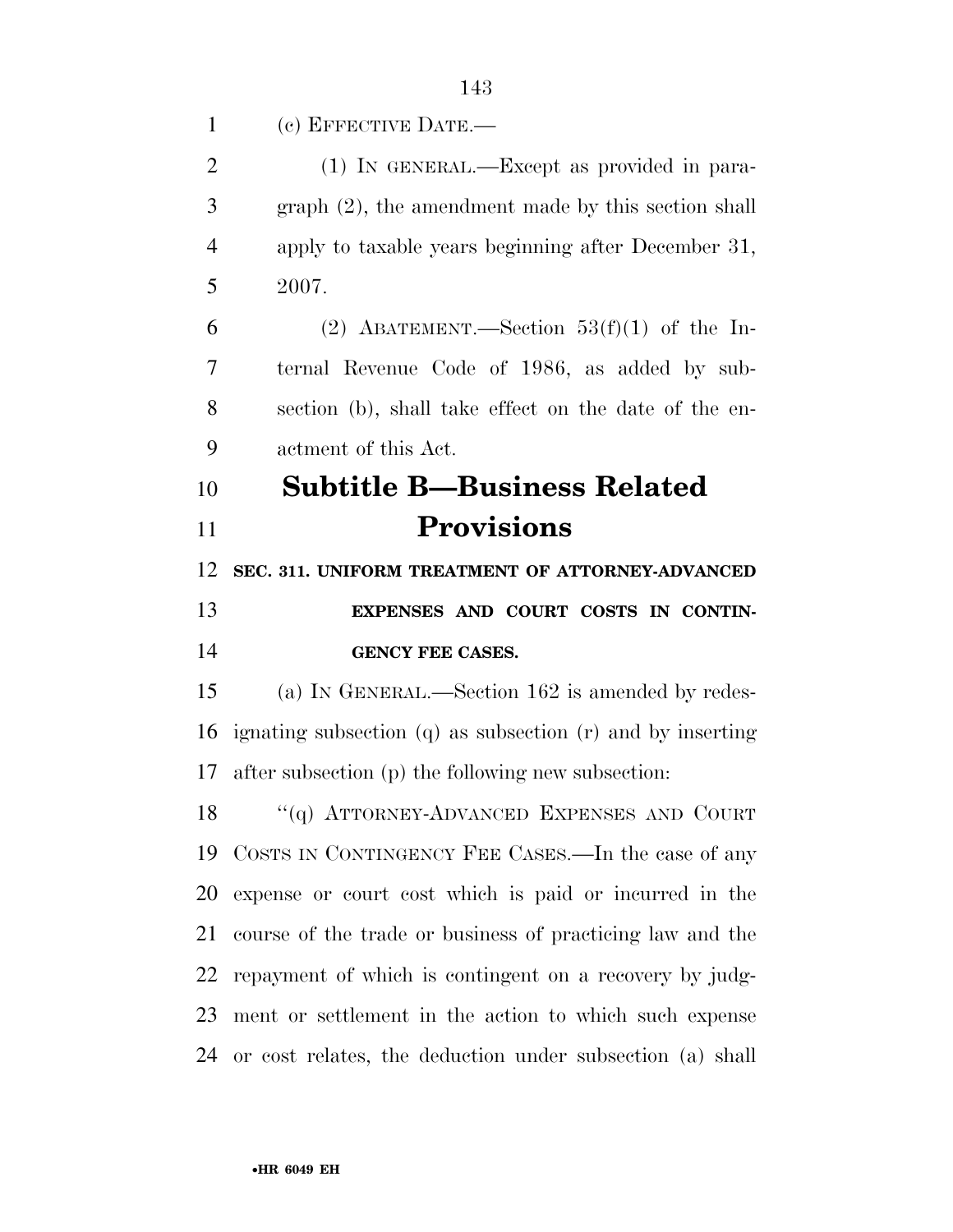be determined as if such expense or cost was not subject to repayment.''.

 (b) EFFECTIVE DATE.—The amendment made by this section shall apply to expenses and costs paid or in- curred in taxable years beginning after the date of the en-actment of this Act.

## **SEC. 312. PROVISIONS RELATED TO FILM AND TELEVISION PRODUCTIONS.**

 (a) MODIFICATION OF LIMITATION ON EXPENS-10 ING.—Subparagraph (A) of section  $181(a)(2)$  is amended to read as follows:

12 "(A) In GENERAL.—Paragraph (1) shall not apply to so much of the aggregate cost of any qualified film or television production as ex-15 ceeds \$15,000,000.".

 (b) MODIFICATIONS TO DEDUCTION FOR DOMESTIC ACTIVITIES.—

 (1) DETERMINATION OF W-2 WAGES.—Para- graph (2) of section 199(b) is amended by adding at the end the following new subparagraph:

21 "(D) SPECIAL RULE FOR QUALIFIED FILM.—In the case of a qualified film, such term shall include compensation for services performed in the United States by actors, pro-duction personnel, directors, and producers.''.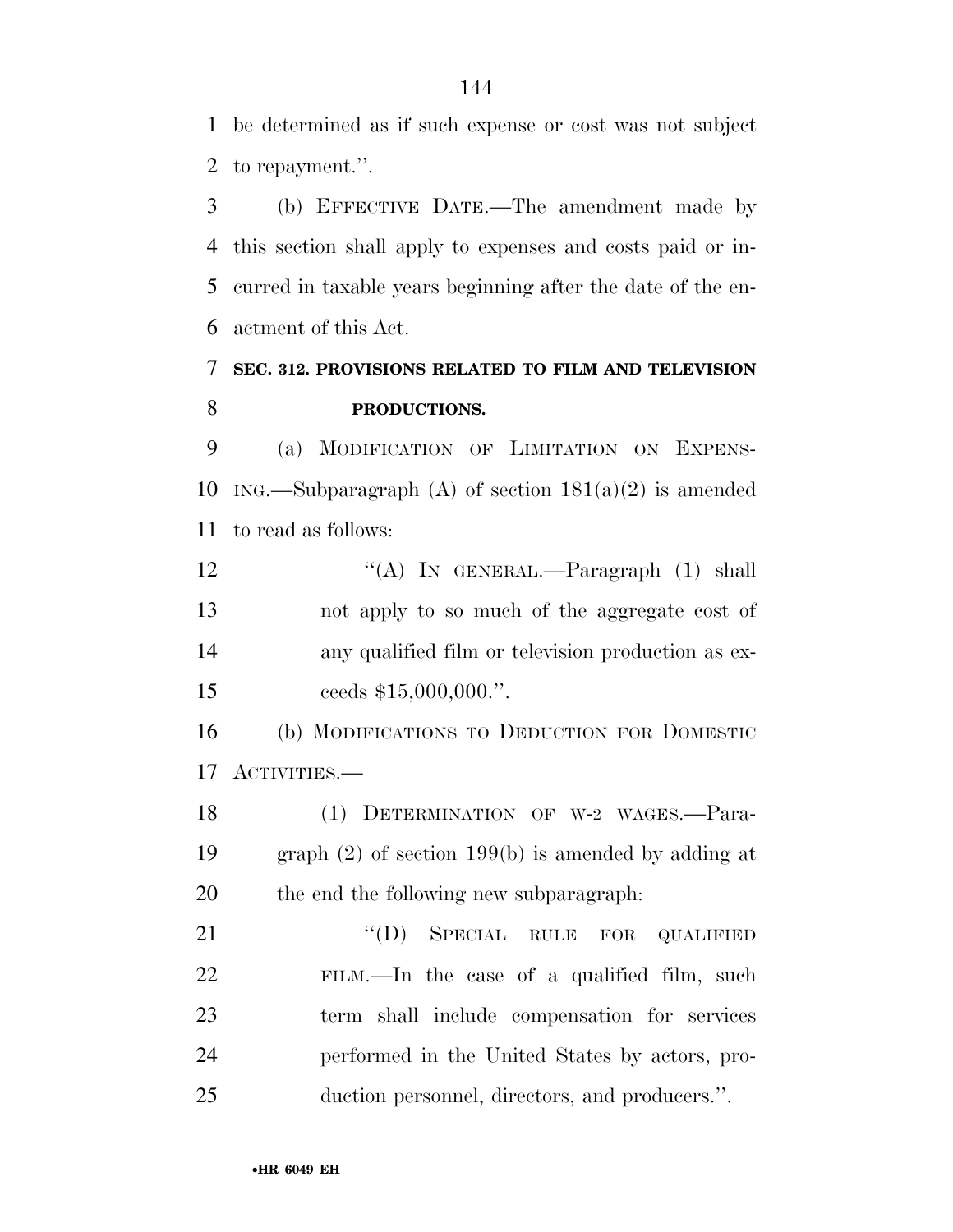| $\mathbf{1}$   | (2) DEFINITION OF QUALIFIED FILM.-Para-                  |
|----------------|----------------------------------------------------------|
| $\overline{2}$ | graph $(6)$ of section 199 $(c)$ is amended by adding at |
| 3              | the end the following: "A qualified film shall include   |
| $\overline{4}$ | any copyrights, trademarks, or other intangibles         |
| 5              | with respect to such film. The methods and means         |
| 6              | of distributing a qualified film shall not affect the    |
| 7              | availability of the deduction under this section.".      |
| 8              | $(3)$ PARTNERSHIPS.—Subparagraph $(A)$ of sec-           |
| 9              | tion $199(d)(1)$ is amended by striking "and" at the     |
| 10             | end of clause (ii), by striking the period at the end    |
| <sup>11</sup>  | of clause (iii) and inserting ", and", and by adding     |
| 12             | at the end the following new clause:                     |
| 13             | $f'(iv)$ in the case of each partner of a                |
| 14             | partnership, or shareholder of an S cor-                 |
| 15             | poration, who owns (directly or indirectly)              |
| 16             | at least 20 percent of the capital interests             |
| 17             | in such partnership or of the stock of such              |
| 18             | S corporation—                                           |
| 19             | "(I) such partner or shareholder                         |
| 20             | shall be treated as having engaged di-                   |
| 21             | rectly in any film produced by such                      |
| 22             | partnership or S corporation, and                        |
| 23             | $\lq\lq$ (II) such partnership or S cor-                 |
| 24             | poration shall be treated as having en-                  |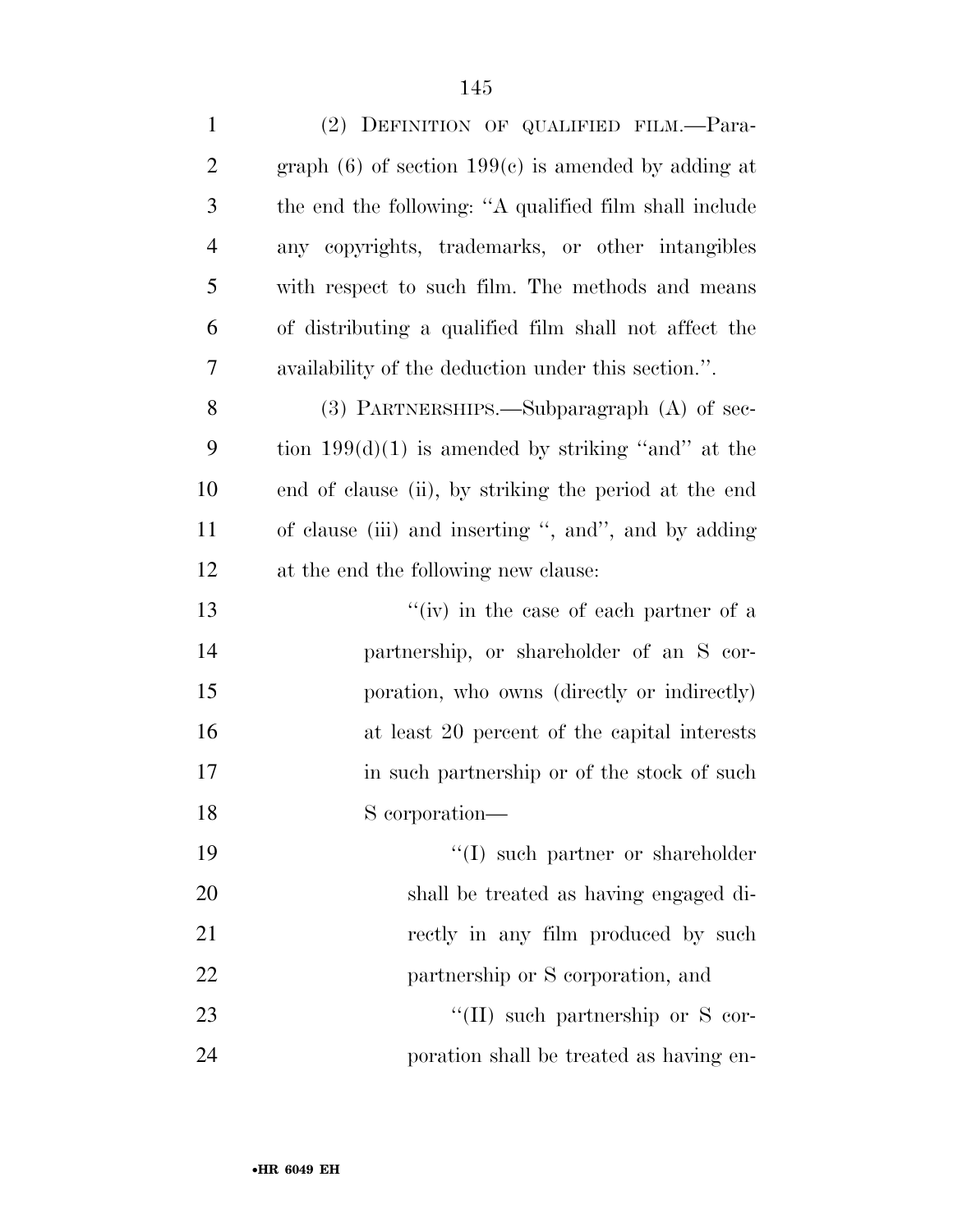| $\mathbf{1}$         | gaged directly in any film produced by                     |
|----------------------|------------------------------------------------------------|
| $\overline{2}$       | such partner or shareholder.".                             |
| 3                    | (c) EFFECTIVE DATE.-                                       |
| $\overline{4}$       | (1) IN GENERAL.—Except as otherwise pro-                   |
| 5                    | vided in this subsection, the amendments made by           |
| 6                    | this section shall apply to taxable years beginning        |
| 7                    | after December 31, 2007.                                   |
| 8                    | (2) EXPENSING.—The amendments made by                      |
| 9                    | subsection (a) shall apply to qualified film and tele-     |
| 10                   | vision productions commencing after December 31,           |
| 11                   | 2007.                                                      |
| 12                   | <b>Subtitle C—Modification of Penalty</b>                  |
| 13                   | Understatement of Tax-<br>on                               |
| 14                   | payer's Liability by Tax Return                            |
|                      |                                                            |
| 15                   | <b>Preparer</b>                                            |
| 16                   | SEC. 321. MODIFICATION OF PENALTY ON UNDERSTATE-           |
|                      | MENT OF TAXPAYER'S LIABILITY BY TAX RE-                    |
|                      | TURN PREPARER.                                             |
|                      | (a) IN GENERAL.—Subsection (a) of section 6694             |
| 17<br>18<br>19<br>20 | (relating to understatement due to unreasonable positions) |
| 21                   | is amended to read as follows:                             |
| 22                   | "(a) UNDERSTATEMENT DUE TO UNREASONABLE                    |
| 23                   | POSITIONS.                                                 |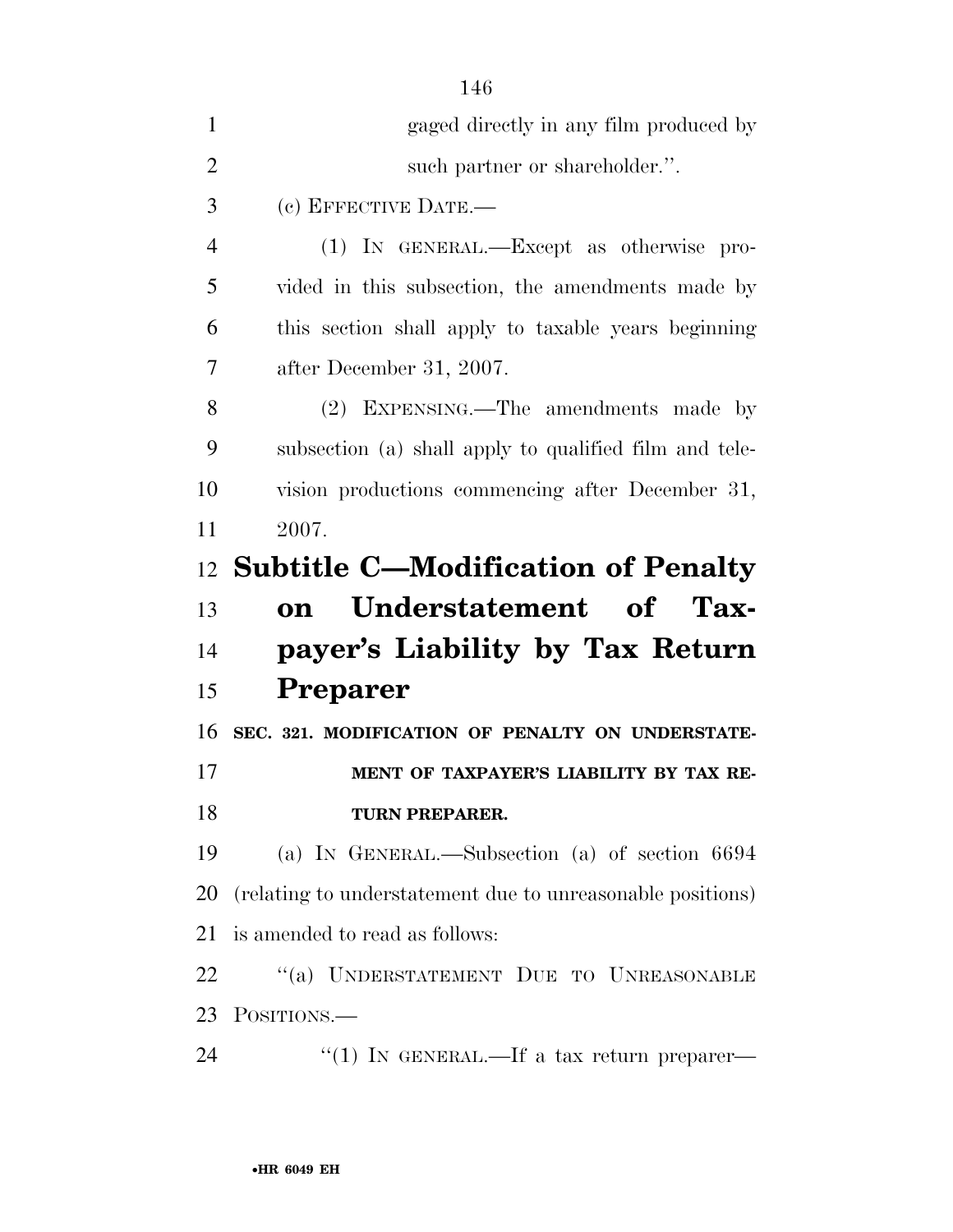| $\mathbf{1}$   | "(A) prepares any return or claim of re-                    |
|----------------|-------------------------------------------------------------|
| $\overline{2}$ | fund with respect to which any part of an un-               |
| 3              | derstatement of liability is due to a position de-          |
| $\overline{4}$ | scribed in paragraph $(2)$ , and                            |
| 5              | "(B) knew (or reasonably should have                        |
| 6              | known) of the position,                                     |
| 7              | such tax return preparer shall pay a penalty with re-       |
| 8              | spect to each such return or claim in an amount             |
| 9              | equal to the greater of $$1,000$ or 50 percent of the       |
| 10             | income derived (or to be derived) by the tax return         |
| 11             | preparer with respect to the return or claim.               |
| 12             | $``(2)$ UNREASONABLE POSITION.—                             |
| 13             | "(A) IN GENERAL.—Except as otherwise                        |
| 14             | provided in this paragraph, a position is de-               |
| 15             | scribed in this paragraph unless there is or was            |
| 16             | substantial authority for the position.                     |
| 17             | "(B) DISCLOSED POSITIONS.—If the posi-                      |
| 18             | was disclosed as provided in section<br>tion                |
| 19             | $6662(d)(2)(B)(ii)(I)$ and is not a position to             |
| 20             | which subparagraph (C) applies, the position is             |
| 21             | described in this paragraph unless there is a               |
| 22             | reasonable basis for the position.                          |
| 23             | "(C) TAX SHELTERS AND REPORTABLE                            |
| 24             | TRANSACTIONS.—If the position is with respect               |
| 25             | tax shelter (as defined in<br>section<br>to<br>$\mathbf{a}$ |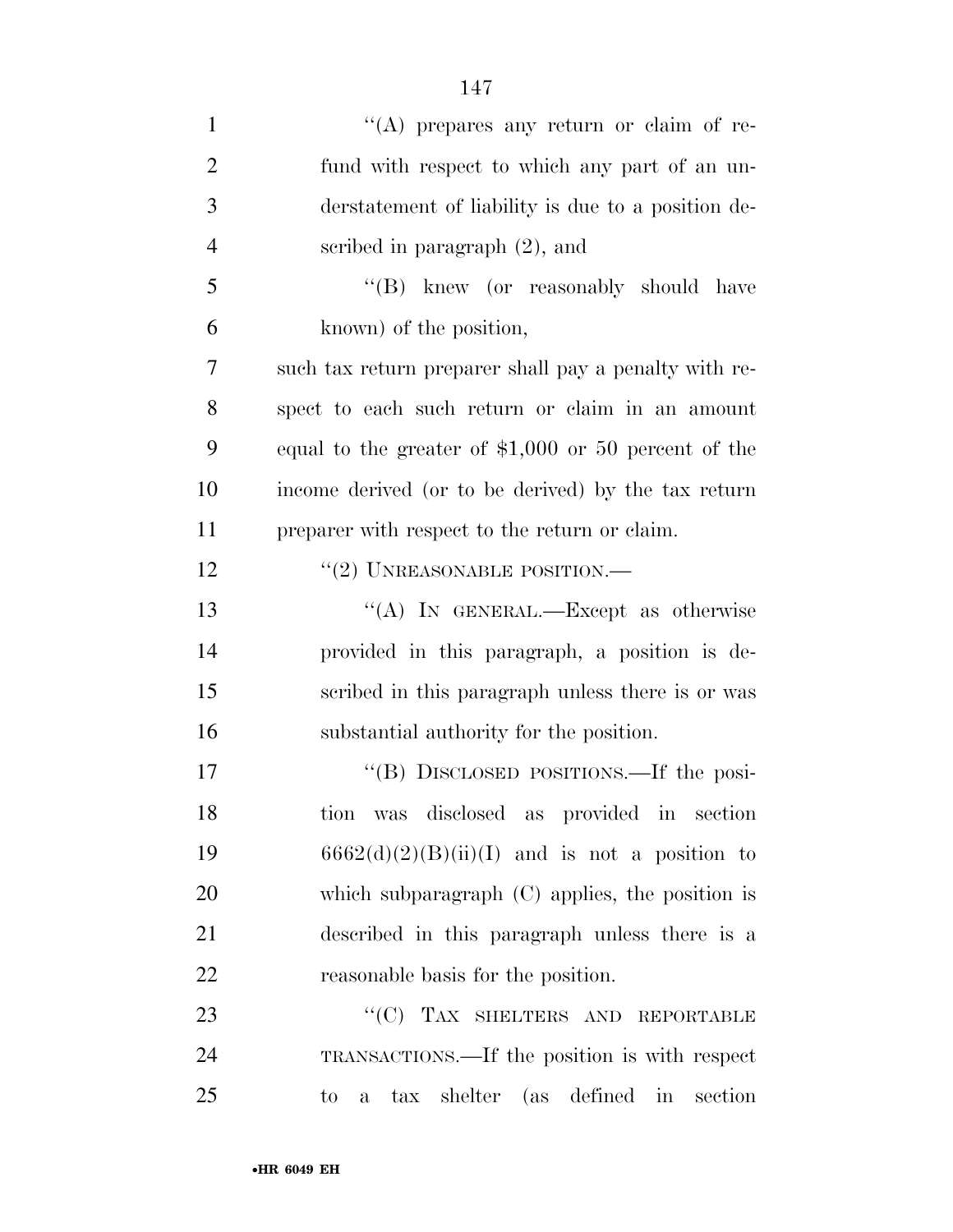1 6662(d)(2)(C)(ii)) or a reportable transaction to which section 6662A applies, the position is described in this paragraph unless it is reason- able to believe that the position would more likely than not be sustained on its merits. 6 "(3) REASONABLE CAUSE EXCEPTION.—No penalty shall be imposed under this subsection if it is shown that there is reasonable cause for the un- derstatement and the tax return preparer acted in good faith.''. (b) EFFECTIVE DATE.—The amendment made by this section shall apply— (1) in the case of a position other than a posi- tion described in subparagraph (C) of section 6694(a)(2) of the Internal Revenue Code of 1986 (as amended by this section), to returns prepared after May 25, 2007, and (2) in the case of a position described in such subparagraph (C), to returns prepared for taxable years ending after the date of the enactment of this Act.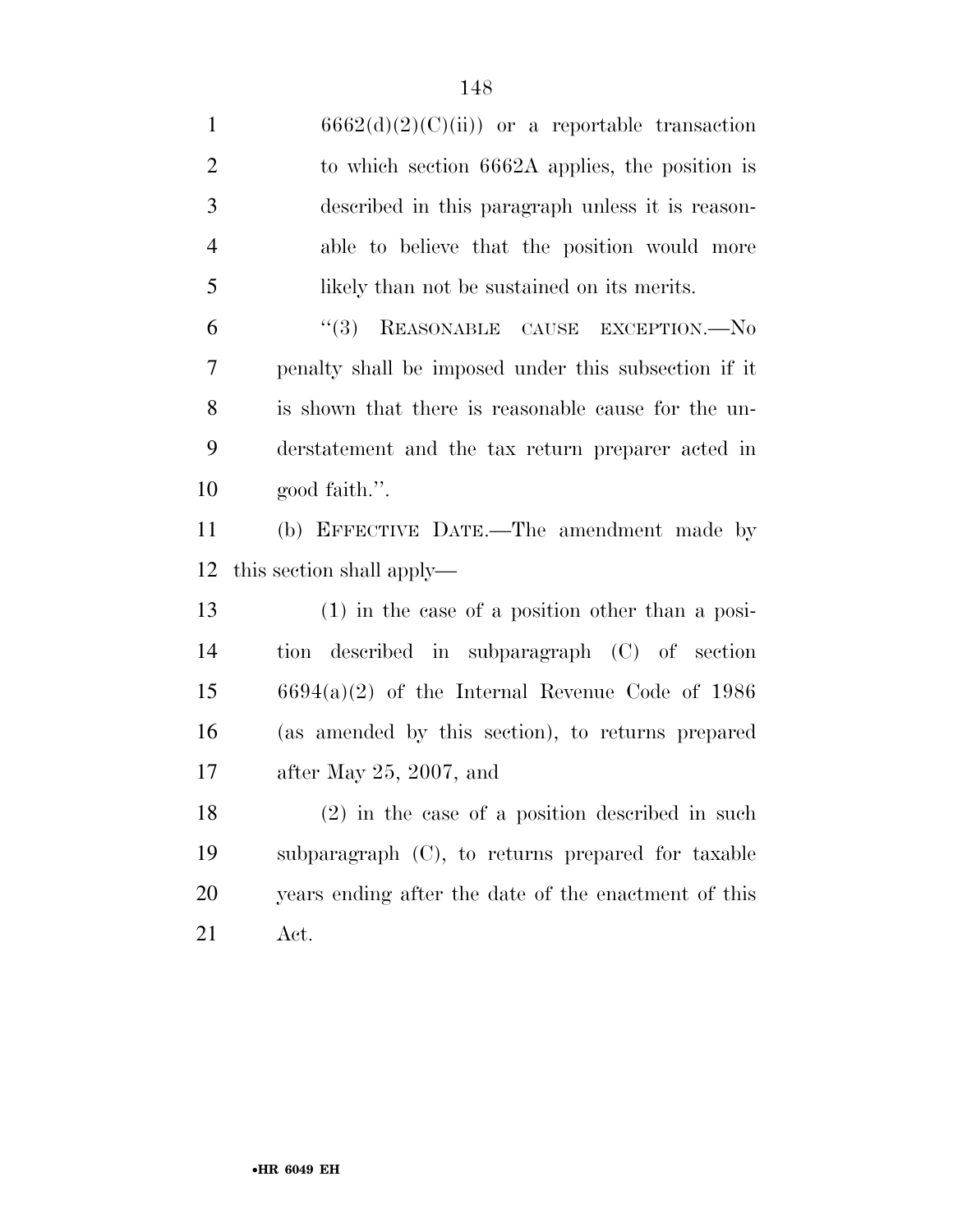### **Subtitle D—Extension and Expan- sion of Certain GO Zone Incen-tives**

#### **SEC. 331. CERTAIN GO ZONE INCENTIVES.**

 (a) USE OF AMENDED INCOME TAX RETURNS TO TAKE INTO ACCOUNT RECEIPT OF CERTAIN HURRICANE- RELATED CASUALTY LOSS GRANTS BY DISALLOWING PREVIOUSLY TAKEN CASUALTY LOSS DEDUCTIONS.—

 (1) IN GENERAL.—Notwithstanding any other provision of the Internal Revenue Code of 1986, if a taxpayer claims a deduction for any taxable year with respect to a casualty loss to a principal resi- dence (within the meaning of section 121 of such Code) resulting from Hurricane Katrina, Hurricane Rita, or Hurricane Wilma and in a subsequent tax- able year receives a grant under Public Law 109– 148, 109–234, or 110–116 as reimbursement for such loss, such taxpayer may elect to file an amend- ed income tax return for the taxable year in which such deduction was allowed (and for any taxable year to which such deduction is carried) and reduce (but not below zero) the amount of such deduction by the amount of such reimbursement.

24 (2) TIME OF FILING AMENDED RETURN.— Paragraph (1) shall apply with respect to any grant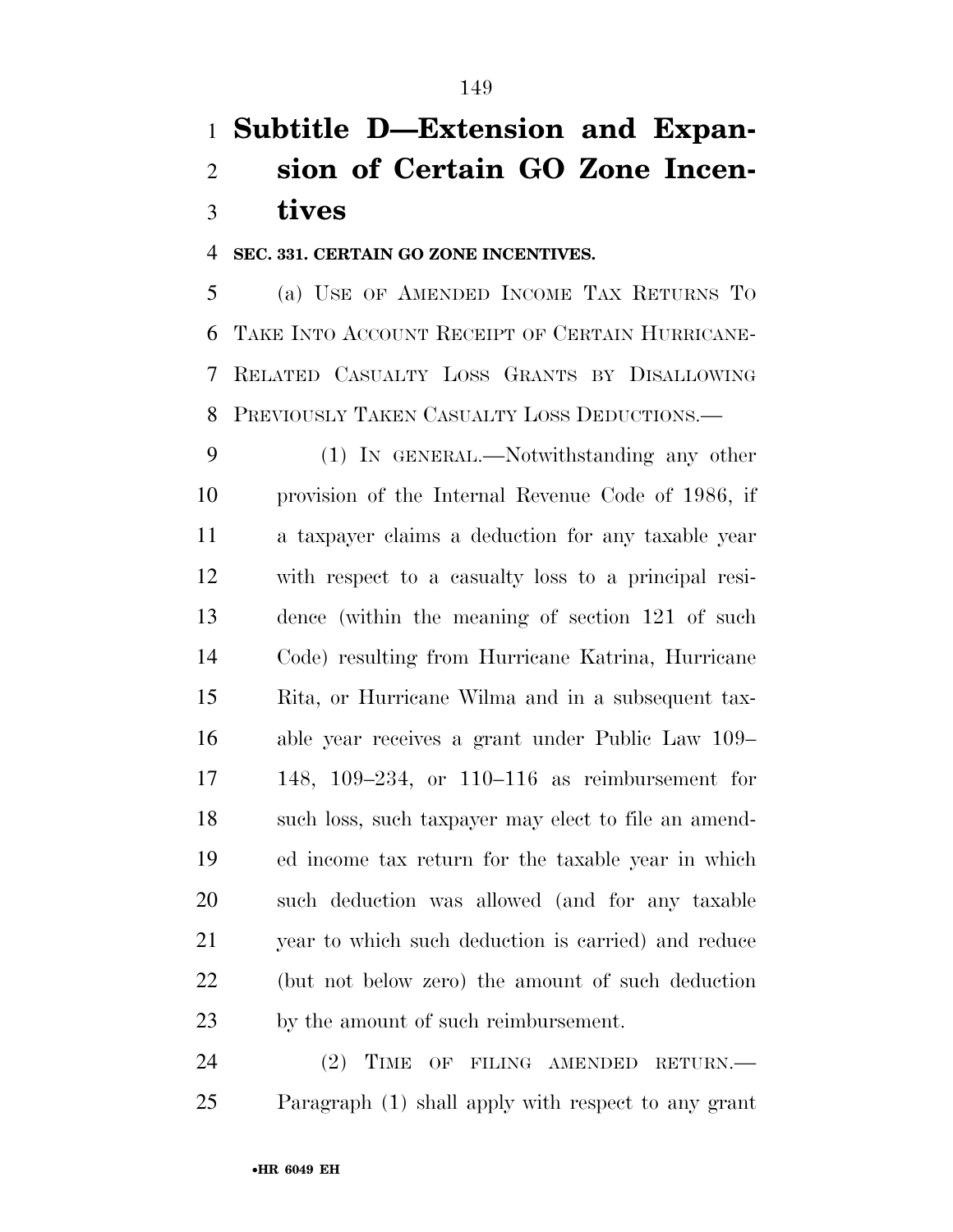| $\mathbf{1}$   | only if any amended income tax returns with respect  |
|----------------|------------------------------------------------------|
| $\overline{2}$ | to such grant are filed not later than the later of— |
| 3              | $(A)$ the due date for filing the tax return         |
| $\overline{4}$ | for the taxable year in which the taxpayer re-       |
| 5              | ceives such grant, or                                |
| 6              | (B) the date which is 1 year after the date          |
| 7              | of the enactment of this Act.                        |
| 8              | (3) WAIVER OF PENALTIES AND INTEREST.                |
| 9              | Any underpayment of tax resulting from the reduc-    |
| 10             | tion under paragraph (1) of the amount otherwise     |
| 11             | allowable as a deduction shall not be subject to any |
| 12             | penalty or interest under such Code if such tax is   |
| 13             | paid not later than 1 year after the filing of the   |
| 14             | amended return to which such reduction relates.      |
| 15             | (b) WAIVER OF DEADLINE ON CONSTRUCTION OF            |
| 16             | GO ZONE PROPERTY ELIGIBLE FOR BONUS DEPRECIA-        |
| 17             | TION.                                                |
| 18             | $(1)$ IN GENERAL.—Subparagraph $(B)$ of section      |
| 19             | $1400N(d)(3)$ is amended to read as follows:         |
| 20             | $\lq\lq (B)$ without regard to 'and before Janu-     |
| 21             | ary $1, 2009'$ in clause (i) thereof, and".          |
| 22             | (2) EFFECTIVE DATE.—The amendment made               |
| 23             | by this subsection shall apply to property placed in |
| 24             | service after December 31, 2007.                     |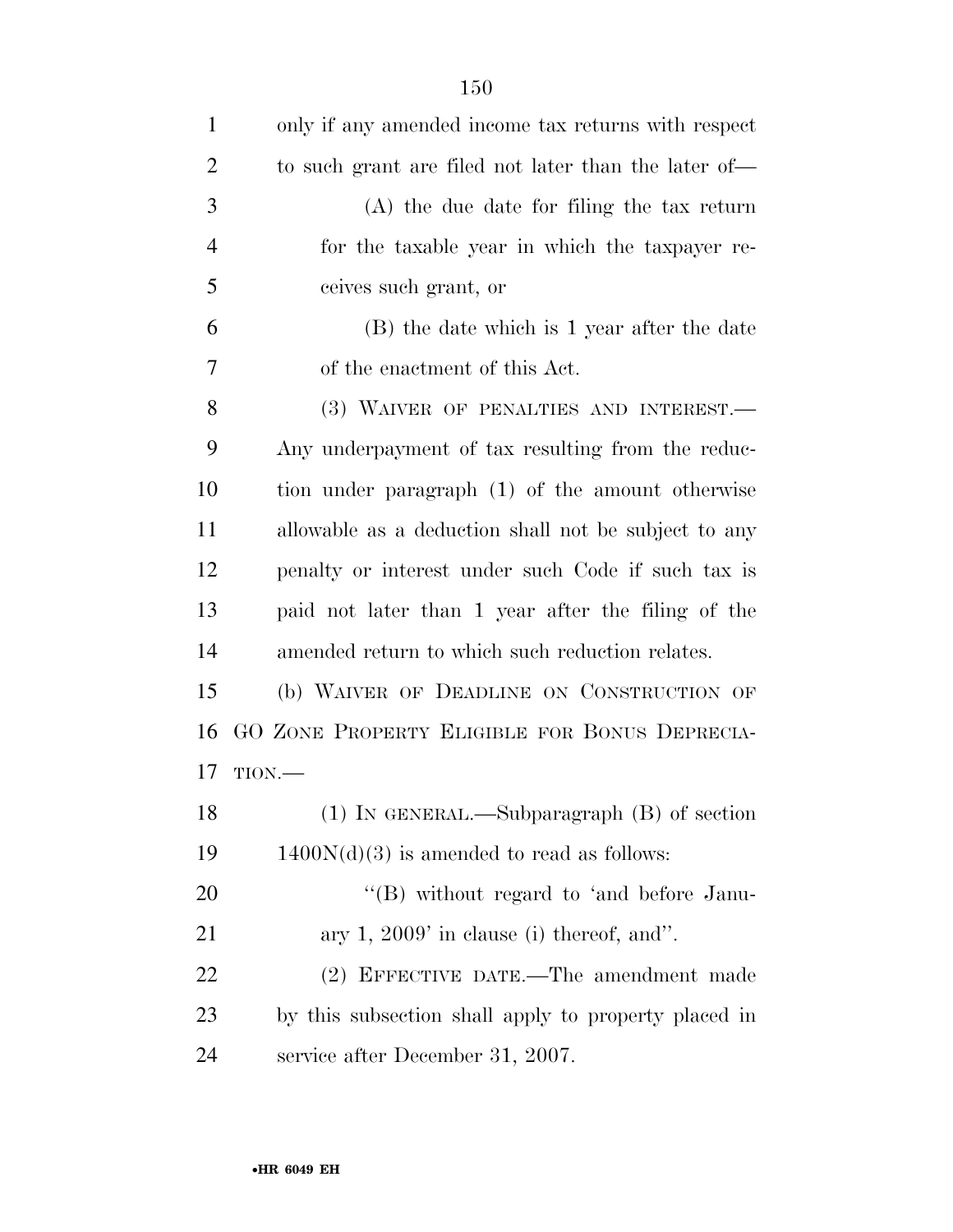| $\mathbf{1}$   | (c) INCLUSION OF CERTAIN COUNTIES IN GULF OP-             |
|----------------|-----------------------------------------------------------|
| $\overline{2}$ | PORTUNITY ZONE FOR PURPOSES OF TAX-EXEMPT BOND            |
| 3              | FINANCING.                                                |
| $\overline{4}$ | (1) IN GENERAL.—Subsection (a) of section                 |
| 5              | 1400N is amended by adding at the end the fol-            |
| 6              | lowing new paragraph.                                     |
| 7              | "(8) INCLUSION OF CERTAIN COUNTIES.-For                   |
| 8              | purposes of this subsection, the Gulf Opportunity         |
| 9              | Zone includes Colbert County, Alabama and Dallas          |
| 10             | County, Alabama.".                                        |
| 11             | (2) EFFECTIVE DATE.—The amendment made                    |
| 12             | by this subsection shall take effect as if included in    |
| 13             | the provisions of the Gulf Opportunity Zone Act of        |
| 14             | 2005 to which it relates.                                 |
|                |                                                           |
| 15             | <b>TITLE IV—REVENUE</b>                                   |
| 16             | <b>PROVISIONS</b>                                         |
| 17             | SEC. 401. NONQUALIFIED DEFERRED<br><b>COMPENSATION</b>    |
| 18             | FROM CERTAIN TAX INDIFFERENT PARTIES.                     |
| 19             | (a) IN GENERAL.—Subpart B of part II of sub-              |
|                | chapter E of chapter 1 is amended by inserting after sec- |
| 20<br>21       | tion 457 the following new section:                       |
| 22             | "SEC. 457A. NONQUALIFIED DEFERRED COMPENSATION            |
| 23             | FROM CERTAIN TAX INDIFFERENT PARTIES.                     |
| 24             | "(a) IN GENERAL.—Any compensation which is de-            |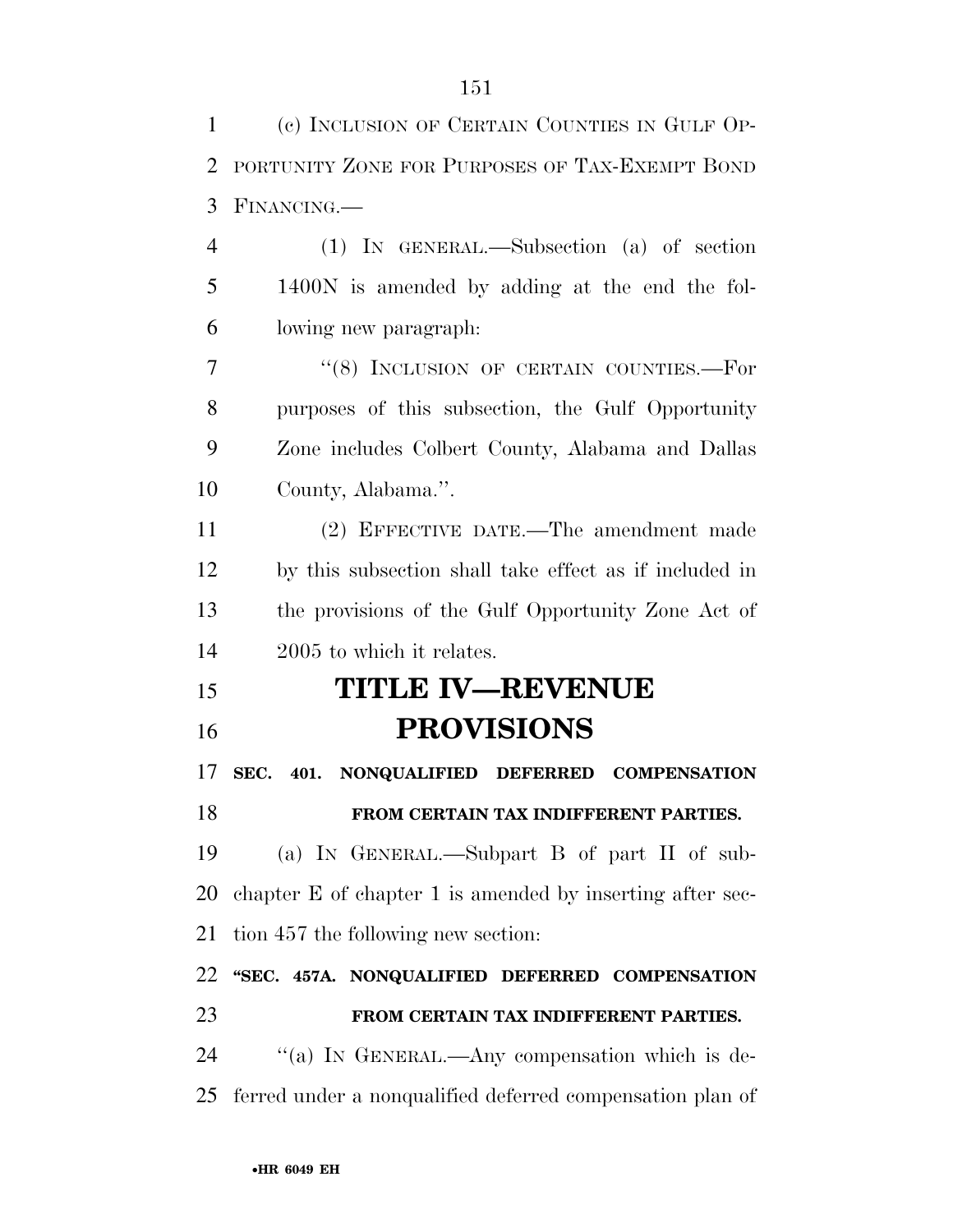| $\mathbf{1}$   | a nonqualified entity shall be includible in gross income     |
|----------------|---------------------------------------------------------------|
| 2              | when there is no substantial risk of forfeiture of the rights |
| 3              | to such compensation.                                         |
| $\overline{4}$ | "(b) NONQUALIFIED ENTITY.—For purposes of this                |
| 5              | section, the term 'nonqualified entity' means—                |
| 6              | $\lq(1)$ any foreign corporation unless substan-              |
| 7              | tially all of its income is—                                  |
| 8              | $\lq\lq$ effectively connected with the conduct               |
| 9              | of a trade or business in the United States, or               |
| 10             | $\lq\lq (B)$ subject to a comprehensive foreign in-           |
| 11             | come tax, and                                                 |
| 12             | $\lq(2)$ any partnership unless substantially all of          |
| 13             | its income is allocated to persons other than—                |
| 14             | $\lq\lq$ foreign persons with respect to whom                 |
| 15             | such income is not subject to a comprehensive                 |
| 16             | foreign income tax, and                                       |
| 17             | $\lq\lq$ organizations which are exempt from                  |
| 18             | tax under this title.                                         |
| 19             | "(c) DETERMINABILITY OF AMOUNTS OF COMPENSA-                  |
| 20             | TION.                                                         |
| 21             | " $(1)$ IN GENERAL.—If the amount of any com-                 |
| 22             | pensation is not determinable at the time that such           |
| 23             | compensation is otherwise includible in gross income          |
| 24             | under subsection $(a)$ —                                      |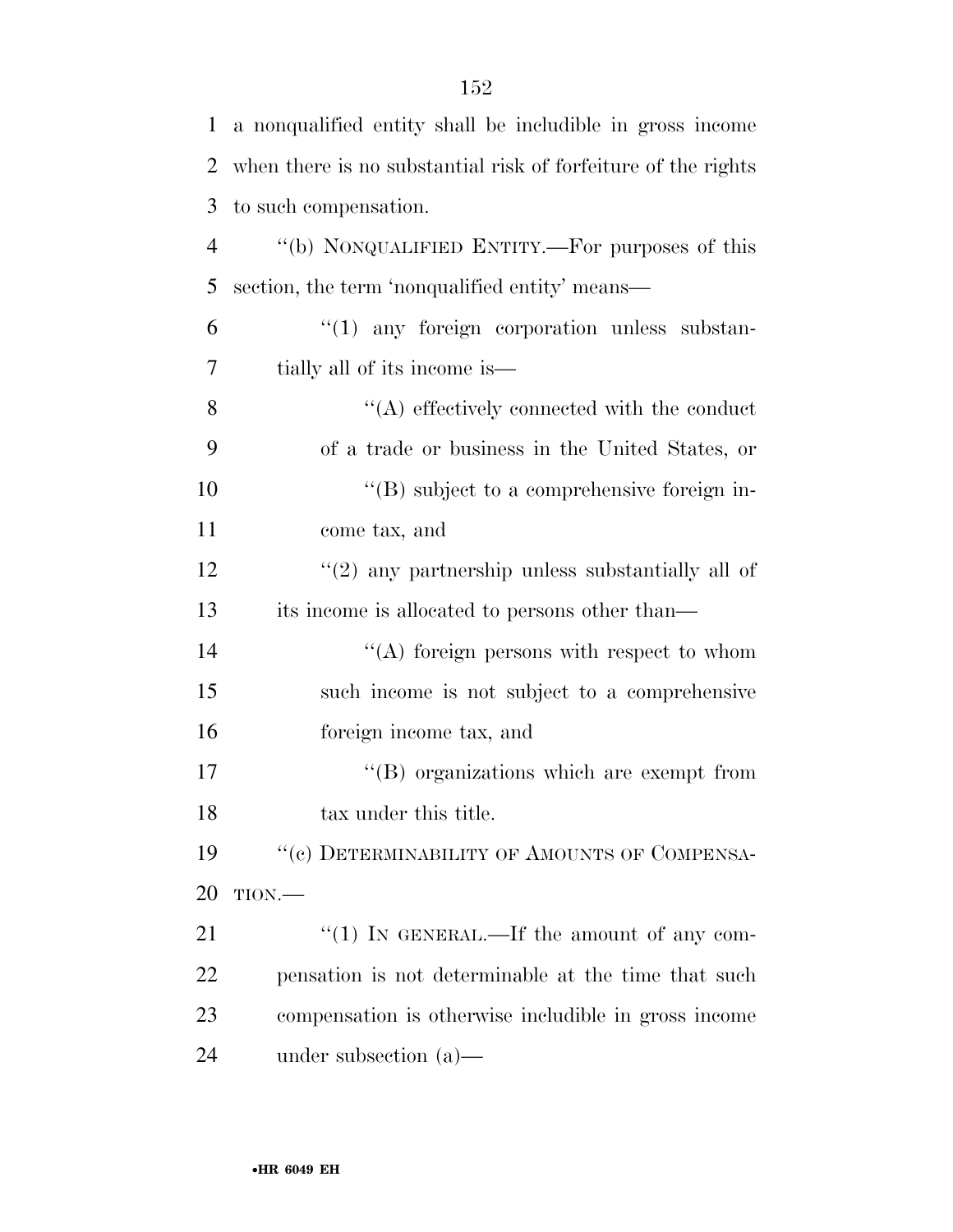| $\mathbf{1}$   | $\lq\lq$ such amount shall be so includible in            |
|----------------|-----------------------------------------------------------|
| $\overline{2}$ | gross income when determinable, and                       |
| 3              | "(B) the tax imposed under this chapter                   |
| $\overline{4}$ | for the taxable year in which such compensation           |
| 5              | is includible in gross income shall be increased          |
| 6              | by the sum of—                                            |
| $\tau$         | "(i) the amount of interest determined                    |
| 8              | under paragraph $(2)$ , and                               |
| 9              | "(ii) an amount equal to 20 percent of                    |
| 10             | the amount of such compensation.                          |
| 11             | " $(2)$ INTEREST.—For purposes of paragraph               |
| 12             | $(1)(B)(i)$ , the interest determined under this para-    |
| 13             | graph for any taxable year is the amount of interest      |
| 14             | at the underpayment rate under section 6621 plus          |
| 15             | 1 percentage point on the underpayments that would        |
| 16             | have occurred had the deferred compensation been          |
| 17             | includible in gross income for the taxable year in        |
| 18             | which first deferred or, if later, the first taxable year |
| 19             | in which such deferred compensation is not subject        |
| 20             | to a substantial risk of forfeiture.                      |
| 21             | "(d) OTHER DEFINITIONS AND SPECIAL RULES.-                |
| 22             | For purposes of this section—                             |
| 23             | "(1) SUBSTANTIAL RISK OF FORFEITURE.—                     |
| 24             | "(A) IN GENERAL.—The rights of a person                   |
| 25             | to compensation shall be treated as subject to            |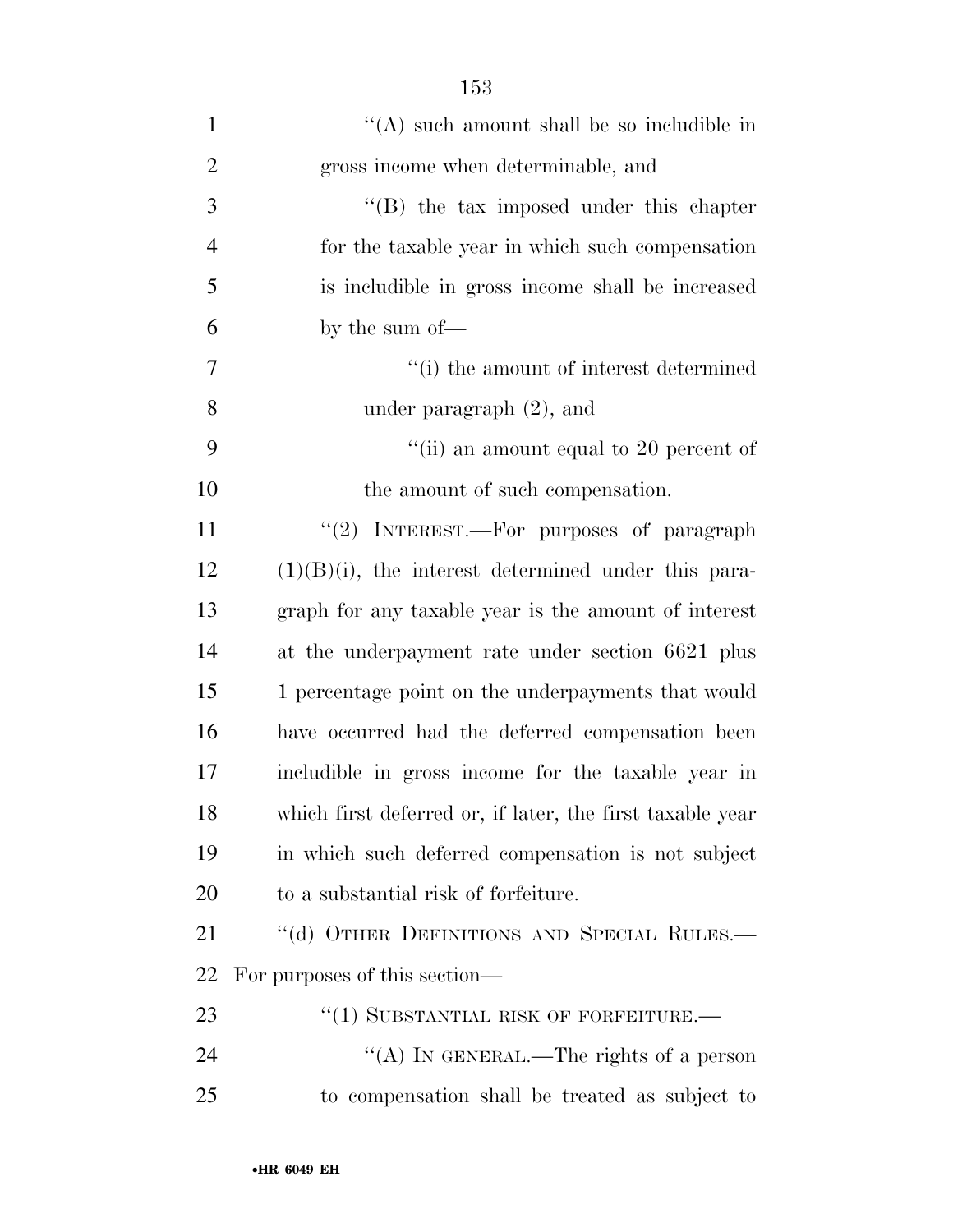| $\mathbf{1}$   | a substantial risk of forfeiture only if such per- |
|----------------|----------------------------------------------------|
| $\overline{2}$ | son's rights to such compensation are condi-       |
| 3              | tioned upon the future performance of substan-     |
| $\overline{4}$ | tial services by any individual.                   |
| 5              | $\lq\lq (B)$ EXCEPTION FOR<br>COMPENSATION         |
| 6              | BASED ON GAIN RECOGNIZED ON AN INVEST-             |
| 7              | MENT ASSET.                                        |
| 8              | "(i) IN GENERAL.—To the extent pro-                |
| 9              | vided in regulations prescribed by the Sec-        |
| 10             | retary, if compensation is determined solely       |
| 11             | by reference to the amount of gain recog-          |
| 12             | nized on the disposition of an investment          |
| 13             | asset, such compensation shall be treated          |
| 14             | subject to a substantial risk of for-<br>as        |
| 15             | feiture until the date of such disposition.        |
| 16             | "(ii) INVESTMENT ASSET.—For pur-                   |
| 17             | poses of clause (i), the term 'investment          |
| 18             | asset' means any single asset (other than          |
| 19             | an investment fund or similar entity)—             |
| 20             | "(I) acquired directly by an in-                   |
| 21             | vestment fund or similar entity,                   |
| 22             | "(II) with respect to which such                   |
| 23             | entity does not (nor does any person               |
| 24             | related to such entity) participate in             |
| 25             | the active management of such asset                |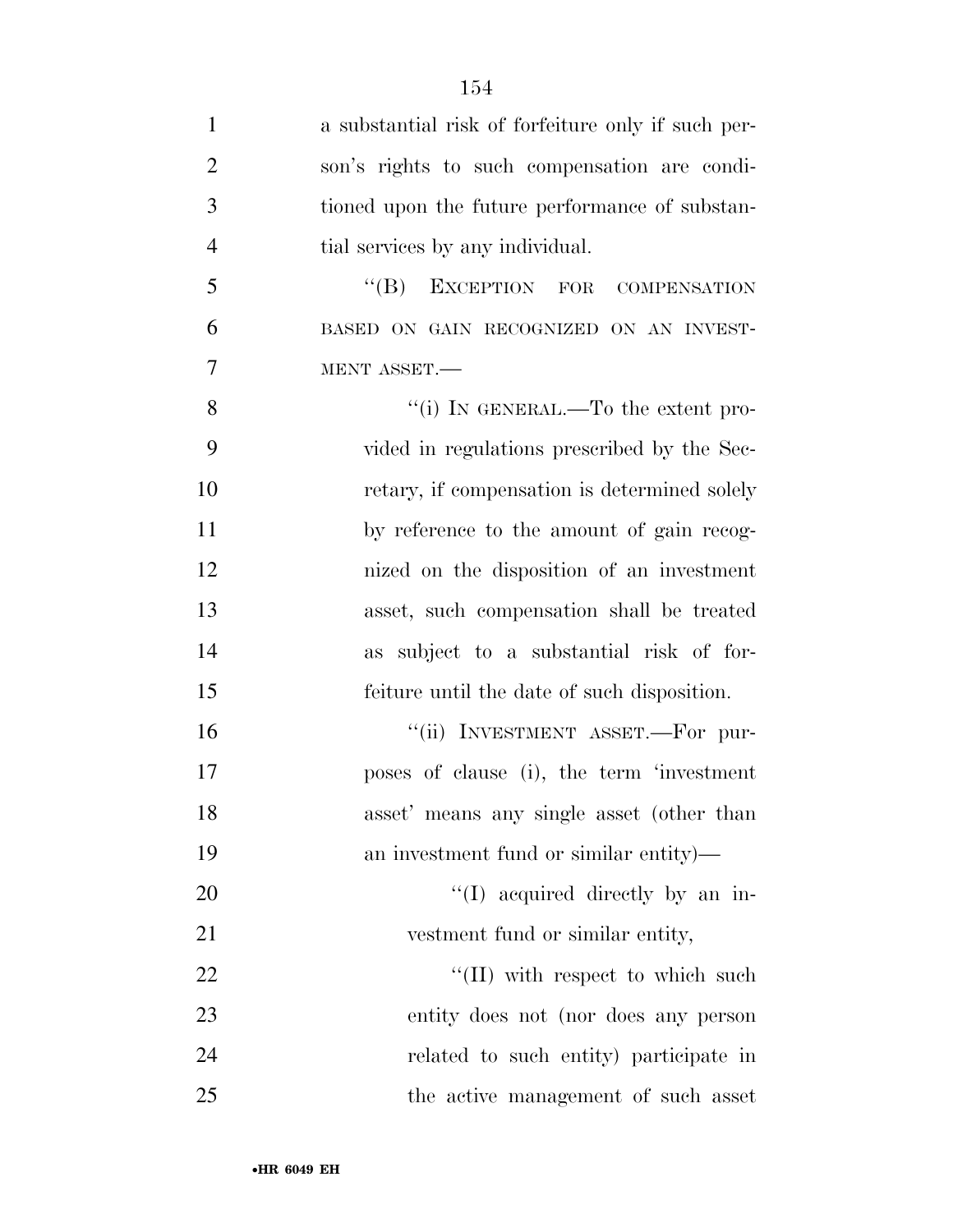| $\mathbf{1}$   | (or if such asset is an interest in an             |
|----------------|----------------------------------------------------|
| $\overline{2}$ | entity, in the active management of                |
| 3              | the activities of such entity), and                |
| $\overline{4}$ | "(III) substantially all of any                    |
| 5              | gain on the disposition of which (other            |
| 6              | than such deferred compensation) is                |
| 7              | allocated to investors in such entity.             |
| 8              | "(iii) COORDINATION WITH SPECIAL                   |
| 9              | RULE.—Paragraph $(3)(B)$ shall not apply           |
| 10             | to any compensation to which clause (i)            |
| 11             | applies.                                           |
| 12             | $``(2)$ COMPREHENSIVE FOREIGN INCOME TAX.—         |
| 13             | The term 'comprehensive foreign income tax' means, |
| 14             | with respect to any foreign person, the income tax |
| 15             | of a foreign country if—                           |
| 16             | $\lq\lq$ such person is eligible for the benefits  |
| 17             | of a comprehensive income tax treaty between       |
| 18             | such foreign country and the United States, or     |
| 19             | $\lq\lq (B)$ such person demonstrates to the sat-  |
| 20             | is faction of the Secretary that such foreign      |
| 21             | country has a comprehensive income tax.            |
| 22             | "(3) NONQUALIFIED DEFERRED COMPENSA-               |
| 23             | TION PLAN.-                                        |
| 24             | "(A) IN GENERAL.—The term 'non-                    |
| 25             | qualified deferred compensation plan' has the      |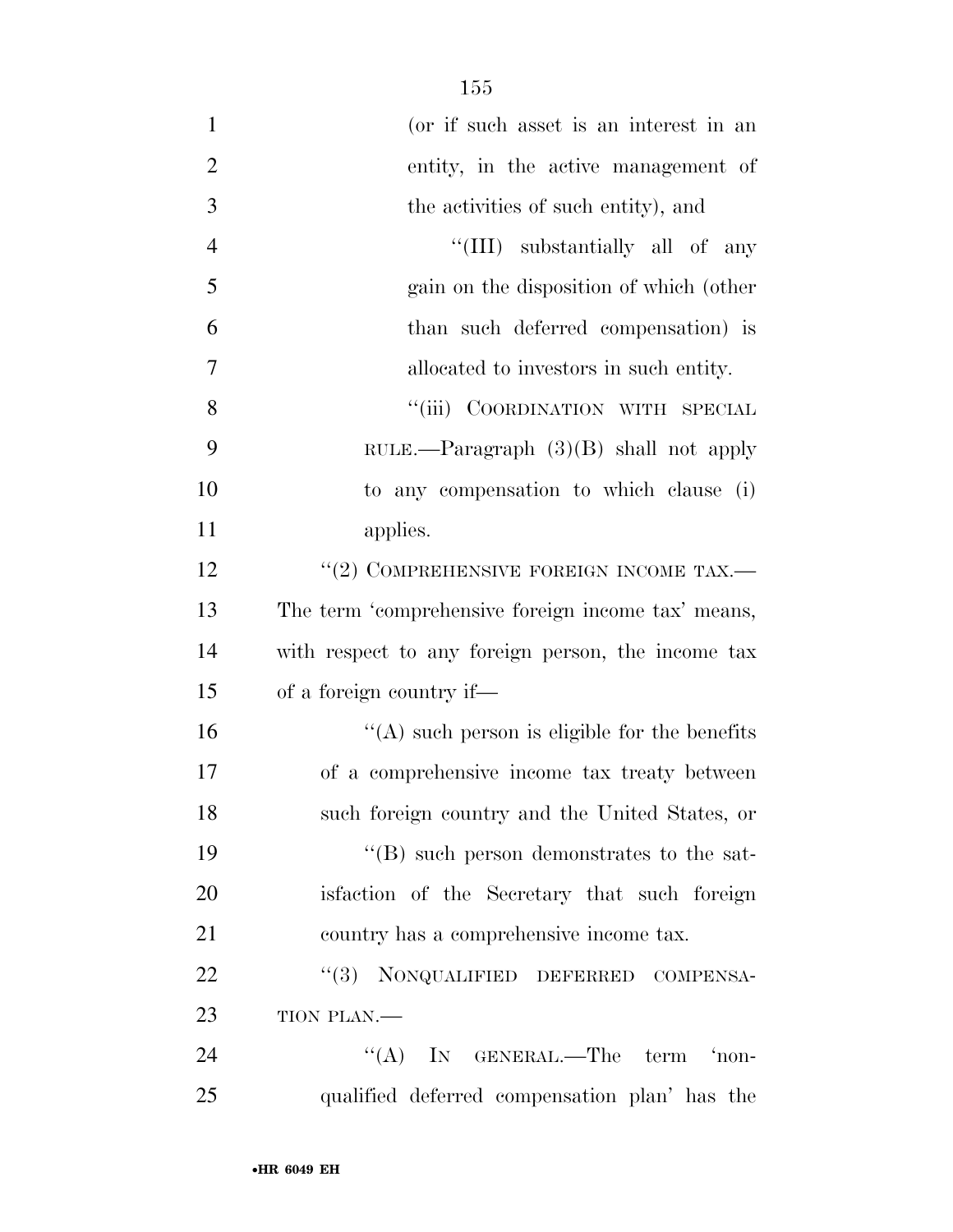| $\mathbf{1}$   | meaning given such term under<br>section              |
|----------------|-------------------------------------------------------|
| $\overline{2}$ | $409A(d)$ , except that such term shall include       |
| 3              | any plan that provides a right to compensation        |
| $\overline{4}$ | based on the appreciation in value of a specified     |
| 5              | number of equity units of the service recipient.      |
| 6              | "(B) EXCEPTION.—Compensation shall                    |
| 7              | not be treated as deferred for purposes of this       |
| 8              | section if the service provider receives payment      |
| 9              | of such compensation not later than 12 months         |
| 10             | after the end of the taxable year of the service      |
| 11             | recipient during which the right to the payment       |
| 12             | of such compensation is no longer subject to a        |
| 13             | substantial risk of forfeiture.                       |
| 14             | "(4) EXCEPTION FOR CERTAIN COMPENSATION               |
| 15             | WITH RESPECT TO EFFECTIVELY CONNECTED IN-             |
| 16             | COME.—In the case a foreign corporation with in-      |
| 17             | come which is taxable under section 882, this section |
| 18             | shall not apply to compensation which, had such       |
| 19             | compensation had been paid in cash on the date that   |
| 20             | such compensation ceased to be subject to a sub-      |
| 21             | stantial risk of forfeiture, would have been deduct-  |
| 22             | ible by such foreign corporation against such income. |
| 23             | " $(5)$ APPLICATION OF RULES.—Rules similar to        |
| 24             | the rules of paragraphs $(5)$ and $(6)$ of section    |
| 25             | $409A(d)$ shall apply.                                |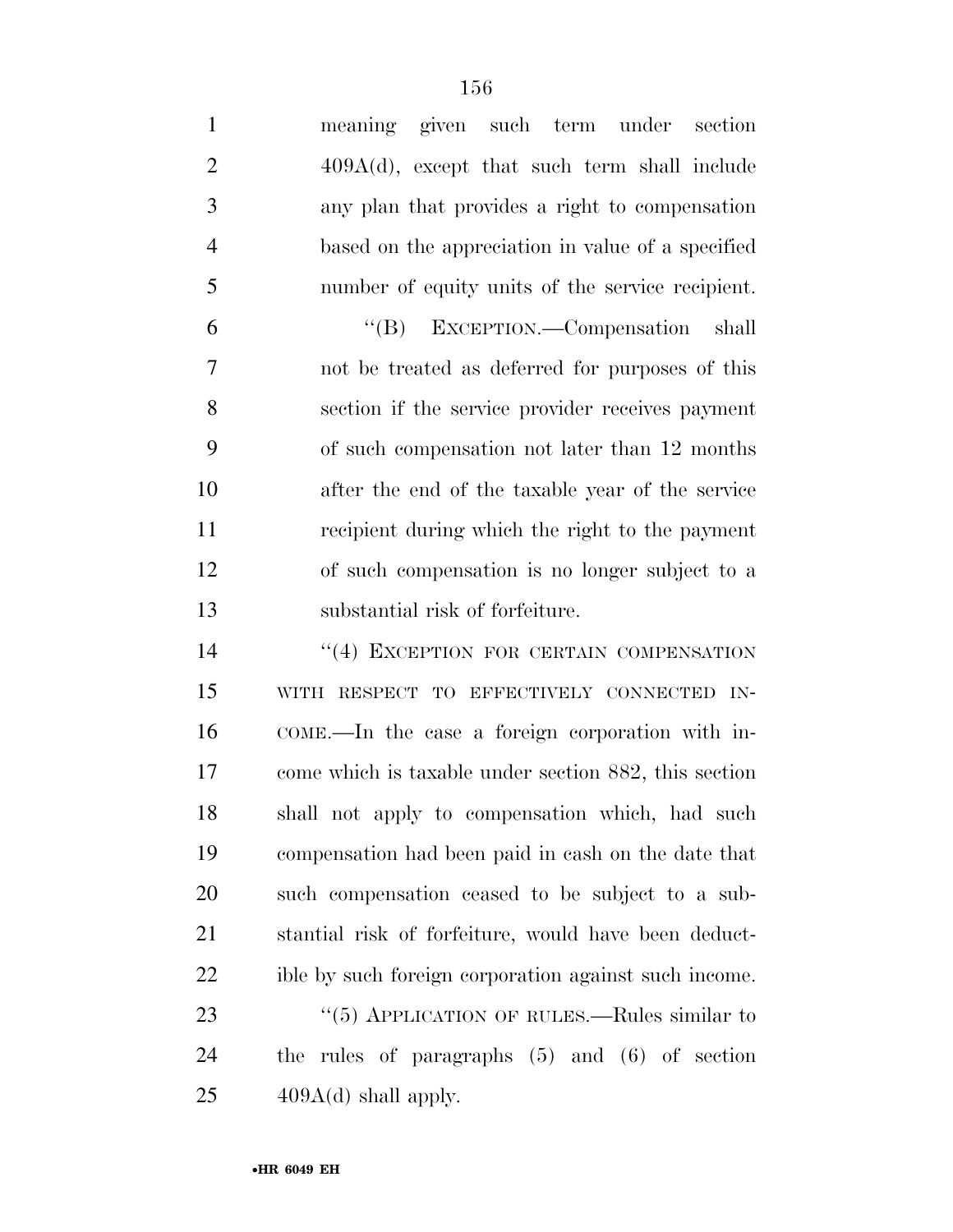''(e) REGULATIONS.—The Secretary shall prescribe such regulations as may be necessary or appropriate to carry out the purposes of this section, including regula- tions disregarding a substantial risk of forfeiture in cases where necessary to carry out the purposes of this sec-tion.''.

 (b) CONFORMING AMENDMENT.—Section 26(b)(2) is amended by striking ''and'' at the end of subparagraph (U), by striking the period at the end of subparagraph (V) and inserting '', and'', and by adding at the end the following new subparagraph:

 $\text{``(W)} \text{ section } 457A(c)(1)(B) \text{ (relating to)}$  determinability of amounts of compensation).''. (c) CLERICAL AMENDMENT.—The table of sections of subpart B of part II of subchapter E of chapter 1 is amended by inserting after the item relating to section 457 the following new item:

''Sec. 457A. Nonqualified deferred compensation from certain tax indifferent parties.''.

18 (d) EFFECTIVE DATE.

 (1) IN GENERAL.—Except as otherwise pro- vided in this subsection, the amendments made by this section shall apply to amounts deferred which are attributable to services performed after Decem-ber 31, 2008.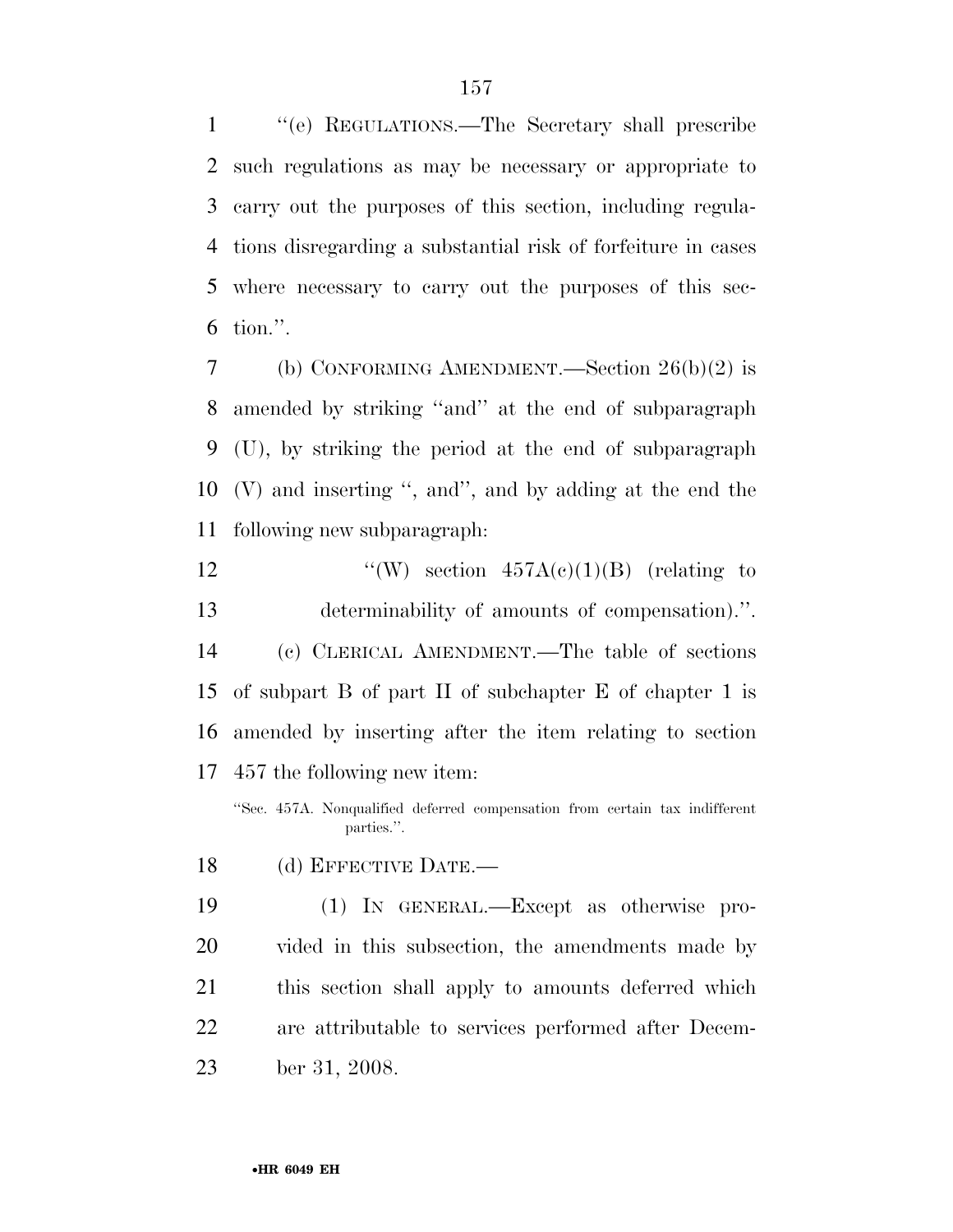| $\mathbf{1}$   | (2) APPLICATION TO EXISTING DEFERRALS.-               |
|----------------|-------------------------------------------------------|
| $\overline{2}$ | In the case of any amount deferred to which the       |
| 3              | amendments made by this section do not apply solely   |
| $\overline{4}$ | by reason of the fact that the amount is attributable |
| 5              | to services performed before January 1, 2009, to the  |
| 6              | extent such amount is not includible in gross income  |
| 7              | in a taxable year beginning before 2018, such         |
| 8              | amounts shall be includible in gross income in the    |
| 9              | later of-                                             |
| 10             | (A) the last taxable year beginning before            |
| 11             | 2018, or                                              |
| 12             | (B) the taxable year in which there is no             |
| 13             | substantial risk of forfeiture of the rights to       |
| 14             | such compensation (determined in the same             |
| 15             | manner as determined for purposes of section          |
| 16             | 457A of the Internal Revenue Code of 1986, as         |
| 17             | added by this section).                               |
| 18             | (3) CHARITABLE CONTRIBUTIONS OF EXISTING              |
| 19             | DEFERRALS PERMITTED.-                                 |
| 20             | $(A)$ In GENERAL.—Subsection (b) of sec-              |
| 21             | tion 170 of the Internal Revenue Code of 1986         |
| 22             | shall not apply to (and subsections (b) and (d)       |
| 23             | of such section shall be applied without regard       |
| 24             | to) so much of the taxpayer's qualified con-          |
| 25             | tributions made during the taxpayer's last tax-       |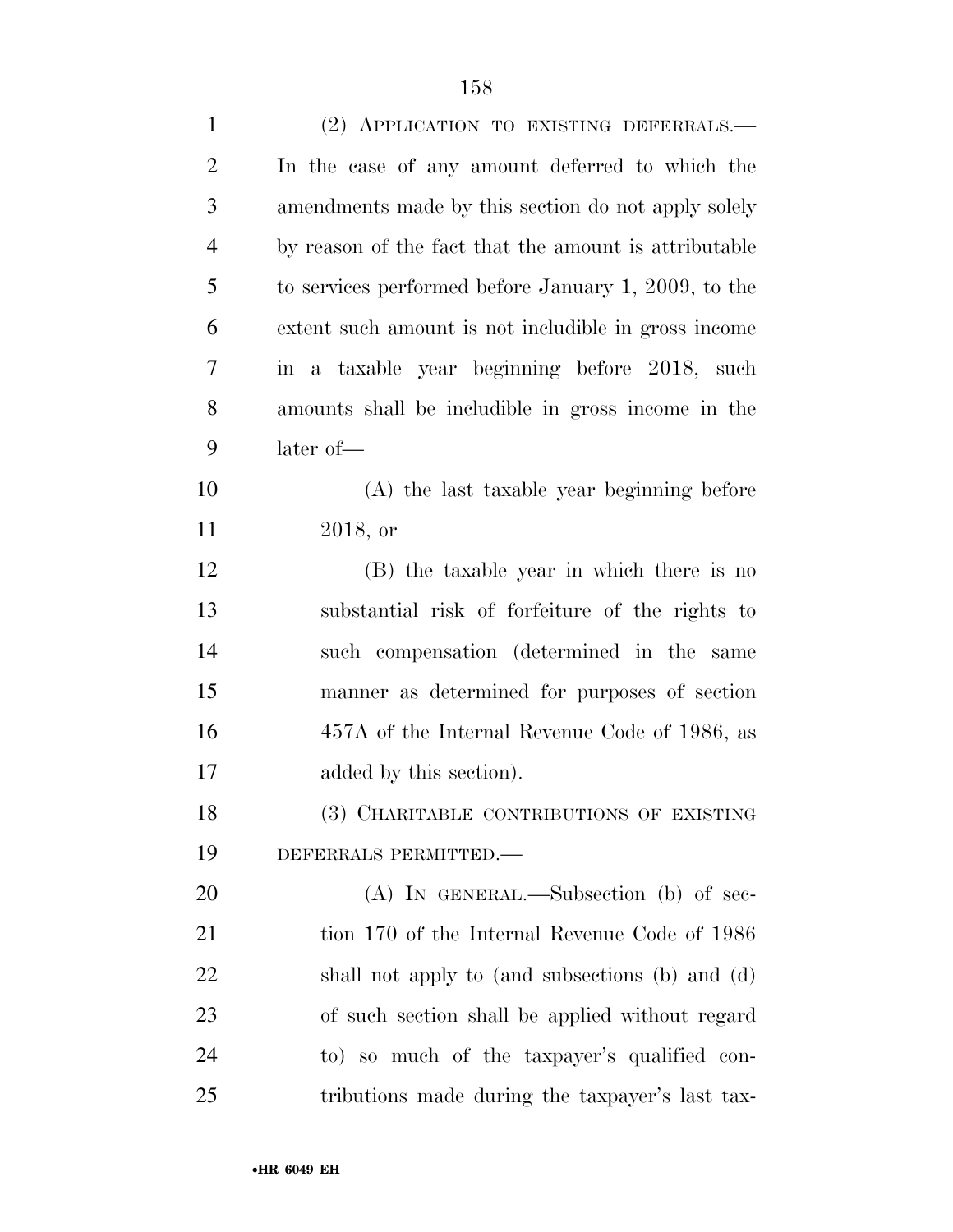able year beginning before 2018 as does not ex- ceed the taxpayer's qualified inclusion amount. For purposes of subsection (b) of section 170 of such Code, the taxpayer's contribution base for such last taxable year shall be reduced by the amount of the taxpayer's qualified contributions to which such subsection does not apply by rea-son the preceding sentence.

 (B) QUALIFIED CONTRIBUTIONS.—For purposes of this paragraph, the term ''qualified contributions'' means the aggregate charitable contributions (as defined in section 170(c) of such Code) paid in cash by the taxpayer to or-14 ganizations described in section  $170(b)(1)(A)$  of such Code (other than any organization de-16 secribed in section  $509(a)(3)$  of such Code or any fund or account described in section  $4966(d)(2)$  of such Code).

 (C) QUALIFIED INCLUSION AMOUNT.—For purposes of this paragraph, the term ''qualified inclusion amount'' means the amount includible in the taxpayer's gross income for the last tax- able year beginning before 2018 by reason of paragraph (2).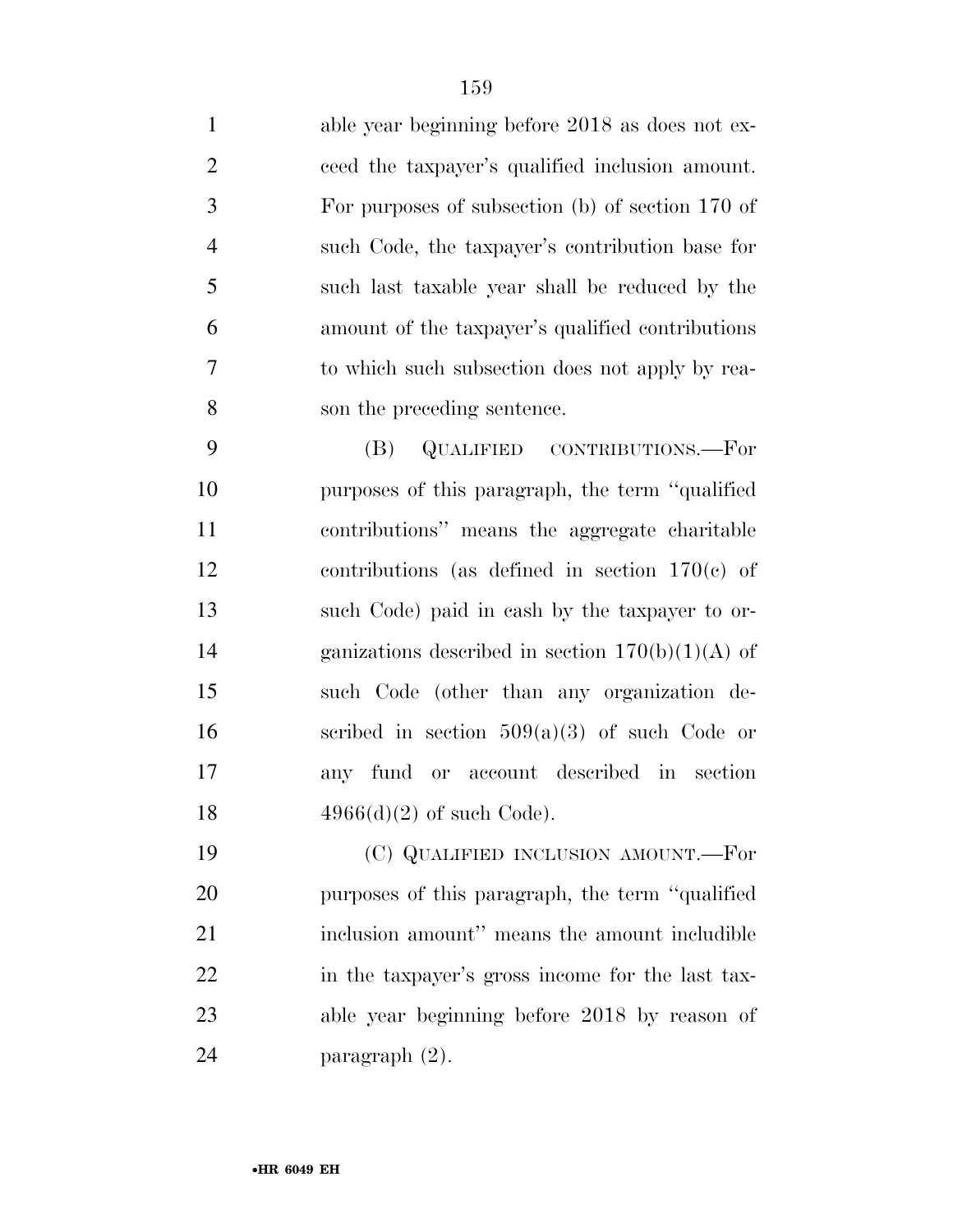(4) ACCELERATED PAYMENTS.—No later than 2 120 days after the date of the enactment of this Act, the Secretary shall issue guidance providing a lim- ited period of time during which a nonqualified de- ferred compensation arrangement attributable to services performed on or before December 31, 2008, may, without violating the requirements of section 409A(a) of the Internal Revenue Code of 1986, be amended to conform the date of distribution to the date the amounts are required to be included in in-come.

12 (5) CERTAIN BACK-TO-BACK ARRANGEMENTS. If the taxpayer is also a service recipient and main- tains one or more nonqualified deferred compensa- tion arrangements for its service providers under which any amount is attributable to services per- formed on or before December 31, 2008, the guid- ance issued under paragraph (4) shall permit such arrangements to be amended to conform the dates of distribution under such arrangement to the date amounts are required to be included in the income of such taxpayer under this subsection.

 (6) ACCELERATED PAYMENT NOT TREATED AS MATERIAL MODIFICATION.—Any amendment to a nonqualified deferred compensation arrangement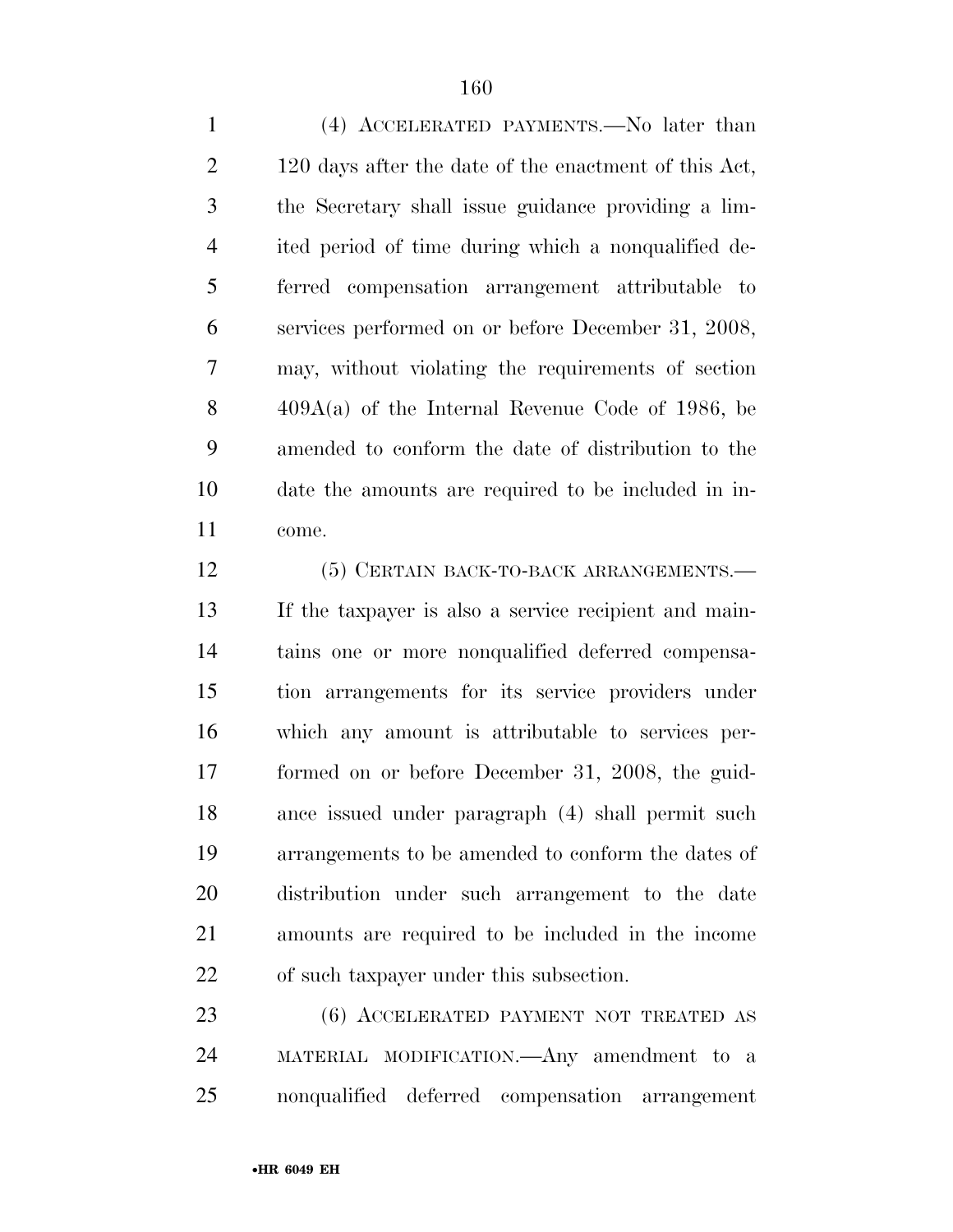made pursuant to paragraph (4) or (5) shall not be treated as a material modification of the arrange- ment for purposes of section 409A of the Internal Revenue Code of 1986.

#### **SEC. 402. DELAY IN APPLICATION OF WORLDWIDE ALLOCA-TION OF INTEREST.**

7 (a) In GENERAL.—Paragraphs  $(5)(D)$  and  $(6)$  of sec- tion 864(f) are each amended by striking ''December 31, 2008'' and inserting ''December 31, 2018''.

 (b) EFFECTIVE DATE.—The amendments made by this section shall apply to taxable years beginning after December 31, 2008.

#### **SEC. 403. TIME FOR PAYMENT OF CORPORATE ESTIMATED TAXES.**

 (a) REPEAL OF ADJUSTMENT FOR 2012.—Subpara- graph (B) of section 401(1) of the Tax Increase Preven- tion and Reconciliation Act of 2005 is amended by striking the percentage contained therein and inserting ''100 per-cent''.

20 (b) MODIFICATION OF ADJUSTMENT FOR 2013.

21 The percentage under subparagraph  $(C)$  of section  $401(1)$ 

of the Tax Increase Prevention and Reconciliation Act of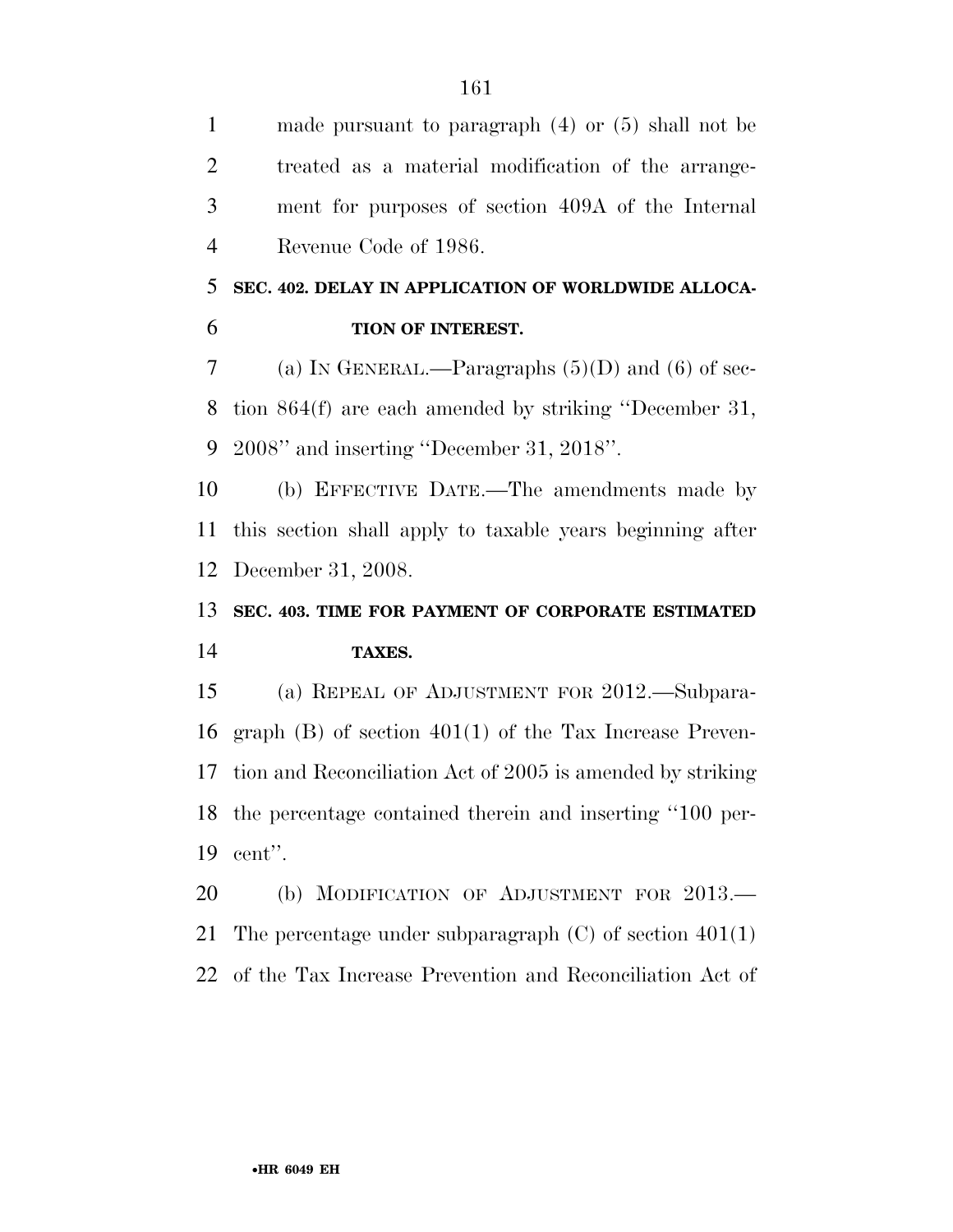- 1 2005 in effect on the date of the enactment of this Act
- 2 is increased by 37.75 percentage points.

Passed the House of Representatives May 21, 2008. Attest:

*Clerk.*